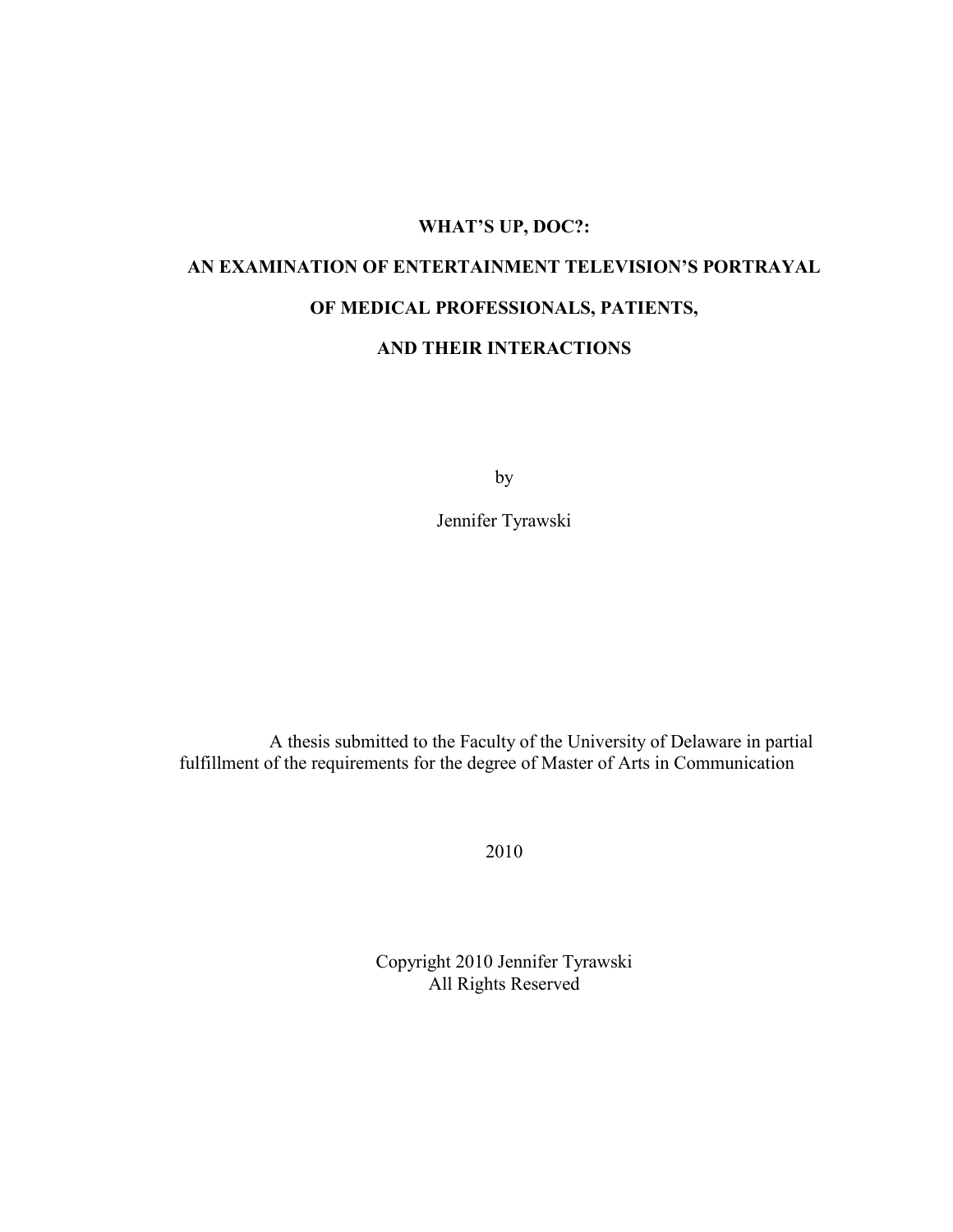## **WHAT'S UP, DOC?:**

## **AN EXAMINATION OF ENTERTAINMENT TELEVISION'S PORTRAYAL**

## **OF MEDICAL PROFESSIONALS, PATIENTS,**

### **AND THEIR INTERACTIONS**

by Jennifer Tyrawski

Approved:

Nancy Signorielli, Ph.D. Professor in charge of thesis on behalf of the Advisory Committee

Approved:

Elizabeth M. Perse, Ph.D. Chair of the Department of Communication

Approved:

George H. Watson, Ph.D. Dean of the College of Arts & Sciences

Approved:

Debra Hess Norris, M.S. Vice Provost for Graduate and Professional Education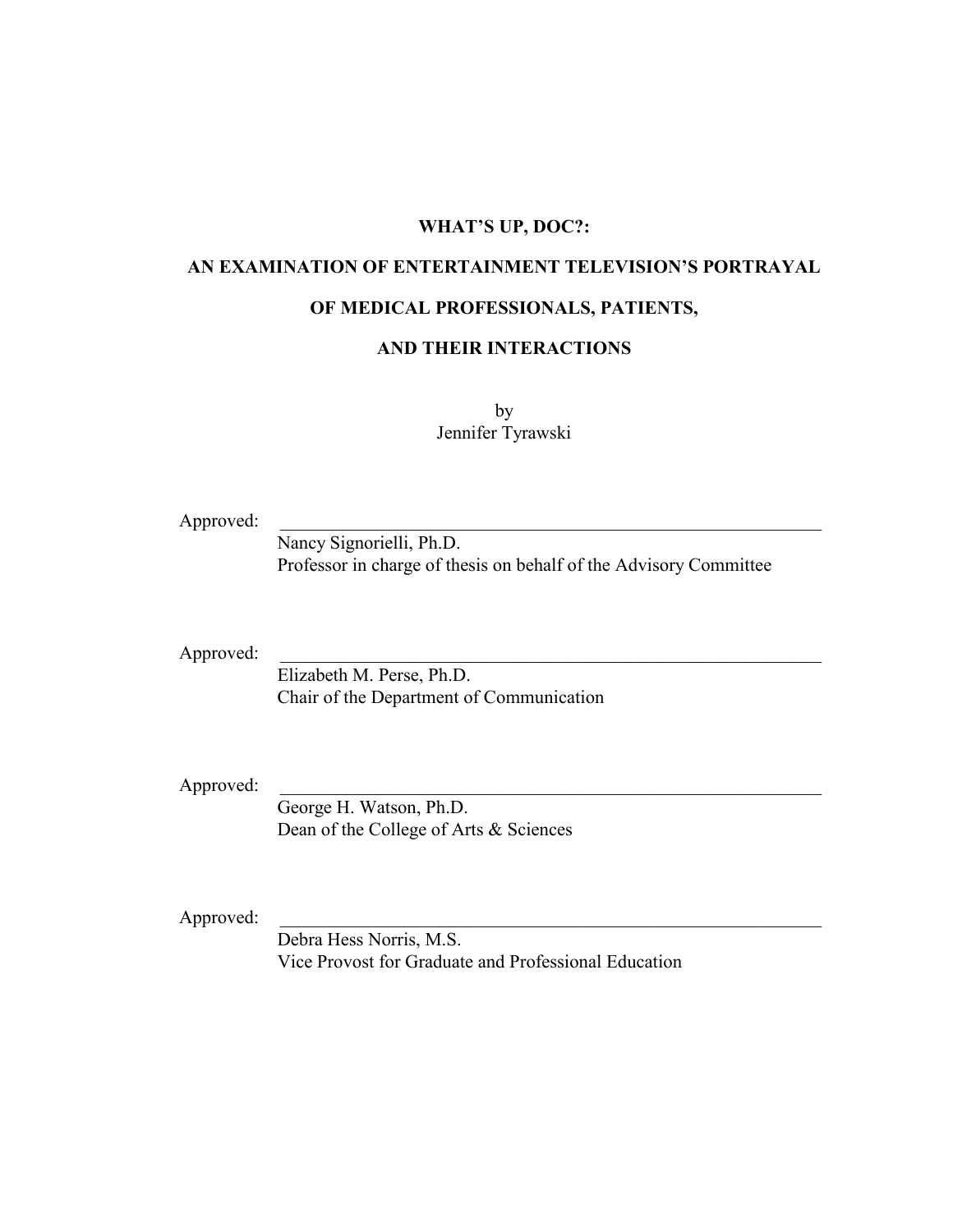#### **ACKNOWLEDGMENTS**

―But in the end, the most important thing to accept is that no matter how alone you feel, how painful it may be, with the help of those around you, you'll get through this too."  $-$  Dr. John Dorian, from the television show *Scrubs*

I would like to thank the many of those around me who helped me during this experience. To Dr. Nancy Signorielli, my advisor, this thesis would not have been possible without you. You put countless hours into this project, from honing my ideas into a feasible study, figuring out a way to run the analyses, and editing my words numerous times. Without your guidance, I would still have 80 hypotheses and no idea how to create a recording instrument. Additionally, you cared about me as a person and showed me so much kindness throughout my time here. You not only helped me "get through this" but also made this experience fulfilling and enjoyable. Thank you for everything.

To my committee members, Dr. Betsy Perse and Dr. Jenny Lambe, thank you for all of the time and effort you spent on this project. Your interest in my study and your suggestions helped shape the final product into something I am proud of and love. I'd also like to thank the rest of the Communication department faculty and staff for the knowledge and support they have given me over the past six years. Special thanks go out to Dr. Lindsay Hoffman, for suggesting that grad school might be the place for me, and Luci Coumatos, for being my "B.F.F." and always chatting with me when I needed a break.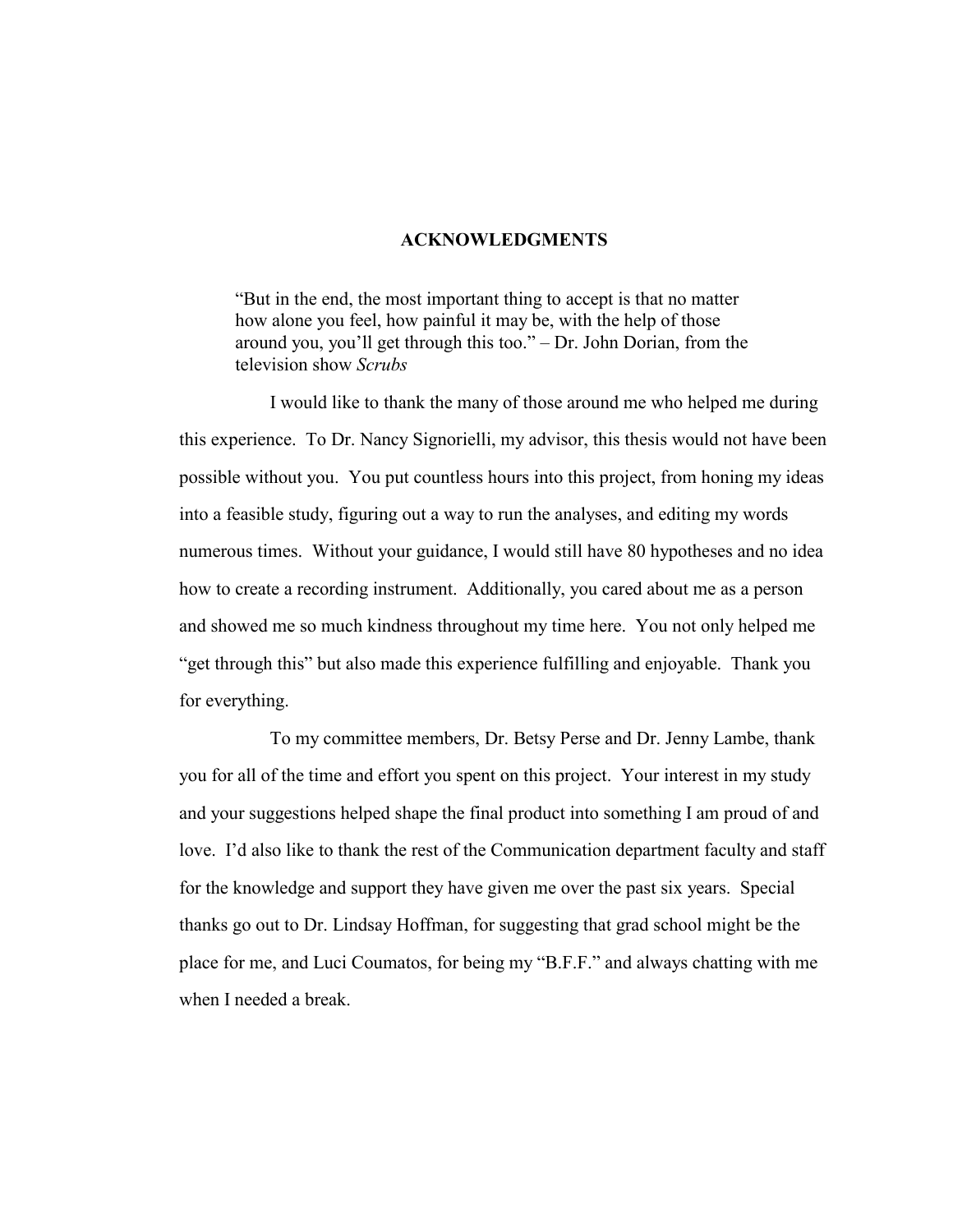To the other graduate students, thanks for listening to my ideas and "rants" (S. Clarke, that's for you) and for the advice, support, and laughs you all provided. I'd especially like to thank my name twin, Jen Owlett, for deciding to come to Delaware. During these past two years, you have become one of my best friends, and I do not know how I would have survived this experience without you. Thank you for always supporting me and making grad school fun. (I'd also like to thank Dr. Charlie Pavitt for always reminding Jen and me to take breaks for "huge fun" and for all of the advice and kindness).

To my sister Kate, thanks for all of your help. From coding to running errands for me when I was too busy to leave my computer, I couldn't have completed this project without you. You're a good kid, and I love you.

And finally, to my parents, thank you for everything. Without your support, none of this would be possible. You have done more for me than I could ever express in these acknowledgments. I love you both.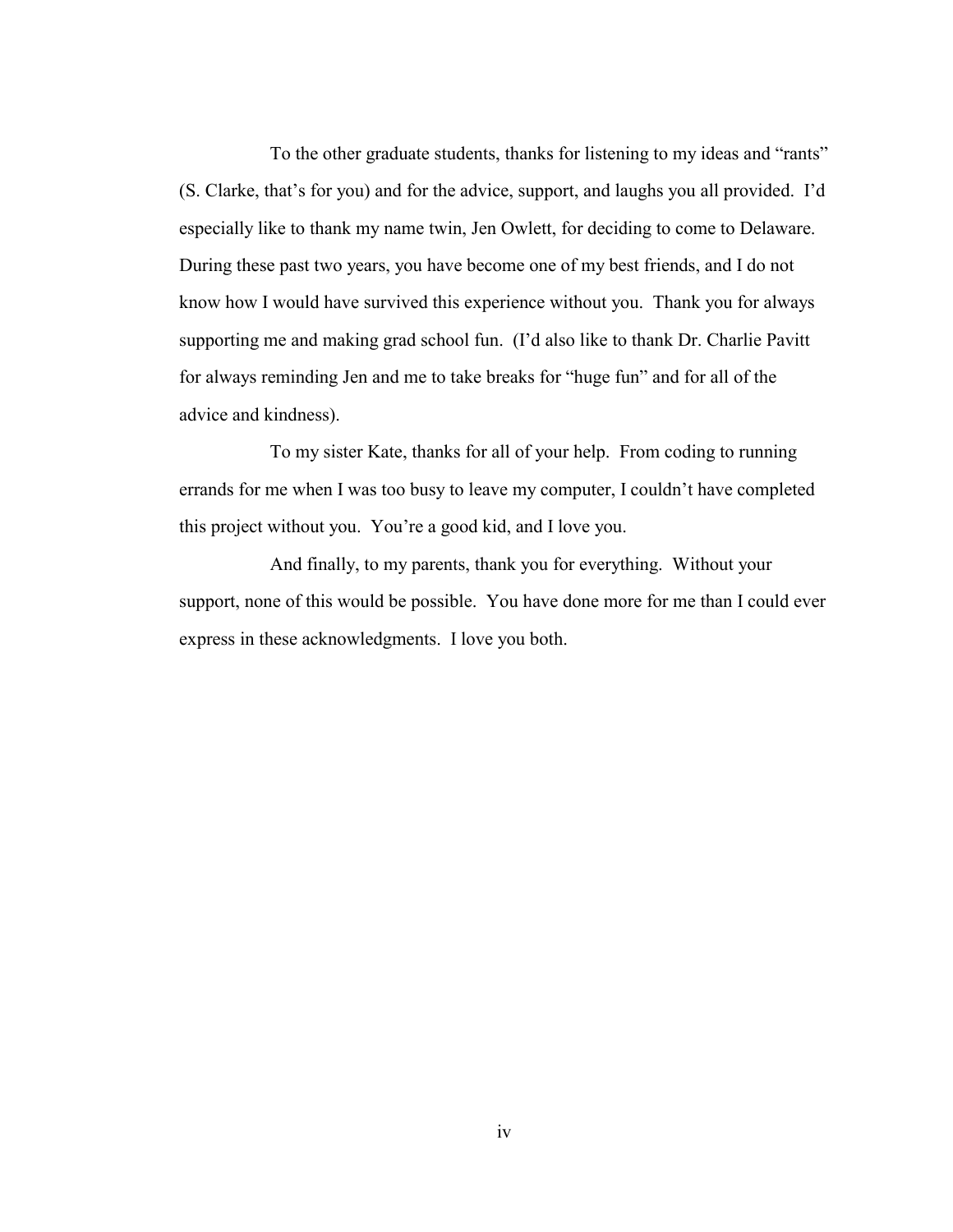## **TABLE OF CONTENTS**

| Chapter      |     |       |                                                             |  |
|--------------|-----|-------|-------------------------------------------------------------|--|
| $\mathbf{1}$ |     |       |                                                             |  |
|              | 1.2 |       |                                                             |  |
|              |     | 1.2.1 |                                                             |  |
|              |     | 1.2.2 |                                                             |  |
|              |     | 1.2.3 |                                                             |  |
|              | 1.3 |       |                                                             |  |
|              |     | 1.3.1 |                                                             |  |
|              |     | 1.3.2 |                                                             |  |
|              | 1.4 |       |                                                             |  |
|              |     | 1.4.1 |                                                             |  |
|              |     | 1.4.2 |                                                             |  |
|              |     | 1.4.3 |                                                             |  |
|              |     | 1.4.4 |                                                             |  |
|              |     | 1.4.5 | Hospital Administrators, Patients' Relatives and Friends 19 |  |
|              |     | 1.4.6 |                                                             |  |
|              |     | 1.4.7 |                                                             |  |
|              |     | 1.4.8 |                                                             |  |
|              |     | 1.4.9 |                                                             |  |
|              |     |       |                                                             |  |
|              | 1.5 |       |                                                             |  |
|              |     | 1.5.1 |                                                             |  |
|              |     | 1.5.2 |                                                             |  |
|              |     | 1.5.3 |                                                             |  |
|              |     | 1.5.4 |                                                             |  |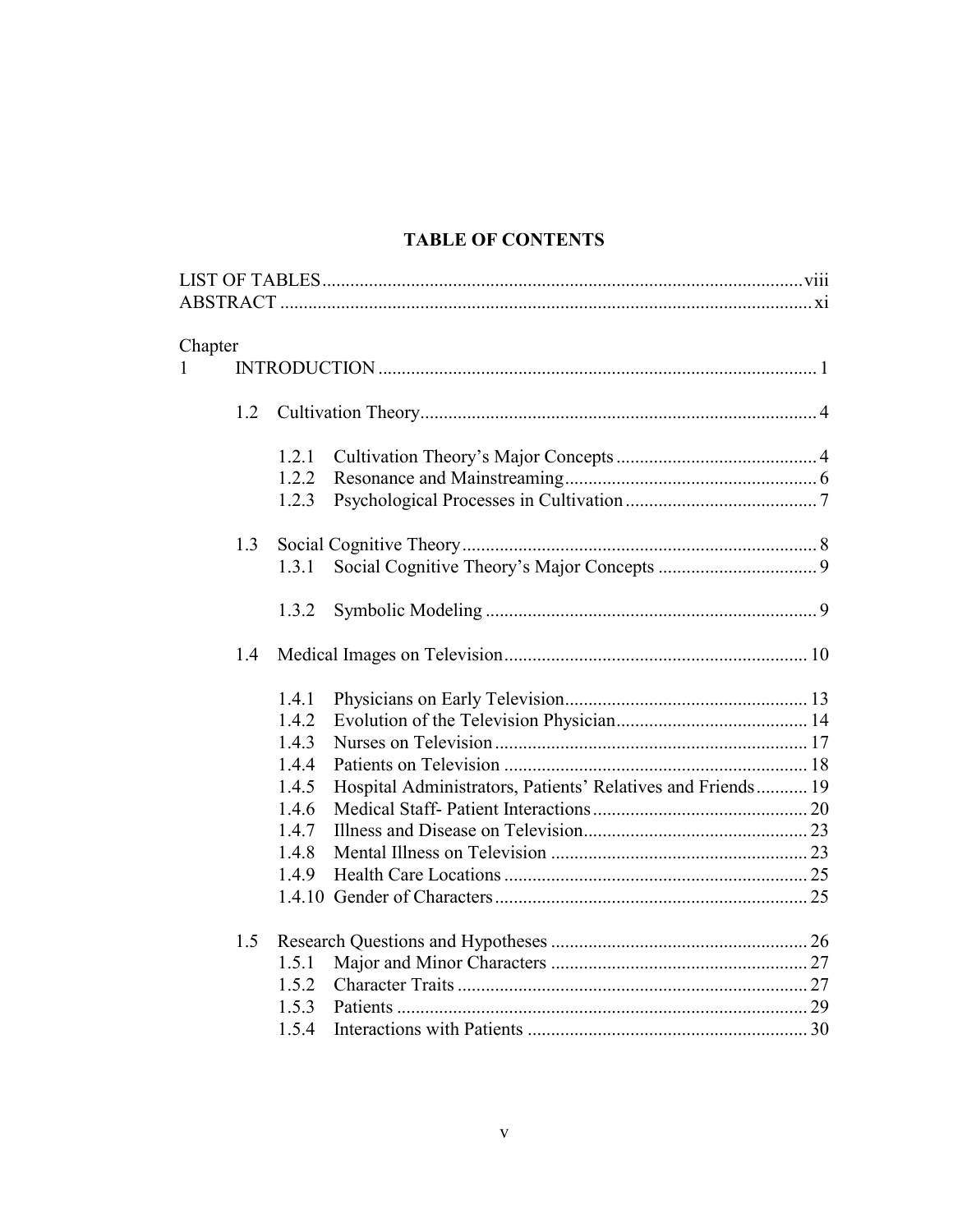| $\overline{2}$ |     |       |                                                           |    |
|----------------|-----|-------|-----------------------------------------------------------|----|
|                | 2.1 |       |                                                           |    |
|                | 2.2 |       |                                                           |    |
|                |     | 2.2.1 |                                                           |    |
|                |     |       | 2.2.1.1                                                   |    |
|                |     | 2.2.2 |                                                           |    |
|                |     |       |                                                           |    |
|                | 2.3 |       |                                                           |    |
|                | 2.4 |       |                                                           |    |
|                | 2.5 |       |                                                           |    |
| 3              |     |       |                                                           |    |
|                | 3.1 |       |                                                           |    |
|                | 3.2 |       |                                                           |    |
|                | 3.3 |       |                                                           |    |
|                |     | 3.3.1 | Character Status, Character Type, and Overall Behavior 53 |    |
|                |     | 3.3.2 |                                                           |    |
|                |     | 3.3.3 |                                                           |    |
|                |     | 3.3.4 | Patients: Demographics, Illnesses, Treatment, and         |    |
|                |     |       |                                                           |    |
|                |     | 3.3.5 |                                                           |    |
|                |     | 3.3.6 |                                                           |    |
|                |     | 3.3.7 |                                                           |    |
|                |     | 3.3.8 |                                                           |    |
|                |     | 3.3.9 |                                                           |    |
| 4              |     |       |                                                           | 82 |
|                | 4.1 |       |                                                           |    |
|                | 4.2 |       |                                                           |    |
|                |     | 4.2.1 |                                                           |    |
|                |     | 4.2.2 |                                                           |    |
|                |     | 4.2.3 |                                                           |    |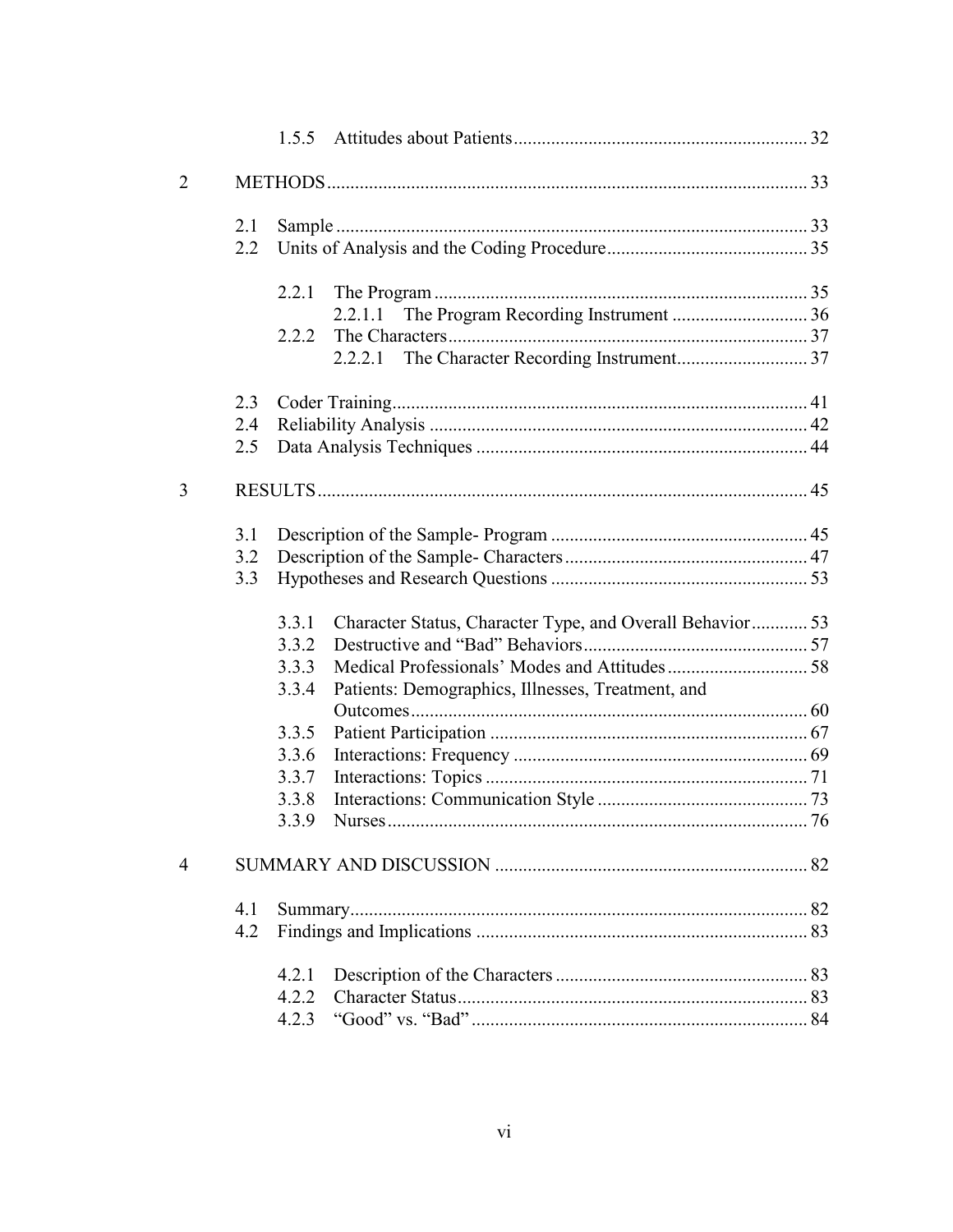|              |    | 424 | Medical Professionals' Attitudes and Actions Toward |     |
|--------------|----|-----|-----------------------------------------------------|-----|
|              |    |     |                                                     |     |
|              |    |     |                                                     |     |
|              |    |     |                                                     |     |
|              | 43 |     |                                                     |     |
|              | 44 |     |                                                     |     |
|              |    |     |                                                     |     |
| Appendix     |    |     |                                                     |     |
| $\mathsf{A}$ |    |     |                                                     |     |
| <sub>B</sub> |    |     |                                                     |     |
|              |    |     |                                                     | 118 |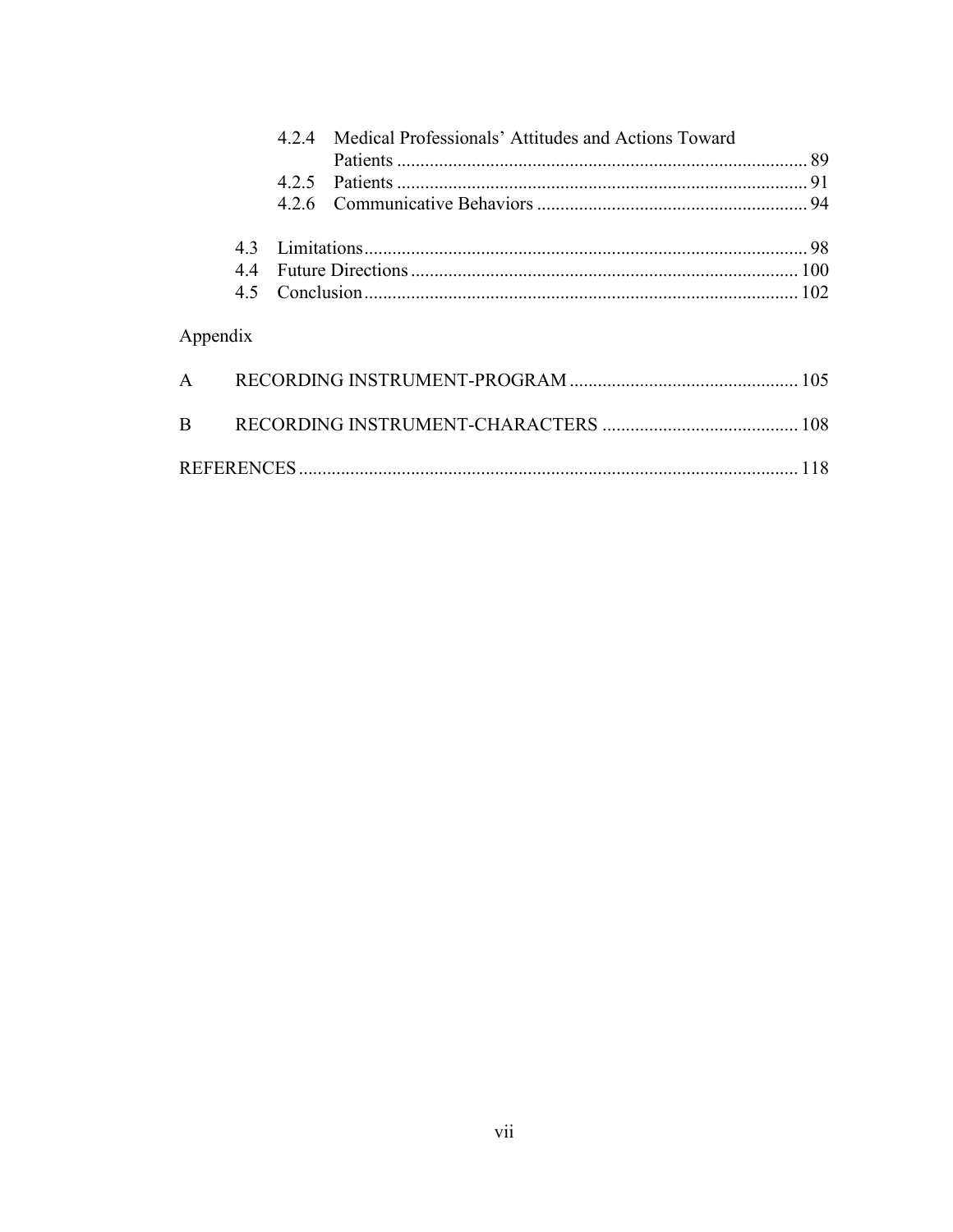## **LIST OF TABLES**

| Table 2.1         | Program reliability: Krippendorff's Alpha for program variable  42 |  |
|-------------------|--------------------------------------------------------------------|--|
| Table 2.2         | Character Reliability: Krippendorff's Alpha for character for      |  |
| Table 3.1         |                                                                    |  |
| Table 3.2         |                                                                    |  |
| Table 3.3         |                                                                    |  |
| Table 3.4         |                                                                    |  |
| Table 3.5         |                                                                    |  |
| Table 3.6         |                                                                    |  |
| Table 3.7         |                                                                    |  |
| Table 3.8         |                                                                    |  |
| Table 3.9         |                                                                    |  |
| Table 3.10        |                                                                    |  |
| <b>Table 3.11</b> |                                                                    |  |
| Table 3.12        |                                                                    |  |
| Table 3.13        |                                                                    |  |
| Table 3.14        |                                                                    |  |
| Table 3.15        |                                                                    |  |
| Table 3.16        |                                                                    |  |
| Table 3.17        |                                                                    |  |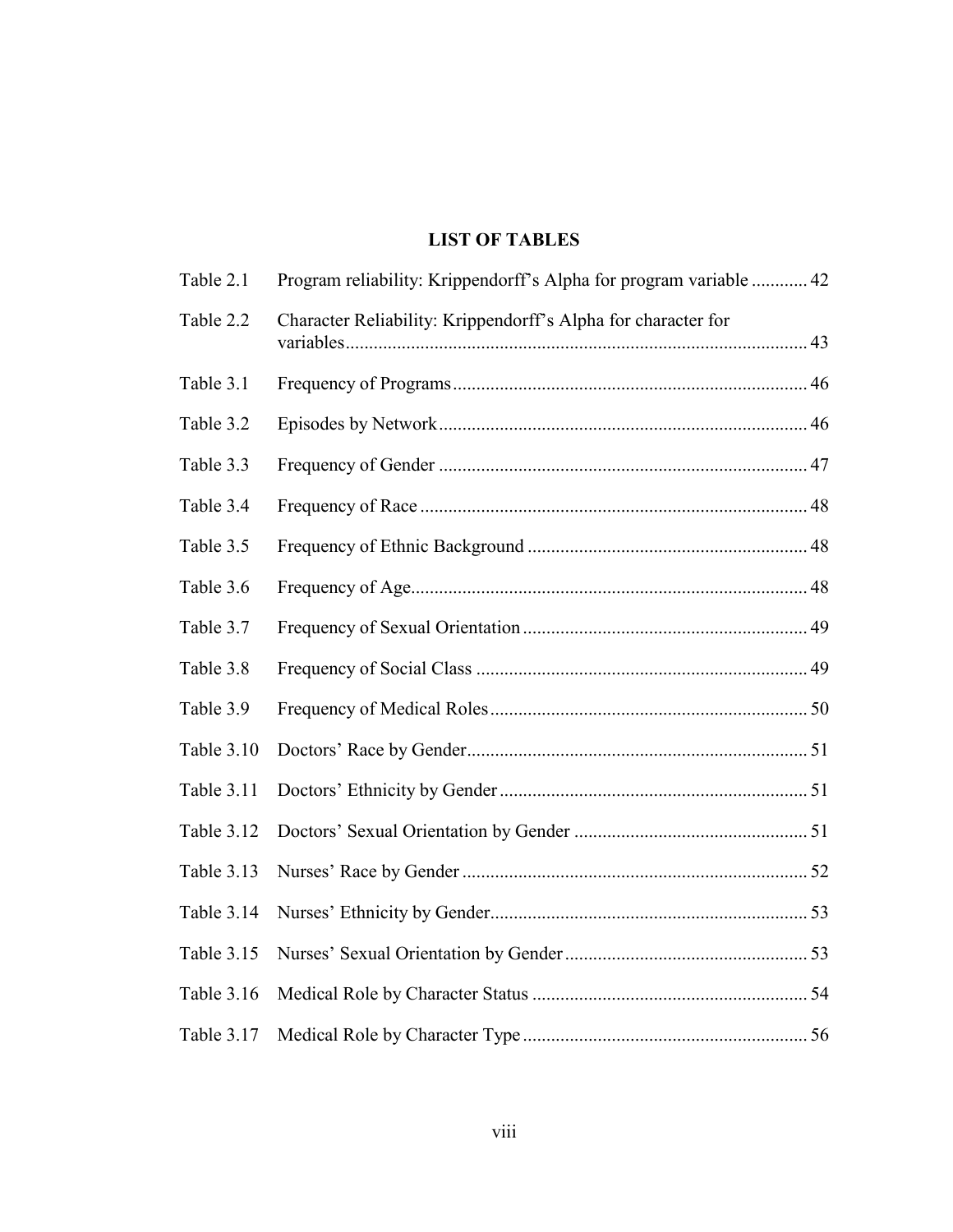| Table 3.18 |                                                                   |  |
|------------|-------------------------------------------------------------------|--|
| Table 3.19 |                                                                   |  |
| Table 3.20 |                                                                   |  |
| Table 3.21 |                                                                   |  |
| Table 3.22 |                                                                   |  |
| Table 3.23 |                                                                   |  |
| Table 3.24 |                                                                   |  |
| Table 3.25 |                                                                   |  |
| Table 3.26 |                                                                   |  |
| Table 3.27 |                                                                   |  |
| Table 3.28 |                                                                   |  |
| Table 3.29 |                                                                   |  |
| Table 3.30 |                                                                   |  |
| Table 3.31 |                                                                   |  |
| Table 3.32 |                                                                   |  |
| Table 3.33 |                                                                   |  |
| Table 3.34 | Comparison of Frequencies of Doctors' Interactions with Different |  |
| Table 3.35 |                                                                   |  |
| Table 3.36 |                                                                   |  |
| Table 3.37 |                                                                   |  |
| Table 3.38 | Comparisons of Frequencies of Doctors' Communication Style  73    |  |
| Table 3.39 |                                                                   |  |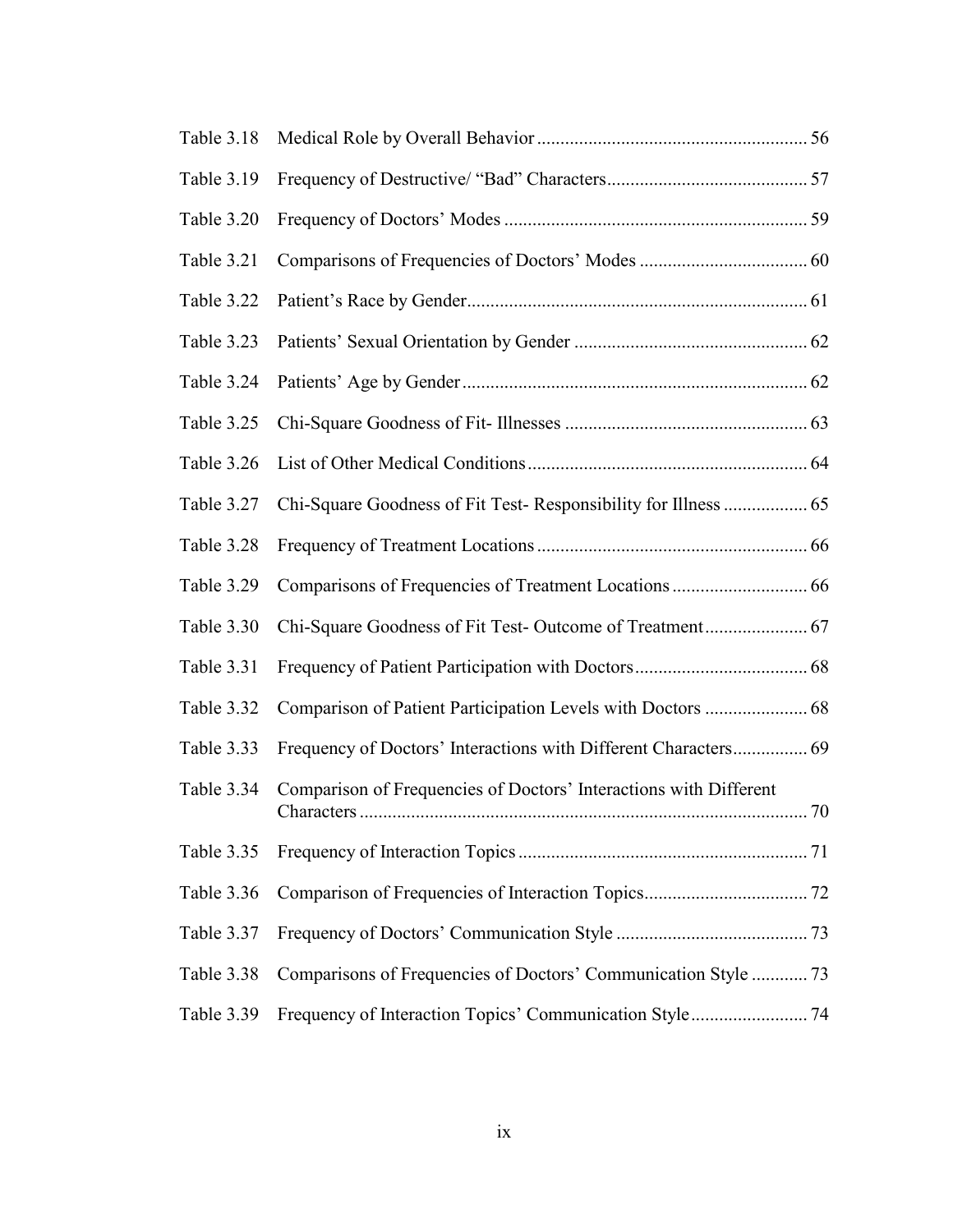| Table 3.44 Comparisons of Frequencies of Patient Participation Levels with    |  |
|-------------------------------------------------------------------------------|--|
| Table 3.45 Frequency of Nurses' Interactions with Different Types of          |  |
| Table 3.46 Comparisons of Frequencies of Nurses' Interactions with Different  |  |
|                                                                               |  |
| Table 3.48 Comparisons of the Frequencies of Nurses' Communication Styles  81 |  |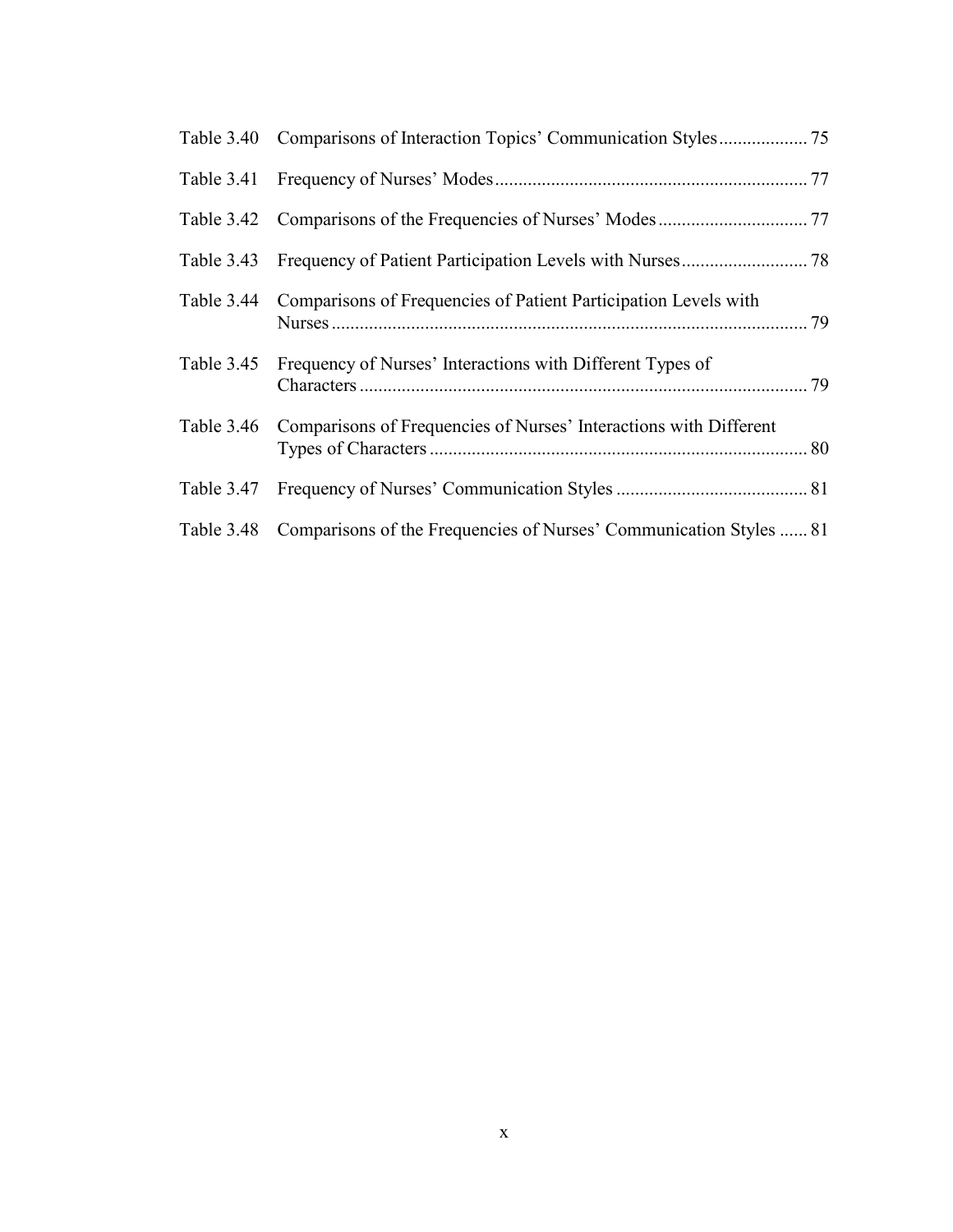#### **ABSTRACT**

The purpose of this study was to investigate entertainment television's portrayal of the medical world. More specifically, this study examined the characterization of medical professionals and patients on television as well as their communicative behaviors. According to cultivation and social cognitive theory, television acts as a socializing agent and can impact viewers' perceptions of the world and their subsequent behaviors. Previous research has focused on examining how medical professionals, mainly doctors, are portrayed. This study examined medical professionals but also expanded the scope of the examination to include patients and health care interactions. As most viewers will assume the role of patient in real medical situations and research has demonstrated that communication plays a strong role in the success of health care, this expansion is important.

A total of two hundred and thirty eight characters from both broadcast network and cable programming were analyzed. Results indicated that doctors and nurses are shown as more important and more positive than other health care workers and patients on television. Results also indicated that most patients are "bad" people suffering from traumatic injuries or rare illnesses, but they normally survive these ailments. Analyses regarding communication found that doctors typically dominate health care interactions and patients are uninvolved in health care decisions. In terms of cultivation and social cognitive theory, viewers might develop some detrimental conceptions about the medical world and their role in health care from television.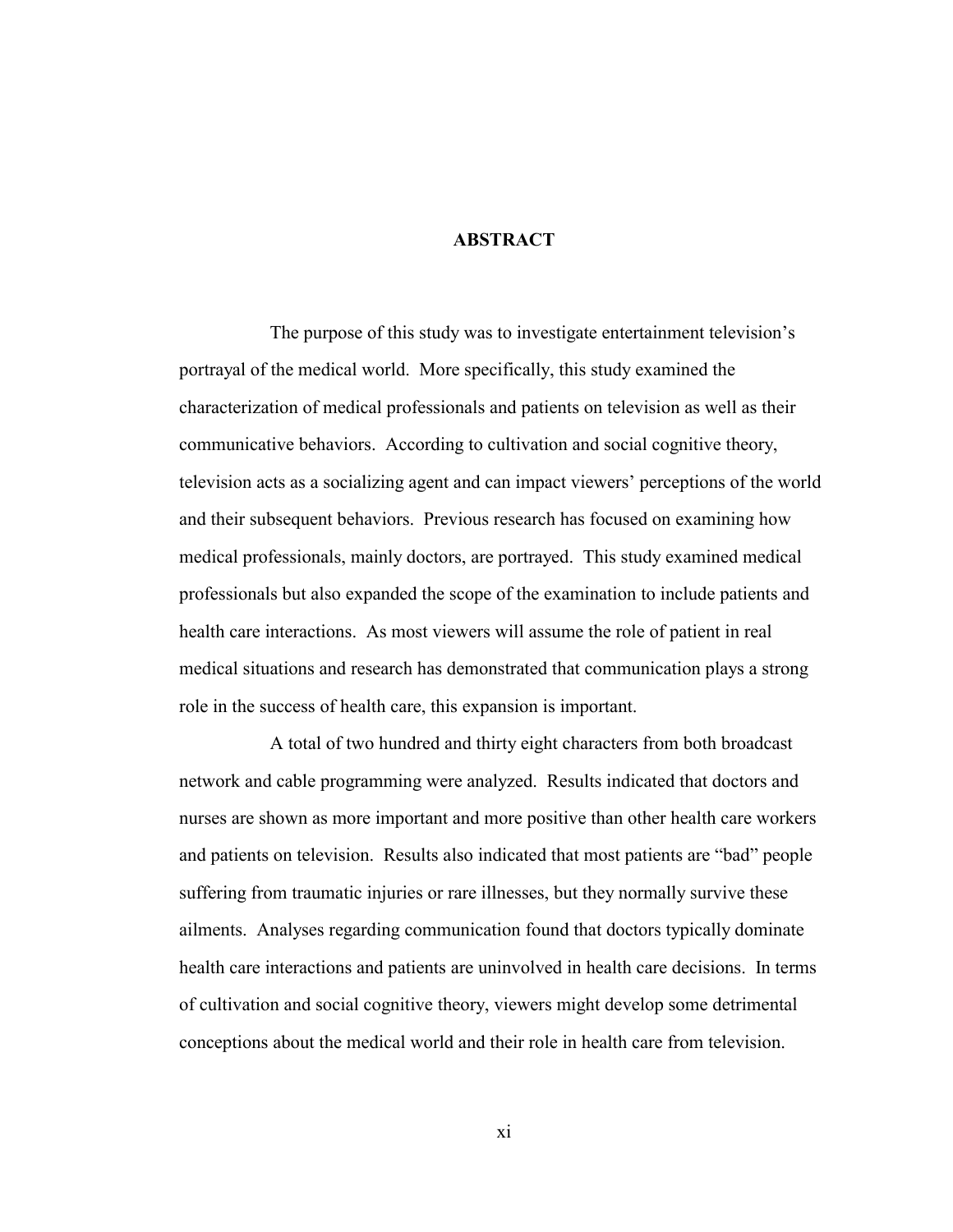#### **Chapter 1**

#### **INTRODUCTION**

Medical shows have been a staple on television since its inception. As Turow (1989) explains, doctors first appeared on television in 1952. Due to widely successful series such as *Dr. Kildare*, *Marcus Welby, M. D*., *M\*A\*S\*H*, and *St. Elsewhere* as well as other less popular series, since 1958 there has always been a doctor on prime time network television. This trend does not appear to be stopping; the popularity and number of medical shows continue to grow. Two of the most popular shows on television, FOX's *House* and ABC's *Grey's Anatomy*, revolve around a team of doctors, and both were ranked in the top 20 programs for 2008-2009 season ("Season Program," 2009). FOX even considers House one of its cornerstone programs (Werts, 2009).

Successful medical shows are not just found on broadcast television; cable television also has a number of medical shows. During the 2009 summer season, for example, cable television debuted three successful medical series: USA's *Royal Pains*, TNT's *HawthoRNe*, and Showtime's *Nurse Jackie*. An episode of *Royal Pains* was the fourth most watched show on cable for the week of August 3rd, 2009 (Seidman, 2009), and both *HawthoRNe* and *Nurse Jackie* were renewed for a second season (Seidman, 2009a; 2009b). TVGuide.com ("Fall TV," n.d.) notes that, on the four major broadcast networks, seven prime time television programs planned for the fall 2009 season revolve around the lives of medical professionals, and this figure does not include the number of programs dealing with forensic science and criminal medical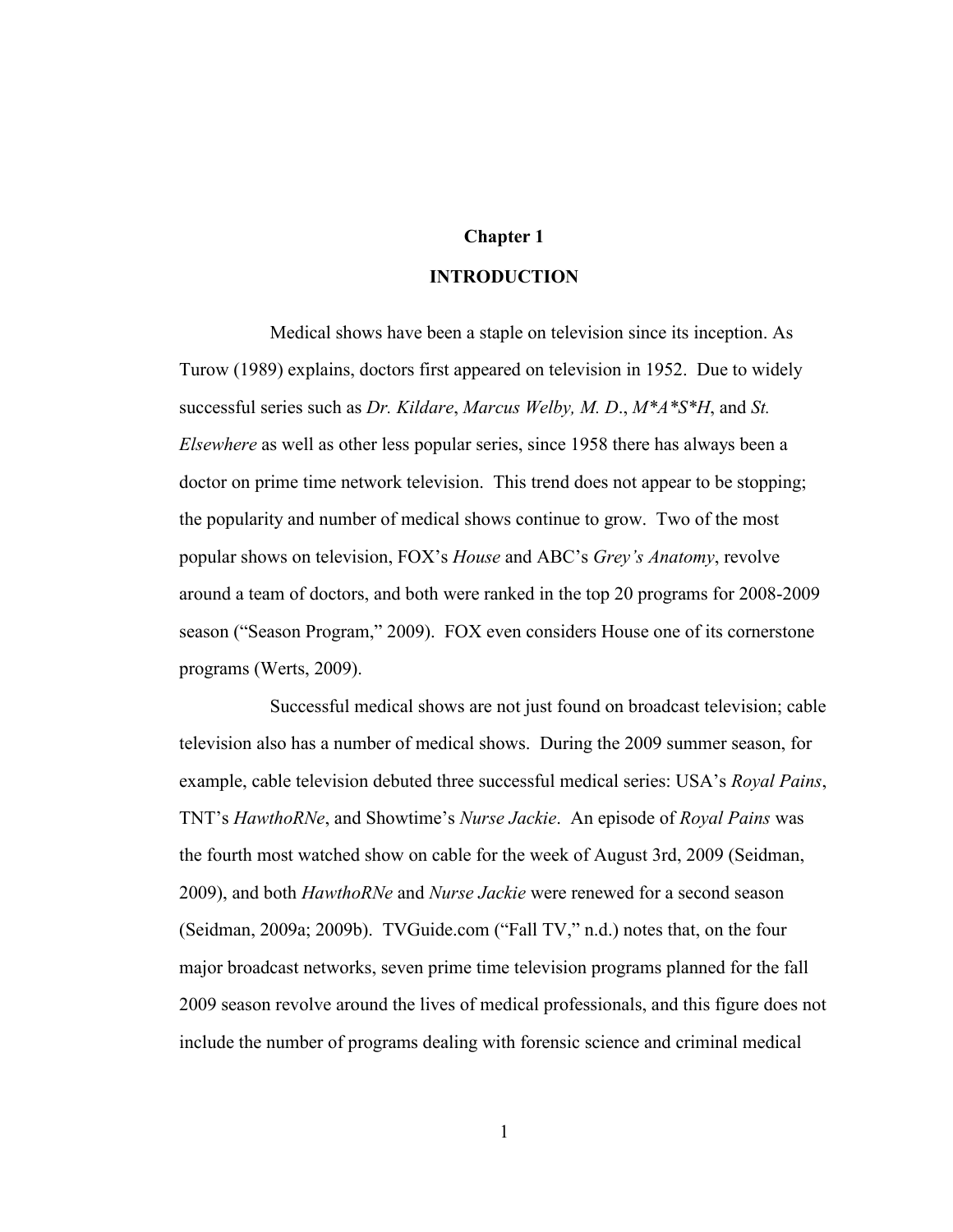examiners. With all of these medical shows and the health-related scenes and characters on shows not typically dealing with medicine, television delivered a heaping dose of medicine to viewers in 2009.

Despite being a popular topic for ratings, the media's depiction of medicine has generated some concern for both researchers and industry professionals. Traditionally, health professionals and researchers have examined the presentation of medical information in the news and its impact on the public (e.g., Clark, 1992; Katz, 2008; Nelkin, 1996; Riffe, 2006); however, focus has shifted toward examining medical depictions in entertainment programming. For example, some researchers have explored health-related content and behaviors shown on television (e.g., Byrd-Bredbenner, Finckenor, & Grasso, 2003; Murphy, Hether, & Rideout, 2008; Signorielli, 1993). The depiction of doctors has also received some attention from researchers (e.g., Chory-Assad & Tamborini, 2001; Gerbner, Morgan, & Signorielli, 1982), as has the effects of these depictions on viewers' perceptions of doctors (e.g., Chory-Assad & Tamborini, 2003; Gerbner, et al., 1982). Health professionals have also been concerned with their television counterparts; many medical associations had script approval over the earliest doctor shows (Turow, 1989), and many current shows utilize medical advisors in an attempt to be as accurate as possible (Shockey, 2009).

Despite the use of medical advisors, inaccurate depictions of doctors or medical procedures do occur, and one of researchers' biggest concerns is how these depictions can affect viewers. For example, one study examined cardiopulmonary resuscitation on the television shows *ER*, *Chicago Hope*, and *Rescue 911* and found that these shows inaccurately depicted the survival rate of CPR and most often ignored the health problems CPR survivors encounter after resuscitation ("TV's Misleading")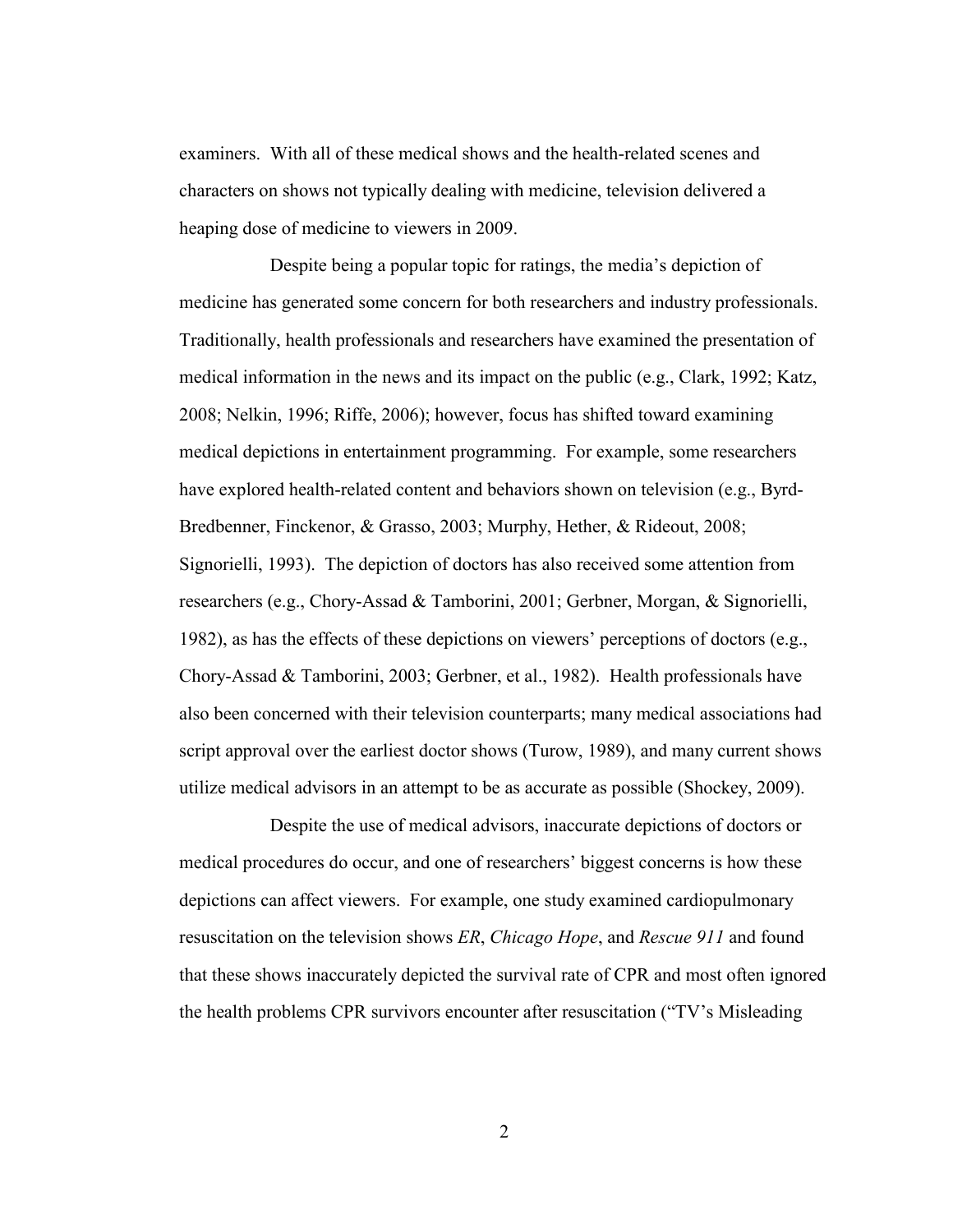Miracles," 1996). Researchers are worried these inaccuracies will lead viewers to overestimate their chances for survival after CPR and base their actions on these incorrect perceptions. However, Michelle Goodman (2008), a columnist for ABCNews.com, takes a different stance on television's inaccurate portrayals. Although Goodman agrees that television depicts most occupations inaccurately, she argues these depictions are dramatic and interesting for the viewer. As television is a diversion, these inaccuracies are serving their purpose. Goodman concludes, "if I wanted a lesson in brain surgery or forensic science, I'd pick up a textbook-- not the remote."

Although Goodman's conclusion echoes popular sentiment about television, it ignores the fact that we learn from television, even if that learning is unintentional. Cultivation and social cognitive theorists suggest television influences viewers' perceptions of the world and subsequent behaviors (Gerbner, Gross, Morgan, Signorielli, & Shanahan, 2002; Bandura, 2002). Research supports these claims; researchers, for example, have found that viewers learn health information from entertainment programming (e.g., Valente, et al., 2007; Wilkin, et al., 2007) and that programming can also influence subsequent health-related actions (e.g., Katz, 2006). It is not just regular viewers who are impacted by medical shows; even future doctors are affected by this programming. Brownstein (2009) reports that many medical students pick up habits from television doctors and admit learning from medical dramas.

What unintentional health lessons could viewers learn from television? This study attempts to begin to answer this question through an examination of television content. In previous studies, researchers have primarily concentrated on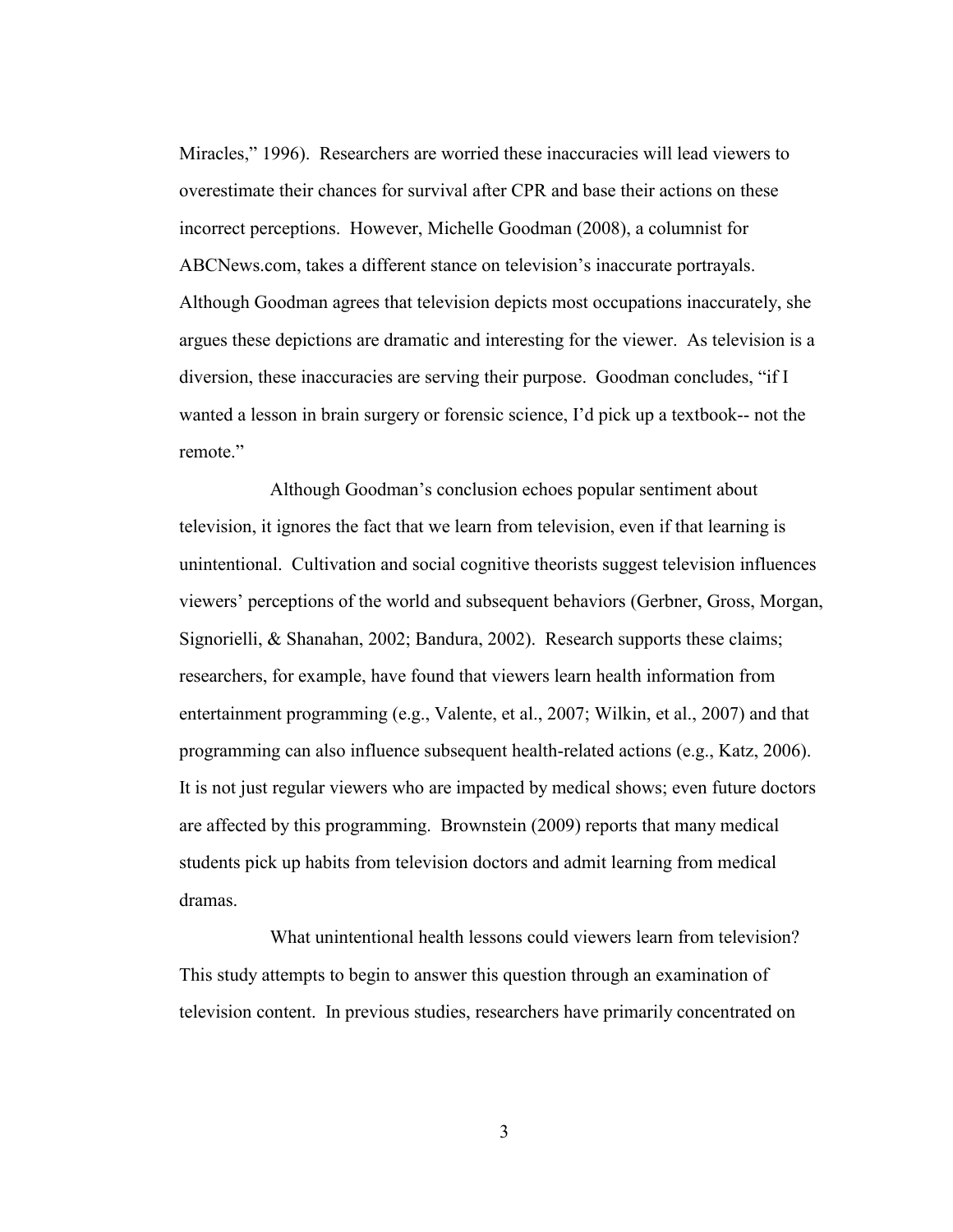examining the health topics shown on television and how medical professionals, mainly doctors and nurses, are portrayed. This study examines these same topics as well as expands the scope of the examination to include other medical personnel and patients, as there has been considerably less attention on these depictions. This expansion is important; many different people can be involved in medical situations. As most viewers assume the role of patient in medical situations, it is important to examine how television represents this role. If television can influence how people view health care and their actions regarding their health, television can have some very important consequences for viewers. Thus, the purpose of this study was to examine how television portrays the medical world. As background, literature on cultivation, social cognitive theory, and relevant research findings are reviewed.

#### **1.2 Cultivation Theory**

According to cultivation theorists, television is a "storyteller" (Morgan  $\&$ Signorielli, 1990, p. 13); television is the main proprietor of cultural stories and messages. Although many communication theories and studies focus on the shortterm behavioral effects of exposure to media content (Perse, 2001), cultivation theory proposes a much more pervasive "effect": enculturation (Gerbner et al., 2002). The main idea of cultivation theory is that television cultivates shared conceptions of reality among different social groups (Gerbner et al., 2002).

#### **1.2.1 Cultivation Theory's Major Concepts**

One of the basic assumptions of cultivation theory is that television is different from other media. One difference is that the average person has traditionally spent more time watching television than using other media. According to Morgan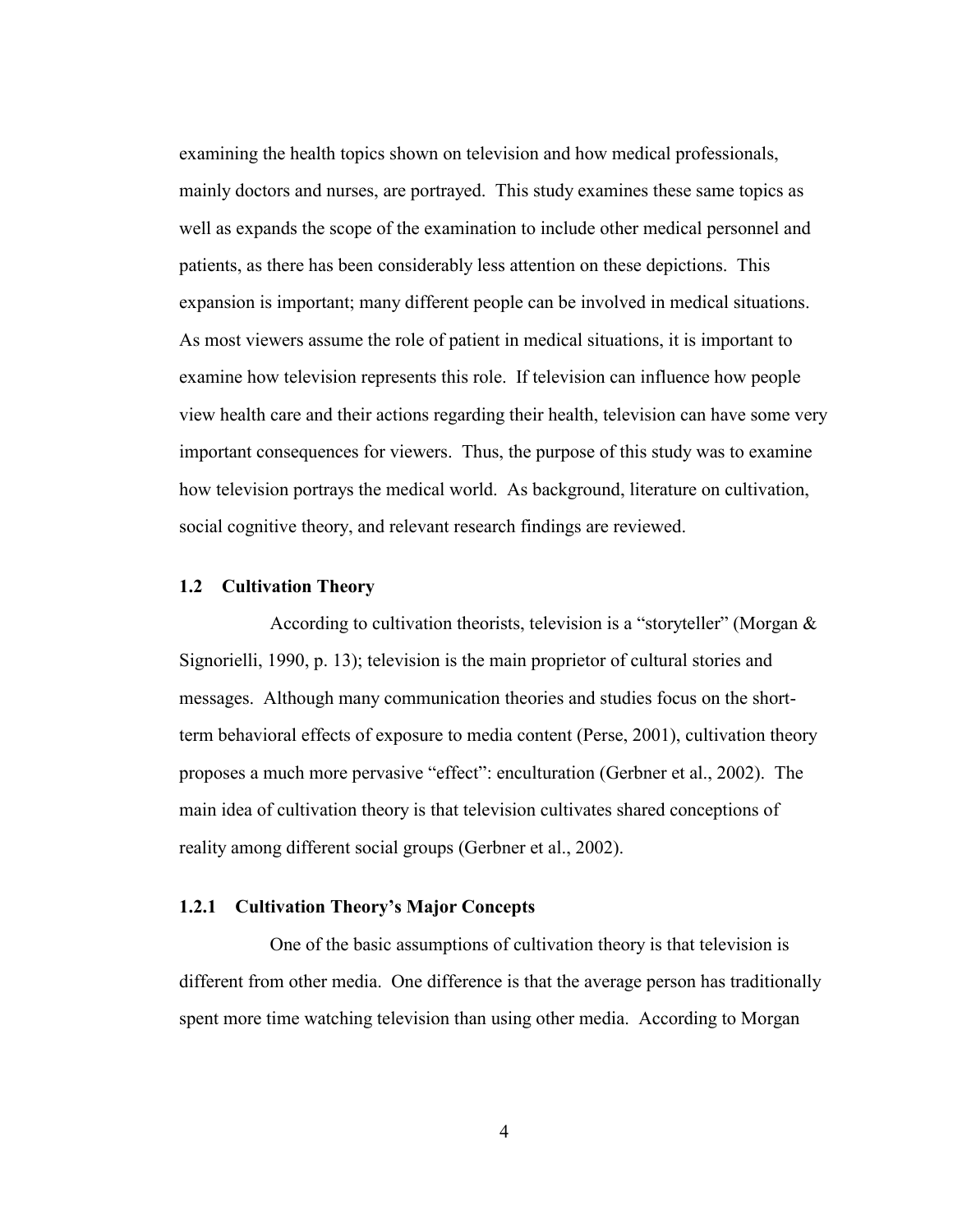and Signorielli (1990), watching television is one of our most time-consuming activities. Even with the increased popularity of the Internet, a recent study found that television is still the most dominant medium in society, with people averaging around five and a half hours of television use per day ("Video Consumer Mapping Study," 2009). The study also noted that television was more likely than other media to be used alone, without the distraction of another medium. Television is also unlike print media in that the television audience does not need to be literate (Gerbner et al., 2002). Consequently, people start watching television in infancy and continue using it into old age. Moreover, television is available constantly and one does not have to leave home to watch it (Morgan & Signorielli, 1990). All ages and social classes in society watch television. Television is a visual medium with a unique ability to tell cultural stories.

Because of the pervasiveness of television throughout our lives, cultivation researchers examine the long-term cumulative effects of television viewing. These effects are not dramatic shifts in beliefs or behaviors but rather "continuity, stabilization, and gradual shifts" (Morgan & Signorielli, 1990, p. 18) in perspectives of the world; in short, cultivation is not categorized as a simple, stimulusresponse effect. As Morgan and Signorielli (1990) explain, "the cultivation process is not thought of as a unidirectional flow of influence from television to audiences, but rather part of a continual, dynamic, ongoing process of interaction among messages and contexts" (p. 19). While factors such as reference groups and personal experiences play a role in constructing views of social reality, television's messages also influence this view (McQuail, 2005).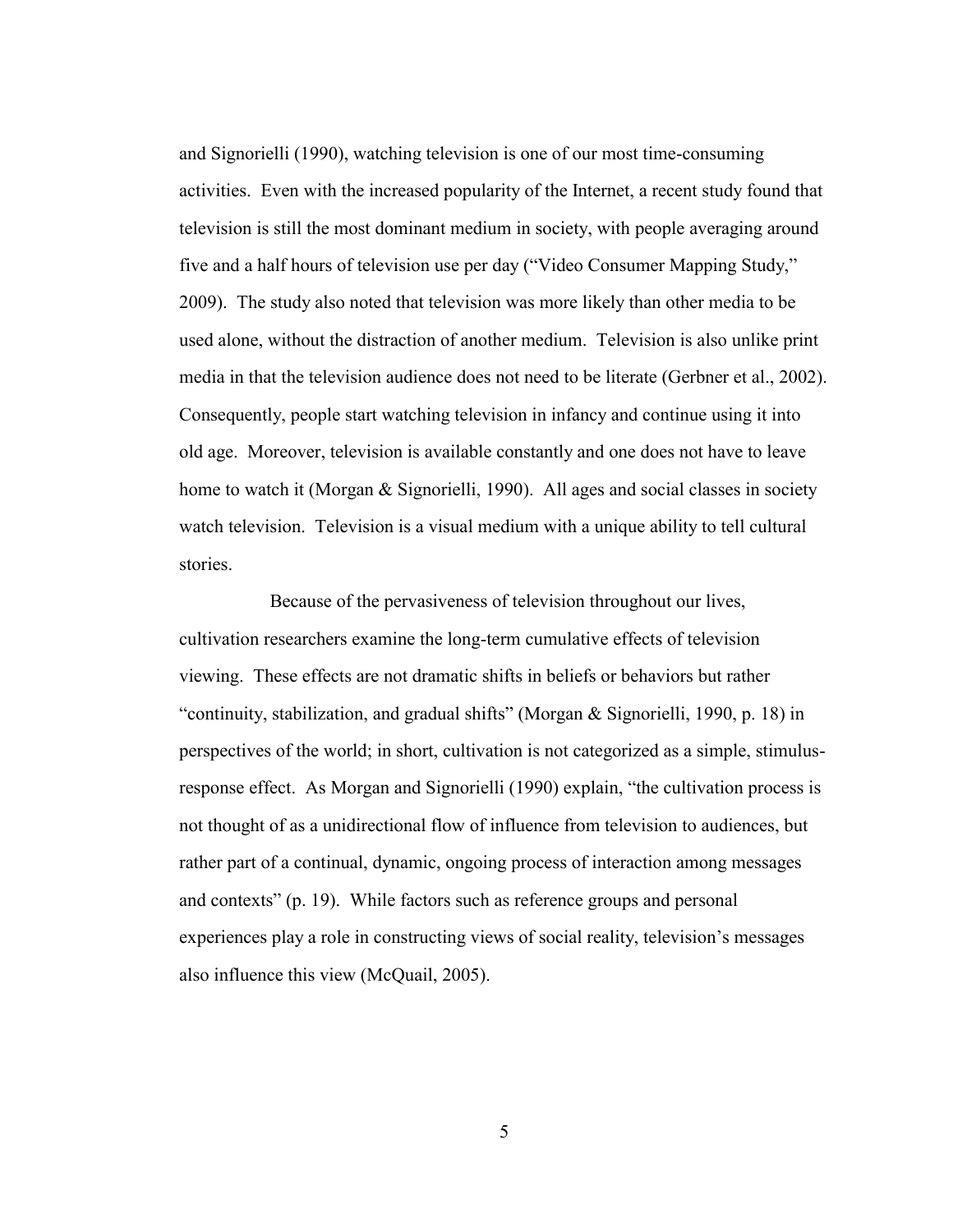#### **1.2.2 Resonance and Mainstreaming**

Two of the main processes of cultivation theory are resonance and mainstreaming. Resonance refers to an amplification of cultivation for a certain group, because television's depictions about a topic are congruent with that group's everyday realities (Shanahan & Morgan, 1999). According to Shanahan and Morgan (1999), resonance arose from criticism of some empirical findings. Some researchers found that a fear of crime was only cultivated in high crime, urban neighborhoods and concluded that television viewing had nothing to do with the relationship. Cultivation scholars, however, came to a different conclusion. As Shanahan and Morgan (1999) explain:

―In contrast to the way these findings are usually presented, these data do not show a spurious association… Instead, they show a theoretically vital specification- although the relationship disappears or is even reversed in the

low crime areas, it persists or is even boosted in the high crime areas" (p. 63). For those heavy viewers in high crime areas, television's message about violence resonated with their real world circumstances.

Similarly, the concept of mainstreaming arose from criticism. As Morgan and Signorielli (1990) explain, cultivation researchers were criticized for the type of controls they implemented in data analysis. Originally, statistical controls were used within subgroups, examining the effects of television viewing on attitudes within these groups. Other scholars, however, analyzed similar data sets using simultaneous multiple controls and discovered the overall relationship across groups seemed to disappear. These scholars charged that because of this finding, all cultivation relationships were spurious (Shanahan & Morgan, 1999). However, as with resonance, cultivation researchers came to a different conclusion. According to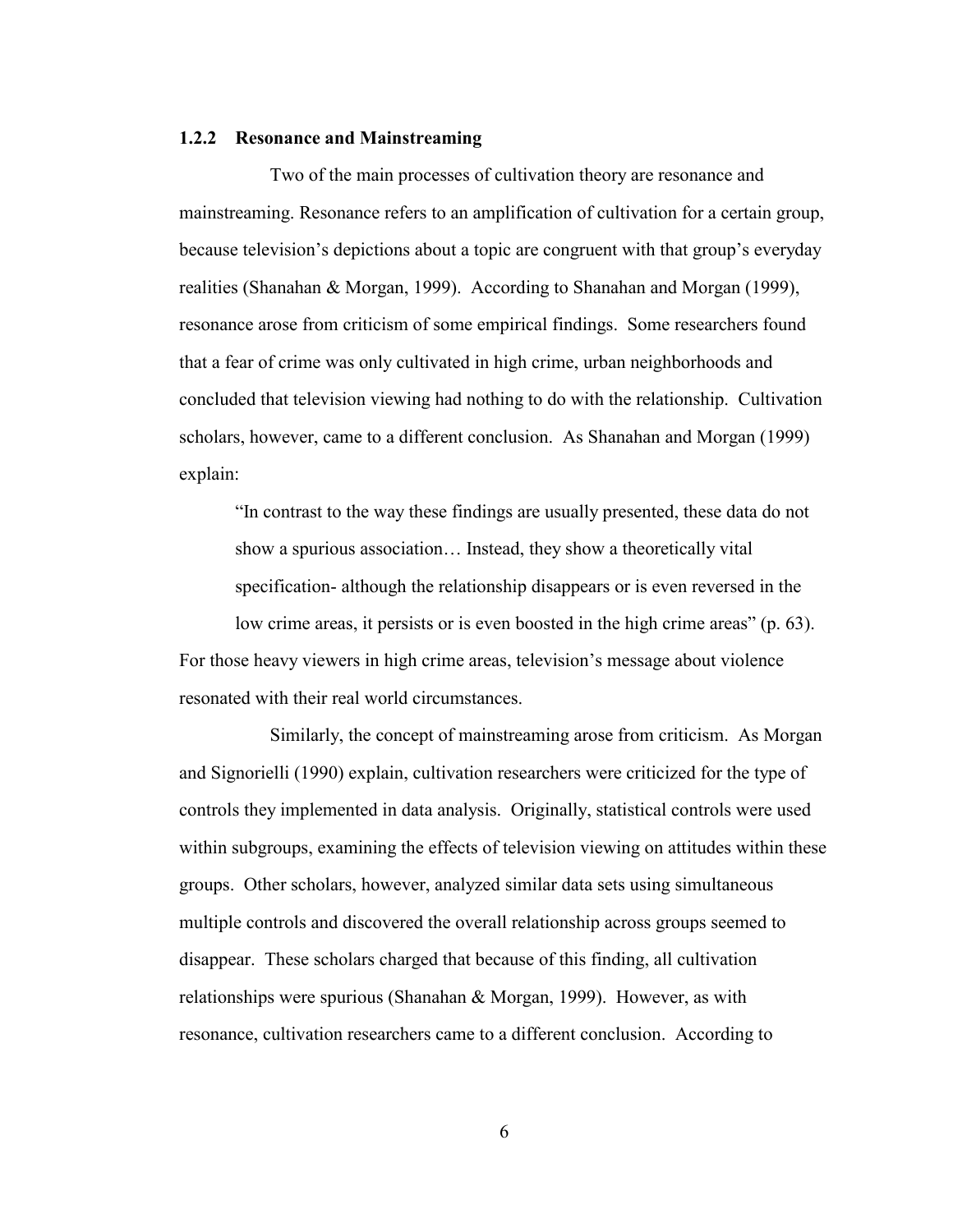Morgan and Signorielli (1990), the absence of an overall relationship does not mean that there are no meaningful relationships within groups. Rather, there may be group specific differences, one of which is seen in "mainstreaming"  $(p. 25)$ . According to Hawkins and Pingree (1990), mainstreaming refers to "a situation in which light viewers from two or more subgroups (e.g., high school vs. college educated) hold different social reality beliefs while the heavy viewers in the subgroups hold more similar beliefs" (p. 38). Despite some believing mainstreaming was a post hoc explanation (see Shanahan & Morgan, 1999 for a review), it is a theoretical enhancement of the theory of cultivation and in more recent studies its existence is often hypothesized. As Shanahan and Morgan (1999) explain:

―As a process, mainstreaming represents the theoretical elaboration and empirical verification of the argument that television will cultivate common perspectives. It represents a relative homogenization, an absorption of divergent views, and a apparent convergence of disparate outlooks upon the overarching patterns of the television world"  $(p. 73)$ .

#### **1.2.3 Psychological Processes in Cultivation**

Another criticism of the cultivation perspective is there is no explanation of the underlying psychological processes that lead to cultivation, and because of this, the relationship between television viewing and attitudes can only be considered a correlation (Hawkins & Pingree, 1990). This criticism has driven researchers to attempt to uncover this process. As Gerbner et al. (2002) explain, there was considerable progress on this topic during the 1990s. One of the first models proposed that cultivation occurred as a two-step learning process. This model did not receive much empirical support; although Perse (1990) did find that watching television news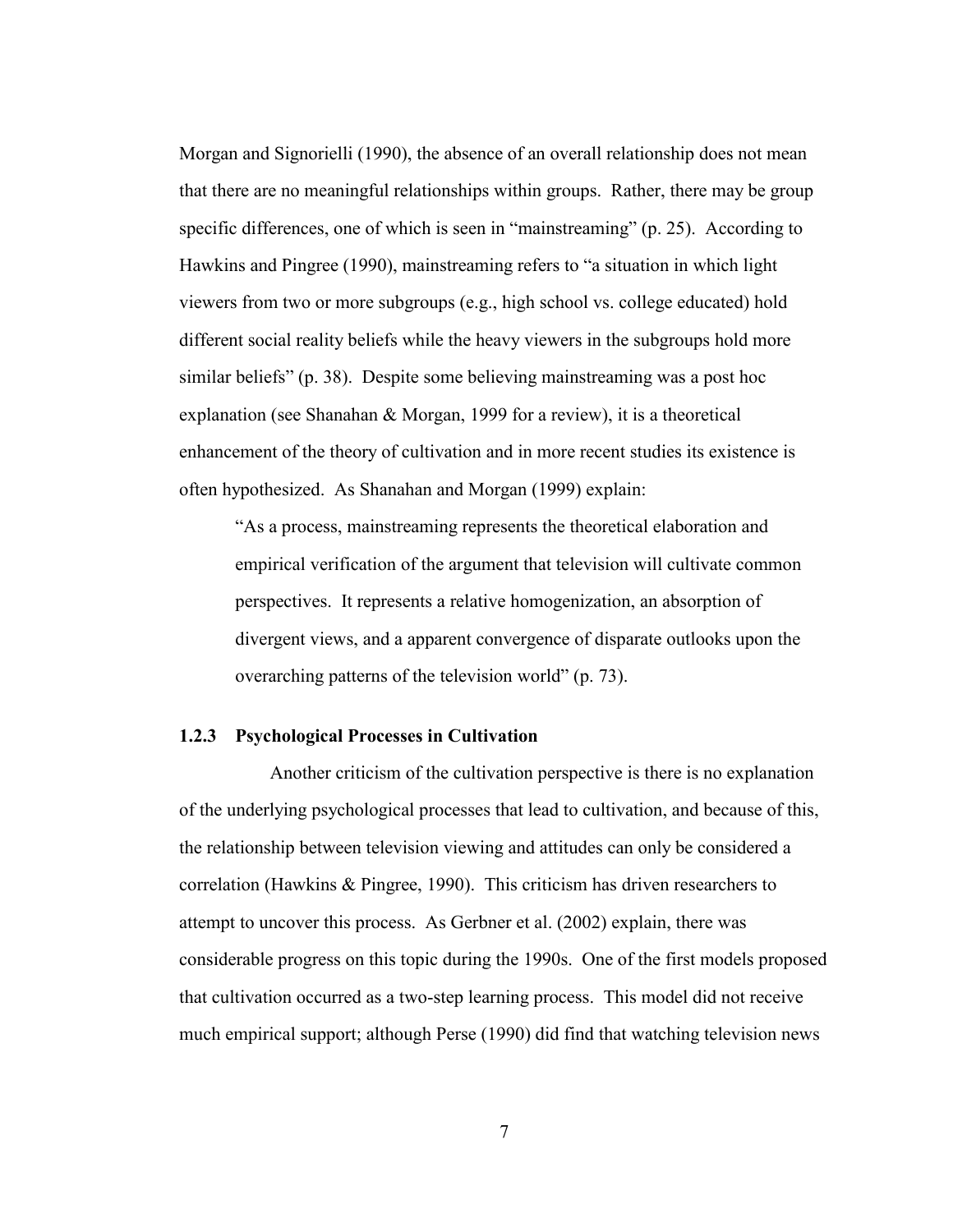for entertainment purposes was positively associated with perceptions of less personal safety and thus supportive of an incidental learning process. Another researcher proposed that source confusion lead to cultivation of social reality perceptions (Mares, 1996). According to Mares (1996), people confuse the source of their information when making reality judgments and forget that the information came from fictional programming. Schrum (1997), on the other hand, argued that people do not normally consider the sources of their information during judgments. Schrum (1997; 2002) proposed that the cultivation effect occurs much like a priming effect because television images are easily accessible in the minds of heavy viewers. Ideas or images seen on television thus are more salient for heavy viewers, and a cognitive shortcut is created. In addition to being indicative of incidental learning, Perse's (1990) findings were also indicative of a cognitive priming process. Although it is the most plausible explanation of underlying processes leading to cultivation (Gerbner et al., 2002), more investigation of this process is necessary.

#### **1.3 Social Cognitive Theory**

This research study is also related to Bandura's social cognitive theory. Both theories propose that the media produce images of reality and these images can influence how viewers perceive the world. However, in contrast to cultivation, social cognitive theory is concerned not only with the conceptions of reality people develop from the media, but also how people behave based on these conceptions because the theory posits that people act based on their knowledge. As Bandura (2002) explains, ―to a large extent, people act on their images of reality. The more people's images of reality depend on the media's symbolic environment, the greater its social impact" (Bandura, 2002, p. 126).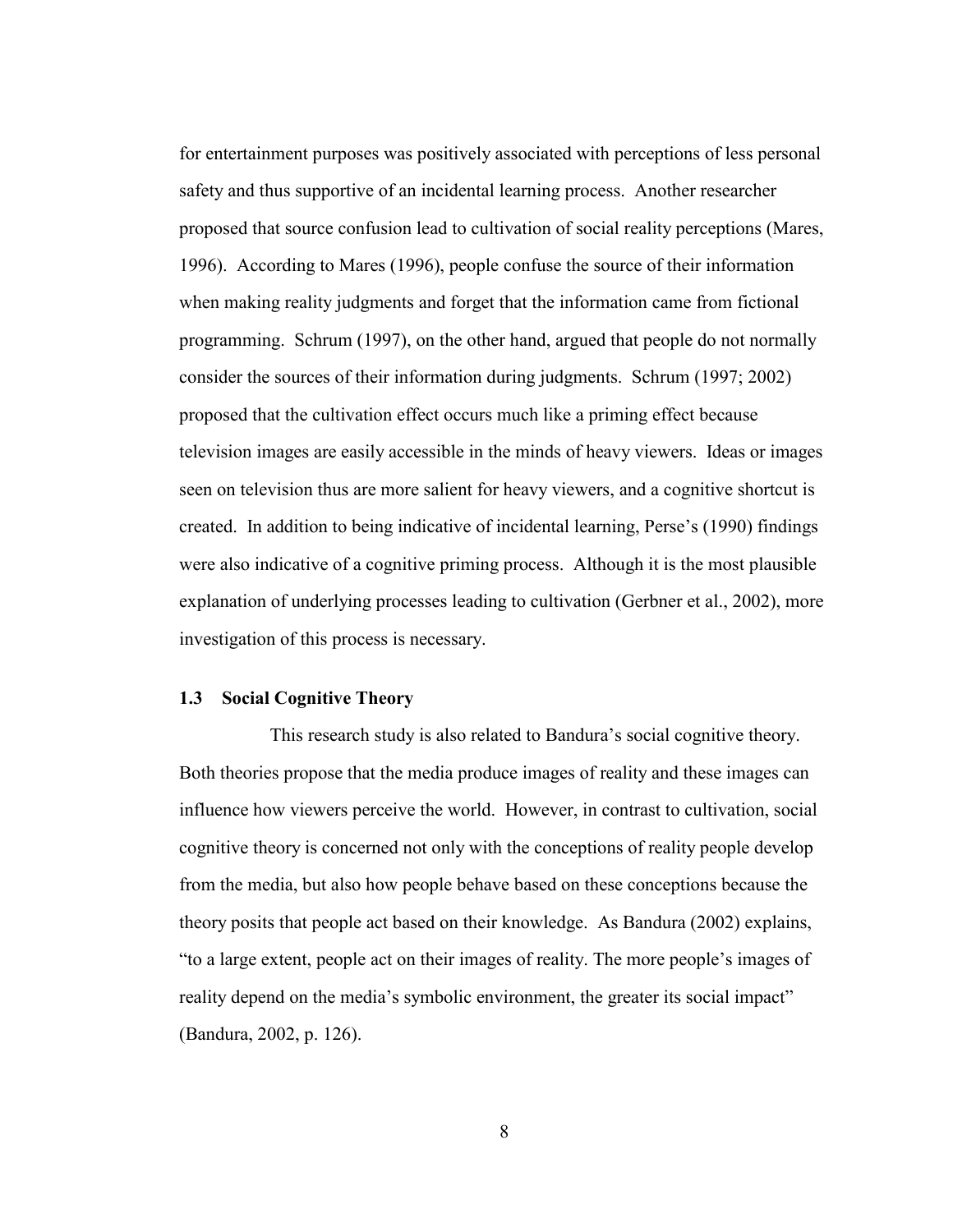#### **1.3.1 Social Cognitive Theory's Major Concepts**

According to Bandura (2002), people have a set of cognitive capabilities that guide their actions. These capabilities include a symbolizing capability, a selfregulatory capability, a self-reflective capability, and a vicarious capability. The symbolizing capability allows humans to create cognitive models based on their experiences. Humans use these models to guide future behavior. Because of their self-regulatory capability, humans can self-direct their actions. People can predict possible consequences of their actions from their relevant cognitive models, and can set goals and plan actions. The self-reflective capability refers to humans' ability to evaluate their judgments and thinking. People have an idea of what "normal" thoughts and behaviors are considered and can compare their own to these standards. Lastly, humans' vicarious capability is the most relevant to media studies. According to Bandura (2002), cultures could not function if humans solely learned through direct experience; the process would be too tedious and time-consuming. Instead, humans can learn by vicariously observing others' actions and their consequences. People can learn from more than just observations of other humans and their actions; people can also observe and learn through media representations. As McQuail (2005) summarizes, "the basic idea is that we cannot learn all or even much of what we need to guide our own development and behavior from direct personal observation and experience alone. We have to learn much from indirect sources, including the mass media" (p. 493).

#### **1.3.2 Symbolic Modeling**

According to Bandura (2002), observational learning from the media occurs through symbolic modeling. People learn behaviors from models of actions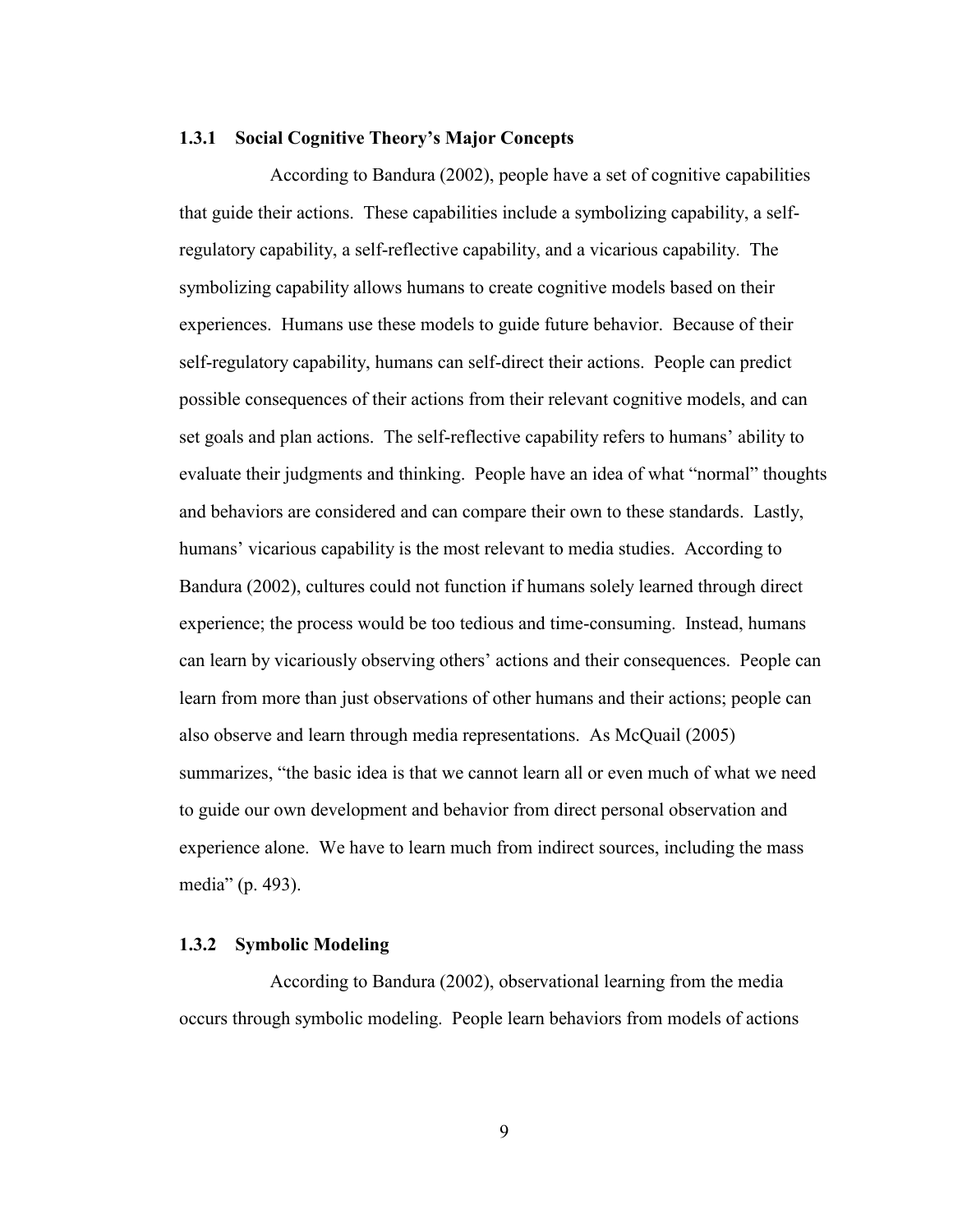shown in the media. This process occurs through four subfunctions: attention, retention, production, and motivation (Bandura, 2002). Attention refers to the selective nature of human observation; a person has to become aware of the modeled behavior in order to learn it. In addition to attention, retention is also a necessary part of modeling; in order to be influenced by observations, people have to remember them. According to Bandura (2002), humans extract information from a model and restructure it "into rules and conceptions for memory representation" (p. 127). Following retention, the third subfunction of observational learning is the production of the behavior. Production occurs when "symbolic conceptions are translated into appropriate courses of action" (p. 129). People do not produce actions once they learn them, however; the final sub-function of motivation is necessary to perform an action. As Bandura (2002) explains, "social cognitive theory distinguishes between acquisition and performance because people do not perform everything they learn" (p. 129). People become motivated to perform an action from the anticipatory rewards or punishments associated with the behavior. According to Bandura (2002), there are three types of incentives: direct, vicarious, and self-produced. People are more motivated to perform an action if they have experienced direct rewards from doing it, seen others benefit from performing the action, or if they find the action selfsatisfying.

#### **1.4 Medical Images on Television**

If television cultivates certain conceptions of reality and people act based on these conceptions, it is important to examine television's messages. Medical images on television are especially important to analyze because the wide array of possible effects from these depictions could have serious consequences. For example,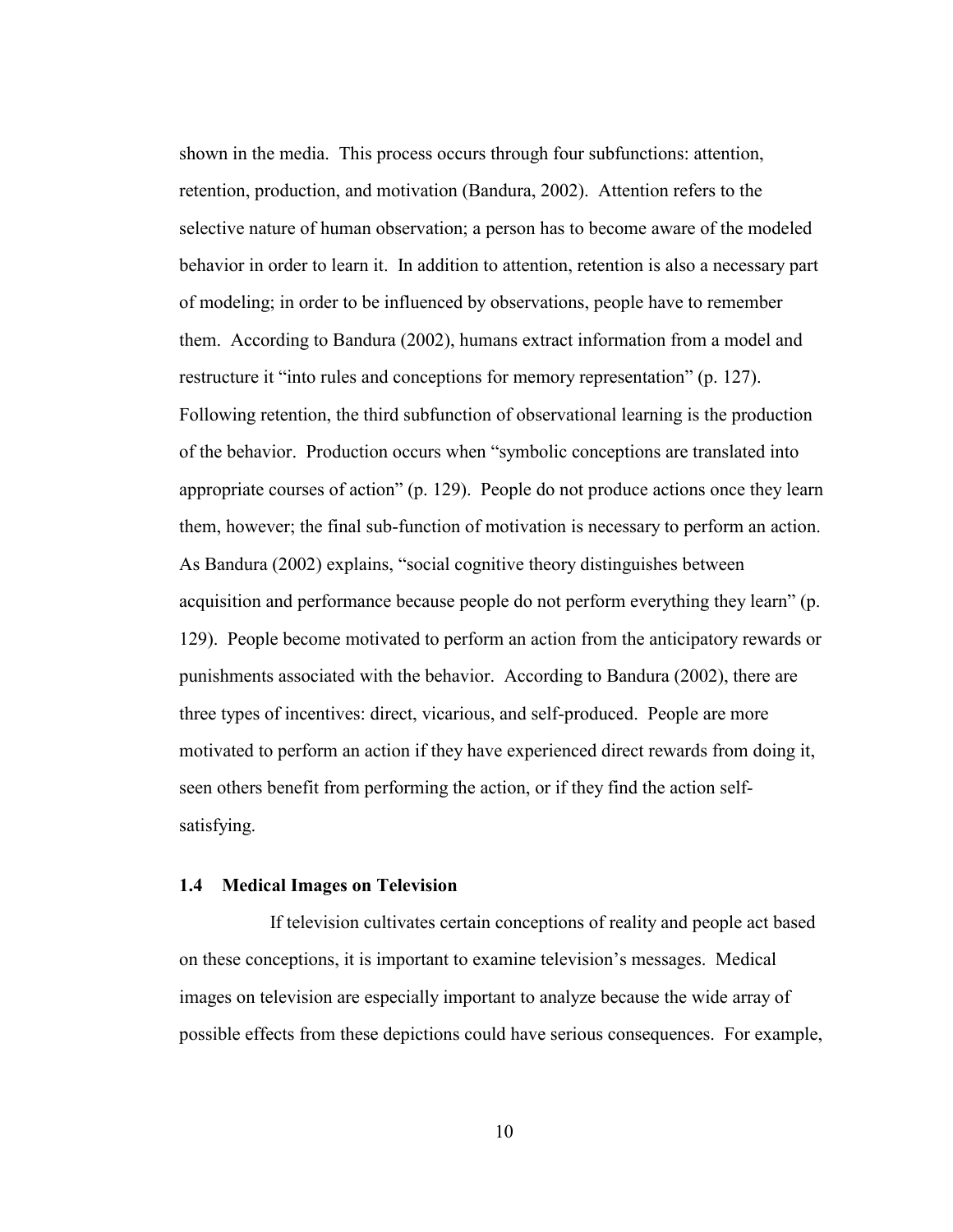people might not perceive certain conditions as important or threatening if they are not commonly shown on television. According to the Center for Disease Control, heart disease is the number one killer of both men and women in the United States ("Heart disease," n.d.). If it is not portrayed on television, however, viewers might not understand their risk for developing heart disease and could ignore symptoms or not implement preventive behaviors.

How medical professionals are portrayed on television could also be harmful to viewers. For example, Chory-Assad and Tamborini (2001) examined how both fictional and non-fictional television programming portrays television doctors. They found, in a February 1999 sample of the four broadcast networks' programming, that fictional portrayals show doctors in a mostly positive light, but these portrayals are much more negative than those seen in previous decades as well as those depictions on non-fictional programming. Following their content analysis, Chory-Assad and Tamborini (2003) conducted a cultivation analysis using a sample of 290 undergraduates, primarily young (mean age of 19.8 years) and female (55%), during the spring of 1999. They found that increased exposure to prime time doctor programs was positively associated with the perceptions of doctors as uncaring, cold, unfriendly, nervous, tense, and anxious. If doctors are shown in a negative light, viewers might not want to go for treatment or if they do, they might choose to ignore their doctor's advice. On the other hand, if doctors are portrayed as miracle workers, unattainable standards for real physicians may be created. Similarly, if nurses are portrayed negatively, patients might ignore their medical advice or refuse to be treated by them. This is especially important at this time in the United States, as there is a shortage of primary care doctors and nurse practitioners are filling the gap (Brewington, 2009).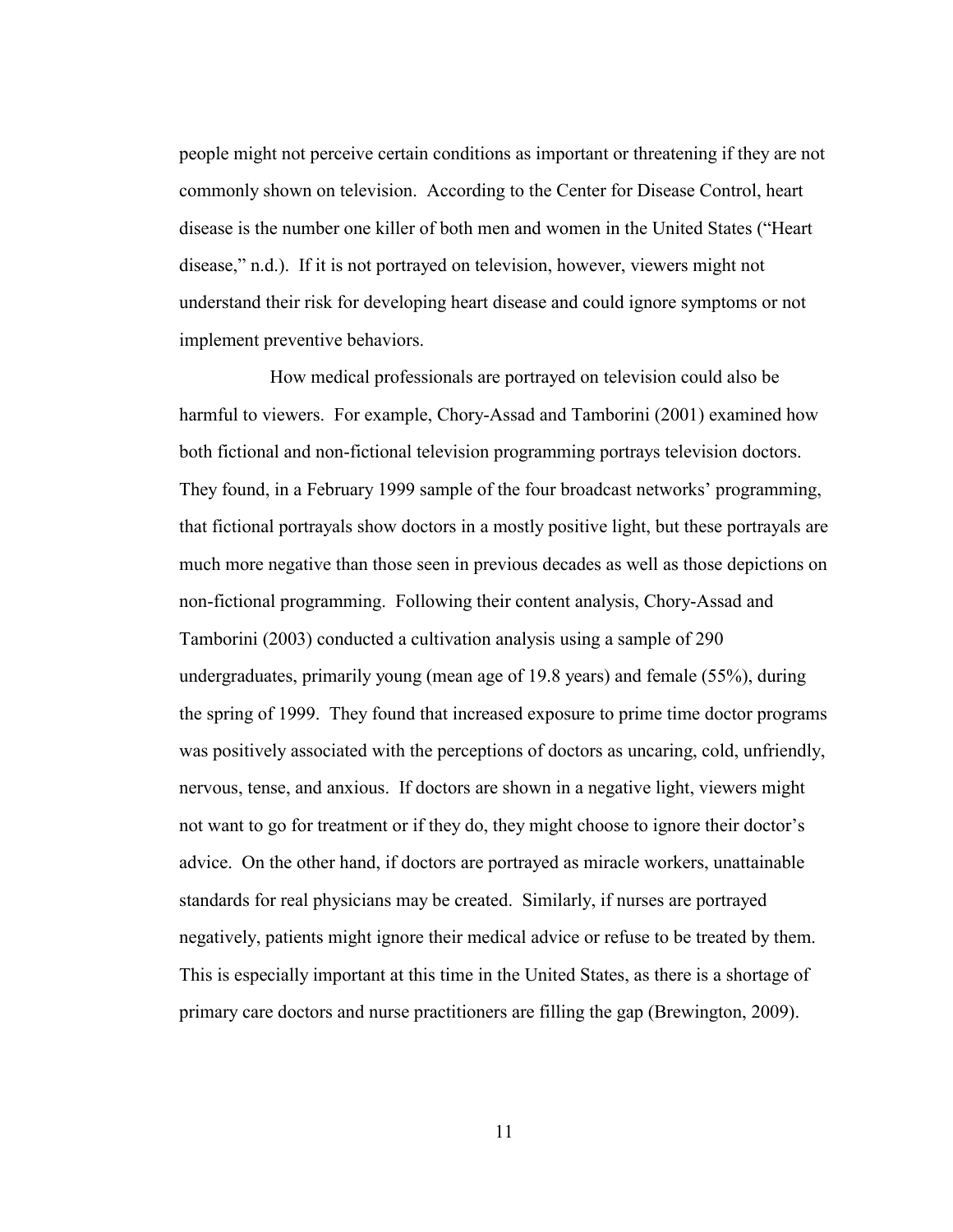Viewers could also learn about how to be a patient from television. It is possible that patients on television are not involved in decisions about their medical care or they do not ask their doctors or nurses questions. If this is the case, viewers might model this behavior. On television, patients might only go to the emergency room for treatment, and this could cause viewers to perceive the hospital as their only option. This is problematic for the country, as using the emergency room for primary care wastes an estimated \$14 billion dollars annually (Kalivanz, 2009). Of course, all these effects are speculative; until the content is analyzed, we cannot even be sure of what viewers are seeing. But the fact that these effects are possible underscores the importance of this research area and this study in particular.

Previous research has shown that health topics are common on television. Murphy et al. (2008) analyzed the top ten prime time scripted shows among 18-49 year-olds during the 2004, 2005, and 2006 spring television seasons and found that there were on average one and a half health-related storylines per episode. Healthrelated storylines included any content that referenced "disease, injury, or disability" (p. 15). Byrd-Bredbenner et al. (2003) examined a composite week of prime time network programs popular with children aged 2 to 11 years old in October 1998 for health-related content. They found that 24 percent of the programs contained healthrelated content. Health-related behaviors are commonly shown on television; according to Kline (2003), research shows that television and movie characters have consistently modeled unhealthy behaviors. For example, research has shown that popular television characters tend to overeat, especially unhealthy foods; yet, almost none of these characters are overweight or obese (Gerbner, et al., 1982; Kline, 2003). Murphy et al. (2008) found that in addition to not being obese, television characters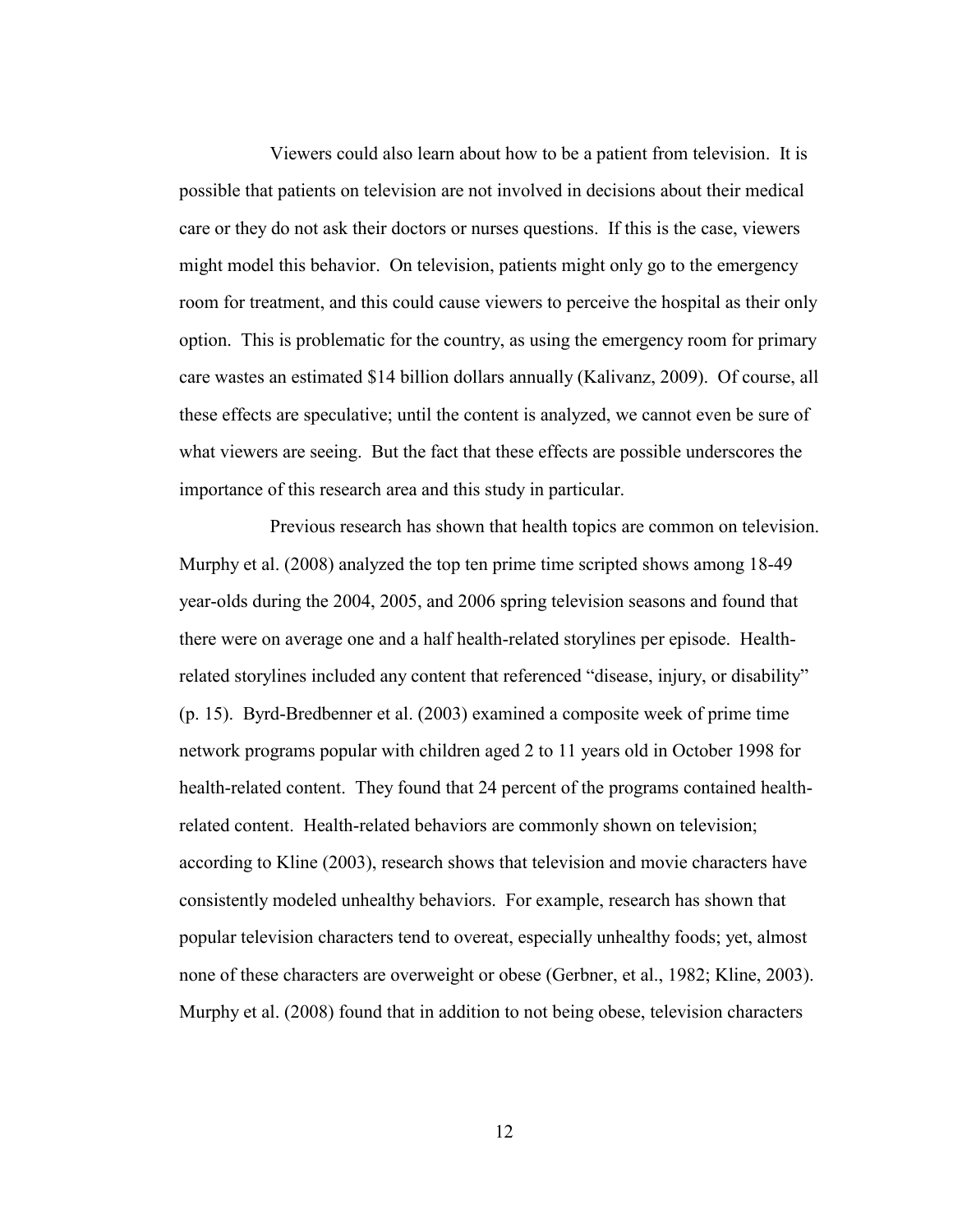also do not exercise. Byrd-Bredbenner et al. (2003) had similar results; in their sample, food was encountered 15 times per hour and alcohol 4 times per hour. Even though many television characters are often shown engaging in unhealthy behaviors, they are healthy overall (Gerbner et al., 1982). Despite the fact that most television characters are healthy, there are those who are sick and need the attention of medical personnel. The following sections detail how these characters are portrayed, how they interact, the types of illnesses they encounter, and where treatment occurs.

#### **1.4.1 Physicians on Early Television**

According to Gerbner et al. (1982), doctors have been continually overrepresented on television. Before 1980, the portion of doctors and nurses on television was five times greater than the proportion of medical professionals in the real world. Viewers would normally see 12 doctors on prime time each week, and 3 of those doctors were major characters.

In addition to outnumbering their real-world counterparts, television doctors also created very high standards for real physicians. Since the earliest medical dramas, doctors have been portrayed as good, successful, fair, sociable, and warm (Gerbner et al., 1982; Turow & Gans-Boriskin, 2007), and Gerbner et al. (1982) found that heavy viewing of television was associated with high confidence in doctors. Early television physicians were also portrayed more favorably than other professionals on television; "fewer than 4 percent of television doctors (major characters) are evil, which is half the number found in other professions" (Gerbner et al., 1982, p. 294). According to Malmsheimer (1988), television doctors routinely achieved the impossible, and Vandekieft (2004) notes that doctors had "astounding success rates"  $(p. 220)$ . Television doctors viewed medicine as their "calling"  $(p. 218)$ , and doctors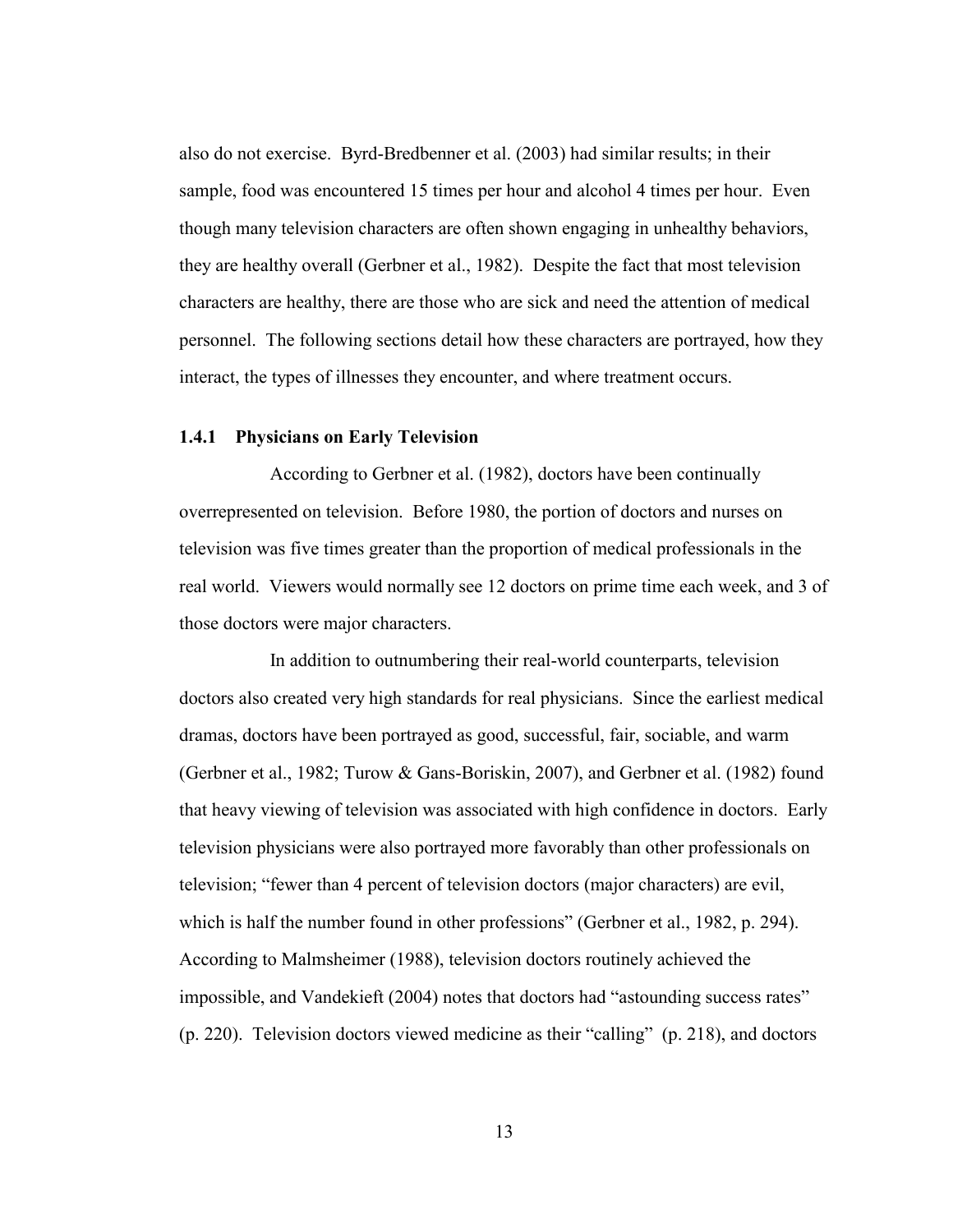did not have personal concerns or problems. Instead, doctors were extremely attentive to their patients and solved all of their patients' problems, even if the problems were not of a medical nature. Malmsheimer (1988) summarizes:

"Patients live more often than not (they die only from incurable diseases); doctors rarely if ever fail, and if they begin to err, they are presented as atypical and quickly brought back into the fold by their more level-headed and representative colleagues; the medical system seldom falters in its task of bringing the best possible care to all people. In short, the world of the television doctor is a medical utopia unmatched in previous idealization or in real life" (p. 131).

#### **1.4.2 Evolution of the Television Physician**

Despite their positive beginnings, medical shows and their doctors evolved. One of the first changes in the dramatic formula of medical shows was to focus on the doctors' problems. According to Turow (1989), there was "the tendency through the 1970s to shift from an anthology-style focus on problems of the patients to a greater concern with the personal and professional difficulties of the medical people themselves" (p. 270).  $M^*A^*S^*H$  is the best example of this shift. In the popular series, the doctors became the centerpiece of the show (Vandekieft, 2004). Instead of focusing on patient issues, patients were part of the background or used as "a catalyst" for doctor-centered plots developments" (p. 225). The doctors of  $M^*A^*S^*H$  were also shown as human; they had personality flaws. Despite their personal flaws, they were still good doctors who showed unlimited dedication to their patients.

After *M\*A\*S\*H*, television doctors began to show flaws in their work. The astounding success rates from earlier programs disappeared, and doctors became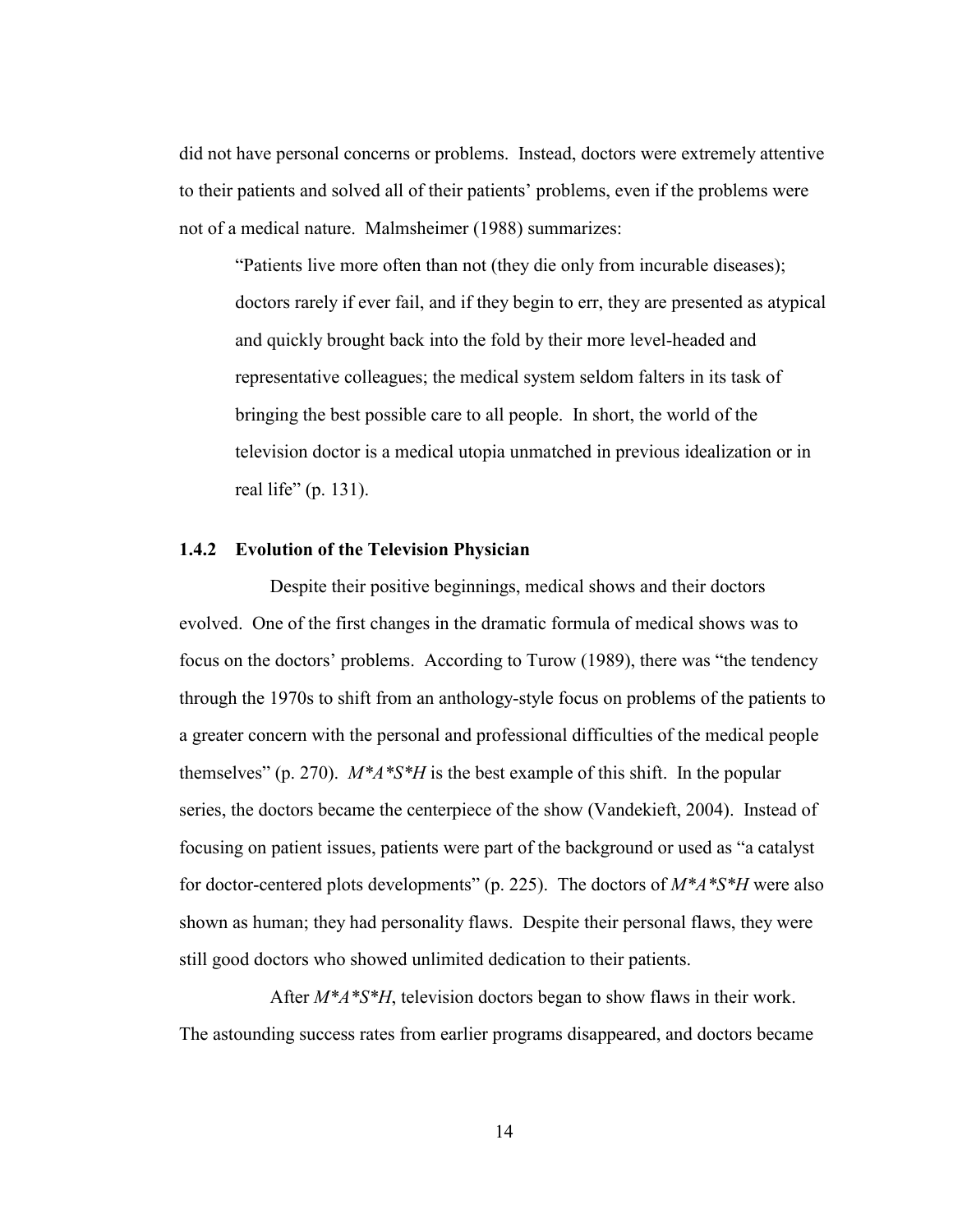fallible. One popular program of the 1980s, *St. Elsewhere*, had a "lack of miracles" (Vandekieft, 2004, p. 226) and presented a cynical and sensationalized picture of doctors and medicine. Doctors continued to be portrayed as fallible and human into the 1990s. Vandekieft (2004) notes that *ER* and *Chicago Hope* followed "a heroic archetype to a limited extent"  $(p. 230)$ , but the doctors still had flaws.

Other researchers have come to the same conclusions. In their content analysis of the entire 1996-1997 seasons of *ER* and *Chicago Hope*, Makoul and Peer (2004) found that the doctors were by far the major characters of these television programs, with doctors appearing in over 86.6 percent of scenes on *ER* and 97.5 percent of the scenes in *Chicago Hope*. These doctors were mostly commonly seen as sensitive/ethical, vulnerable/struggling, insensitive/indifferent, and competent/expert and most often dealing with their own personal problems (p. 252-253). Makoul and Peer (2004) conclude that *ER* and *Chicago Hope* framed physicians as human. In these shows, "the personal life of the doctor is paramount" and doctors were "multifaceted, vulnerable, and fallible" characters (p. 257).

Jacobs (2003) also examined the 1990s hospital dramas *ER* and *Chicago Hope* as well as British shows such as *Cardiac Arrest* and *Casualty*. Jacobs' conclusions echo the findings of Makoul and Peer (2004) and Vandekieft (2004); doctors are human and can make serious mistakes. As Jacobs (2003) notes, "the doctors and hospitals themselves may cause more harm than whatever it is the patients came in for in the first place" (p. 120). Despite their mistakes, the doctors are not murderous or evil; "such figures are totally absent from the new hospital dramas but instead there is a large number who we do see as culpable for the deaths of their patients through mistakes or negligence or simply circumstance" (p. 125).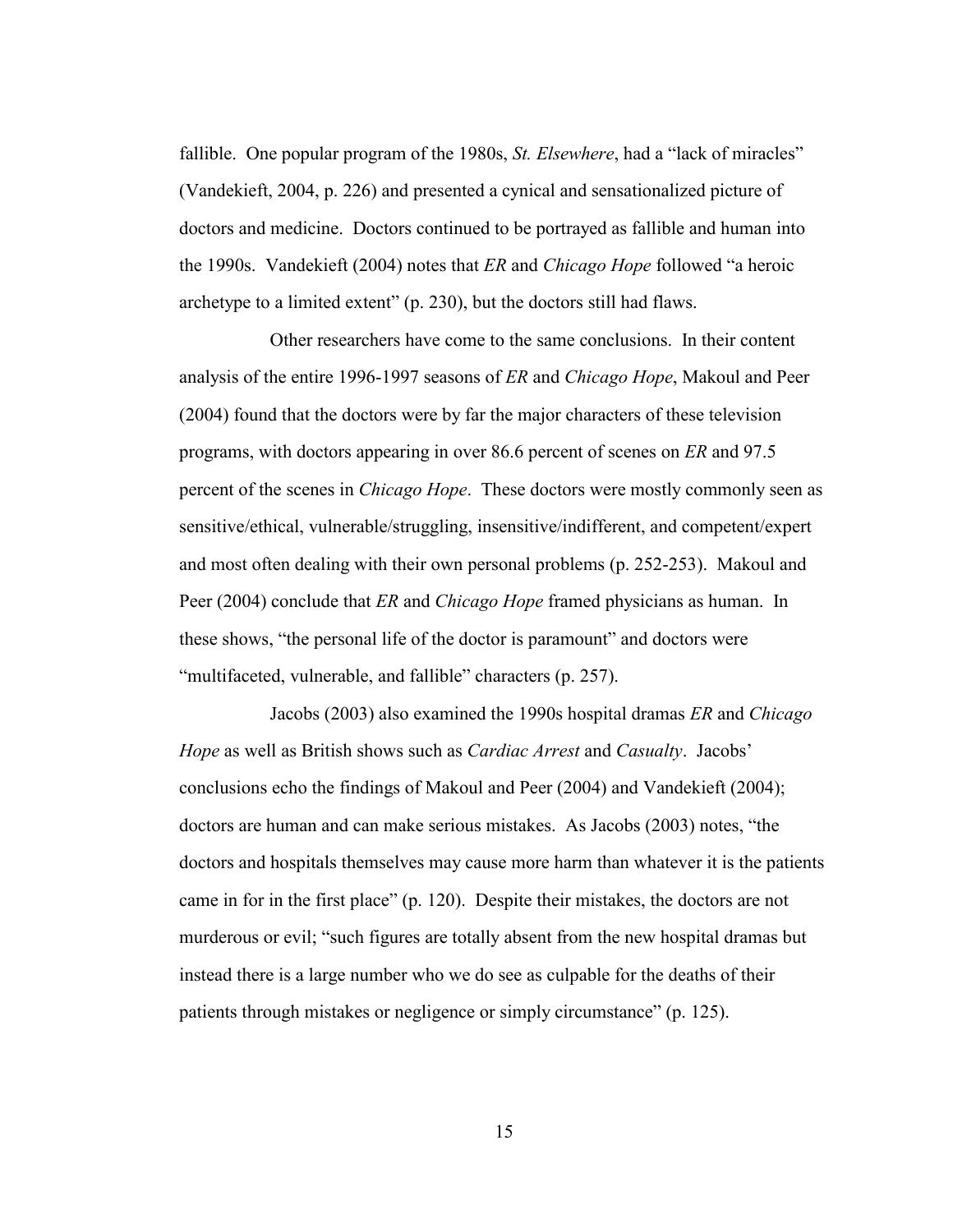Chory-Assad and Tamborini's (2001) examination of a February 1999 sample of broadcast network programming found that fictional programs still show doctors in a mostly positive light, but these portrayals are much more negative than in previous decades and compared to the depictions on non-fictional programming. They also found that not all doctors make mistakes on television; "contemporary fictional programming tends to show expert physicians, as well as those that are unskilled, make mistakes, or are unsure of their abilities" (Chory-Assad & Tamborini, 2001, p. 516).

Turow and Gans-Boriskin (2007) also note that television's depiction of doctors has become more negative in recent years. Morgan, Harrison, Chewning, Davis, & DiCorcia, (2007) examined entertainment depictions of organ donation during January 2004 through December 2005 on the four major broadcast networks and found that many doctors are portrayed as "vultures" hoping their patients would die so they could harvest their organs. Koch (2008) describes the popular doctor from FOX's *House* as "...the Vicodin-popping House insults his colleagues, demeans the medical fellows who work for him, disregards hospital policy, ignores patient wishes and dismiss as irrelevant both basic rules of medical ethics and the law"  $(p. 67)$ . It seems today's Dr. House is a far cry from yesterday's caring and attentive Dr. Welby.

Despite the finding that doctors have recently been portrayed in a more negative light than previous decades, they still are shown as performing courageous acts. Quick (2009) notes that in *Grey's Anatomy* the doctors constantly commit valiant acts and in a 2006 study of undergraduate *Grey's Anatomy* viewers and nonviewers, Quick found that those who perceived the show as credible had higher perceptions of doctors' courageousness.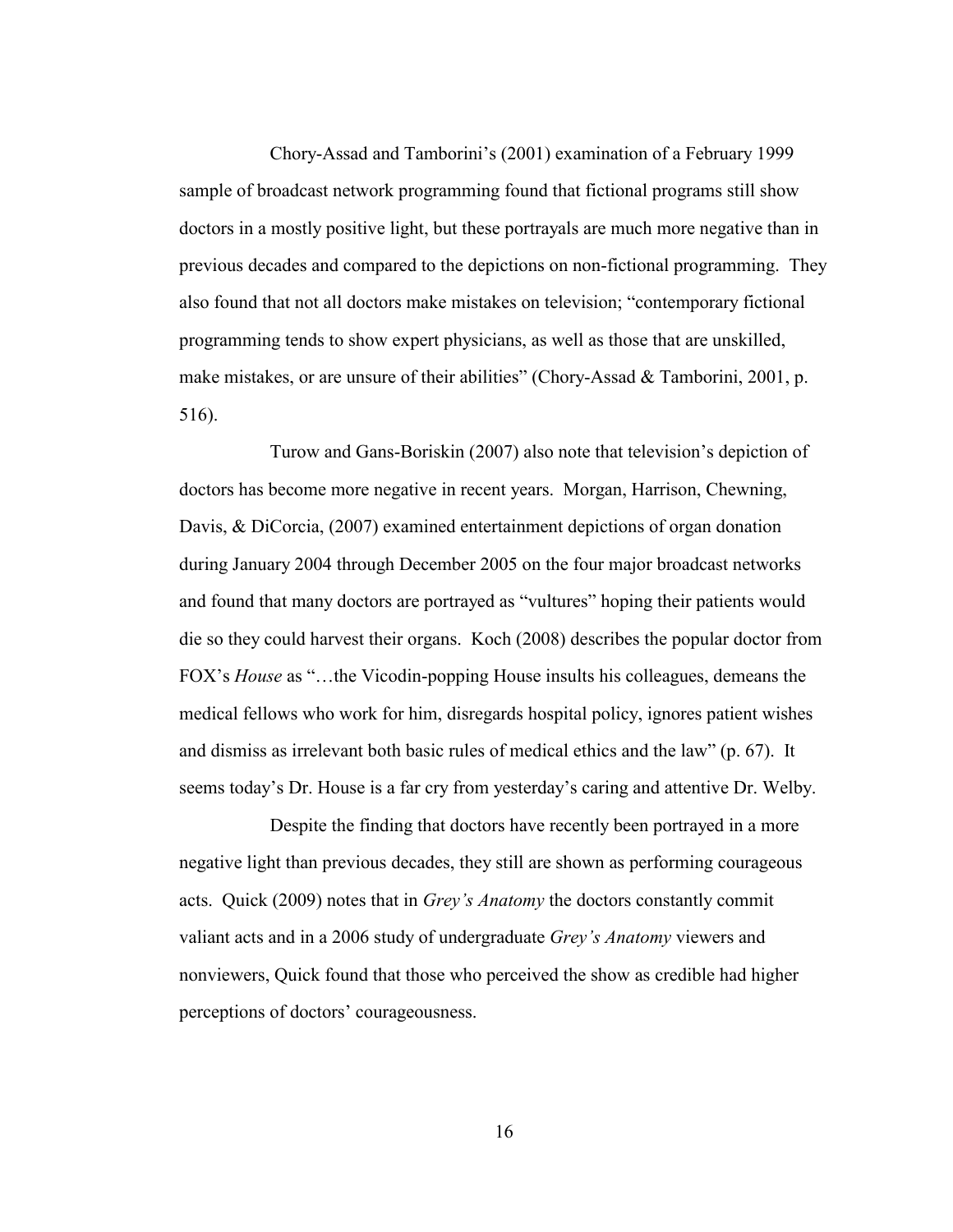#### **1.4.3 Nurses on Television**

Nurses on television have received far less attention from researchers than doctors. This could be due to the fact that nurses have largely been invisible in all types of media (Meier, 1998). In fictional programming, nurses are often minor characters without well-defined roles (Turow, 1989; Gordon & Buresh, 2001). Gerbner et al. (1982) found that viewers would see around six nurses on prime time each week, but only one nurse was a major character. As Signorielli (1993) summarizes, "nurses, as most female characters on television, are secondary characters whose roles are not terribly important to the overall plot line"  $(p. 43)$ .

Television nurses, whether major or minor characters, have not been portrayed very favorably. Gerbner et al. (1982) found that doctors were shown as "smarter and more rational, stable, and fair than nurses" (p. 294). Nurses are subordinates to doctors and "function in servitude or in thrall to the physician's knowledge and judgment" (Gordon & Buresh, 2001, p. 34). When nurses did have more of a plot role, they were normally portrayed as sex objects for the doctors (Turow, 1989). Gordon and Buresh  $(2001)$  caution that "because nurses are so often cast as adjuncts, the viewer does not understand that nursing is a distinct discipline based on its own science and research" (p. 34).

Despite their earlier absence, nurses might develop more of a role on medical shows this year. According to TVGuide.com writer Tim Molloy (2009), three shows in 2009 are focused on nurses. Two of these shows, *HawthoRNe* and *Nurse Jackie*, debuted in the summer and have already been renewed for a second season. *Mercy* is a new drama that premiered on NBC this fall. It remains to be seen if or how these new shows will change the overall picture of nurses on television.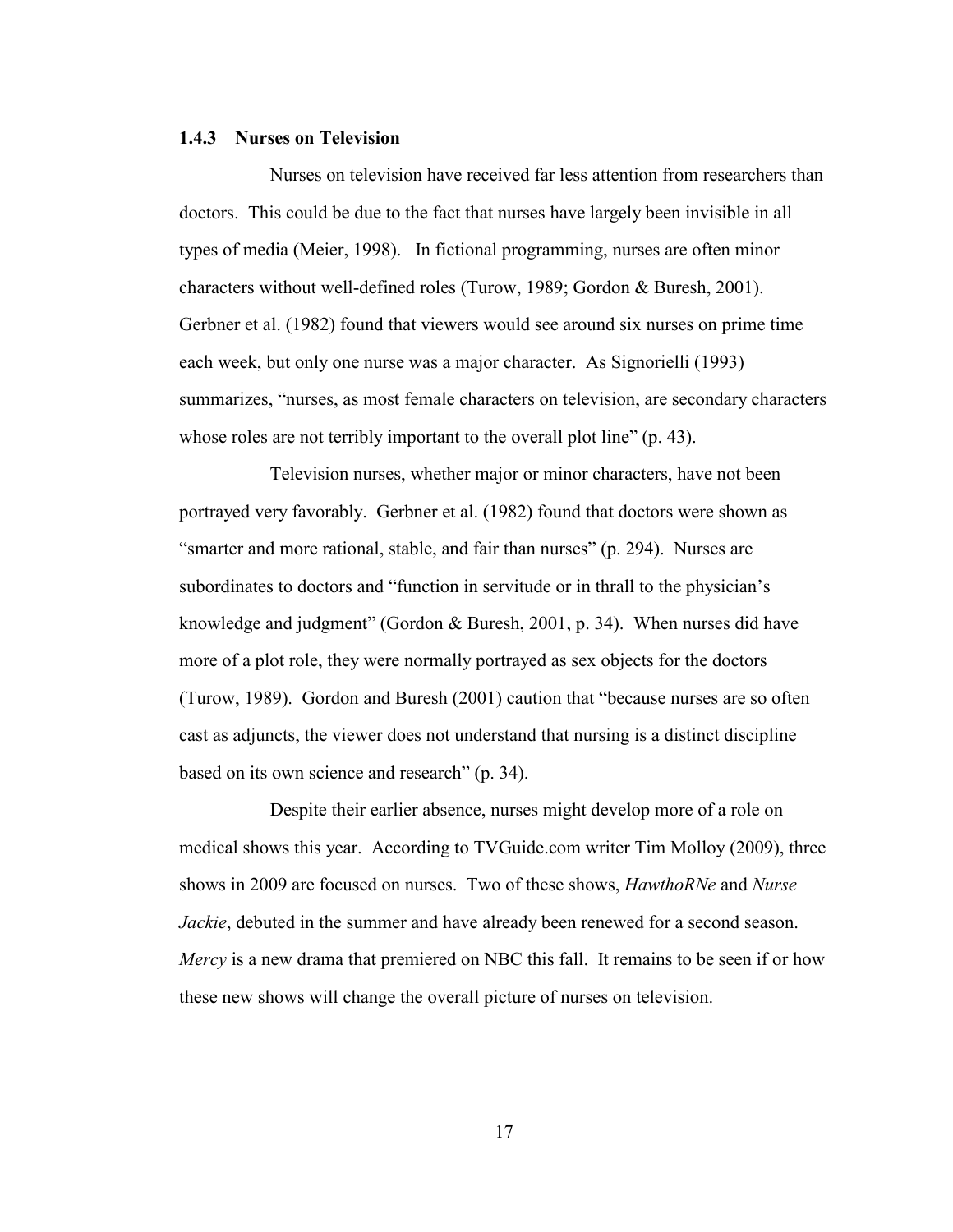#### **1.4.4 Patients on Television**

As with nurses, researchers have not paid a great deal of attention to patients on television. This might be due to the fact that patients currently only fill minor roles on medical shows. Before the 1970s, patients played a large role on doctor shows; each episode would focus on a patient's problem that the doctor would fix (Turow, 1989). Once these shows started to focus on the doctors' personal problems and struggles, patients were regulated to minor roles.

The small amount of research shows that patients are mainly used as plot devices for medical shows. According to Jacobs (2003), patients on medical shows can be classified as either "reflectors" (p. 120) or problems. Reflectors are patients whose actions and thoughts provoke the doctors "into introspection or a change of mind" (p. 120). Most patients are presented as problems for the doctors; "one of the chief problems hospital staff encounter is their patients"  $(p. 119)$ . Patients are seen as annoyances and disruptions and are often painted in a very negative light. As Jacobs (2003) describes:

―Patients often present a set of physical and moral puzzles that the doctors need to solve, and are frequently a danger to themselves and others. Some fake their illnesses (Munchausen's syndrome) either to get attention, or to avoid some other responsibility; others are violent or abusive. Patients who refuse treatment are frequently depicted as suffering either mental disturbance or, in the case of male patients, from a macho refusal to be cared for."  $(p. 119)$ .

In their examination of *Chicago Hope* and *ER*, Makoul and Peer's (2004) also came to the conclusion that patients are usually framed as trouble or troubled (p. 258). They found that patients were rarely seen and hardly spoke. When patients were shown, on *ER* they were most often portrayed as crazy/irrational, anxious/afraid,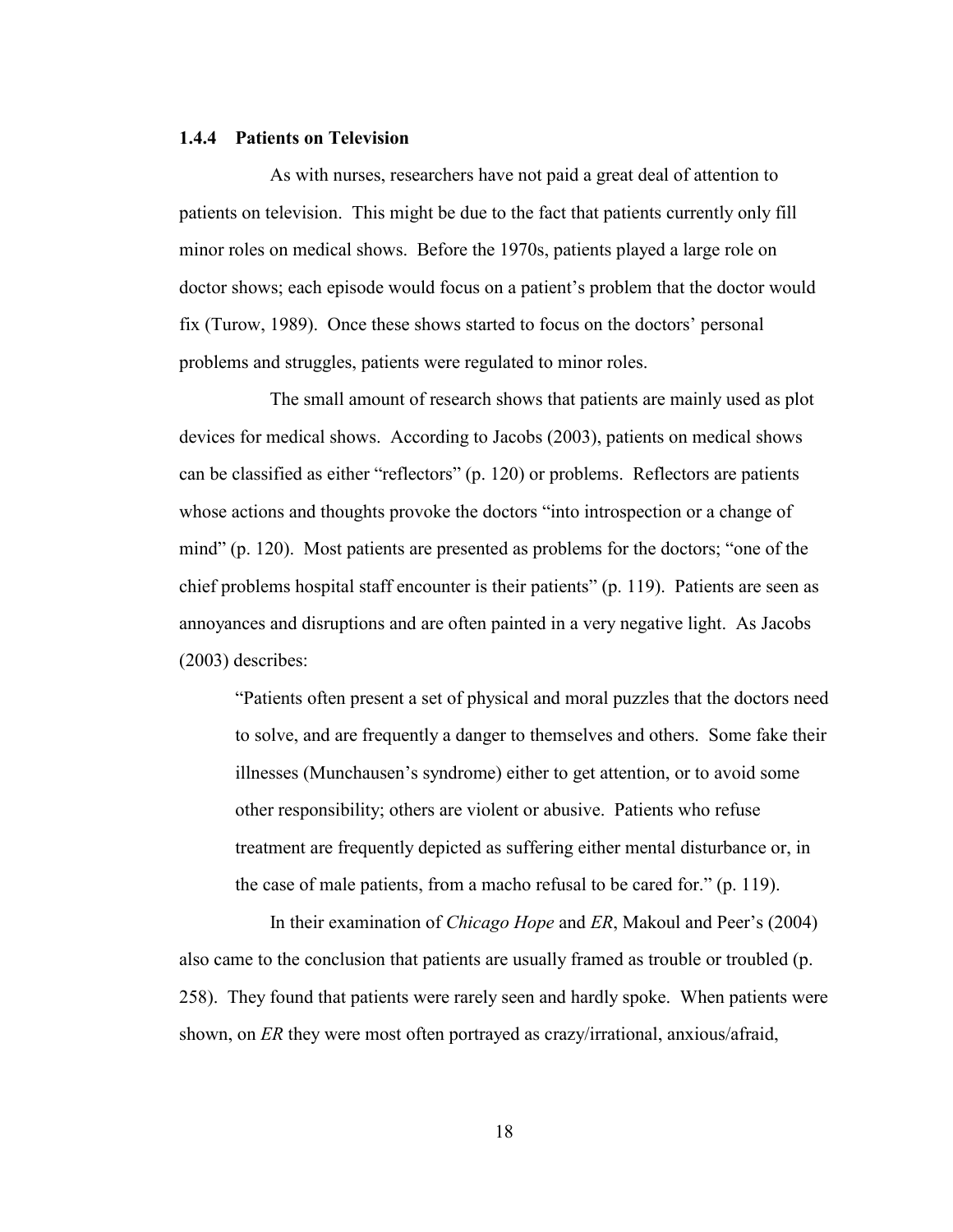demanding/annoying, or unconscious/dead. On *Chicago Hope*, the patients were mostly demanding/annoying (p. 254). Morgan et al. (2007) examined portrayals of organ donation on prime time television and found that most patients in need of an organ donation were portrayed as undeserving and ungrateful. Although these portrayals are used for dramatic purposes, it could lead to negative consequences. As Makoul and Peer (2004) explain:

―While this particular portrayal of patients may serve the demand for drama in the shows or provide suitable background for the unfolding stories about doctors, it also raises questions about messages these shows sent during the 1996-1997 season, particularly about patients"  $(p. 258)$ .

#### **1.4.5 Hospital Administrators, Patients' Relatives and Friends**

The research on other characters in medical shows is even smaller than the research on nurses and patients. Hospital administrators are not typically major characters on medical shows, but when they do appear, it is usually in a negative light. Like troublesome patients, management interference is one of the medical staff's chief problems (Jacobs, 2003, p. 119). Typically, hospital administrators play the role of authority figures that the doctors heroically defy (Vandekieft, 2004, p. 220)

Like administrators, patients' relatives and friends are hardly studied. In a content analysis of popular television doctor dramas from September 2000 through May 2001, Turow and Gans (2002) found that relatives and friends do not usually appear in medical dramas. When they do, it is normally in a negative light as "it is hard to avoid the impression that television's hospital series often portrayed the opinions of patients' relatives and friends as a nuisance in health policy discussions" (p. 19).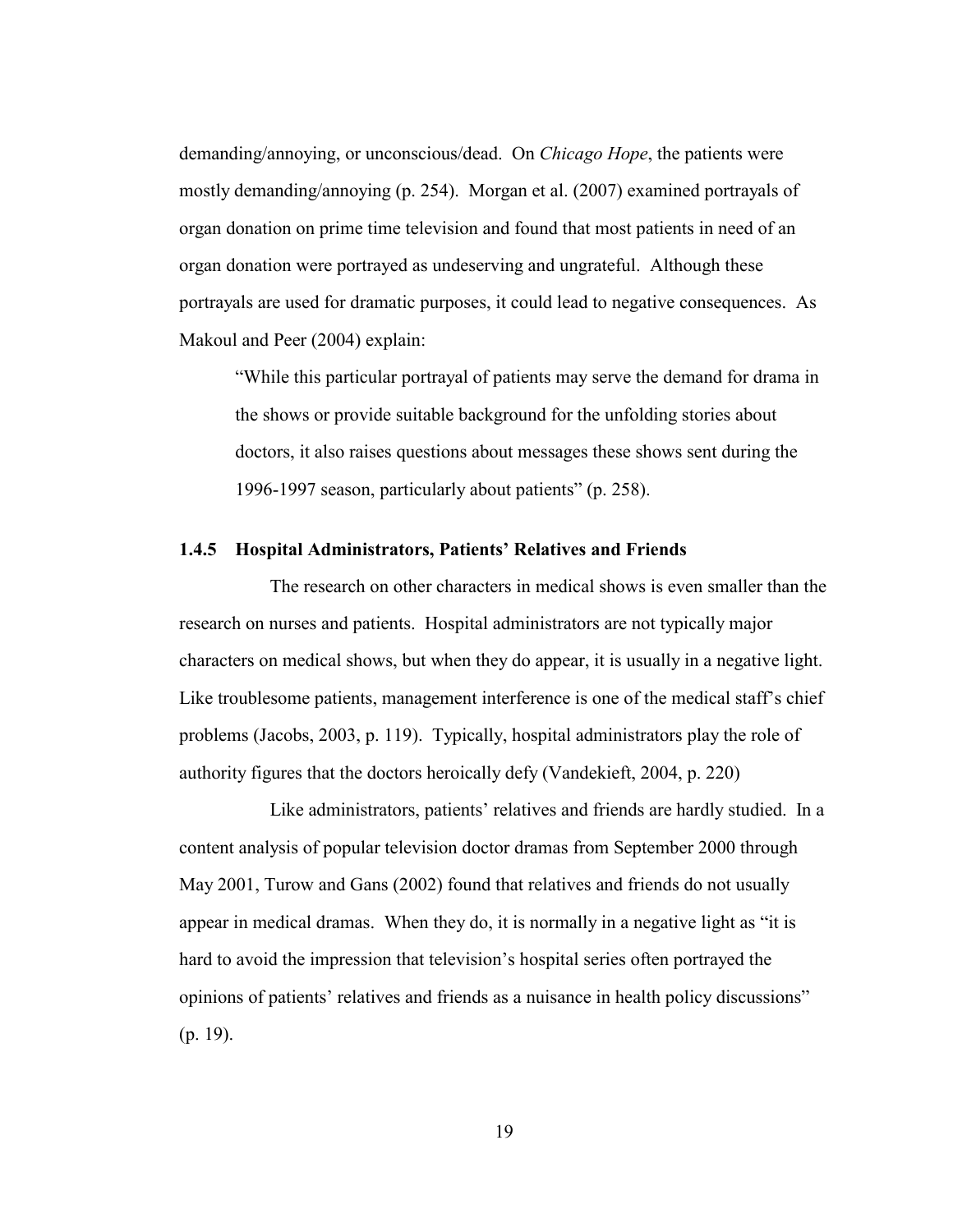#### **1.4.6 Medical Staff- Patient Interactions**

How does television portray interactions between the medical staff and patients? This is a very important research area to consider for a few reasons. First of all, social cognitive theory suggests that viewers could model the behavior they see on television. As Brownstein (2009) reports, some medical students are modeling the behaviors of their favorite television doctors. Most viewers, however, will be patients, so it is also important to see what types of behaviors they potentially could be learning. Research shows that patients who are active participants in their health interactions are more satisfied with their care, more committed to treatment, and even have better health after their visits (Street, Jr. & Millay, 2001), so how television portrays these interactions could have serious consequences. Another reason this is important to investigate is that cultivation theory suggests that viewers could develop perceptions of the world that mimic the world shown on television. Researchers have found that certain types of interactions directly impact the level of satisfaction patients have with their health care (Buller & Buller, 1987; Haskard, DiMatteo, & Heritage, 2009; Wanzer, Booth-Butterfield, & Gruber, 2004). If viewers see negative interactions on television, they might believe this is how all interactions with medical staff will be and limit their visits. If television's interactions are positive, viewers could be disappointed with their own interactions if they do not live up to expectations.

What kind of interactions lead to patient satisfaction? Buller and Buller (1987) surveyed 219 patients on their physician's communication style and level of satisfaction with their health care. They found that positive evaluations of a physician's communication style accounted for almost three-quarters of the variance in the evaluations of medical care  $(p. 384)$ . An "affiliative" communication style, such as being encouraging, friendly, relaxed, open, empathetic, attentive, and listening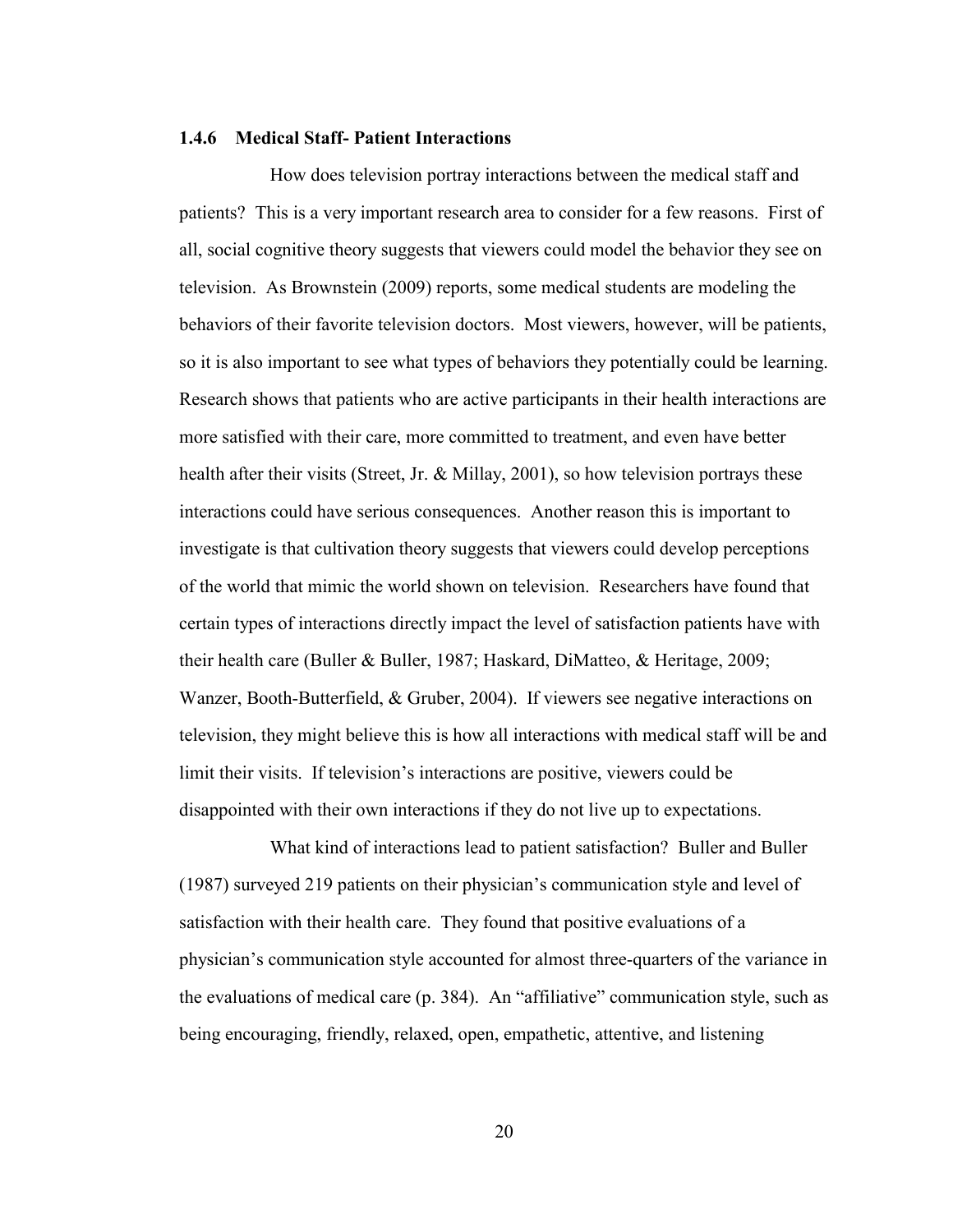carefully, was associated with positive evaluations. A dominant communication style, which included coming on strong, dominating the conversation, and being argumentative and dramatic, was associated with negative evaluations. Other research supports these findings. Wanzer et al. (2004) found in a survey of 195 parents of child patients that introducing oneself, listening, using immediacy behaviors, and being friendly, clear, empathetic, and warm were all very important to patient satisfaction. McCabe (2003) notes that for nurse-patient interactions, the most common complaint from patients is a lack of communication with the nurses, and Shattell (2004) notes that when evaluating the care delivered by nurses, the most important aspect to patients was the interpersonal interaction. Haskard et al. (2009) analyzed patient-nurse interactions and surveyed the patients on their level of satisfaction. They found that patients were less satisfied with communication that was negative in tone or when the nurses looked too busy. Instead, patient satisfaction was related to empathy, positivity, warmth, energy, friendliness, and a caring attitude from nurses.

Most of the research to date shows that interactions with patients on television are not very similar to those preferred by real life patients. Makoul and Peer (2004) analyzed doctor-patient interactions on *Chicago Hope* and *ER*. Interactions were classified as active-passive, guidance-cooperation, or mutual participation. Active-passive interactions occurred when the "physician decided or did everything in the encounter because there was no opportunity or no possibility for discussion" (p. 251) due to the fact that the patient was unconscious or needed immediate treatment. Guidance-cooperation interactions referred to the physician giving orders for the patient to follow with the patient being uninvolved in decision-making, and mutual participation interactions occurred when both the physician and patient discussed and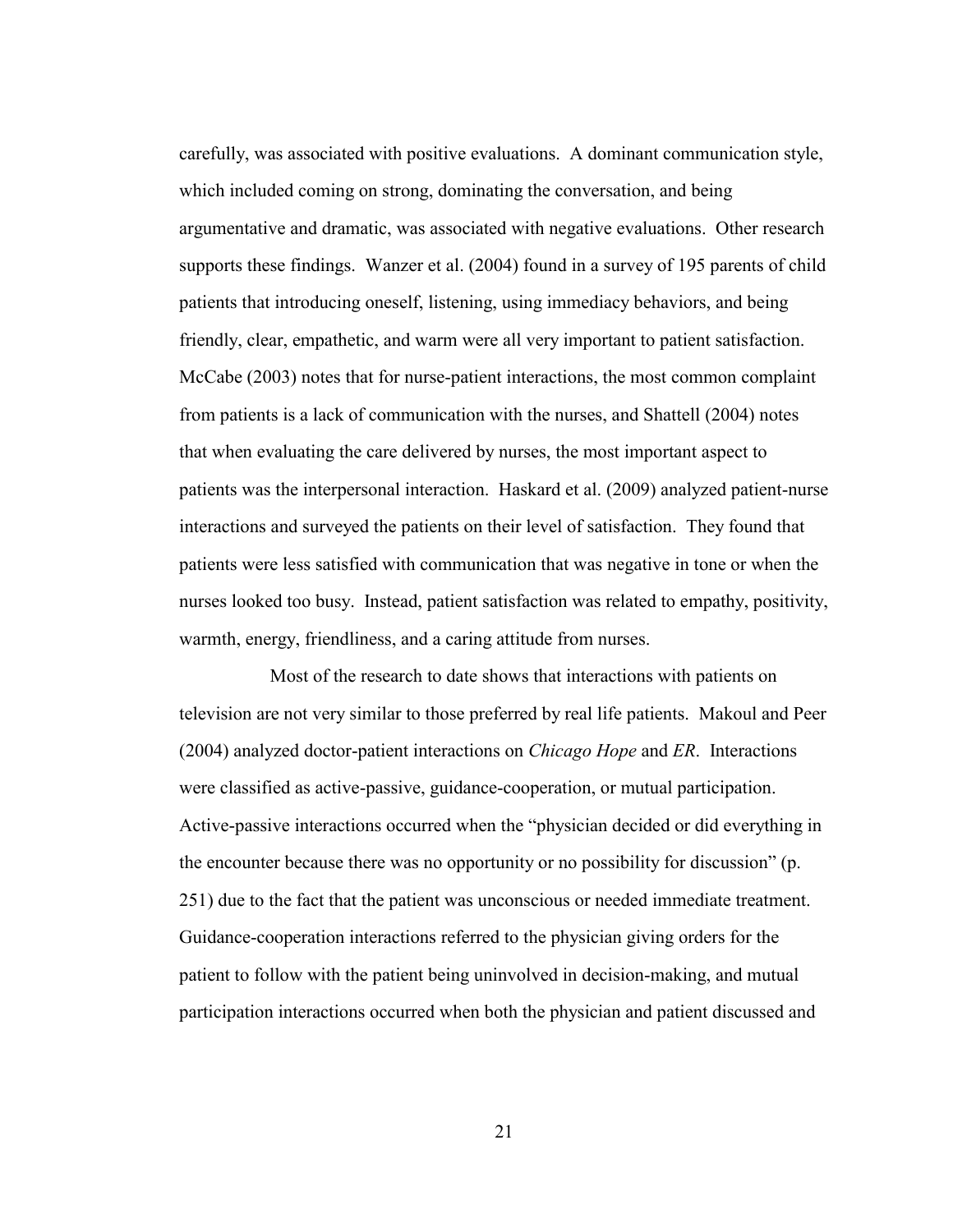actively participated in the treatment decision. Makoul and Peer found that activepassive interactions were the most common on both *ER* and *Chicago Hope*. *ER* had more instances of guidance-cooperation, whereas *Chicago Hope* had more mutual agreement interactions. However, there were not many interactions on these shows overall; Makoul and Peer found that physician-patient dialogue occurred in only 16 percent of scenes that included a physician. As patients are almost always in a passive role, they concluded that doctors have the interpersonal power (p. 258).

Turow and Gans (2002) analyzed popular television doctor dramas from September 2000 through May 2001 and found that most arguments about health policies and health care occurred between doctors. Patients and nurses were found to be much less involved in arguments about health care (p. 19). In their overview of medical shows, Turow and Gans-Boriskin (2007) summarize, "as in the past, nurses, social workers, and other members of the health care team hardly exist when issues are debated. Likewise, patients and their friends and relatives appear to have little impact on health care decisions" (p. 280). Physicians do not typically interact with their patients in advertisements either. As Signorielli (1993) describes:

―Physicians are rarely shown talking to patients, nurses, or even each other; rather physicians are seen in relation to the machines they use—they manipulate the technology that makes the diagnosis. When doctors are shown talking to patients, they are usually placed in a position of prominence so their authority is affirmed"  $(p. 47)$ .

In contrast to the other research, Murphy et al.'s (2008) analysis of the top ten fictional shows on prime time during the 2004, 2005, and 2006 spring television seasons found that half of all the health-related storylines depicted a health care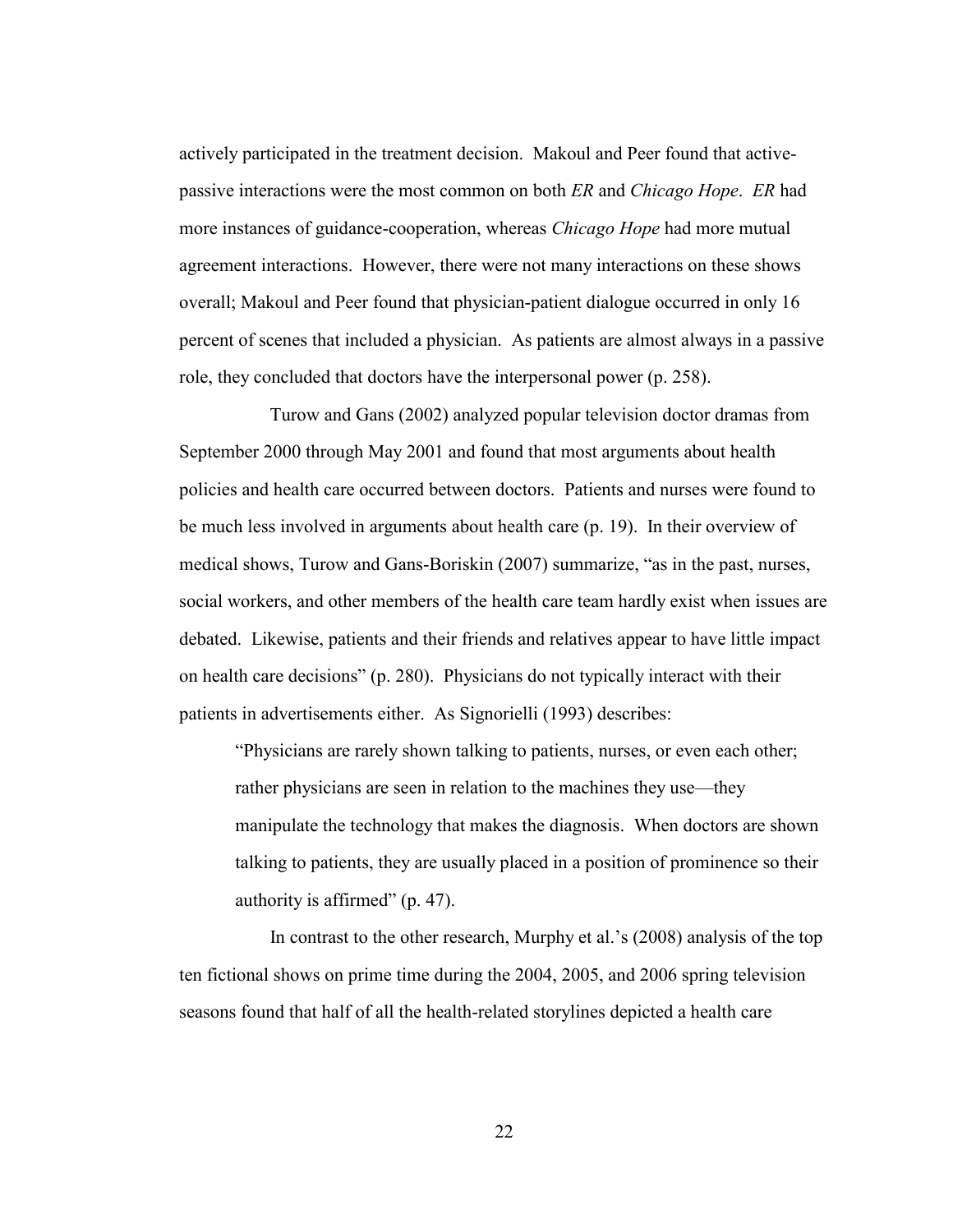interaction that was helpful and productive. The researchers did not detail who controlled the interaction and who did most of the talking, but they did find that strained or unproductive interactions were rare.

#### **1.4.7 Illness and Disease on Television**

Patients might not interact frequently with the medical staff because they are normally unconscious. The illnesses and ailments shown on television are normally rare and have visual symptoms. Murphy et al. (2008) found that one in four illnesses shown were rare or unusual, and as Jacobs (2003) describes, medical shows are a "zoo of medical oddities" (p. 119). Murphy et al.  $(2008)$  found that the most common health storyline concerned characters afflicted with an unusual illness or disease. In their sample, rare ailments appeared 4 more times than heart disease, 5 more times than cancer, and 20 more times than diabetes. Many of the new medical dramas also feature traumatic injuries. "The explicit visualization of emergency treatment was one of the most distinctive features of the new hospital drama. Graphic depictions of serious injury became the norm with bleeding wounds, screaming patients…" (Jacobs, 2003, p. 54). Turow (1996) found illnesses are almost never depicted as chronic on television and also tend to be cured. In many medical dramas, technology is seen as the cure for disease and ailments and as triumphing over nature (Harter & Japp, 2001). As Signorielli (1993) describes, doctors normally use drugs and machines to cure the patient.

#### **1.4.8 Mental Illness on Television**

In addition to physical illness, mental illness is also depicted on television. Signorielli (1989) analyzed the presentation of mental illness in 17 composite weeks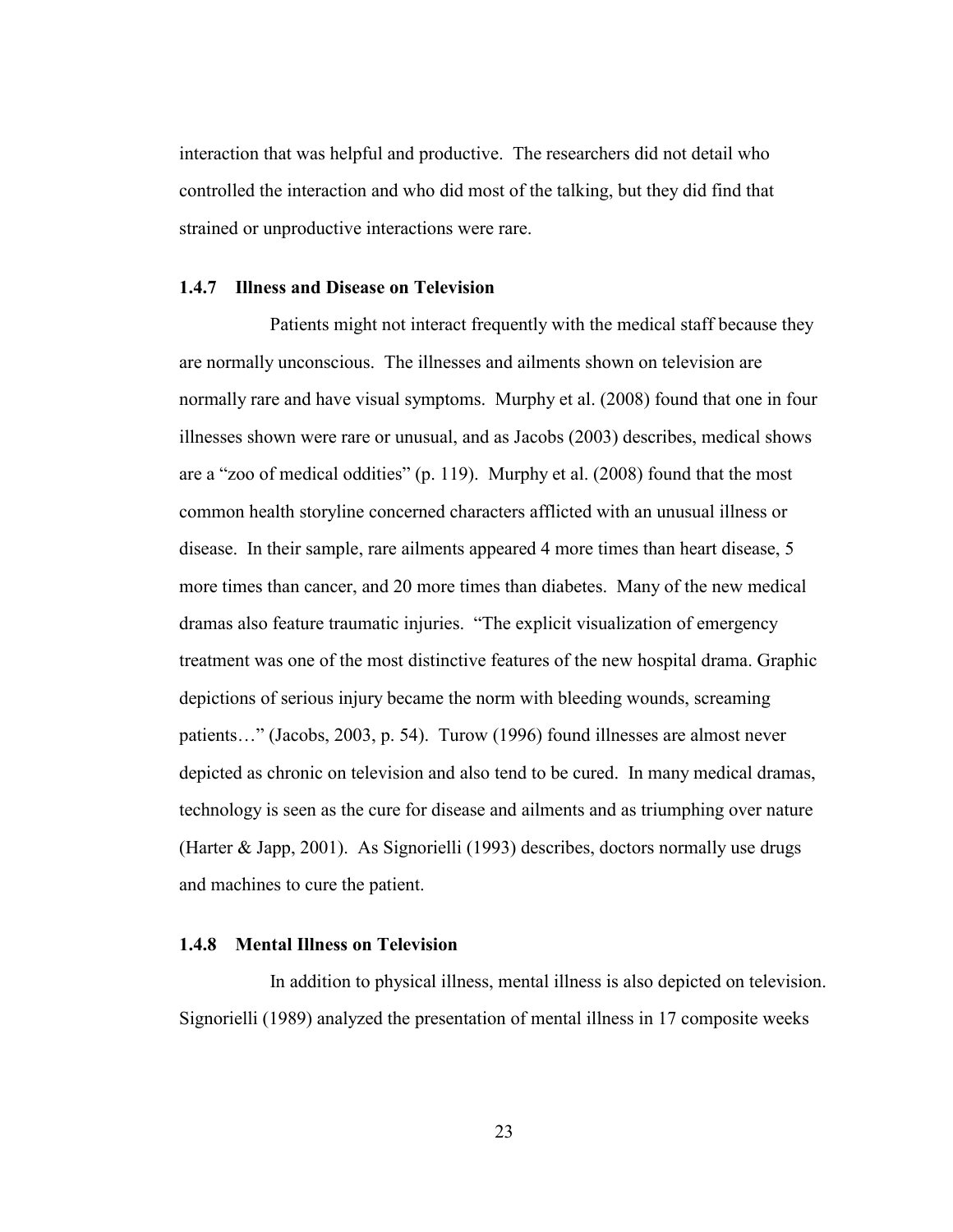of prime time television from 1969 to 1989 collected for the Cultural Indicators Project. One-fifth of all the programs in the study contained a depiction or theme of mental illness, and there was also no increase or decrease in the appearance of mental illness over time. About three percent of all characters were classified as mentally ill and these characters were more likely to be in serious roles and to be labeled as "bad". These characters were also often portrayed as failures; 40.5 percent of mentally ill characters were failures compared to the 18.4 percent of all characters. Employment on television from 1973 to 1985 was also analyzed, and Signorielli found that the mentally ill were less likely to be employed on television compared to all other characters. Of those who were employed, over half were shown as failures; only 15.2 percent of other employed characters were shown as failures. As Signorielli (1989) summarizes, "the impression conveyed is that mentally ill characters are quite likely to fail, and probably in the area of work" (p. 329). Gerbner et al. (1982) found the depiction of the mentally ill has not been positive; the mentally ill on television are the group most likely to commit violence as well as be victims of violence. In a more recent study, Diefenbach (1997) compared estimates of real world violent crime rates for ex-mental patients for a 52-week period to the rate shown on a composite 2-week sample of network prime time programming in fall 1994. He found the violent crime offender rate among the mentally ill shown on television was significantly higher than the actual estimated rate in the United States. The observed offender rate was also ten times higher for mentally ill characters than it was for the general population of television characters. In contrast to Signorielli (1989) and Gerbner et al. (1982)'s findings, Diefenbach (1997) found that the mentally ill were portrayed as victims less frequently than they were as perpetrators; in fact, the mentally ill were criminals four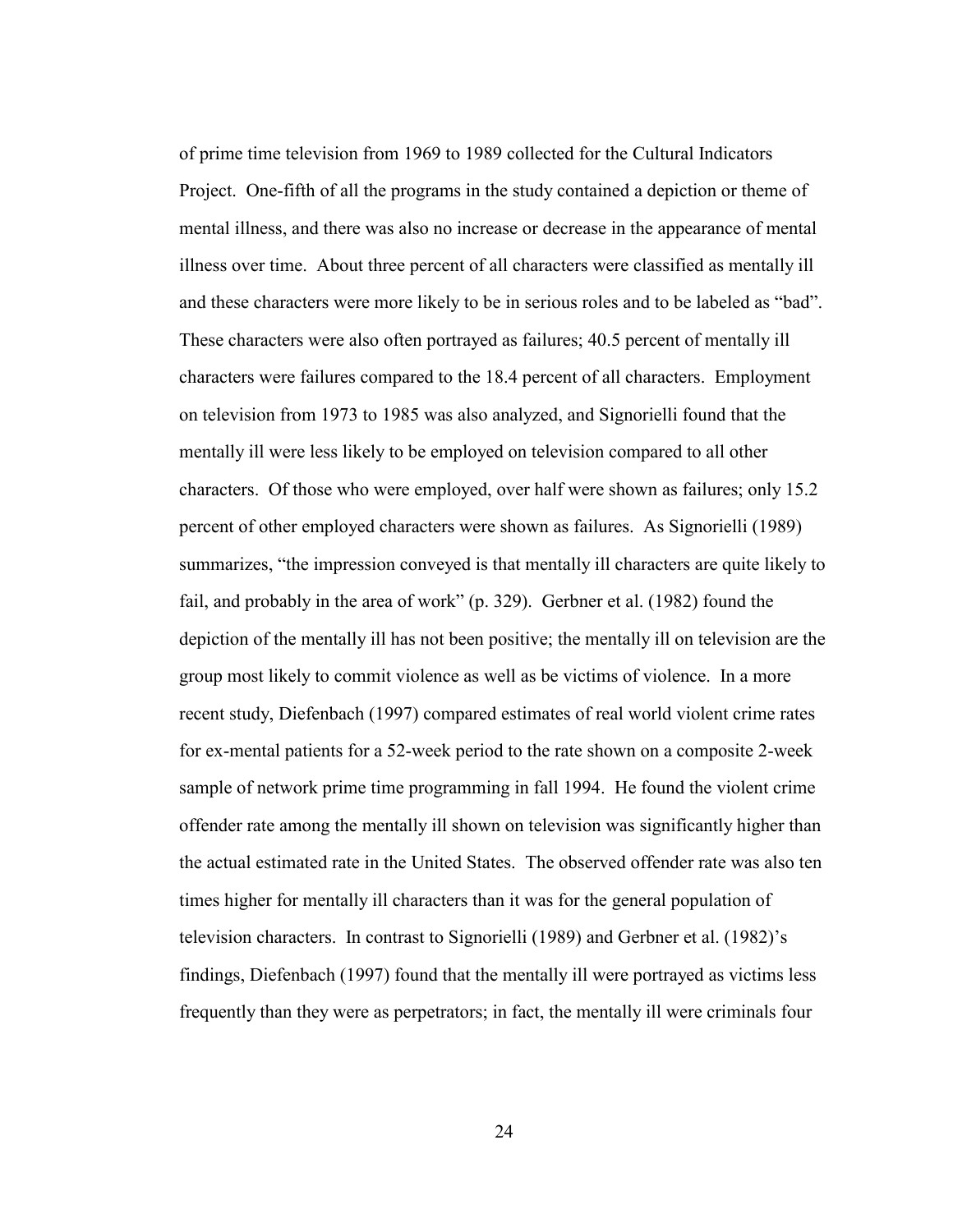times as often as they were victims. In addition to this, the mentally ill were also shown the group with the lowest quality of life. As Diefenbach (1997) describes, "according to television, it is better to be a victim of violent crime, or a violent criminal than mentally ill if one is to have a better quality of life" (p. 298). In a sample of children's television programs, Wahl, Hanrahan, Karl, Lasher, and Swaye (2007) found mental illness was uncommon but slang terms for the mentally ill were commonly used in a disparaging manner. Granello (2000) found these negative depictions might have an impact; in a survey, he found that the more television people watched per week, the more likely they were to be intolerant toward people with mental illness. As Signorielli (1993) describes, the mentally ill have historically been stigmatized in society and television has perpetuated these negative images.

#### **1.4.9 Health Care Locations**

Most illnesses on television are treated in a hospital setting. On older doctors shows, 61 percent of medical treatments by doctors occurred at the patient's home or in the field (Gerbner et al., 1982), but now "on TV, intense, emergencyoriented work is typically the hospital's game" (Turow, 1989, p. 270). The emergency room setting is perfect for television as it creates drama and suspense with the onslaught of unexpected accidents and serious, life-threatening injuries (Jacobs, 2003). Murphy et al. (2008) found that one out of every two health treatments occurred in a health care setting as opposed to work, school, home, or outdoors.

#### **1.4.10 Gender of Characters**

There appears to be a gender bias in television's depictions of medicine. On the earlier doctor shows, female medical professionals were portrayed unfavorably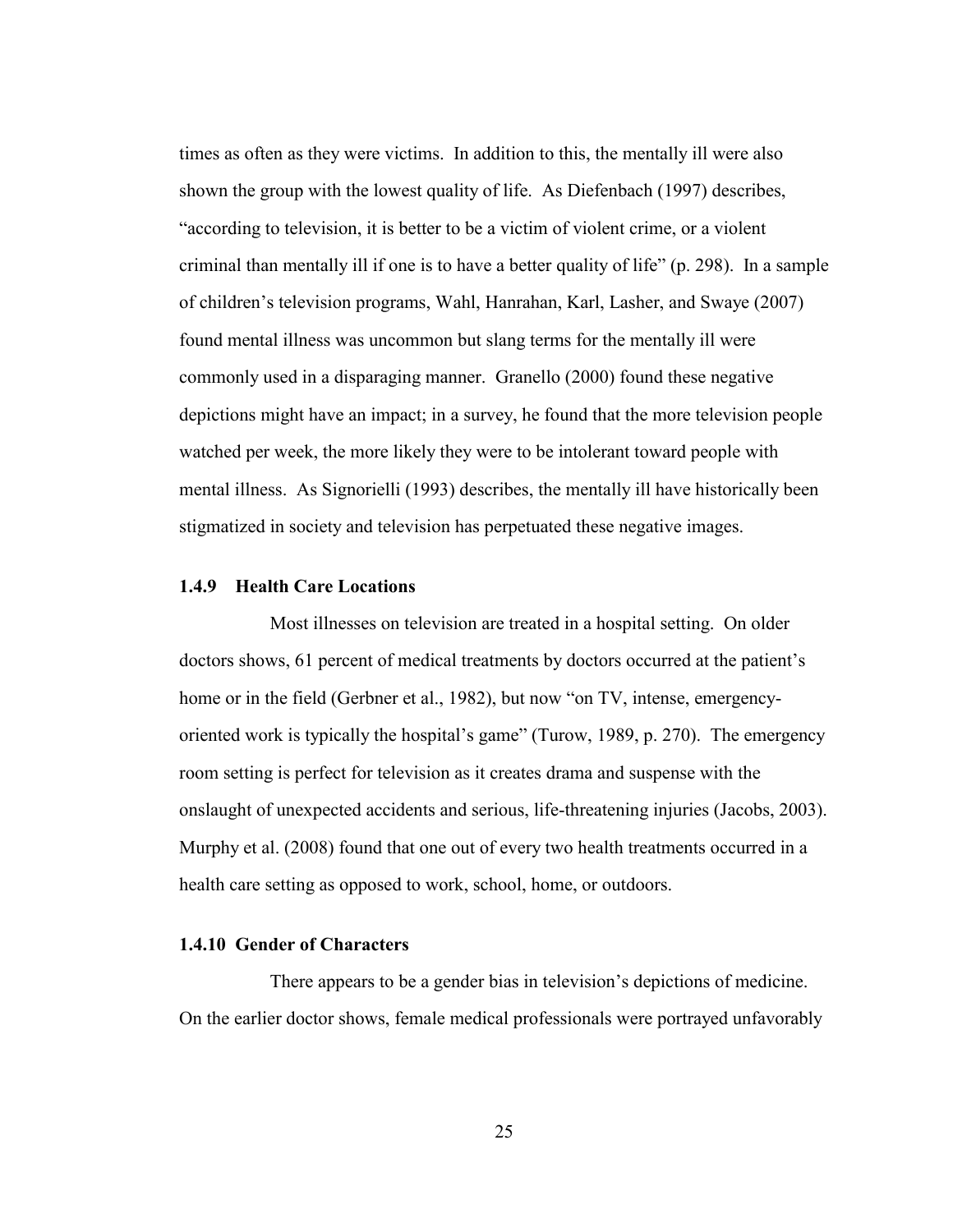(Jacobs, 2003), if they were portrayed at all. Gerbner et al. (1982) found that nine out of every ten doctors on television were young or middle-aged, white males and nearly all nurses were females. When women were shown they were either romantic interests for the male doctors or "emptied of their traditional feminine traits, becoming monstrous reversals of nurturing carers [sic]" (Jacobs, 2003, p. 94). Female doctors also had problems attempting to balance their career with their romantic life; male doctors never encountered this problem (Vandekeift, 2004). Gerbner et al. (1982) found that female doctors were shown in a more negative light than male doctors, as females were commonly portrayed as more emotional and less professional. Female patients were also more often bedridden than male patients and to have strong man by their side, whether a husband, family member, or a doctor (Gerbner et al., 1982). Gerbner et al. (1982) also found that doctors gave more orders to females, whether they were nurses or patients.

This image has changed, however. It started to change in the 1970s with the feminist movement and continued into the 1990s as women doctors became more visible on television (Jacobs, 2003). In Chory-Assad and Tamborini's (2001) content analysis, 61.6 percent of the physicians on television were male, so the number of female physicians on television has risen since Gerbner et al.'s (1982) analysis found only 10% of doctors were female. Jacobs (2003) notes that although there are more female doctors on television, many are portrayed as drained of their femininity.

#### **1.5 Research Questions and Hypotheses**

Based on the research reviewed and the goals of this study, the following section formally states the research questions and hypotheses to be tested.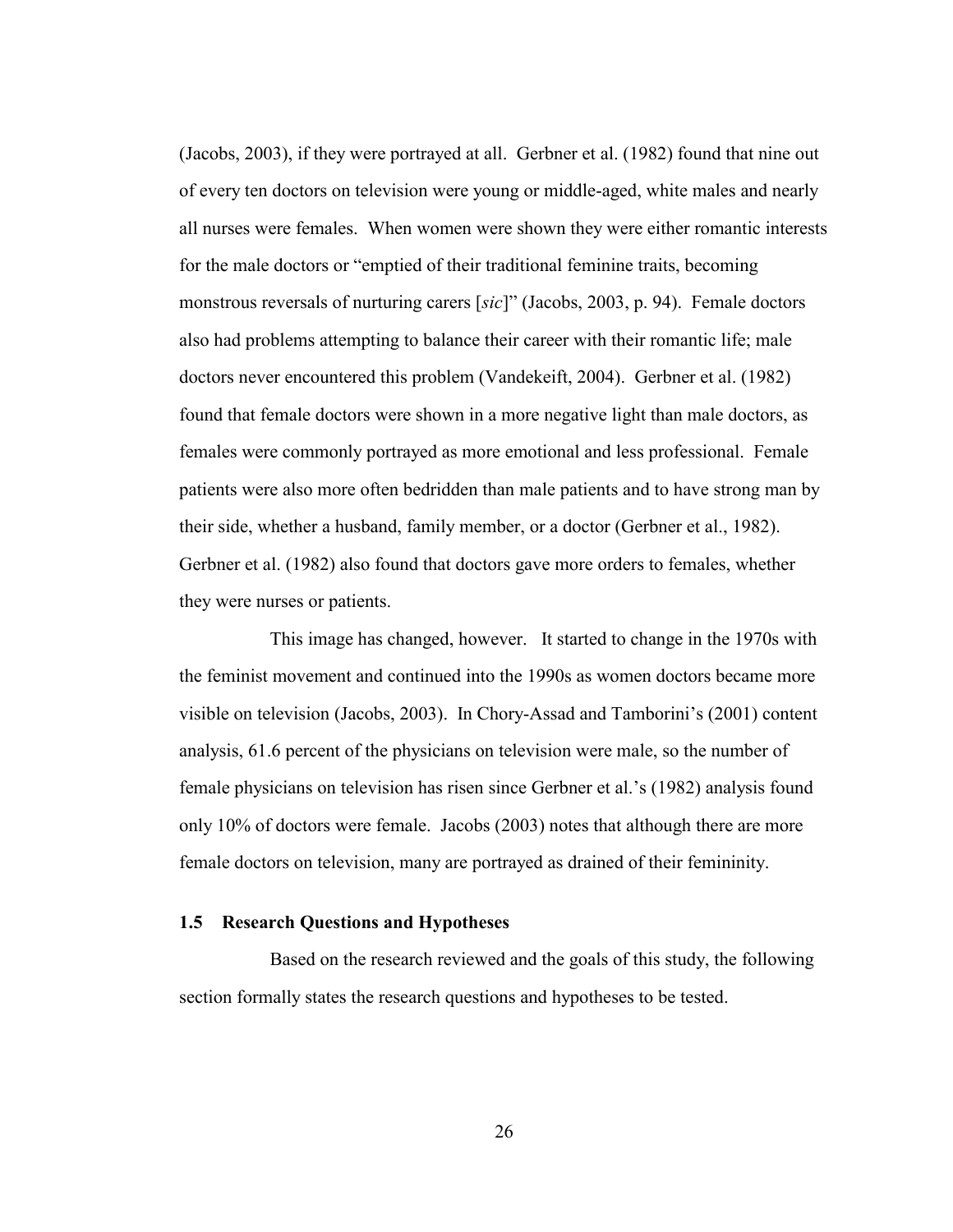#### **1.5.1 Major and Minor Characters**

As stated previously, today's medical shows are centered on doctors and both the personal and professional problems they encounter. Past research has shown there has been an abundance of doctors and nurses on television, but nurses are typically found in secondary roles. Since the shift to doctor-centered plots, patients have been regulated to minor roles used to move the plot along. Other medical professionals, such as hospital administrators and patients' relatives and friends, are practically nonexistent on television. Based on this, the following have been hypothesized:

# **H1: Doctors are more likely than nurses, hospital administrators, patients, and patients' relatives/friends to be major characters.**

#### **1.5.2 Character Traits**

Existing research shows that, in recent years, the portrayal of doctors has become more negative. As Chory-Assad and Tamborini (2001) note, however, fictional programming still shows doctors in a mostly positive light. Doctors are complex characters; they perform courageous acts to save their patients, but they also have personality flaws. In overall tone, however, doctors are positive characters and should have some positive characteristics, such as being intelligent, charismatic, nice, caring, or sociable. On television, a doctor typically is portrayed as a 'good person'. This leads to the following hypotheses and research question:

**H2: Doctors are more likely to be portrayed as positive than negative. H3: Doctors are more likely to be portrayed as heroes than as villains. H4: Doctors will be shown dealing with their own personal problems more than curing or caring for patients.**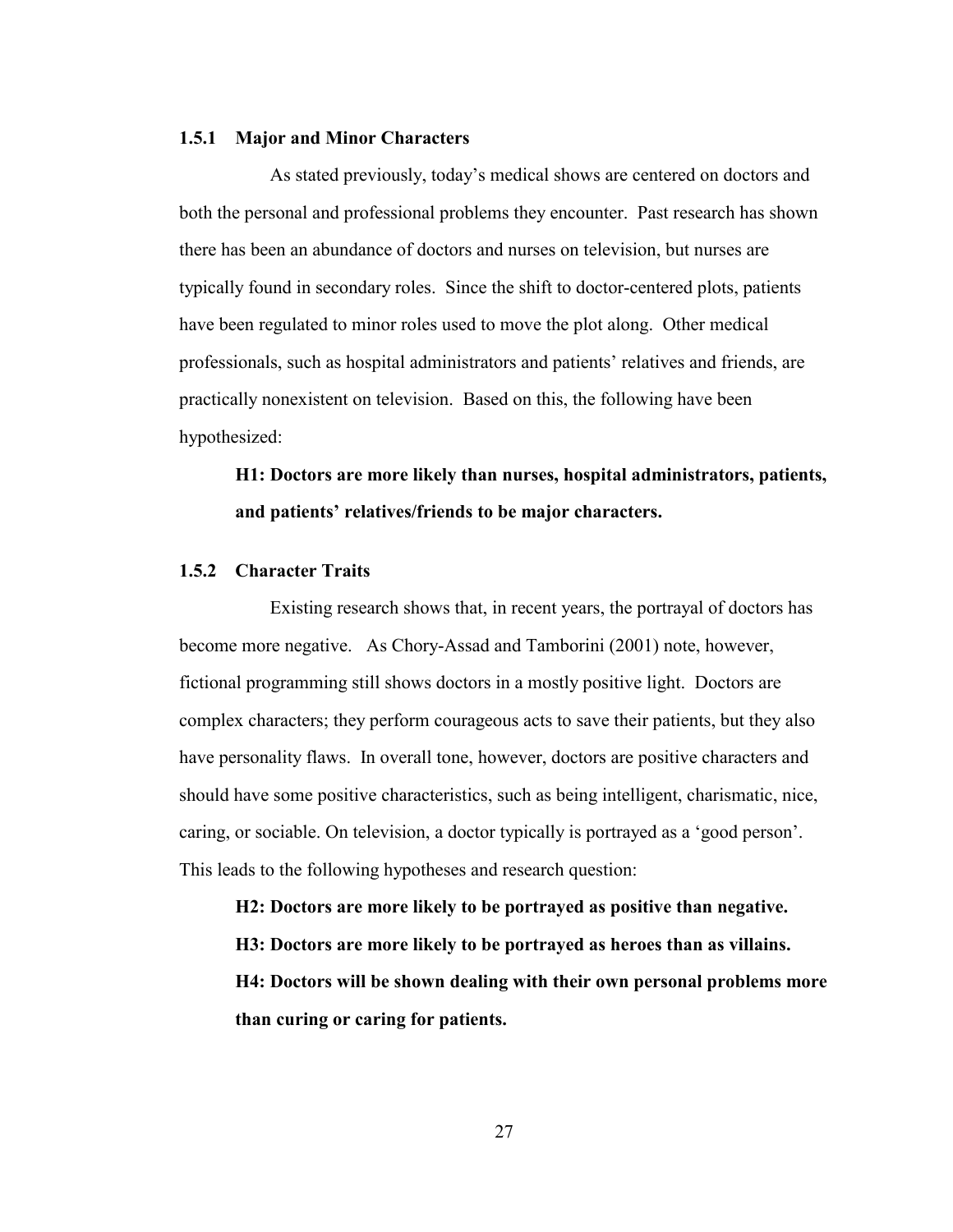Historically, as secondary characters, nurses have not been portrayed favorably. But with television's new focus on nurses, this might change. This leads to the following research question:

#### **RQ1: How will nurses be portrayed?**

Patients are normally portrayed as troubled or as trouble for the doctors; the patients are crazy, anxious, and demanding. If they are not portrayed negatively, they are unconscious or dead. Hospital administrators typically have small roles as the authority figures that doctors defy in order to save their patients. Although patients' relatives and friends are hardly shown on television, when they are, they normally are shown as a nuisance to the medical staff. Therefore, patients, their relatives and friends, and hospital administrators will most likely be portrayed negatively; they should be shown as annoying, mean, selfish, irresponsible, uncaring, or unfriendly. All in all, these characters should be portrayed as 'bad people'. In addition to having a negative valence overall, these characters might also engage in destructive or "bad" personal behaviors. But they are not the only characters who might behave badly; doctors might too. Doctors have increasingly been shown as personally flawed. They are heroes in their job, but the programs tend to focus less on doctors saving patients and more on doctors dealing with their own personal problems. Thus, these programs might show doctors engaging in destructive or "bad" personal behaviors. This leads to the following hypotheses and research questions:

**H5: Patients are more likely to be portrayed as negative than positive. H6: Hospital administrators are more likely to be portrayed as negative than positive.**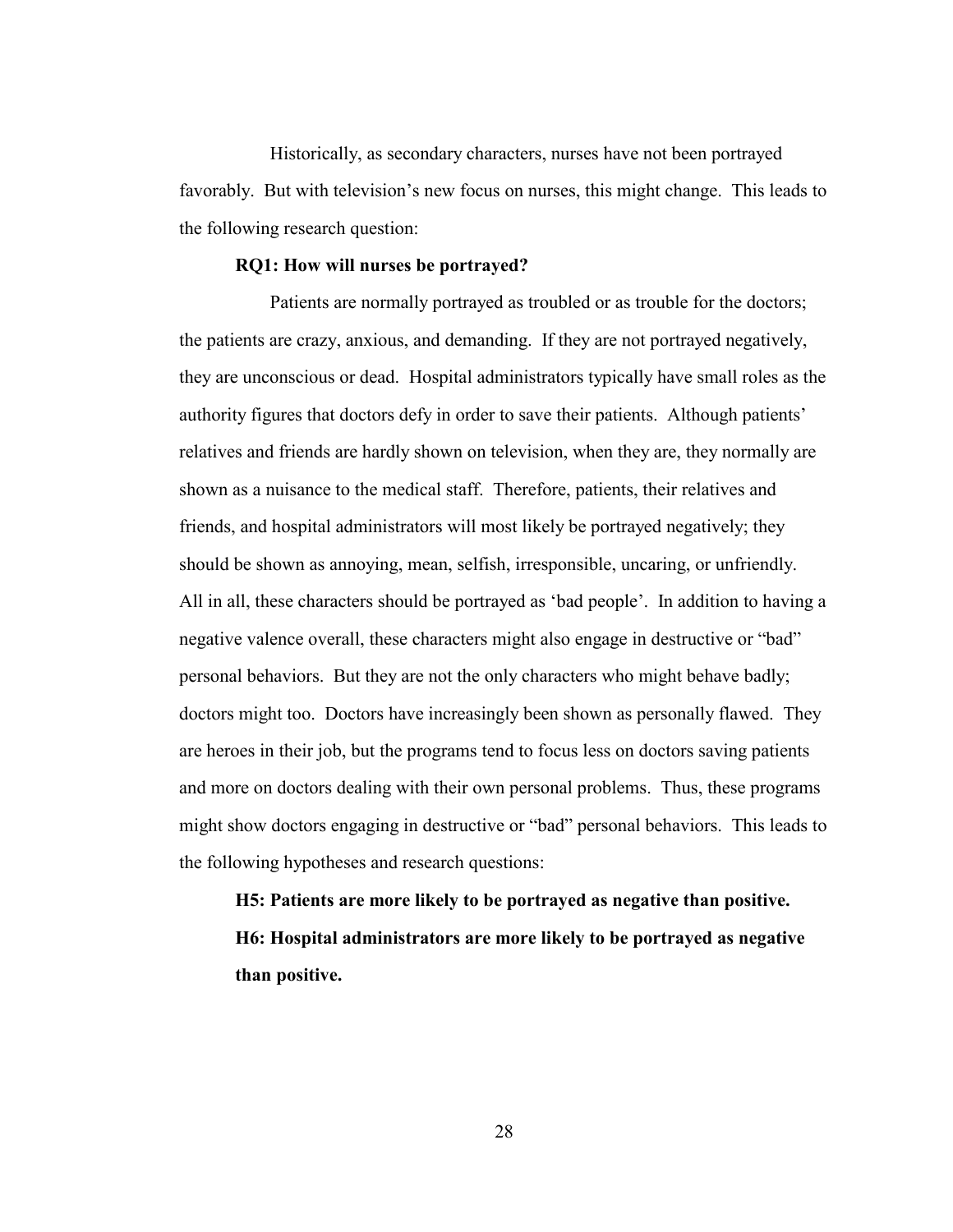**H7: Patients' relatives and friends are more likely to be portrayed as negative than positive.** 

**RQ2: Of doctors, nurses, patients, hospital administrators, and patients' relatives/friends, who will engage in destructive and "bad" behaviors, such as smoking, drug abuse, excessive drinking, violence, and criminal behavior? What behaviors are seen most frequently?**

Physically ill characters are typically portrayed negatively, but the mentally ill have been shown as engaging in the extremes of negative behaviors. Mental illness has been stigmatized on television; mentally ill characters are normally portrayed as dangerous and threatening. Previous research has found that the mentally ill are the group most likely to commit violence and also be victims of violence. This leads to the following hypotheses:

# **H8: Mentally ill characters are more likely to be portrayed as negative than physically ill characters.**

#### **1.5.3 Patients**

Another focus of this study is on the patients. Research has shown that patients tend to be negative characters, but who are these patients? Due to the dramatic and visual nature of television, the medical conditions shown are usually trauma-related or rare. But who gets these rare conditions on television? Do their actions, such as lifestyle choices, cause their conditions or are they just victims of circumstance? This leads to the following hypotheses and research questions:

**H9a: There will be more trauma-related injuries than common illnesses such as heart disease, cancer, diabetes and cold/flu.**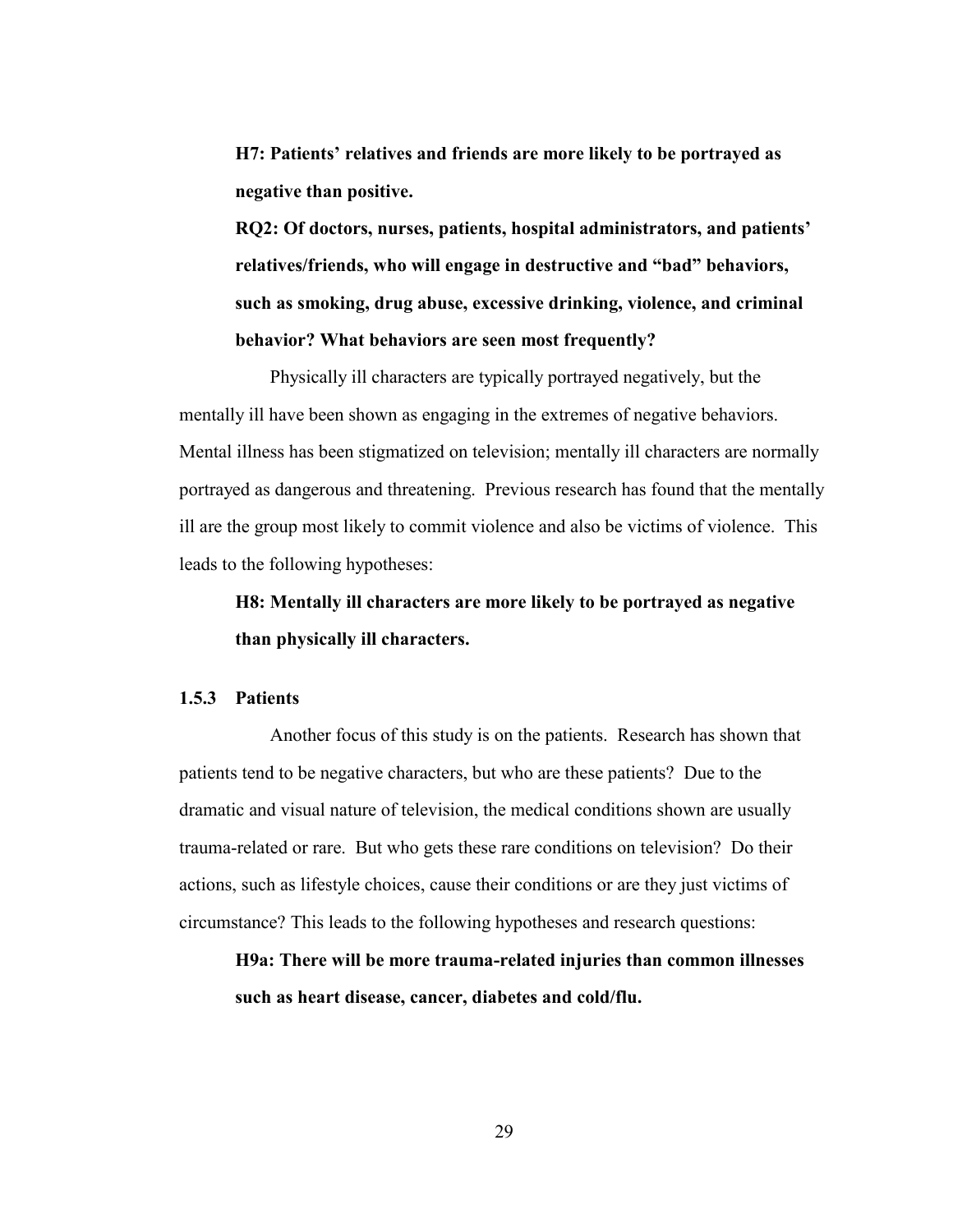**H9b: There will be more rare illnesses than common illnesses such as heart disease, cancer, diabetes and cold/flu.**

**RQ3: What demographic groups are typically shown as ill on television? RQ4: Are patients typically shown as causing their condition through their actions or lifestyle?**

Also, what tends to be the outcome of medical treatment? A good amount of the literature explained that doctors are making mistakes on television (Jacobs, 2003; Vandekieft, 2004), but are these doctors constantly making mistakes? Chory-Assad and Tamborini (2001) found that those making mistakes were both expert doctors and unskilled doctors on television. Makoul and Peer (2004) found that the doctors on ER and Chicago Hope were mostly commonly seen as both vulnerable/struggling and competent/expert. So, are patients typically cured or do they get sicker for seeking medical help? This leads to the following research question:

#### **RQ5: What is the typical outcome of medical treatment?**

Where do patients go for medical help? A majority of medical dramas take place in a hospital or hospital emergency room, as it allows for a constant influx of patients and problems for the doctors. There could be other places that patients go for medical treatments, but the emergency room tends to be the most common. This leads to the following hypothesis:

# **H10: The majority of treatment will take place in a hospital, particularly the ER.**

#### **1.5.4 Interactions with Patients**

Research on doctor-patient interactions on television shows they are different than those desired by real life patients. Doctors and patients do not interact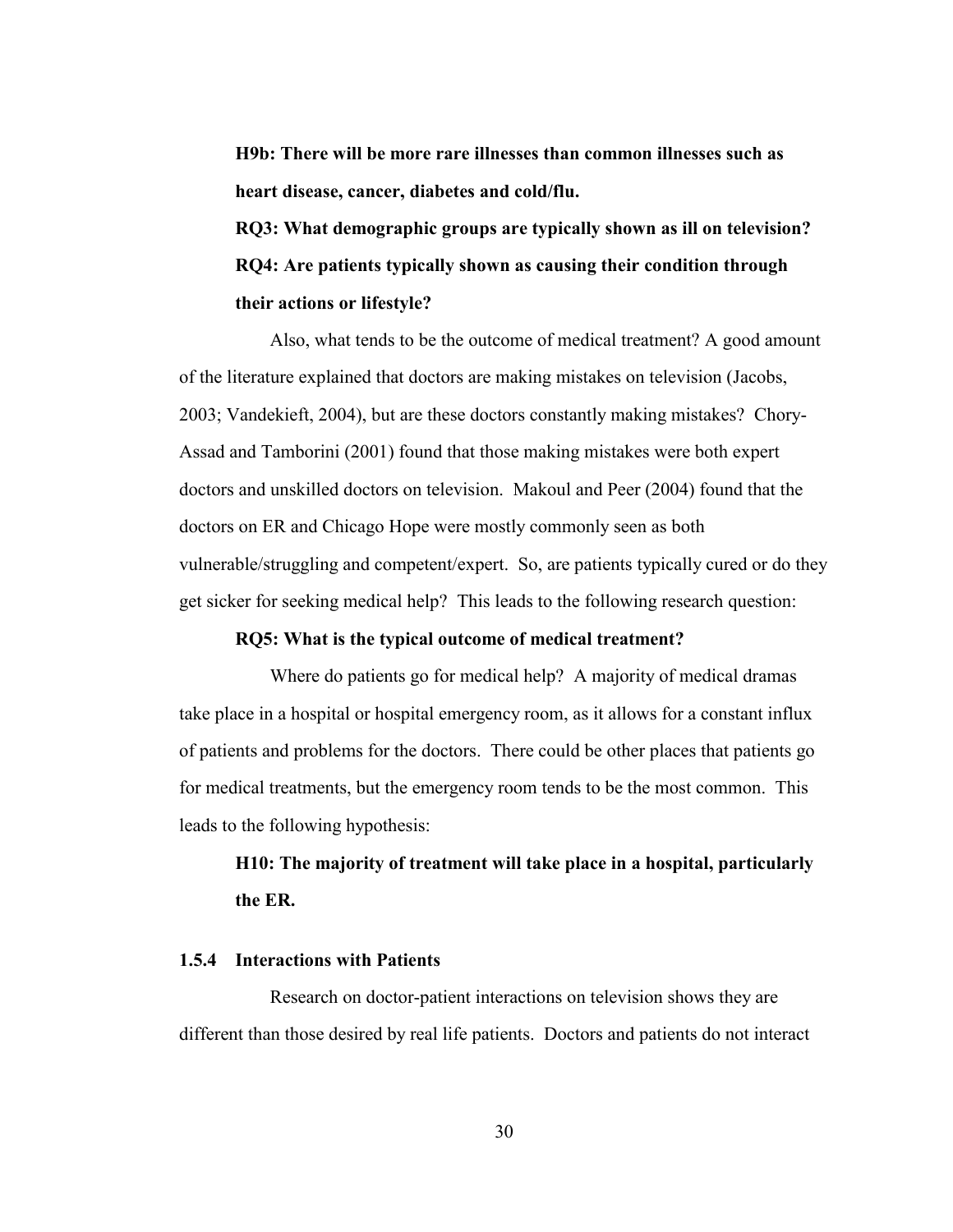much, and when they do, doctors tend to make most of the decisions about treatment. Patients are often regulated to a passive role when interacting with their physicians on television. This leads to the following hypotheses:

# **H11: Doctors will interact with other doctors more than with patients. H12: Patients will be passive participants in their health care decisions when interacting with doctors.**

Nurse-patient interactions on television have not been analyzed, but research shows they are very important to patient satisfaction in the real world. This leads to the following research questions:

#### **RQ6: How often will nurses interact with patients?**

# **RQ7: Will patients be active participants in their health care decisions when interacting with nurses?**

There is also not much research on the demeanor of physicians and nurses when interacting with patients on television. Murphy et al. (2008) found that interactions were normally not strained, but they did not specifically examine the medical staff's demeanor during these interactions. Researchers have found that patients are more satisfied with doctors with an "affiliative" communication style, or those who are encouraging, friendly, relaxed, open, empathetic, attentive, warm, and good listeners. Dominant communication styles, such as dominating the conversation and being argumentative and dramatic, are less desirable to patients. Research has not shown whether doctors are typically good listeners or encouraging on television, but it has shown that doctors tend to have the authority and interpersonal power when interacting with patients. Patients also want nurses to be empathetic, friendly, warm,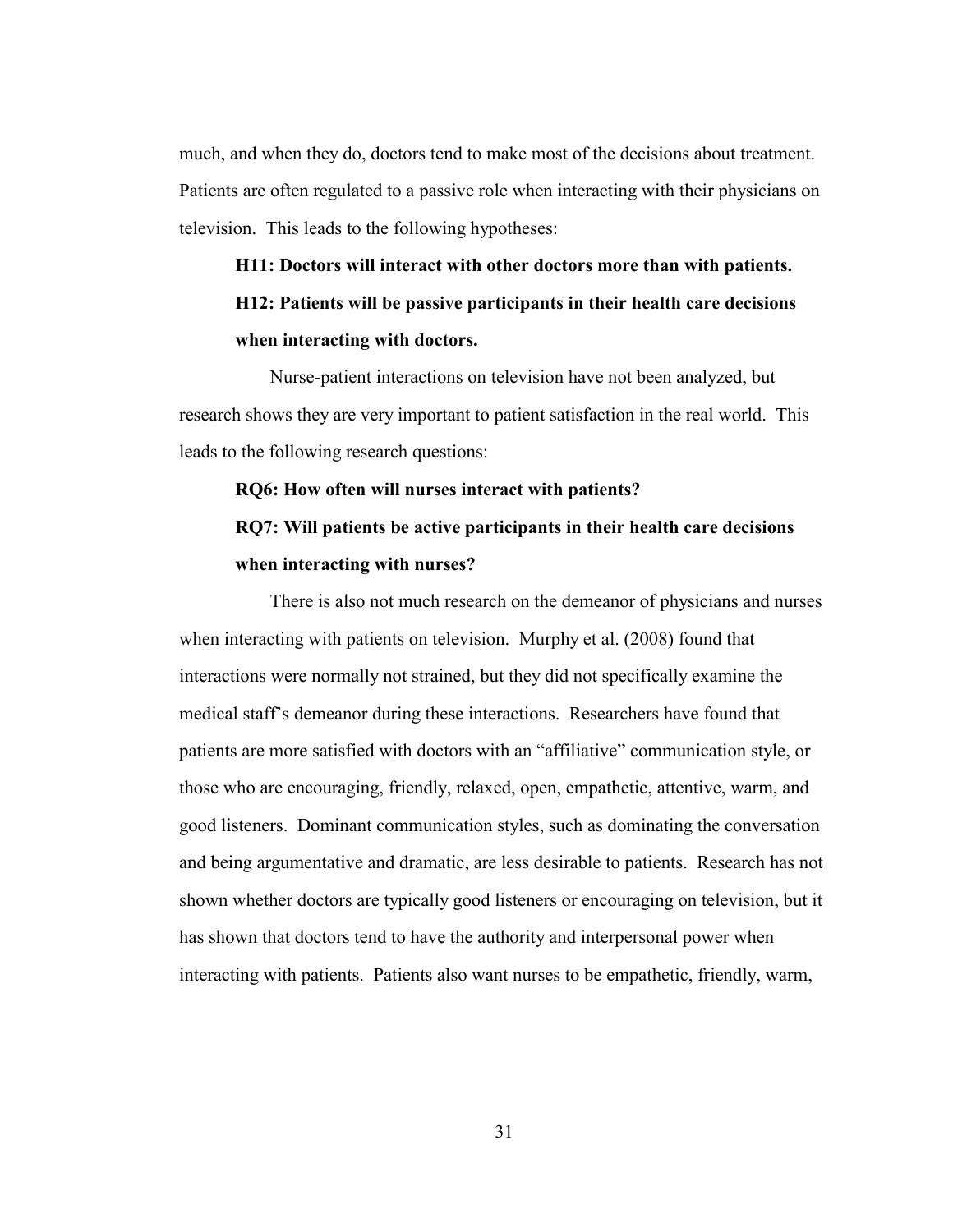energetic, positive and caring. This leads to the following hypothesis and research question:

**H13: Doctors are more likely to have a dominant communication style than an affiliative communication style when interacting with patients. RQ8: Will nurses have dominant communication styles when interacting with patients or affiliative communication styles?**

It would also be interesting to note what topics patients and medical professionals discuss during interactions. They could solely focus on medical topics, such as symptoms or treatment decisions, but they could also have interactions about more personal topics. Medical professionals' communication styles might be different depending on the topic as well; for example, it could also be possible that doctors only adopt a dominant communication style when talking about medicine. This leads to the following research questions:

**RQ9: What do medical professionals and patients typically discuss during interactions?**

**RQ10: Does communication style relate to interaction topic?**

#### **1.5.5 Attitudes about Patients**

Because of the possibly large number of unconscious patients and their lack of screen time as minor characters, there might be only a small number of interactions that involve patients. However, the medical staff might talk or express their feelings about the patients and these comments could be revealing. Because patients are normally problems for the hospital staff, the following is hypothesized:

**H14: The medical staff's attitude toward patients is more likely to be negative than positive.**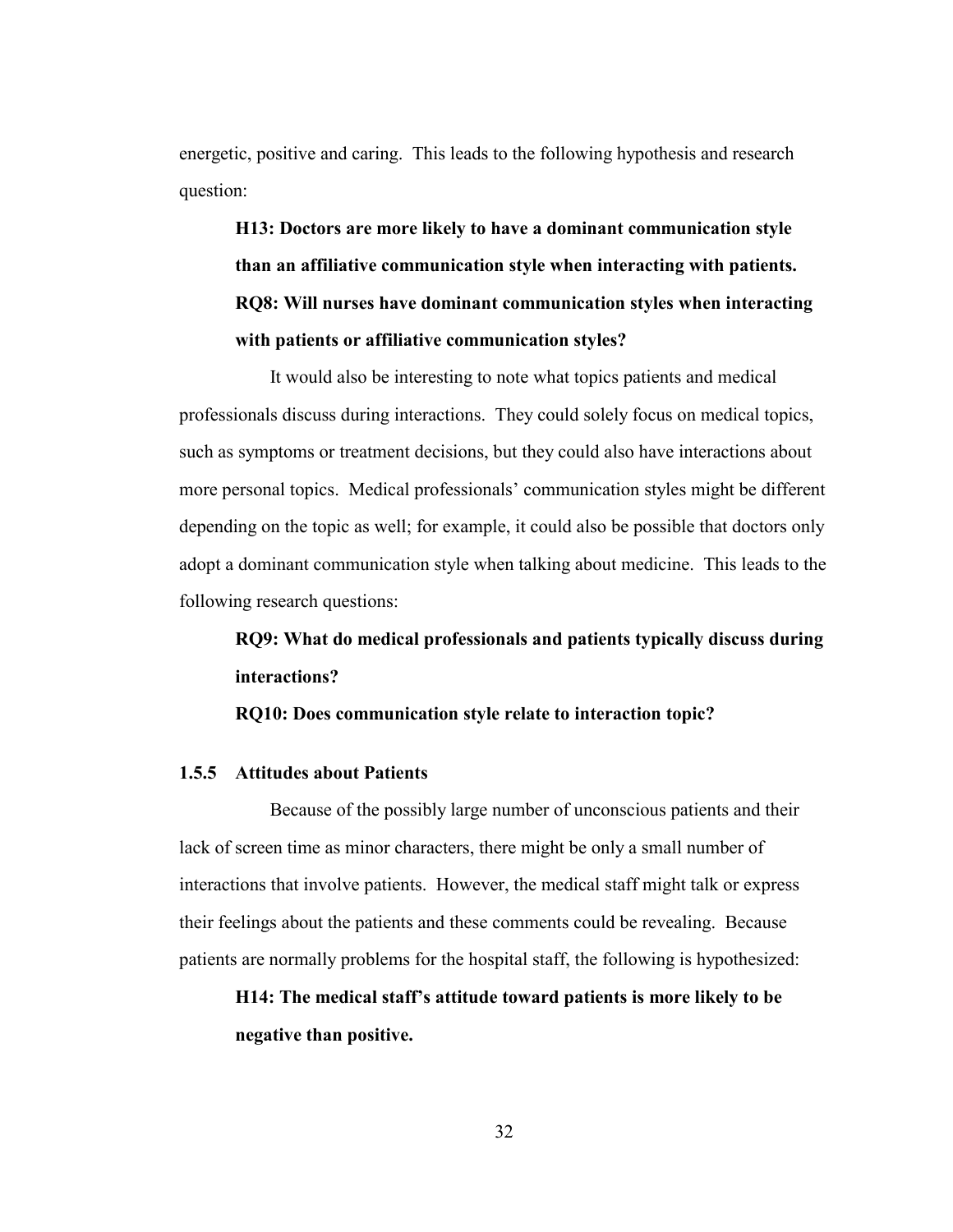### **Chapter 2**

#### **METHODS**

To test the hypotheses, a content analysis was conducted. According to Morgan and Signorielli (1990) there are three research components of the cultivation perspective. The first (institutional process analysis) examines "the institutional processes underlying the production of media content" (p. 15). The second component of cultivation research (media message analysis) is a content analysis of television content, and the third component (cultivation analysis) examines, using survey methodology, the relationship between television viewing and conceptions of social reality. To conduct a cultivation analysis, a researcher must first perform a content analysis because cultivation survey questions should be based on the findings from the systematic analysis of content (Morgan & Signorielli, 1990); researchers cannot test whether or not viewers' conceptions of reality match the reality depicted on television if they do not know what is depicted on television. As Gerbner (1990) explains, ―helter-skelter and exploratory questioning may be useful for a variety of theoretical and serendipitous purposes but do not test cultivation theory"  $(p. 257)$ . Therefore, uncovering the content of television is a crucial step to understanding its effects and is the one undertaken in this study.

#### **2.1 Sample**

The purpose of this study is to examine the portrayals of medicine on television. A composite week of prime time network programming broadcast during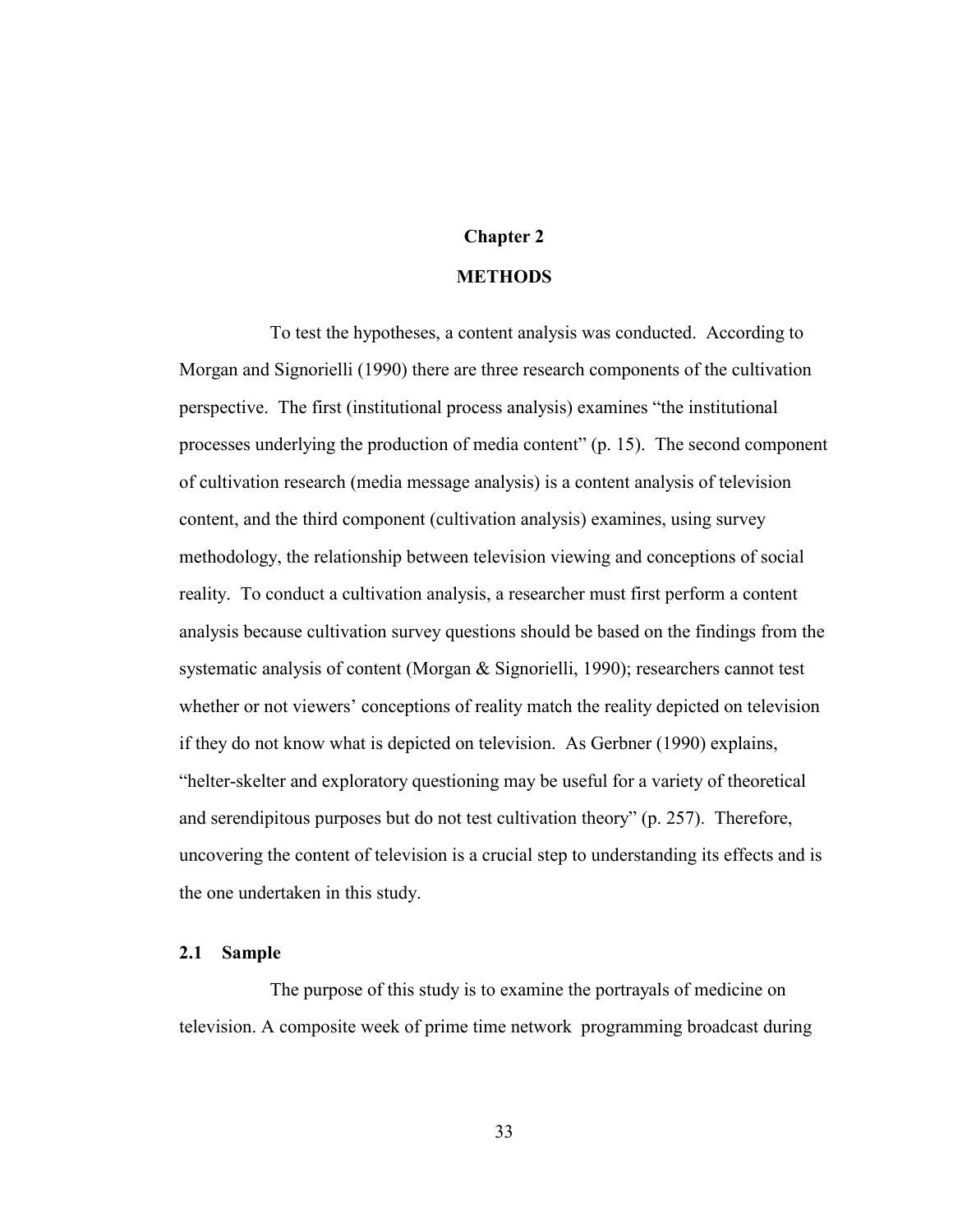September and October 2009 was the primary sample for this study. This sample was also used for data collection in an upper level undergraduate communication course during the Fall 2009 semester. Many studies of television content have used a composite week of programming as the sample (e.g., Byrd-Brenner et al., 2003; Chory-Assad & Tamborini, 2001), and as Signorielli (1981) notes, a week of programming is an adequate sample size for a general study of television content. Due to its popularity, prime time broadcast programming (ABC, CBS, FOX, NBC, and CW) comprised the composite week. Although broadcast networks are losing some of their audience to cable television, broadcast television still continues to reach the largest audiences. Due to this and the fact that most previous studies have focused on prime time broadcast programming (e.g., Byrd-Bredbenner et al., 2003; Gerbner et al., 1982; Murphy et al., 2008), these programs comprised the main sample for analysis in this study. This study focused on the medical shows in this sample. To ensure an adequate sample size, a second episode from the Fall 2009 season of each medical program was added to the sample.

Despite the reigning popularity of broadcast programming, cable television's audience share is growing. Consequently, an additional sample of three medical programs on cable, USA's Royal Pains, TNT's HawthoRNe, and Showtime's Nurse Jackie, was generated. Two episodes of each program were recorded during the summer of 2009. These three programs were chosen because of their popularity during the summer television season (Seidman, 2009; 2009a; 2009b) as well as their unique subject matter. Two programs, HawthoRNe and Nurse Jackie, focus primarily on nurses, and Royal Pains portrays the world of a concierge doctor (a doctor who makes house calls) in the Hamptons, N.Y.. Analyzing this additional sample of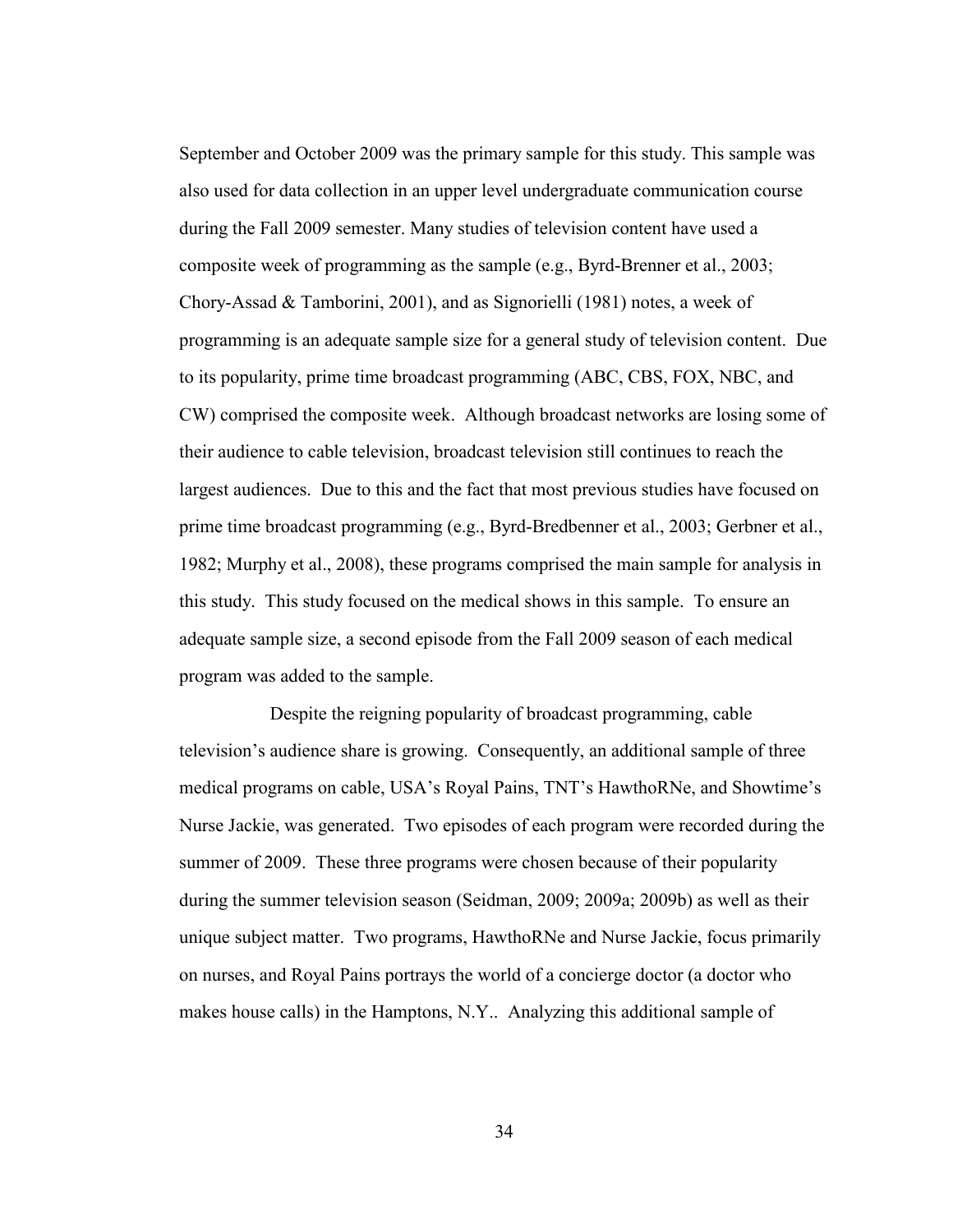summer cable programs added a dimension of data and understanding of medical portrayals on television.

#### **2.2 Units of Analysis and the Coding Procedure**

In order to test the hypotheses, the sample was analyzed at both the television program level and at the character level. Two separate recording instruments were created for these different units.

Undergraduates in a 400-level communications course conducted a preliminary analysis of the main sample of the study. In this preliminary analysis, coders analyzed the sample at both the program level and character level. At the program level, coders identified which programs contained health portrayals and which illnesses were shown. At the character level, coders identified characters' occupations and whether they were shown as ill or seeking medical treatment.

Following this preliminary analysis, an in-depth analysis of the programs and characters identified as being of interest to this study was conducted. The following describes the recording instruments in-depth.

#### **2.2.1 The Program**

The first unit of analysis was the television program. A television program was operationalized as an entire episode of a series, normally thirty minutes to an hour in duration. As they normally begin with a title or opening sequence and conclude with ending credits, these programs were easy to identify. Commercials were not included in the analysis.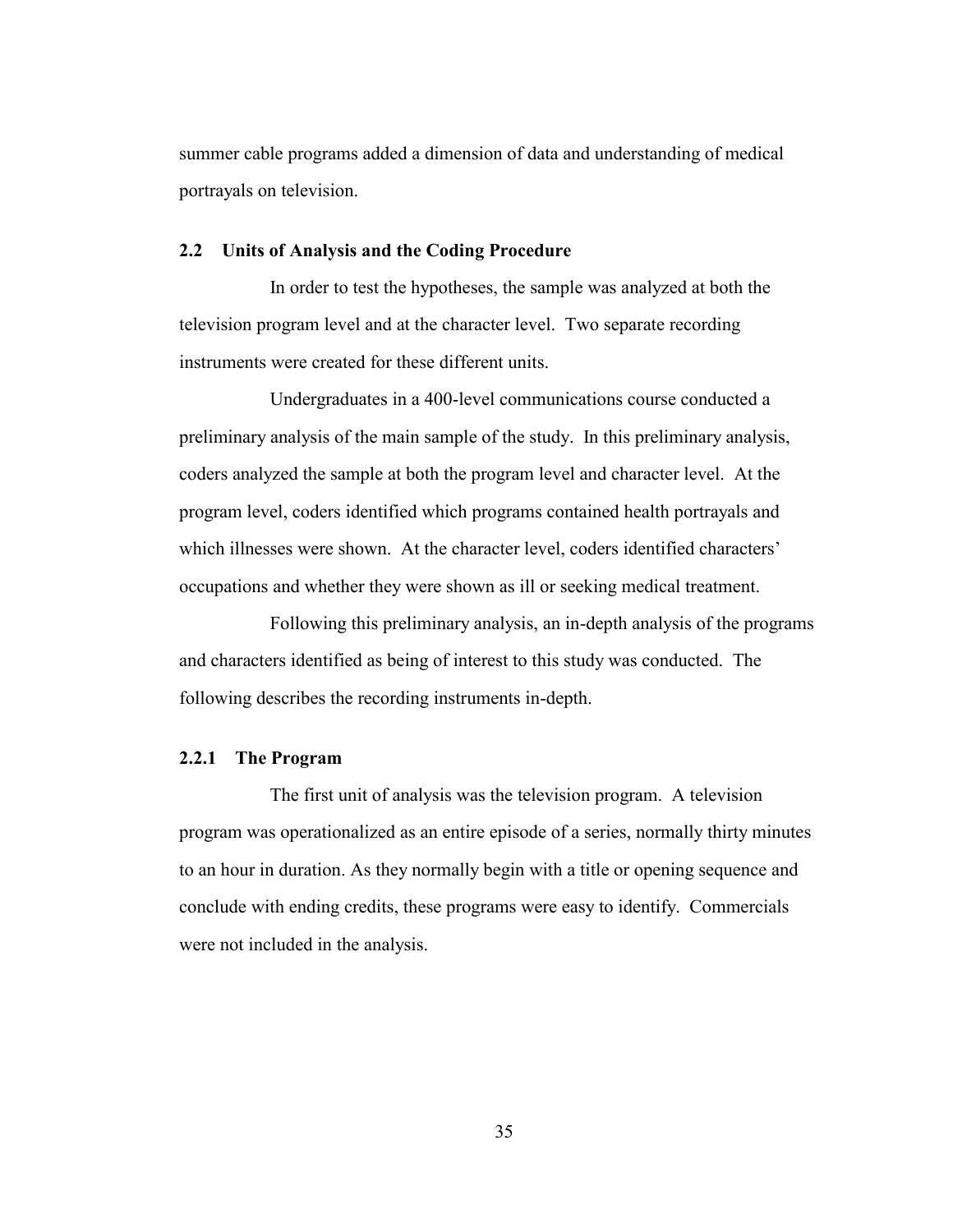#### **2.2.1.1 The Program Recording Instrument**

The recording instrument for the program can be found in Appendix A (pp. 101-103). Descriptive elements of each program, such as the date and time of broadcast, the duration, the format and the program type were recorded. The program tone (whether it was mostly comic, serious, or both), the overall racial makeup of the cast, and the main setting of the program were also noted.

After the descriptive elements were recorded, the program's themes were identified. A program can focus on a number of aspects of life or themes, such as law enforcement, crime, family, and many more. For this study, coders identified themes of mental illness, physical illness and injury, and physical disability and how significant these themes were to the program's plot. A theme could be a minor part, a significant part, or the outstanding focus of the plot. This coding scheme allows comparison to Murphy et al.'s (2008) study, which classified health-related content in prime time programming as references to "disease, injury, or disability" (p. 15) and also noted the content's prominence within the program. Murphy et al. (2008) did not provide reliability measures for each individual variable in their report, but every variable reached at least a level of 77 percent agreement and the average score was 95 percent. In addition to these themes, coders also recorded the appearance of health portrayals. Health portrayals included the discussion or depiction of injury, illness, or disease by either those suffering from them or by medical professionals. These themes were all identified during the preliminary analysis.

In addition to themes of illness, coders also identified which illnesses were depicted and their severity. Coders noted if cancer, heart disease, diabetes, cold/flu, injury, or other ailments appeared in programs and whether they were shown as minor (an illness that does not interfere with everyday life), moderate (an illness that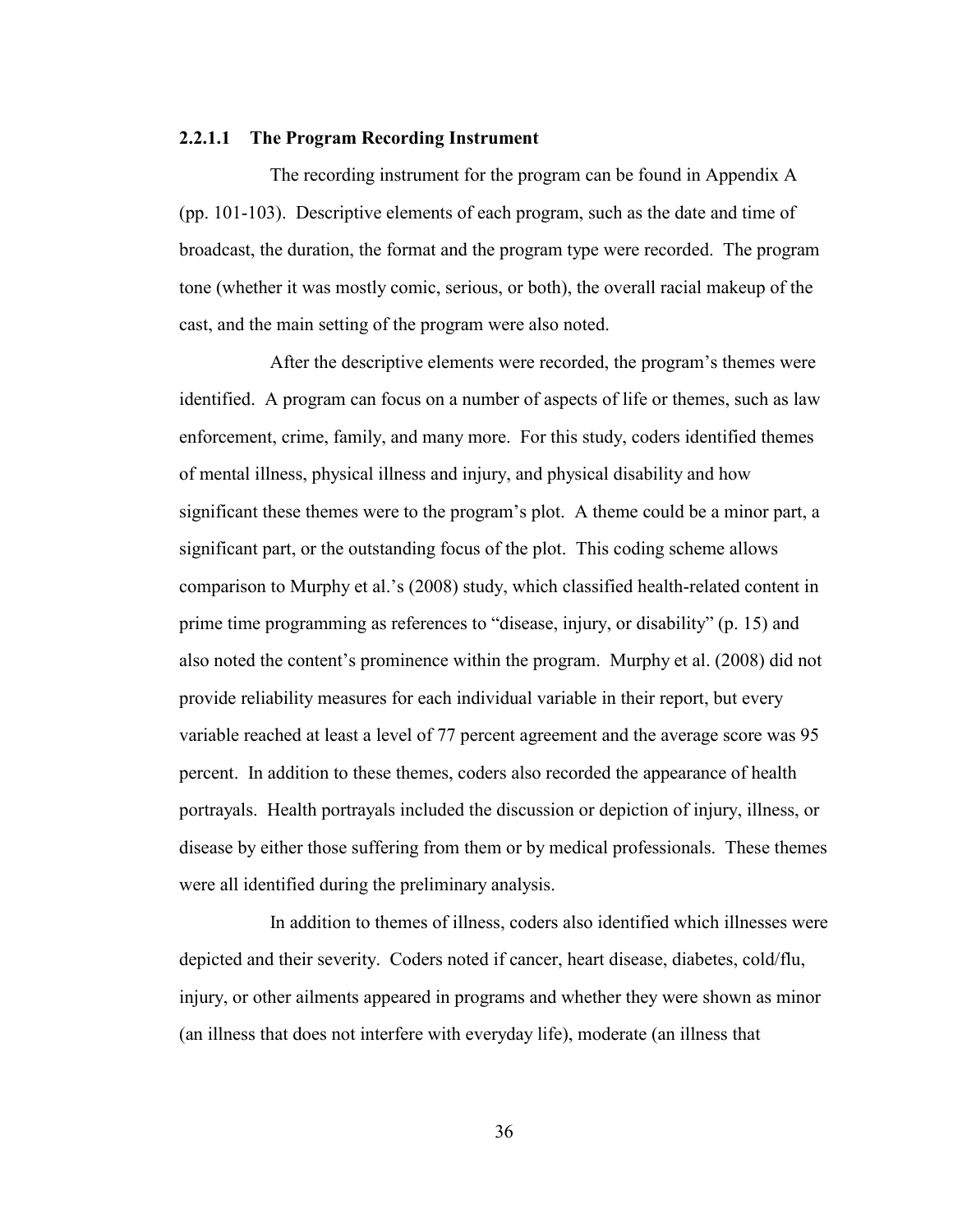interferes with everyday life but is not life-threatening), or severe (a life-threatening illness). This coding scheme also allows for comparison with Murphy et al.'s (2008) findings, as they also identified which illnesses were shown in prime time. Like themes, illnesses were identified during the preliminary analysis.

Following the preliminary analysis, the researcher conducted an in-depth analysis of programs identified as containing health-related themes.

#### **2.2.2 The Characters**

The other unit of analysis in this study was the character. Any medical character who was classified as a major character or as involved in a health care interaction was analyzed. Major characters were characters who were absolutely essential to the plot; if these characters were removed, the story could not be told. All other characters were classified as minor.

#### **2.2.2.1 The Character Recording Instrument**

The recording instrument for the characters can be found in Appendix B (pp. 104-113). Demographic information, such as gender, race, ethnicity, marital status, social age, chronological age, occupation, and social class were coded for all characters. The character's medical role (doctor, nurse, patient, patient's relative or friend, hospital administrator, or other medical professional) was also coded.

To examine whether characters are being portrayed positively or negatively, coders identified each character's overall behavior throughout the program as positive, negative, or neutral. In addition to this, the character's type was noted; was the character playing the role of "good" hero type, "bad" villain type, or a mixed type? In addition to overall classifications, coders also noted whether characters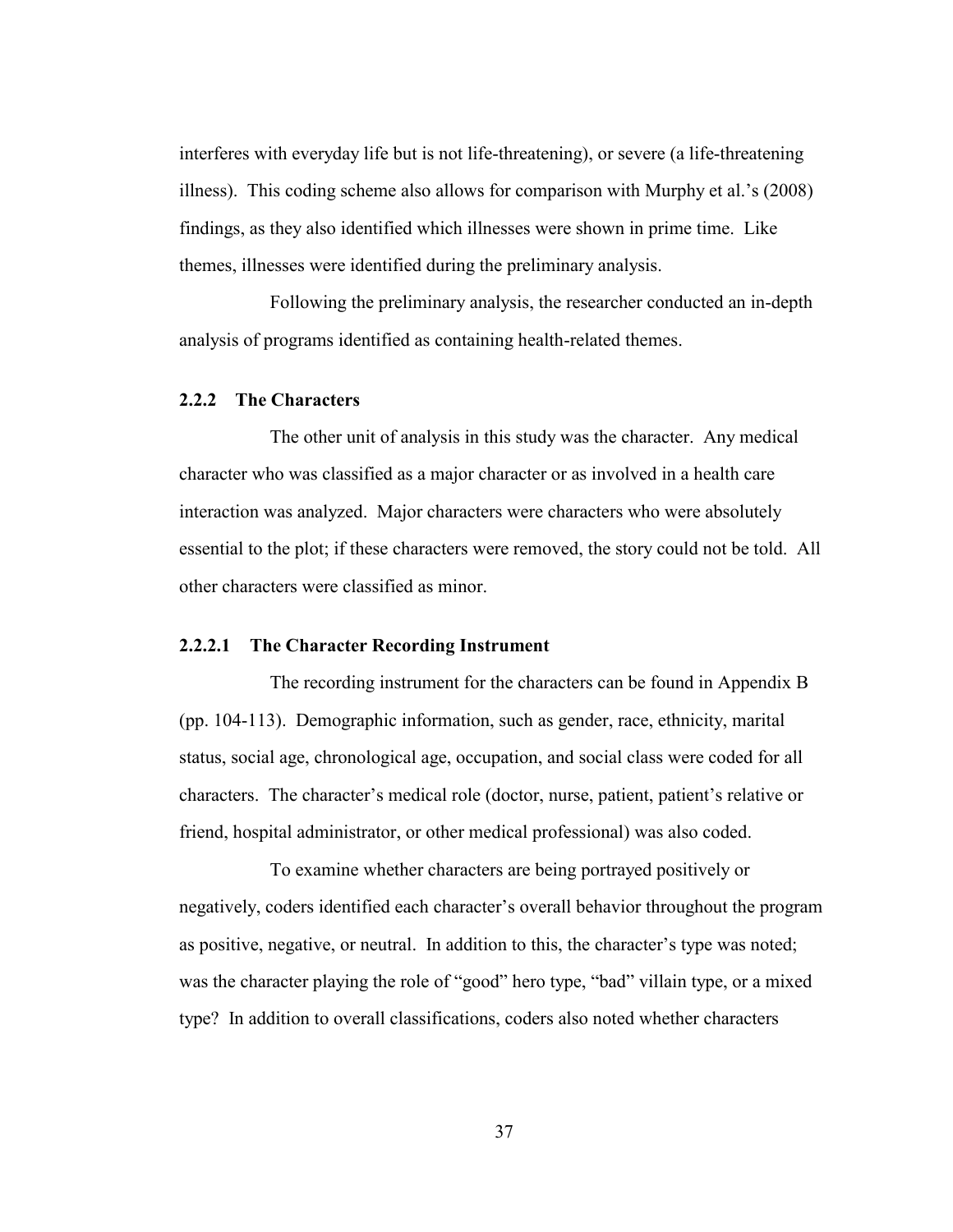specifically engaged in socially discouraged behaviors, such as drug use, alcohol abuse, smoking, criminal behavior, and immoral violence.

The illnesses and disabilities of the characters were recorded. It was noted if a character was mentally ill and the status of their mental illness (in control of the disease or not), and if a character was physically disabled and the severity of the disability. A character's physical illness or disease was also coded. The type of illness, (cancer, heart disease, diabetes, cold/flu, injury, or other), and the severity of the ailment was coded. If a character was ill, it was also noted whether or not they receive treatment and the location of all their treatments. The outcome of the medical care was also recorded using the same category scheme as Murphy et al.'s (2008) study. It was also noted if the program depicted the character as responsible, either through their lifestyle choices or behavior, for their condition.

For medical professionals, coders identified both their attitudes towards patients and their modes, or storylines, throughout the program. To gain more insight on how patients were portrayed on television, medical professionals' attitudes toward patients were coded. Medical professionals' attitudes toward patients were operationalized as "the comments or expressions made about feelings toward patients or beliefs about patients.‖-. Coders classified the character's overall attitude as positive, negative, or mixed. The modes of the medical professional were also coded. Makoul and Peer (2004) coded each scene that a physician appeared in as either:

―Caring (primarily concerned for the patient's feelings, comfort, and family), curing (focused on the patient's physical condition and treatment), administrative (chief role was as a manager of resources, including other health care workers), business (focused on budget concerns, insurance problems, or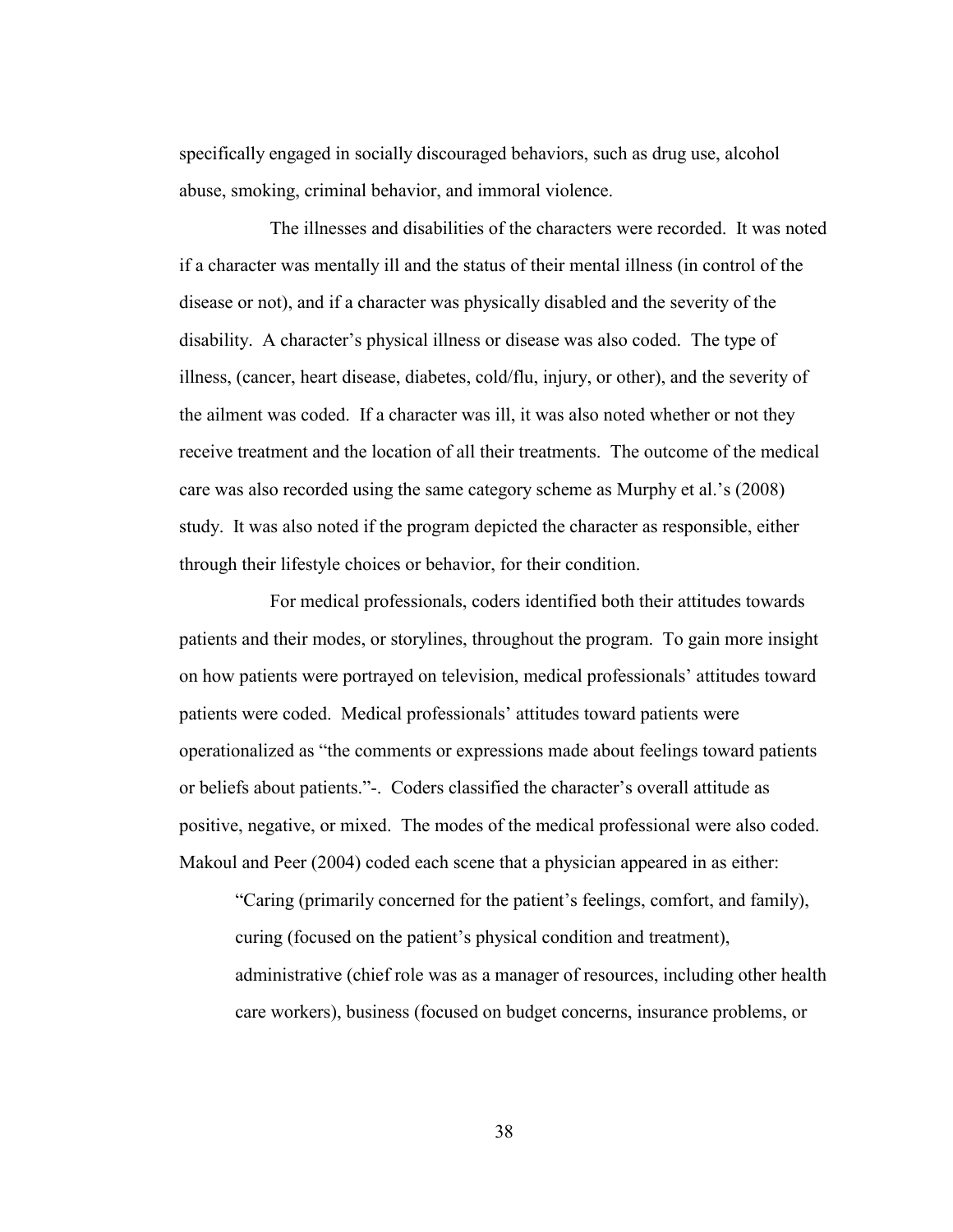other monetary issues), education (primarily involved in role as a teacher or learner), and personal (dealt with issues in personal life apart from role as a caregiver)" (pp. 250-251).

This same category scheme was used for this study, except coders identified all of the modes for each medical professional throughout the program and how focused each mode was for the character's storyline (minor or major focus). For data analysis, the scale ranged from 0 (character was not shown in this mode) to 2 (this mode was a major focus of this character's storyline).

As one of the main focuses of this study was to examine the interactions between medical professionals and patients, a coding scheme was devised for this purpose. Previous studies have examined health care interactions by analyzing every scene in a program (Makoul & Peer, 2004). However, due to time constraints, this technique was not practical. An alternative approach, coding health care interactions at the character level, was used. A health care interaction was operationalized as "any interpersonal interaction between a medical professional and a patient/patient's representative." For each character, coders counted the number of health care interactions. Coders then examined the character's communication style during interactions. According to Buller and Buller (1987), patients prefer doctors with an ―affiliative‖ communication style to doctors with a dominant communication style. An "affiliative" communication style was operationalized as 3. A dominant communication style was operationalized as "coming on strong, dominating the conversation, being argumentative and dramatic, and being unfriendly, cold, and inattentive". Coders identified how often the character interacted with each communication style (affiliative, dominant, and mixed/neutral) throughout the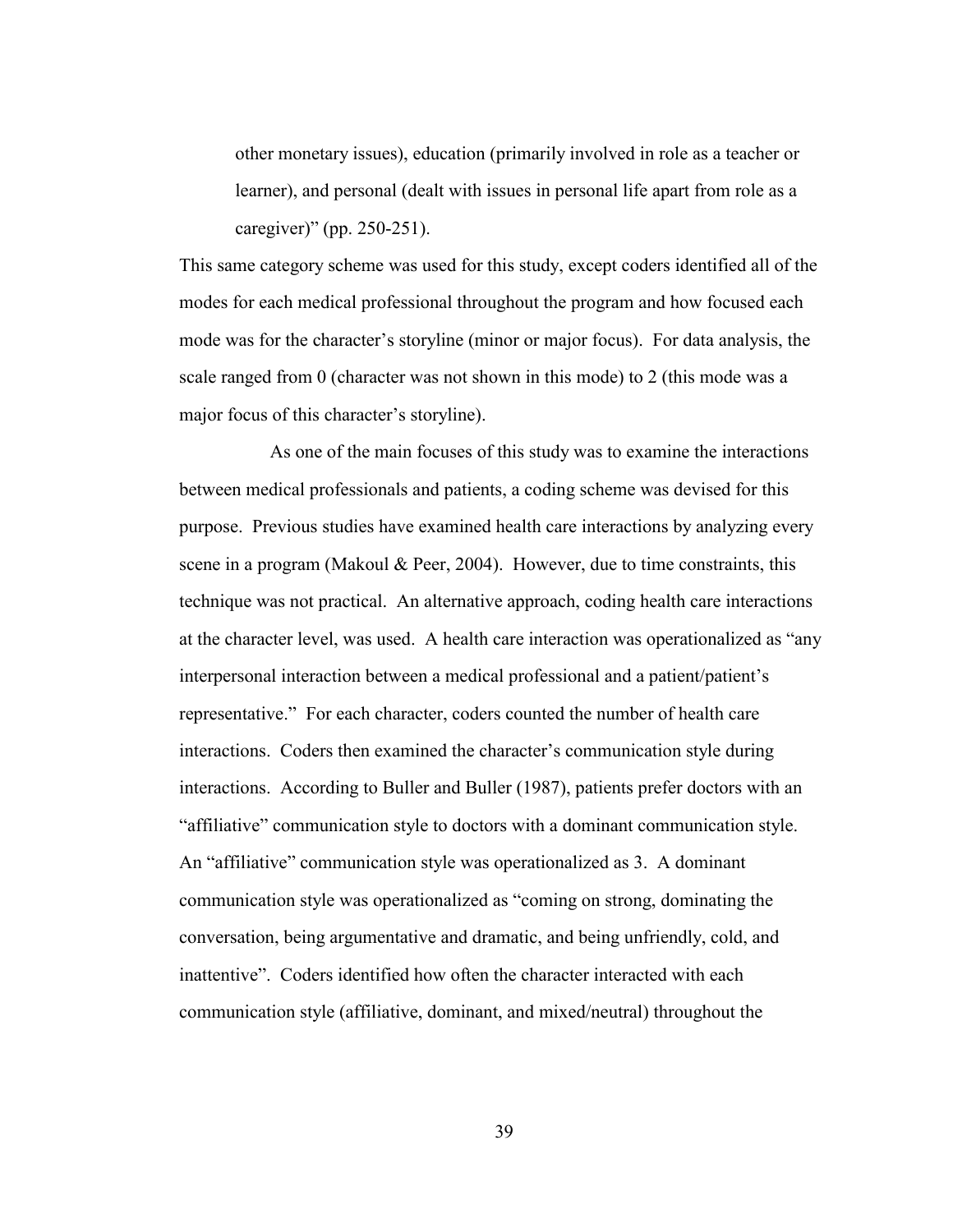program on a global scale; a character could use that communication style in no interactions, a few interactions, a moderate number of interactions, or most interactions. In data analysis, this scale ranged from 0 (no interactions with this communication style) to 3 (most interactions with this communication style).

The general topics of health care interactions were also coded on a global scale. Medical professionals and patients could potentially discuss anything, but on television they generally talk about symptoms, medical history, causes of illnesses, treatment options/decisions, personal problems of both the medical staff and patient, other interpersonal topics, general small talk, or other topics. For each of these topics, coders identified how often the character had interactions based on this topic (no, few, moderate, or most interactions) and the character's communication style for each topic (no interaction, mostly dominant, mostly affiliative, both dominant and affiliative, mostly neutral). For frequency, the scores on the scale ranged from 0 (no interactions on this topic) to 3 (most interactions on this topic). For communication style, the data was recoded for analysis. A scale was created that ranged from 1 (mostly dominant) to 3 (mostly affiliative). The categories of "both dominant and affiliative" and "mostly neutral" were collapsed into one and landed in the middle of the scale (2).

The level of patient participation for the interactions was also noted. Street, Jr. and Millay (2001) describe patient participation as "the extent to which patients produce verbal responses that have the potential to significantly influence the content and structure of the interaction as well as the health care provider's beliefs and behaviors" (p. 62) and this is how it was operationalized for this study. Acts such as asking questions, describing health experiences, making suggestions, disagreeing or interrupting, giving opinions, and stating preferences are all examples of participative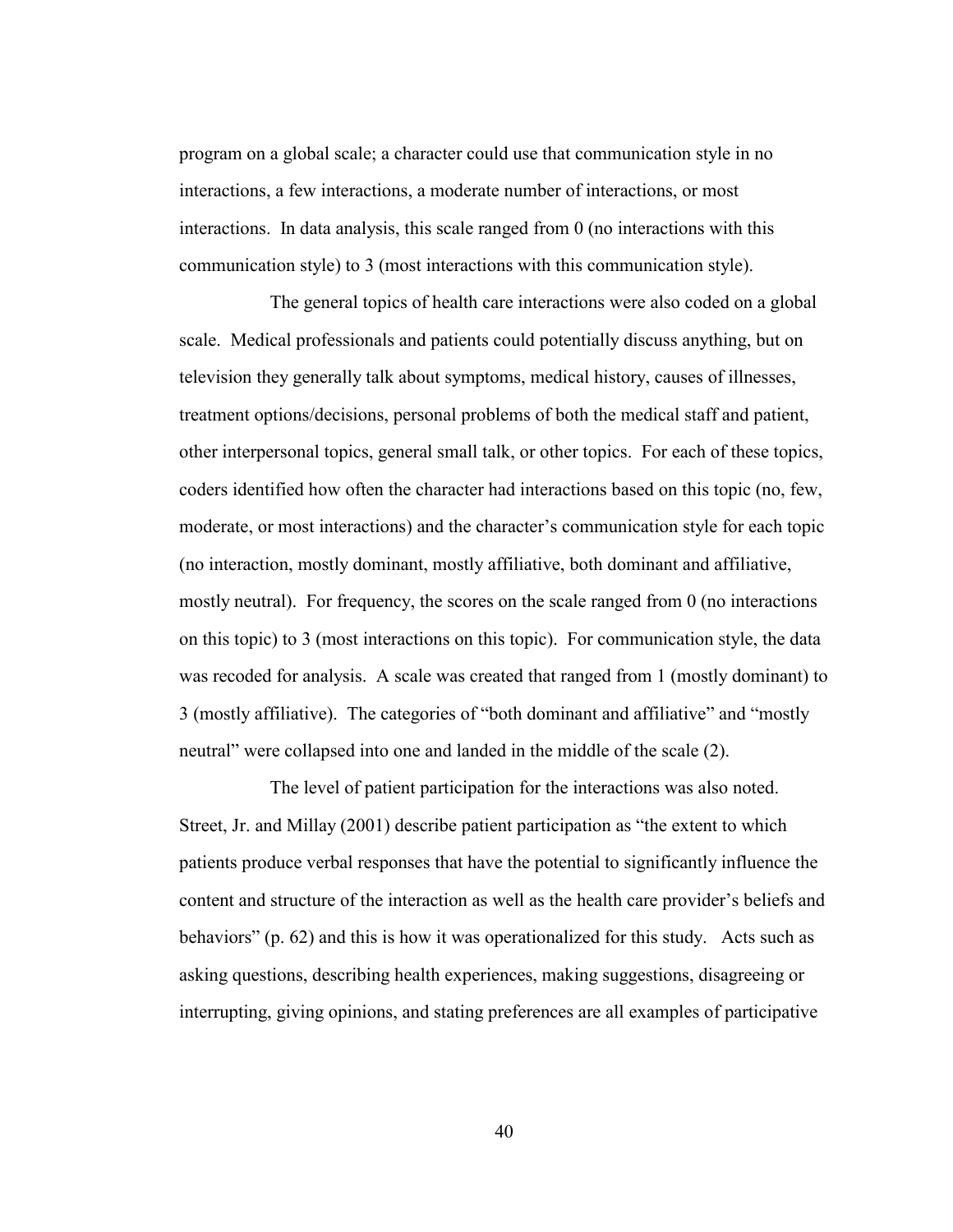behaviors (p. 62). For each character, coders indicated the frequency of the character's involvement in medical interactions for each level of patient participation. The different levels included: no participation because the patient was unconscious or in a state of emergency; no participation because the patient was a child; passive participation, meaning the patient was physically and mentally able to participate but did not; moderate participation, meaning the patient participates to a limited extent; or active participation, meaning the patient participates. The character could have no interactions at each level, a few interactions, a moderate number of interactions, or most of their interactions were at that level of patient participation. Scores on the scale could range from 0 (no interactions at this level of patient participation) to 3 (most patient participation occurred at this level).

Lastly, coders identified with whom each character interacted. This included all interactions, not just those designated as health care interactions. A character could interact with doctors, nurses, patients, patients' family and friends, hospital administrators, or other characters in no interactions, a few, a moderate number, or most interactions. The scale ranged from 0 (no interactions with this character type) to 3 (most interactions were with this character type).

#### **2.3 Coder Training**

For both the preliminary analysis and main analysis, training was conducted. Training included in-depth discussions of the coding process and the recording instrument, as well as hands-on practice coding programs. Any difficult or unclear definitions were discussed and edited prior to the main analysis.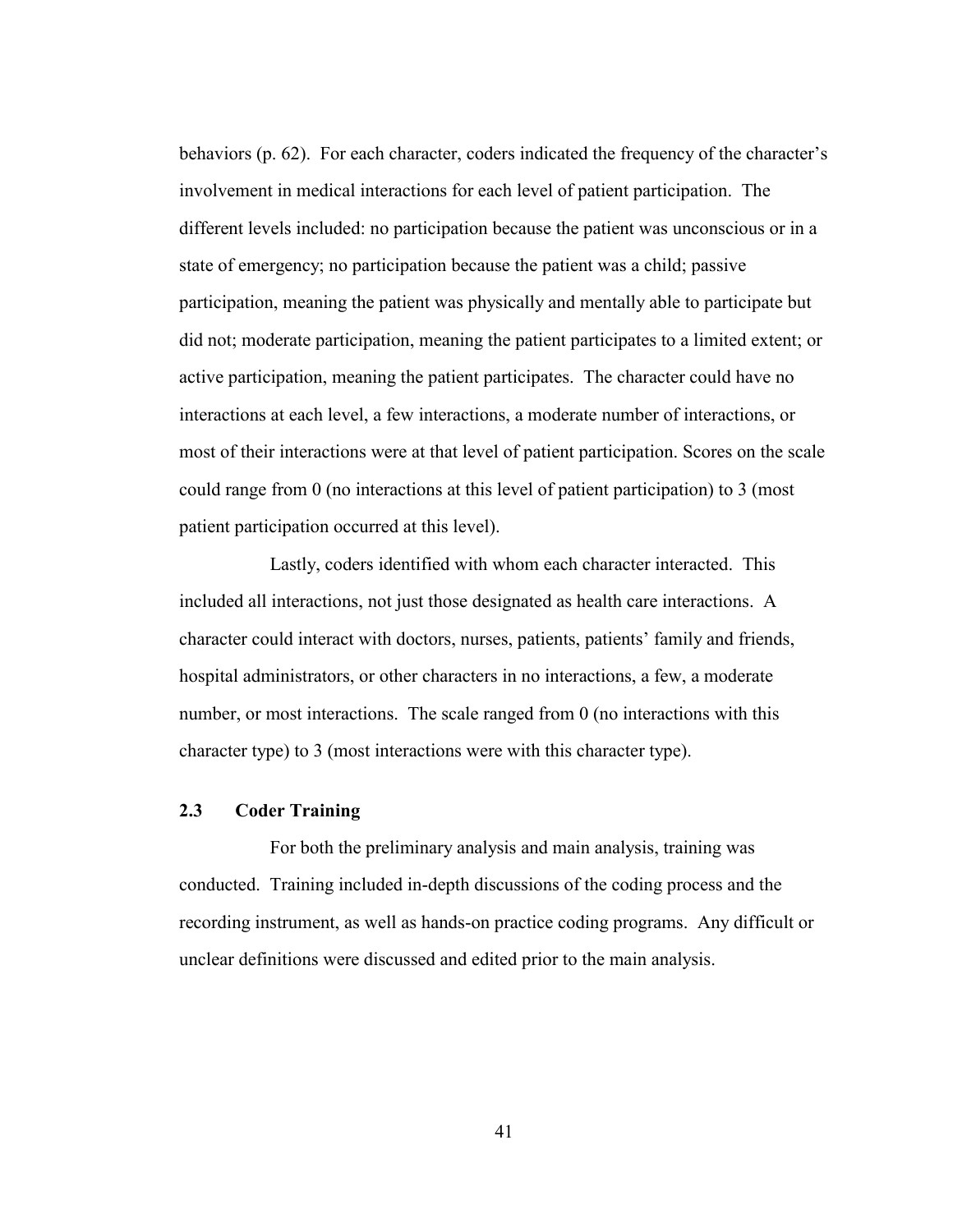### **2.4 Reliability Analysis**

The primary researcher and an undergraduate communication major coded the entire sample for reliability purposes. Inter-coder reliability was measured using Krippendorff's alpha and only variables reaching an acceptable level of .67 or above (Krippendorff, 2004, p. 241) were included in data analysis. When a variable lacked a sufficient number of observations, a percent agreement score was provided.

| Variable Name            | Alpha        |
|--------------------------|--------------|
| Time                     | .88          |
| <b>Network</b>           | 1.00         |
| Duration                 | .87          |
| Program Type             | 1.00         |
| Tone                     | .76          |
| Cast: Race               | .25          |
| Mental Health            | .89          |
| <b>Physical Illness</b>  | .68          |
| Physical Handicap        | .88          |
| <b>Health Portrayals</b> | .59          |
| Cancer-Severity          | .90          |
| Heart-Severity           | 1.00         |
| Diabetes- Severity       | .68          |
| Cold/Flu-Severity        | $0.0(100\%)$ |
| Injury-Severity          | 1.00         |
| Other-Severity           | .72          |
|                          |              |

**Table 2.1 Program reliability: Krippendorff's Alpha for program variable**

Note: Percent agreement scores in parentheses.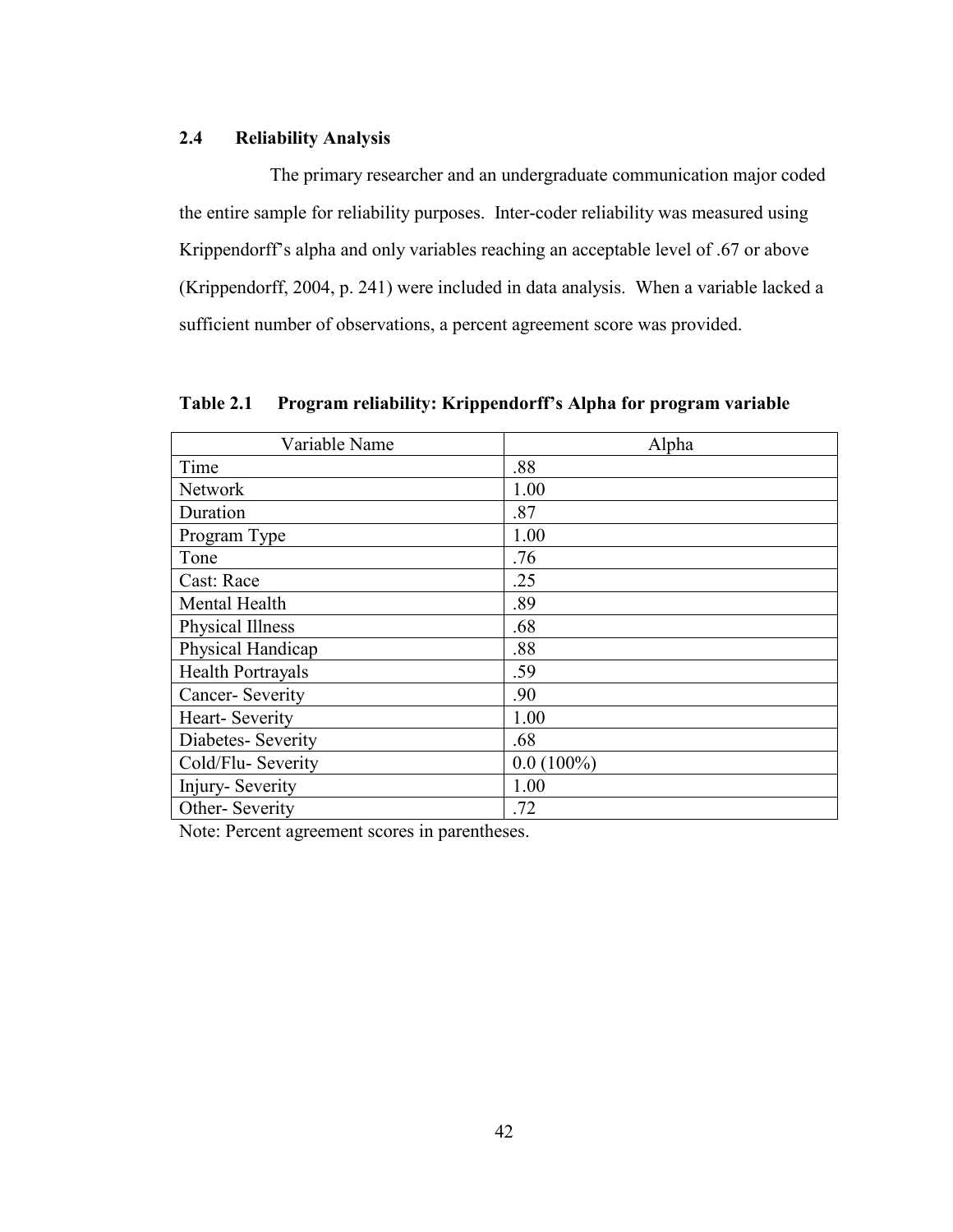| Variable Name             | Alpha        | Variable Name                    | Alpha |
|---------------------------|--------------|----------------------------------|-------|
| <b>Status</b>             | .78          | Mode-Caring                      | .94   |
| <b>Medical Role</b>       | .98          | Mode-Curing                      | .94   |
| Occupation                | .99          | Mode-Admin.                      | .90   |
| Gender                    | .92          | Mode-Business                    | .91   |
| Race                      | .80          | Mode-Education                   | .94   |
| Ethnicity                 | .92          | Mode-Personal                    | .92   |
| <b>Martial Status</b>     | .79          | # of Interactions                | .98   |
| <b>Sexual Orientation</b> | .82          | Dominant Comm.                   | .98   |
| Chronological Age         | .88          | Affiliative Comm.                | .96   |
| <b>Social Class</b>       | .67          | Mixed Comm.                      | .91   |
| Role                      | .38          | Freq-Symptoms                    | .95   |
| Type                      | .86          | Freq-Medical History             | .96   |
| <b>Overall Behavior</b>   | .87          | Freq-Causes                      | .97   |
| Drug Use                  | .91          | Freq-Treatment                   | .96   |
| Smoking                   | $0.0(100\%)$ | Freq-Medical Problems            | .97   |
| Drinking                  | .95          | Freq-Patient Problems            | .97   |
| Drinking-Acceptability    | .85          | Freq-Small Talk                  | .97   |
| Violence                  | .83          | Freq-Other Interpersonal         | .94   |
| Crime                     | .77          | Freq-Other                       | .94   |
| Victimization             | .81          | Comm.- Symptoms                  | .93   |
| Mental Illness            | .90          | Comm.- Medical History           | .96   |
| Physical Disability       | .91          | Comm.- Causes                    | .94   |
| Physical Illness          | .97          | Comm.- Treatment                 | .95   |
| Cancer                    | .92          | Comm.- Medical Problems          | 1.00  |
| <b>Heart Disease</b>      | .88          | Comm.- Patient Problems          | .94   |
| <b>Diabetes</b>           | 1.00         | Comm.- Small Talk                | .98   |
| Cold/Flu                  | $0.0(100\%)$ | Comm.- Other Interpersonal       | .90   |
| Injury                    | .91          | Comm.- Other                     | .90   |
| Other                     | .98          | Pat. Participation-Unconscious   | .92   |
| Responsible Illness       | .94          | Pat. Participation-Child         | .96   |
| Treatment                 | .98          | Pat. Participation-Passive       | .96   |
| Loc-ER                    | .46          | Pat. Participation-Moderate      | .94   |
| Loc-Hospital              | .84          | Pat. Participation-Active        | .96   |
| Loc-Primary Care          | $0.0(100\%)$ | Interact-Doctors                 | .95   |
| Loc-Specialist            | .80          | <b>Interact-Nurses</b>           | .97   |
| Loc-Clinic                | $0.0(100\%)$ | <b>Interact-Patients</b>         | .88   |
| Loc-Home                  | .91          | Interact-Family/Friends          | .98   |
| Loc-Other                 | .90          | Interact-Hospital Administrators | .91   |
| Outcome                   | .92          | Interact-Other Health Care       | .97   |
| Med Attitude              | .86          | Interact-Other                   | .87   |

**Table 2.2 Character Reliability: Krippendorff's Alpha for character for variables**

Note: Percent agreement scores in parentheses.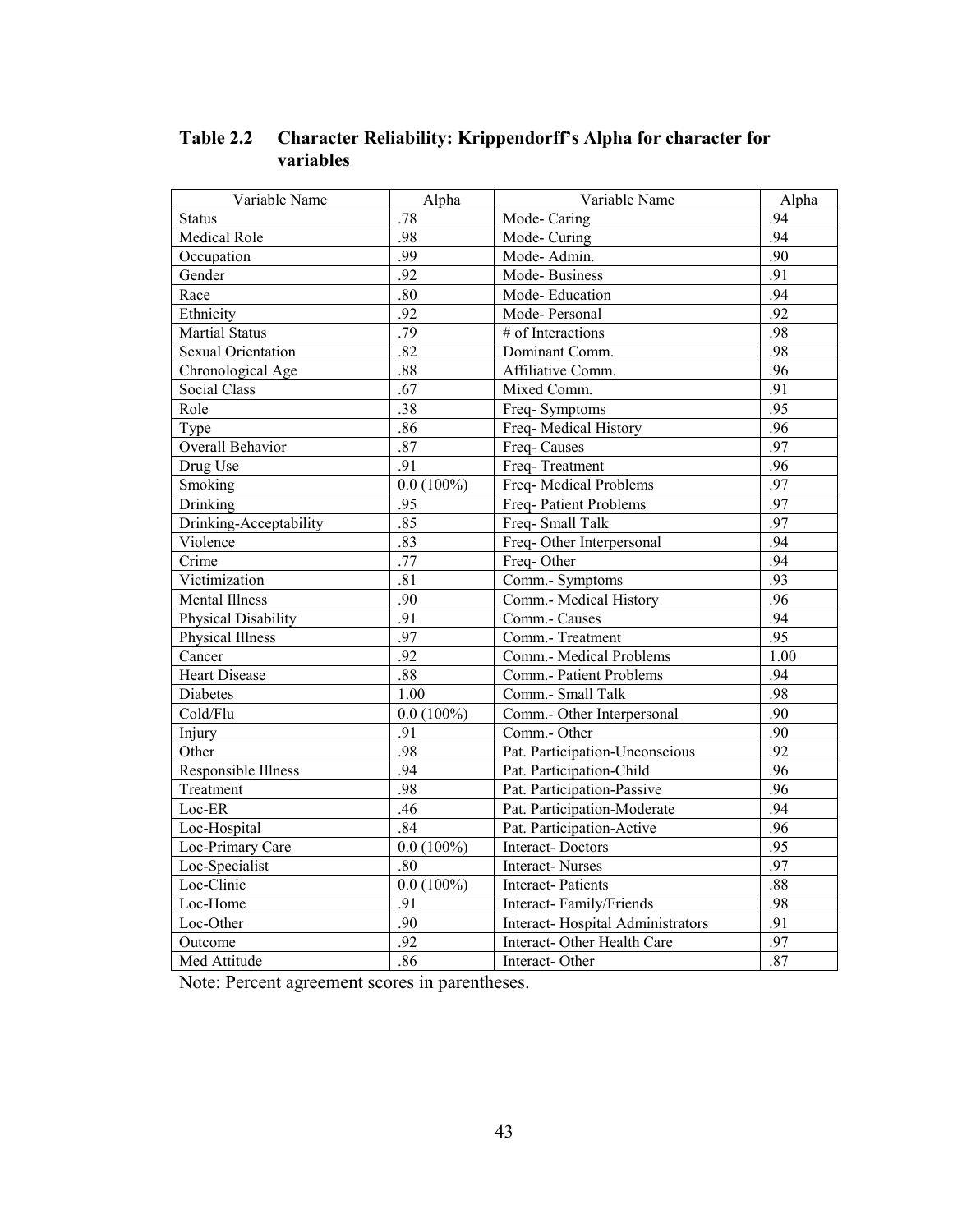#### **2.5 Data Analysis Techniques**

A few different types of statistical analyses were utilized to test the hypotheses. For many of the analyses, chi-square goodness-of-fit tests or chi-square cross tabulations were performed. Chi-square tests examine the difference between the observed frequencies and the expected frequencies for one or more categorical variables (Hayes, 2005). Alpha levels were set at  $\alpha = .05$ . Additionally, for cross tabulations greater than 2x2, adjusted residuals were calculated. Residuals are the numerical difference between the observed frequency and the expected frequency for a cell, and adjusted residuals are their standardized values. If the absolute value of the adjusted residual is greater than 1.96, the observed value is significantly different than the value expected by chance, and it can be concluded that the cell significantly contributed to the chi-square value (Hayes, 2005). For the scale data, series of pairedsamples t-tests were conducted to compare multiple variables. A paired-samples t-test analyzes the difference between the means of two different measurements. As multiple comparisons can increase the chance of committing a Type I error (Hayes, 2005, p. 405), for any test where series of paired-samples t-tests were performed, alpha levels were set to  $\alpha = .01$ .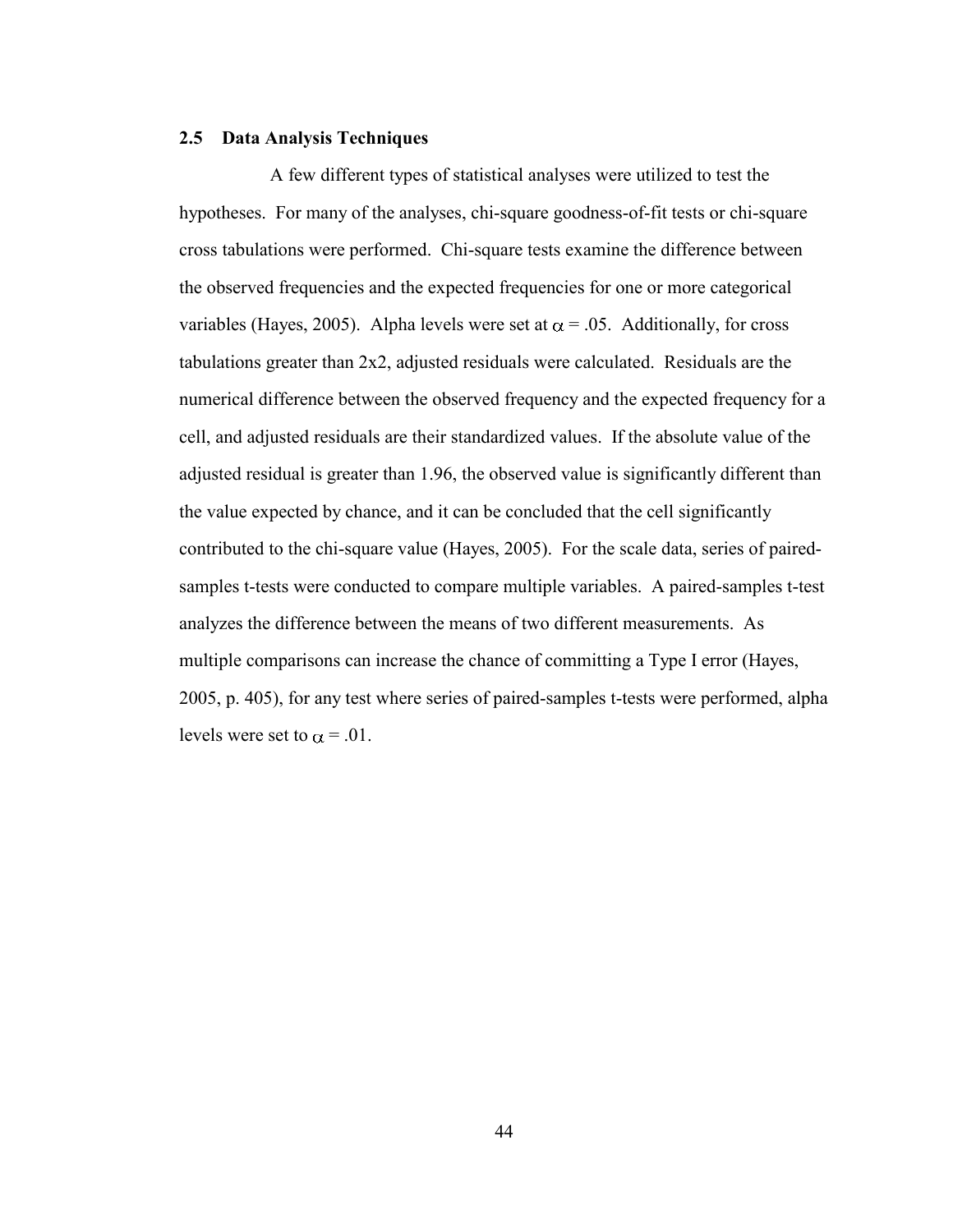### **Chapter 3**

### **RESULTS**

#### **3.1 Description of the Sample- Program**

A total of 23 television episodes, amounting to 21 hours of programming, were analyzed. The episodes came from 13 different television programs, the distribution of which can be seen in Table 3.1. The sample consisted of programs from the five broadcast networks (ABC, CBS, NBC, FOX, and CW) and three cable channels (TNT, USA, and Showtime). Table 3.2 shows the number of episodes each network contributed to the sample. Almost 9 out of 10 episodes (87%) were classified as dramas and three episodes (13%) were situation comedies.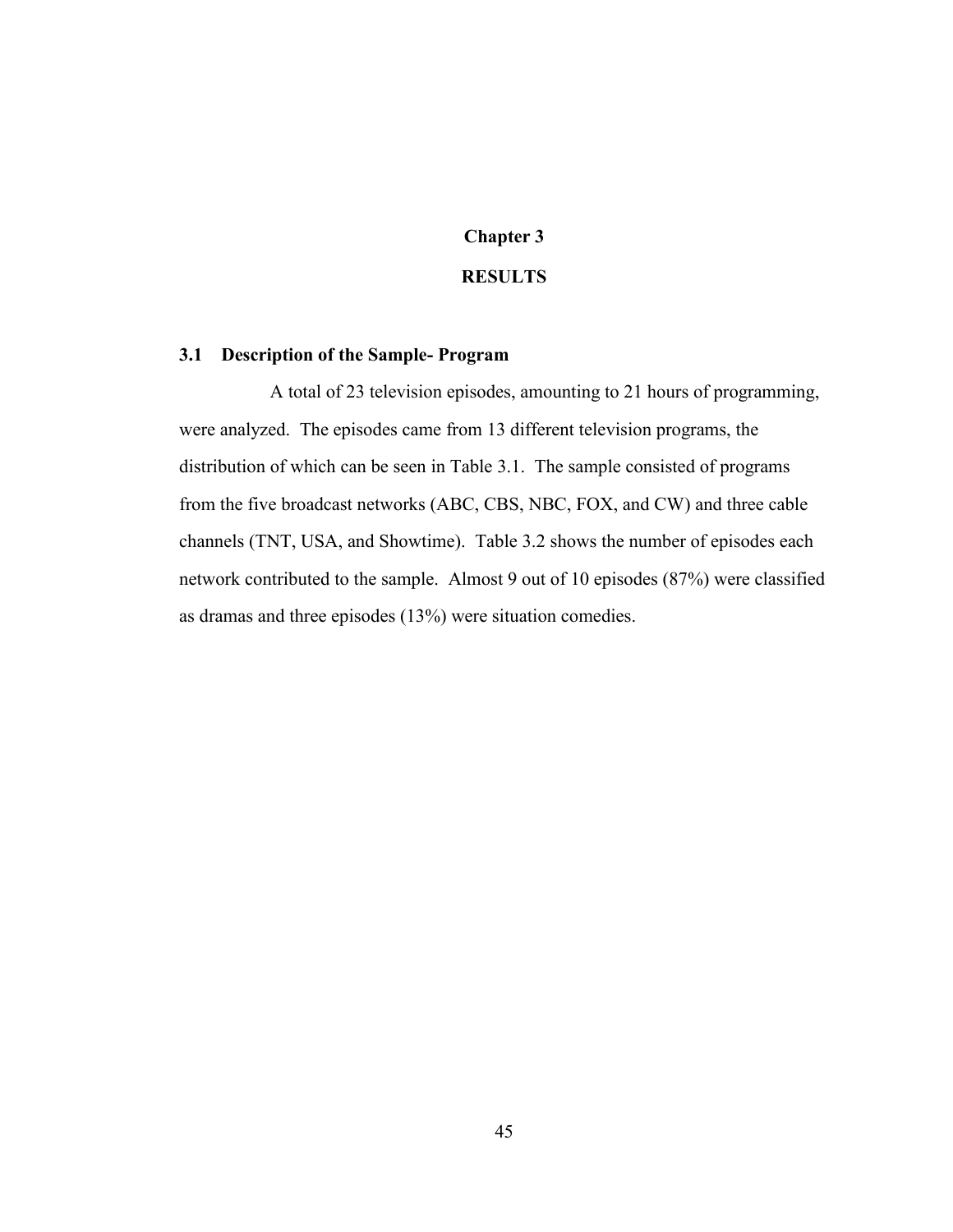| <b>Television Program</b> | <b>Number of Episodes</b><br>N |
|---------------------------|--------------------------------|
| Mercy                     | 3                              |
| Trauma                    | 2                              |
| Grey's Anatomy            | 2                              |
| <b>Private Practice</b>   | 2                              |
| House                     | 2                              |
| Scrubs                    | 2                              |
| HawthoRNe                 | 2                              |
| Royal Pains               | 2                              |
| Nurse Jackie              | 2                              |
| <b>Three Rivers</b>       |                                |
| $2\frac{1}{2}$ Men        |                                |
| Eastwick                  |                                |
| Melrose Place             |                                |
| Total                     | 23                             |

**Table 3.1 Frequency of Programs**

| <b>Network</b>  | Number of<br><b>Episodes</b> | Percent<br>$\frac{0}{0}$ |
|-----------------|------------------------------|--------------------------|
|                 | N                            |                          |
| <b>ABC</b>      | 7                            | 30.4                     |
| <b>NBC</b>      | 5                            | 21.1                     |
| <b>CBS</b>      | $\overline{2}$               | 8.7                      |
| <b>FOX</b>      | $\overline{2}$               | 8.7                      |
| CW              | 1                            | 4.0                      |
| <b>TNT</b>      | 2                            | 8.7                      |
| <b>USA</b>      | $\overline{2}$               | 8.7                      |
| <b>SHOWTIME</b> | $\overline{2}$               | 8.7                      |
| <b>TOTAL</b>    | 23                           | 100.0                    |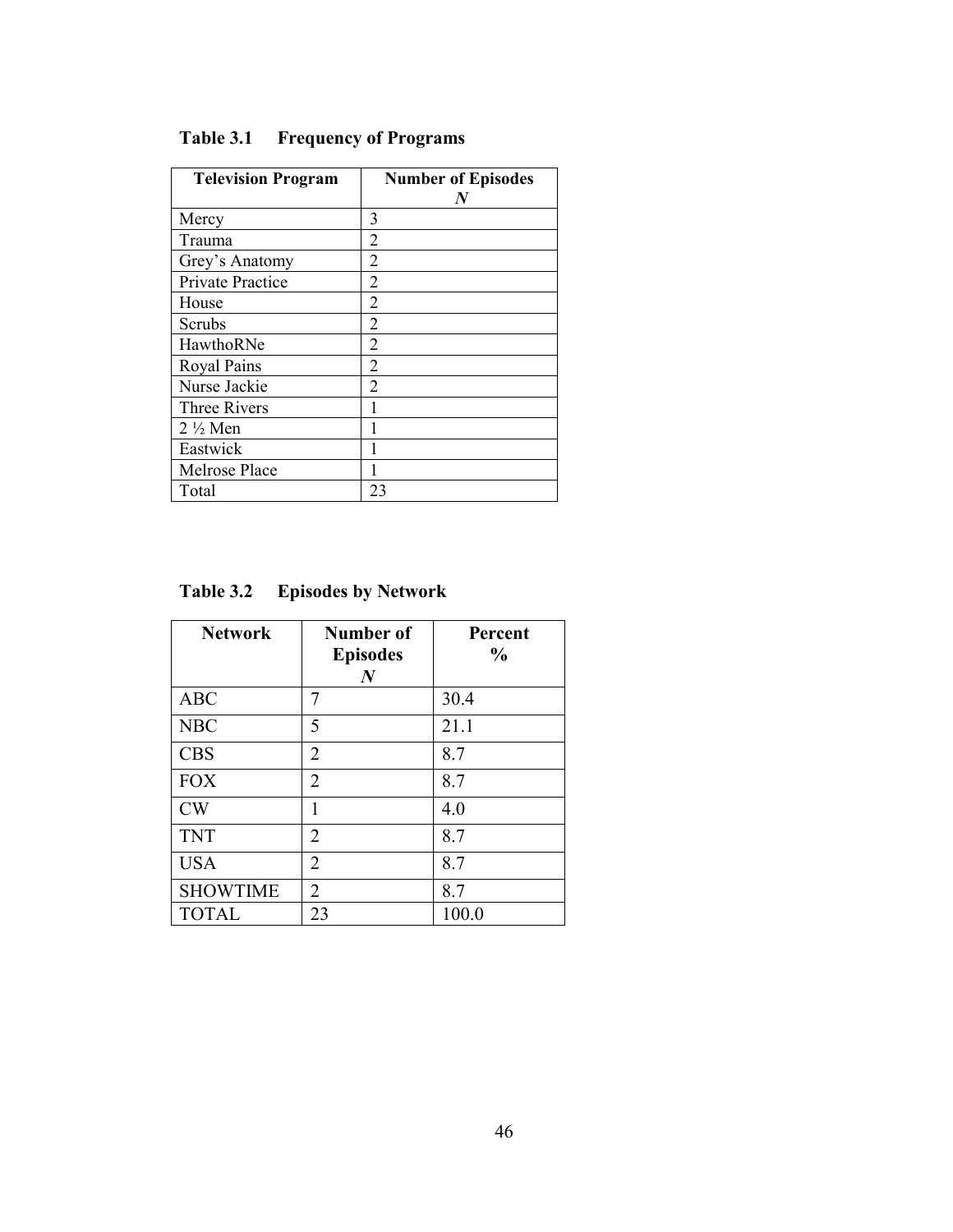#### **3.2 Description of the Sample- Characters**

There were a total of 238 characters in the sample. As shown in Table 3.3, there were slightly more male (54.6%) than female (45.4%) characters. Table 3.4 illustrates the racial distribution of the characters. The majority of characters were white (79,8%), 13.4% were black, and the remaining were Asian (3.4%), Native American (.4%), and other (2.9%). Ethnicities are shown in Table 3.5. The majority of characters were of European/Scandinavian descent (73.1%), with Hispanic/Latino (6.3%), Middle Eastern/Indian (4.2%), and other (16.4%) rounding out the sample. Ages ranged from 4 to 80 years old. The majority were young adults, between 21-30 (34.9%), middle-aged, 31-40 (23.9%), or 41-50 (25.2%) (see Table 3.6). As shown in Table 3.7, the majority of characters were classified as straight (94.5%). Table 3.8 examines the characters' social class. Most characters were middle class, with 40.3% in the upper middle and 51.3% in the lower middle; about one in twenty (5.9%) were upper class and 2.5% were lower class.

| Table 3.3 | <b>Frequency of Gender</b> |  |
|-----------|----------------------------|--|
|-----------|----------------------------|--|

| Gender       | Frequency | Percent       |
|--------------|-----------|---------------|
|              |           | $\frac{6}{9}$ |
| Male         | 130       | 54.6          |
| Female       | 108       | 45.4          |
| <b>TOTAL</b> | 238       | 100.0         |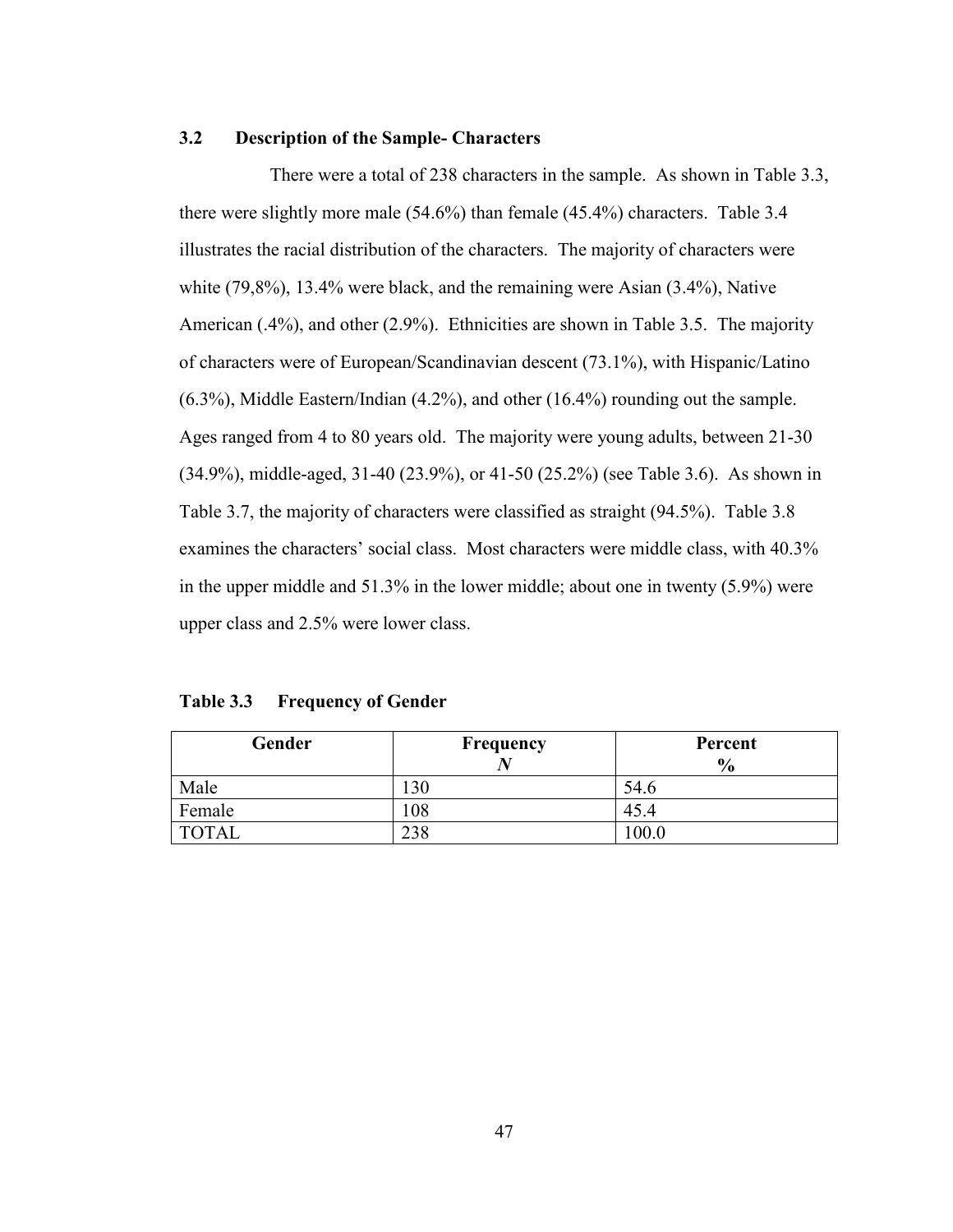| Table 3.4 | <b>Frequency of Race</b> |
|-----------|--------------------------|
|           |                          |

| Race            | <b>Frequency</b> | Percent<br>$\frac{6}{9}$ |
|-----------------|------------------|--------------------------|
| White           | 190              | 79.8                     |
| <b>Black</b>    | 32               | 13.4                     |
| Asian           | 8                | 3.4                      |
| Native American |                  | .4                       |
| Other           | −                | 2.9                      |
| <b>TOTAL</b>    | 238              | 100.0                    |

# **Table 3.5 Frequency of Ethnic Background**

| <b>Ethnicity</b>      | Frequency | Percent<br>$\frac{6}{6}$ |
|-----------------------|-----------|--------------------------|
|                       |           |                          |
| European/Scandinavian | .74       | 73.1                     |
| Hispanic/Latino       | 15        | 6.3                      |
| Middle Eastern/Indian | 0         | 4.2                      |
| Other                 | 39        | 16.4                     |
| <b>TOTAL</b>          | 238       | 100.0                    |

# **Table 3.6 Frequency of Age**

| Age          | Frequency      | Percent       |
|--------------|----------------|---------------|
|              | $\bm{N}$       | $\frac{0}{0}$ |
| $0 - 10$     | 5              | 2.1           |
| $11 - 20$    | 20             | 8.4           |
| $21-30$      | 83             | 34.9          |
| $31-40$      | 57             | 23.9          |
| $41 - 50$    | 60             | 25.2          |
| $51 - 60$    | 6              | 2.5           |
| 61-70        | $\overline{2}$ | $\cdot^8$     |
| 71-80        | 5              | 2.1           |
| <b>TOTAL</b> | 238            | 100.0         |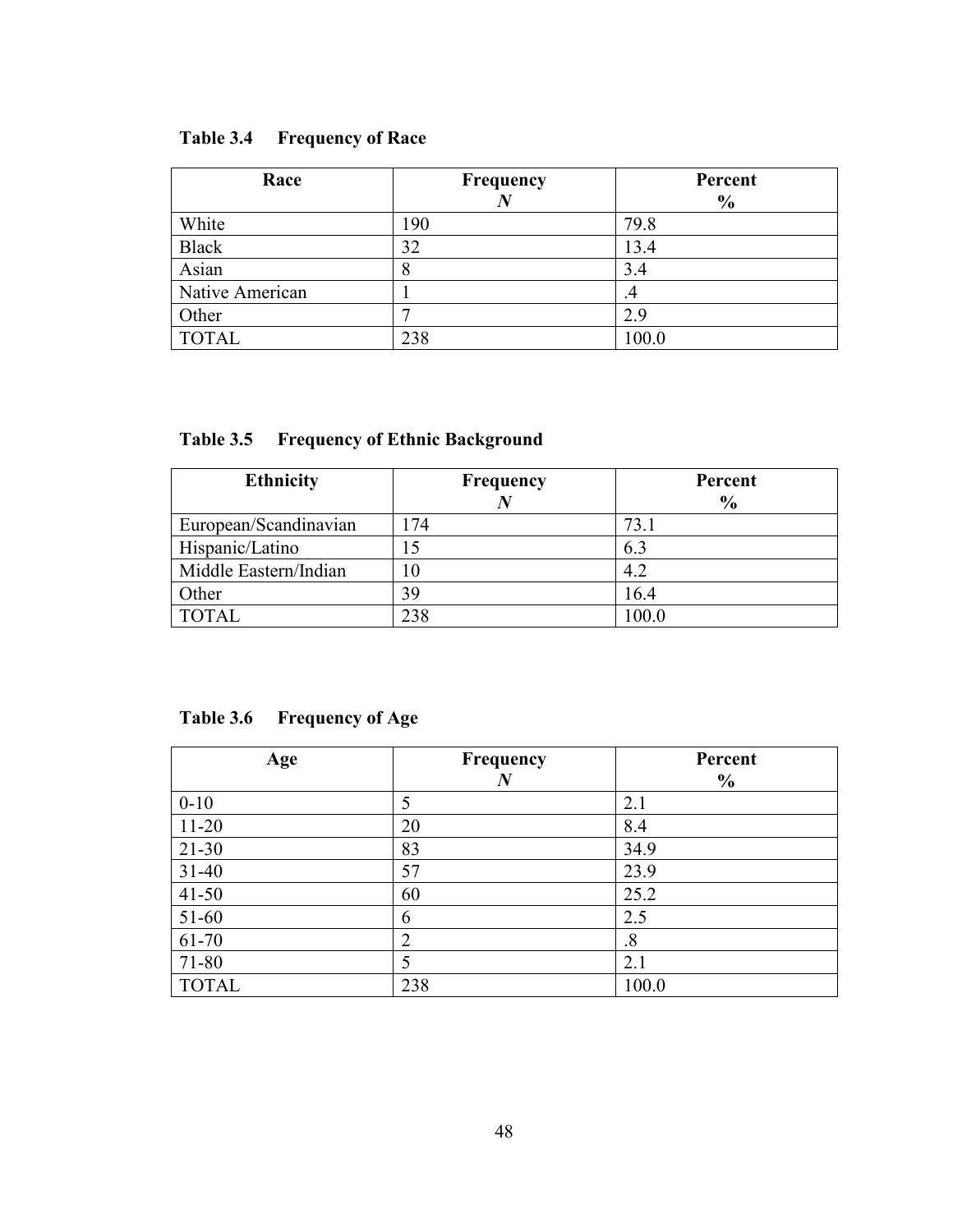| <b>Sexual Orientation</b> | Frequency | Percent       |
|---------------------------|-----------|---------------|
|                           |           | $\frac{6}{9}$ |
| Straight                  | 225       | 94.5          |
| Gay/Lesbian               |           | 3.8           |
| <b>Bisexual</b>           |           |               |
| <b>Cannot Determine</b>   |           |               |
| <b>TOTAL</b>              | າາວ       |               |

| Table 3.7 |  |  | <b>Frequency of Sexual Orientation</b> |
|-----------|--|--|----------------------------------------|
|-----------|--|--|----------------------------------------|

| <b>Social Class</b> | Frequency | Percent<br>$\frac{6}{9}$ |
|---------------------|-----------|--------------------------|
| Upper               | 14        | 5.9                      |
| <b>Upper Middle</b> | 96        | 40.3                     |
| Lower Middle        | 22        | 51.3                     |
| Lower               | n         | 2.5                      |
| <b>TOTAL</b>        | 238       | 100.0                    |

**Table 3.8 Frequency of Social Class**

Table 3.9 presents the distribution of characters by their medical role. Doctors comprised the largest percentage of the sample (34.9%), with patients (26.9%), patients' family/friends (15.5%), and nurses (12.6%) following. Hospital administrators  $(4.2\%)$ , EMT/paramedics  $(5.0\%)$  and physician assistants  $(.8\%)$ appeared infrequently and only two characters were classified as physician assistants. Because of the small number of physician assistants, these characters were excluded from the rest of the analyses.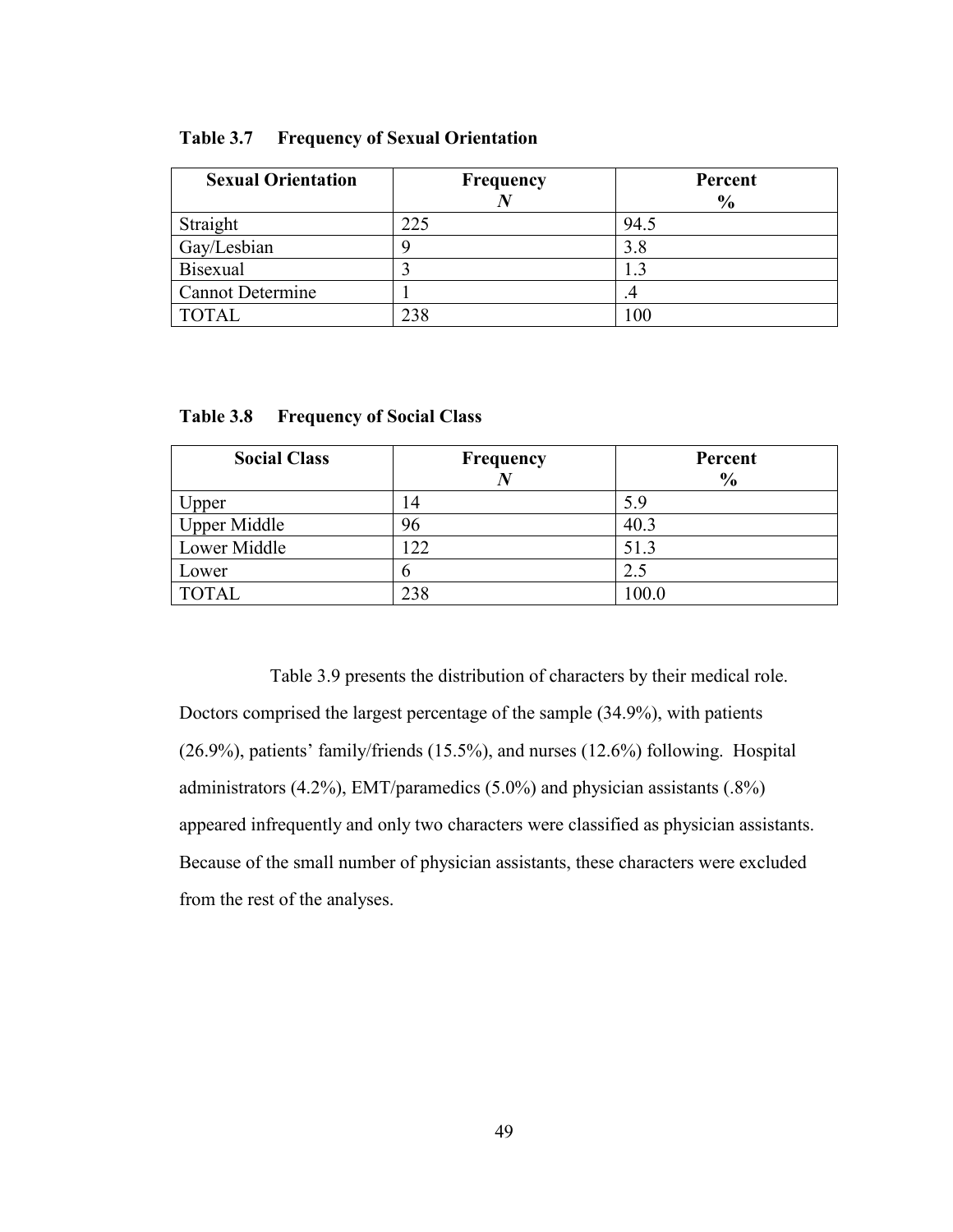| <b>Medical Role</b>    | <b>Frequency</b><br>N | Percent<br>$\frac{0}{0}$ |
|------------------------|-----------------------|--------------------------|
| Doctor                 | 83                    | 34.9                     |
| Nurse                  | 30                    | 12.6                     |
| Hospital Administrator | 10                    | 4.2                      |
| Patient                | 64                    | 26.9                     |
| Patient Family/Friend  | 37                    | 15.5                     |
| EMT/Paramedic          | 12                    | 5.0                      |
| Physician Assistant    | $\overline{2}$        | $.8\,$                   |
| <b>TOTAL</b>           | 238                   | 100.0                    |

**Table 3.9 Frequency of Medical Roles**

The majority of doctors were male (62.7%). Table 3.10 shows the distribution of doctors' race by gender. Most doctors were white (79.5%), 12.0% were classified as black, and the remaining 8.5% were Asian or other. Of the doctors classified as Asian and other, the majority was female. Table 3.11 displays the distribution of doctors' ethnicity by gender. The majority of both male and female doctors were of European/Scandinavian descent. All of the Hispanic/Latino doctors were female, and those classified as other were slightly more female (56.2%). Table 3.12 shows the distribution of doctors' sexual orientation by gender. The majority of doctors were straight (95.2%), with all male doctors portrayed as straight. Three female doctors were lesbians (9.7%) and one was bisexual (3.2%).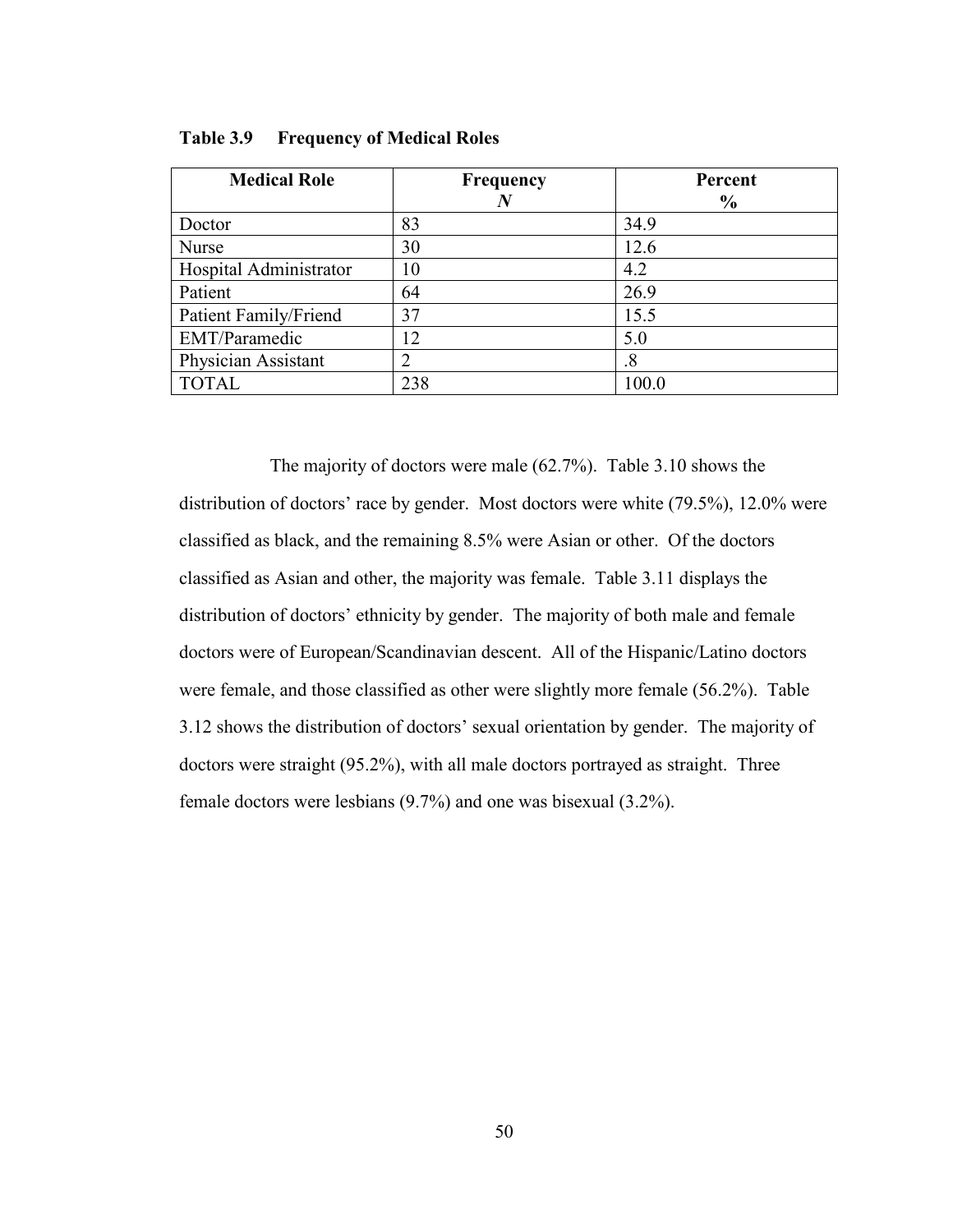| $N=$<br>Race | <b>Male</b><br>52 |       | Female<br>31 |       |                |
|--------------|-------------------|-------|--------------|-------|----------------|
|              | $R\%$             | $C\%$ | $R\%$        | $C\%$ | $\overline{N}$ |
| White        | 68.2              | 86.5  | 31.8         | 67.7  | 66             |
| <b>Black</b> | 60.0              | 11.5  | 40.0         | 12.9  | 10             |
| Asian        | 16.7              | 19    | 83.3         | 16.1  | b              |
| Other        | 0.0               | 0.0   | 100.0        | 32    |                |

### **Table 3.10 Doctors' Race by Gender**

 $R\%$  = row percentages;  $C\%$  = column percentages.

| $N=$<br><b>Ethnicity</b> | <b>Male</b><br>52 |                | Female<br>31 |       |    |
|--------------------------|-------------------|----------------|--------------|-------|----|
|                          | $R\%$             | $C\%$          | $R\%$        | $C\%$ |    |
| European/Scandinavian    | 69.2              | 86.5           | 30.8         | 64.5  | 65 |
| Hispanic/Latino          | 0 <sub>0</sub>    | 0 <sub>0</sub> | 100.0        | 6.5   |    |
| Other                    | 43 R              | 135            | 562          | 29 O  |    |

### **Table 3.11 Doctors' Ethnicity by Gender**

R%= row percentages; C%= column percentages.

## **Table 3.12 Doctors' Sexual Orientation by Gender**

| $N=$<br><b>Sexual Orientation</b> | <b>Male</b><br>52 |                | Female<br>31 |       |    |
|-----------------------------------|-------------------|----------------|--------------|-------|----|
|                                   | $R\%$             | $C\%$          | $R\%$        | $C\%$ |    |
| Straight                          | 65.8              | 100.0          | 34 2         | 87.1  | 79 |
| Gay/Lesbian                       | 0.0               | 0.0            | 100.0        | 9.7   |    |
| <b>Bisexual</b>                   | 0.0               | 0 <sub>0</sub> | 100 0        | 32    |    |

 $R\%$  = row percentages;  $C\%$  = column percentages.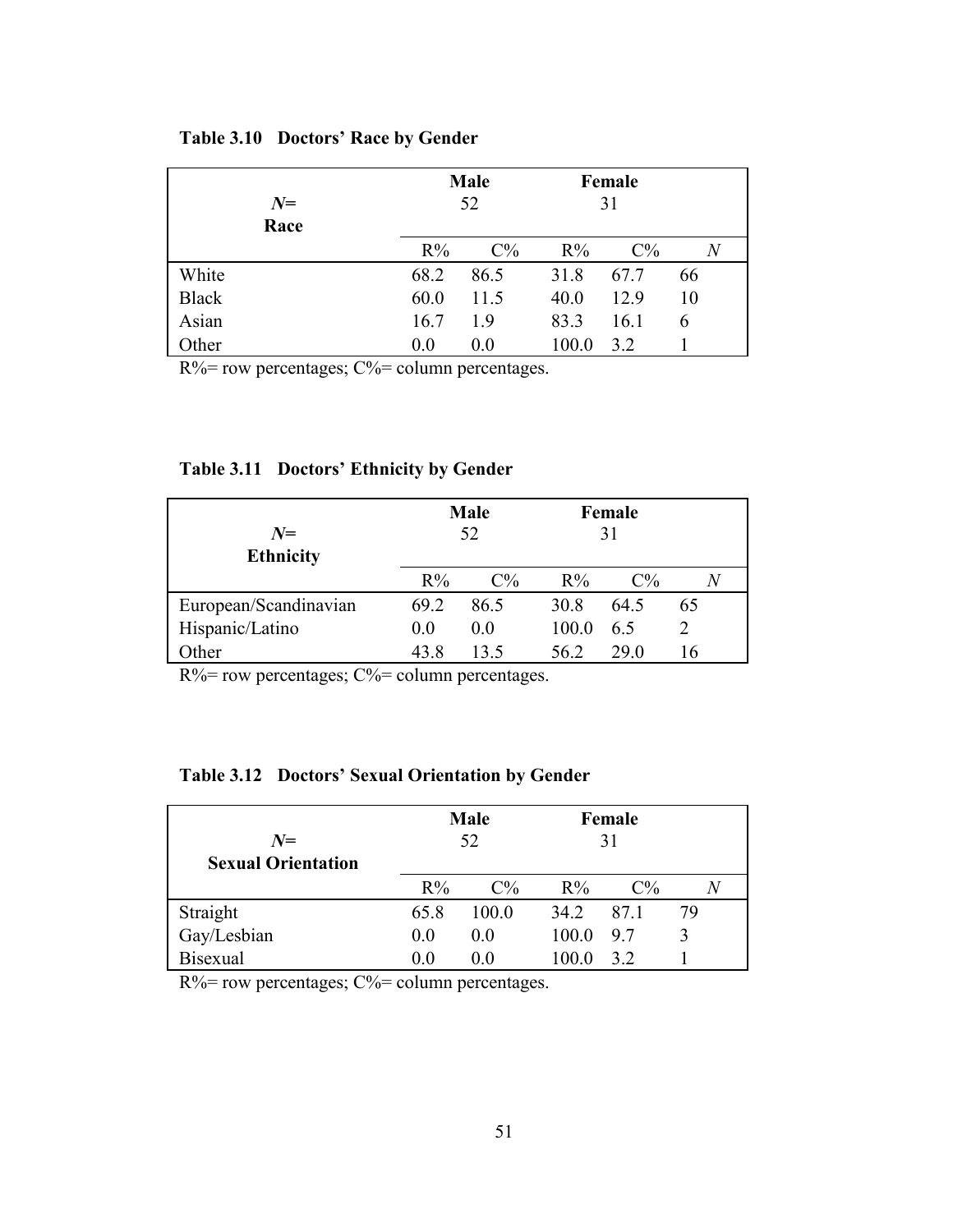Table 3.13 shows the distribution of race by gender for nurses. The majority of nurses were female (80.0%) and white (73.3%). All of the male nurses were white, one quarter of the female nurses were black, and 8.3% were classified as other. Table 3.14 shows the distribution of nurses' ethnicity by gender. A little over half (56.7%) of all nurses and the majority of female nurses (62.2%) were of European/Scandinavian descent. Half of the male nurses were Hispanic/Latino. A few male and female nurses were of Middle Eastern/Indian descent, and all nurses classified as "other" were female. Table 3.15 displays the distribution of nurses' sexual orientation by gender. The majority of nurses (83.3%) were straight, and all but one female nurse were classified as straight (one female nurse's sexual orientation was unable to be determined). The majority of male nurses, on the other hand, were classified as gay (66.7%).

| $N=$<br>Race | <b>Male</b><br>6 |       | Female<br>24 |       |    |
|--------------|------------------|-------|--------------|-------|----|
|              | $R\%$            | $C\%$ | $R\%$        | $C\%$ | N  |
| White        | 27.3             | 100.0 | 72.7         | 66.7  | 22 |
| <b>Black</b> | 0.0              | 0.0   | 100.0        | 25.0  | b  |
| Other        | 0.0              | 0.0   | 100.0        | 8.3   |    |

**Table 3.13 Nurses' Race by Gender**

 $R\%$ = row percentages;  $C\%$ = column percentages.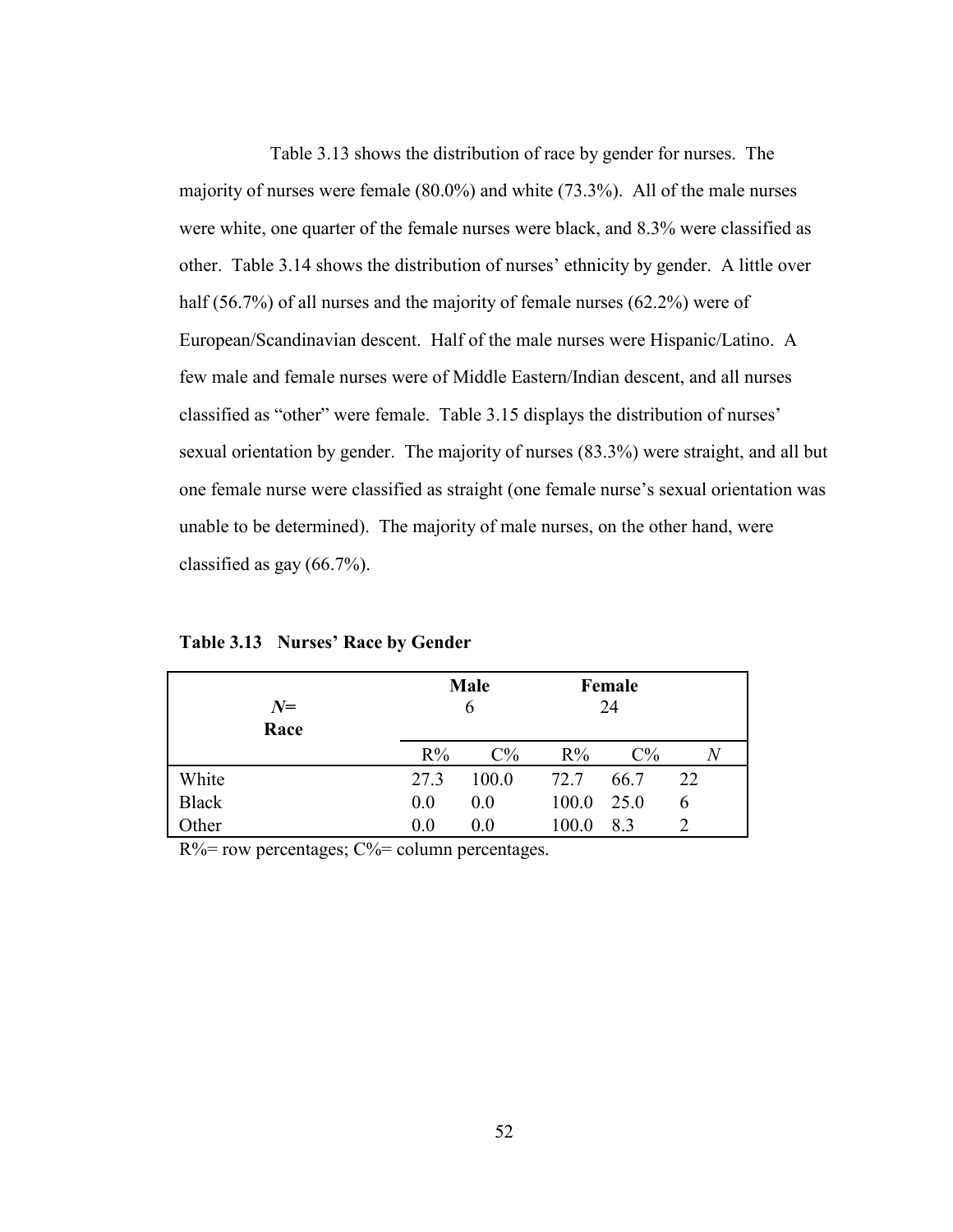| $N=$<br><b>Ethnicity</b> | <b>Male</b><br>6 |                | Female<br>24 |       |    |
|--------------------------|------------------|----------------|--------------|-------|----|
|                          | $R\%$            | $C\%$          | $R\%$        | $C\%$ |    |
| European/Scandinavian    | 11.8             | 33.3           | 88.2         | 62.5  | 17 |
| Hispanic/Latino          | 75 Q             | 50.0           | 25.0         | 42    | 4  |
| Middle Eastern/Indian    | 33.3             | 16.7           | 66 7         | 83    |    |
| Other                    | () ()            | 0 <sub>0</sub> |              | 25 O  |    |

#### **Table 3.14 Nurses' Ethnicity by Gender**

 $R\%$  = row percentages;  $C\%$  = column percentages.

| $N=$<br><b>Sexual Orientation</b> | <b>Male</b><br>6 |                   | Female<br>24 |                |    |
|-----------------------------------|------------------|-------------------|--------------|----------------|----|
|                                   | $R\%$            | $C\%$             | $R\%$        | $C\%$          |    |
| Straight                          | 80               | 33.3              | 92.0         | 95.8           | 25 |
| Gay/Lesbian                       | 100.0            | 66.7              | 0.0          | 0 <sub>0</sub> |    |
| Cannot Code                       | () ()            | $\theta$ $\theta$ | 100.0        | 42             |    |

 $R\%$  = row percentages;  $C\%$  = column percentages.

## **3.3 Hypotheses and Research Questions**

The following sections detail the results of data analysis for the hypotheses and research questions. The last section details the results of analyses for nurses.

#### **3.3.1 Character Status, Character Type, and Overall Behavior**

H1: Doctors are more likely than nurses, hospital administrators, patients,

and patients' relatives/friends to be major characters.

This hypothesis was supported,  $\chi^2(5, N=236) = 24.65$ , p < .01. Table 3.16 indicates the majority of major characters were doctors (41.0%), and patients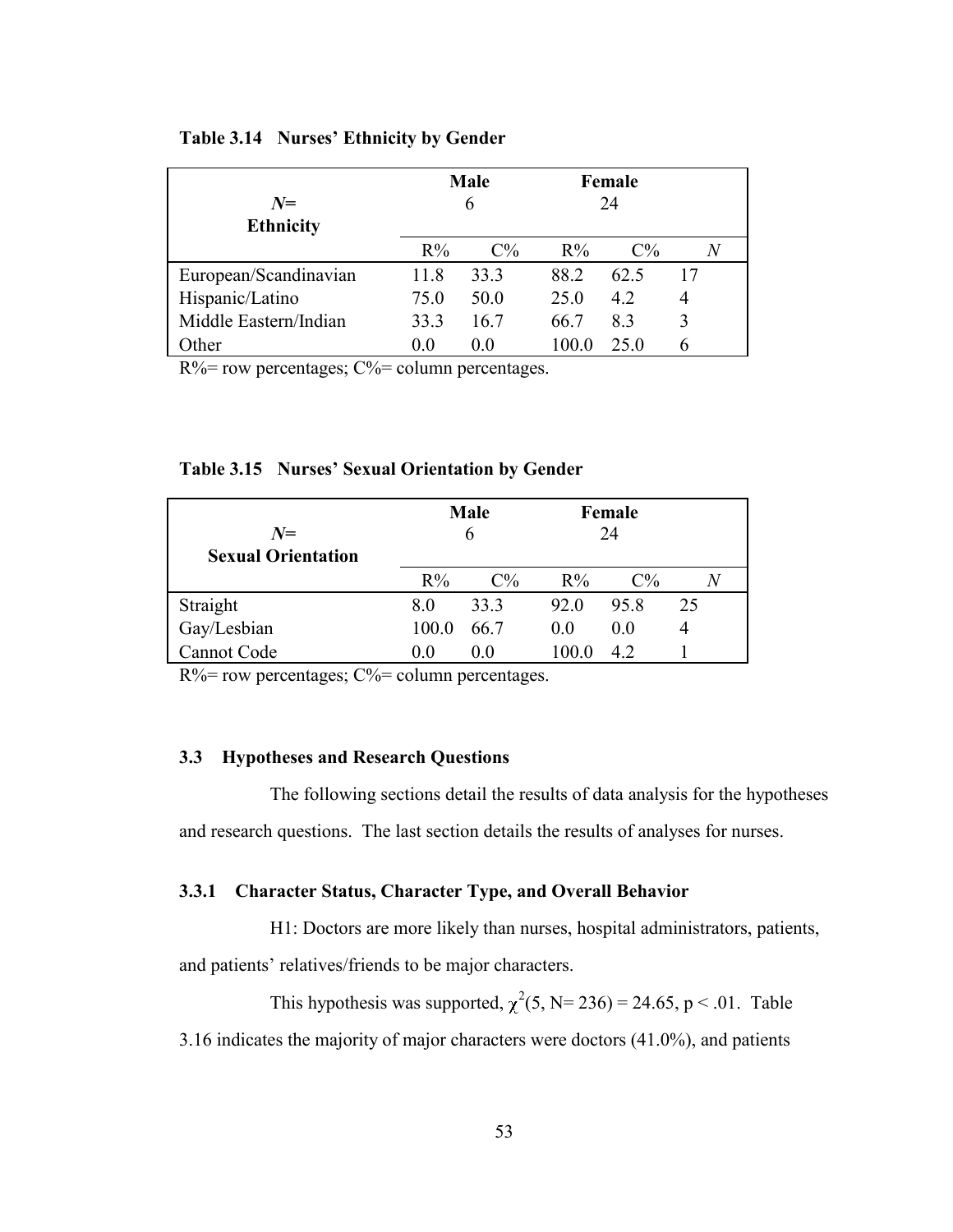(16.7%) and patients' family/friends (7.7%) were significantly underrepresented as major characters (adjusted residuals of -2.5 and -2.4, respectively).

However, the majority of doctors were actually classified as minor characters (61.4%), and the adjusted residuals indicate the distribution of doctors was not significantly different than the distribution expected by chance.

| $N=$                           | Major<br>78 |         | <b>Minor</b><br>158 |         |       |
|--------------------------------|-------------|---------|---------------------|---------|-------|
| <b>Medical Role</b>            |             |         |                     |         |       |
|                                | $R\%$       | $C\%$   | $R\%$               | $C\%$   | $\,N$ |
| Doctors                        | 38.6        | 41.0    | 61.4                | 32.3    | 83    |
| <b>Nurses</b>                  | $60.0*$     | $23.1*$ | $40.0*$             | $7.6*$  | 30    |
| <b>Hospital Administrators</b> | 20.0        | 2.6     | 80.0                | 5.1     | 10    |
| Patients                       | $20.3*$     | $16.7*$ | 79.7*               | $32.3*$ | 64    |
| Patient Family/Friends         | $16.2*$     | $7.7*$  | 83.8*               | $19.6*$ | 37    |
| EMT/Paramedic                  | 58.3        | 9.0     | 41.7                | 3.2     | 12    |

**Table 3.16 Medical Role by Character Status**

Note:  $\chi^2 = 24.65$ ,  $df = 5$ , p< .01.

\*= Adj. Residual  $\geq 2.0$ 

 $R\%$  = row percentages;  $C\%$  = column percentages.

H2: Doctors are more likely to be portrayed as positive than negative.

H3: Doctors are more likely to be portrayed as heroes than as villains.

H5: Patients are more likely to be portrayed as negative than positive.

H6: Hospital administrators are more likely to be portrayed as negative than positive.

H7: Patients' relatives and friends are more likely to be portrayed as negative than positive.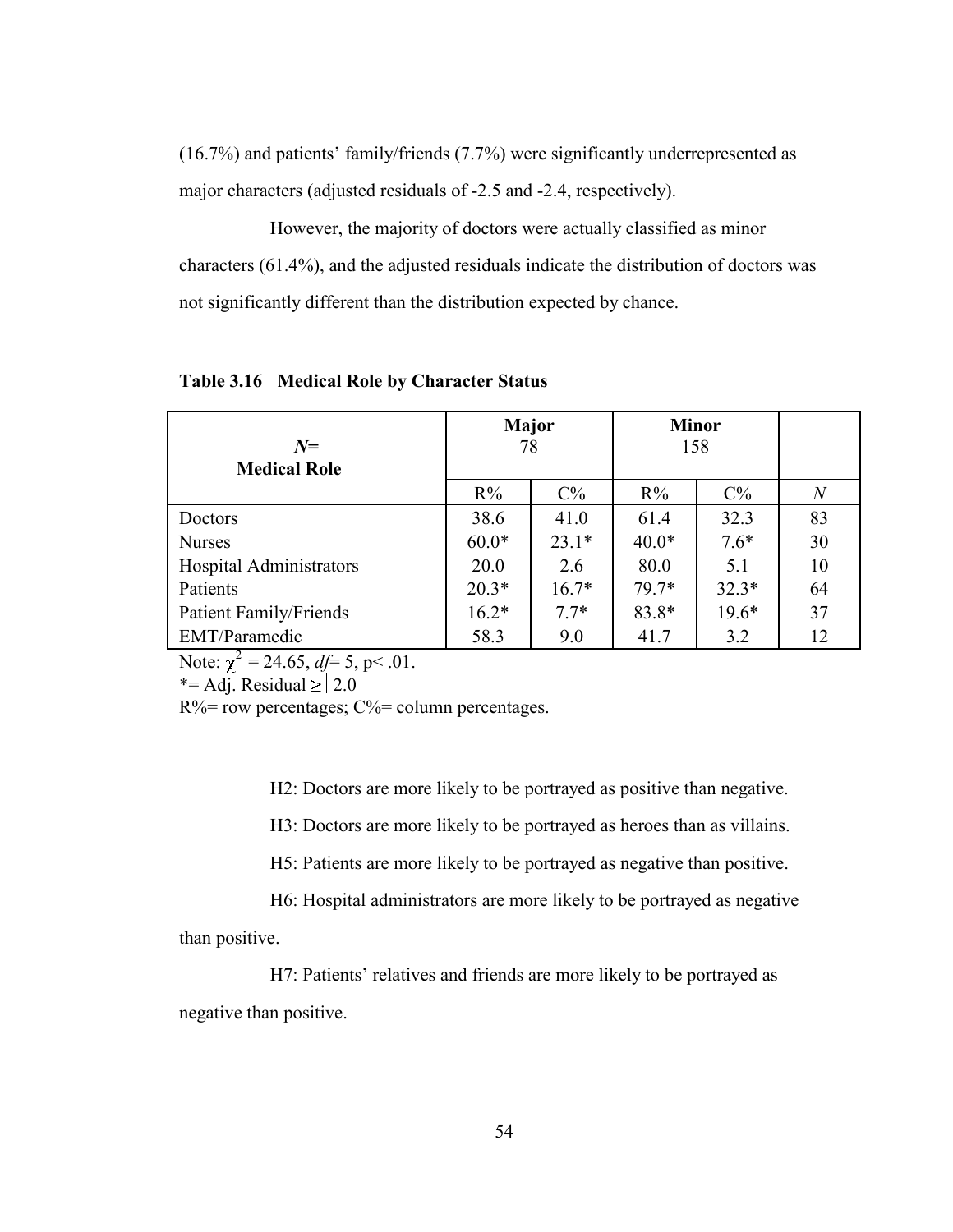For H2, H3, H5, H6, and H7, two chi-square cross tabulations were conducted. Table 3.17 shows the distribution of medical role by character type and Table 3.18 shows the distribution of medical role by overall behavior. Both tables indicate support for the above hypotheses. For H3, doctors were more likely to be portrayed as the "good"/protagonist/hero type  $(41.0\%)$  than the "bad"/antagonist/villain type  $(9.6\%)$ . Adjusted residuals indicate that doctors were underrepresented as villains (-2.0). The majority of doctors, however, were classified as neither good nor bad (mixed) (49.9%). For H2, doctors were more likely to engage in positive behavior (47.0%) than neutral/mixed (22.9%) or negative behavior  $(30.1\%)$ .

For H5, patients were more likely to engage in negative behaviors (40.6%) than mixed (32.8%) or positive (26.6%). Adjusted residuals indicate that patients were underrepresented as positive (-3.1). Table 3.17 also indicates that patients were underrepresented as "good"/protagonist/hero types  $(10.9\%, -4.5)$  and overrepresented as mixed  $(62.5\%, 2.3)$  and "bad"/antagonist/villain types  $(26.6\%, 2.7)$ .

For H6, hospital administrators were more likely to engage in negative overall behavior (50.0%) than mixed (40.0%) or positive (10.0%). Adjusted residuals indicate that hospital administrators were underrepresented as positive (-2.1). As shown in Table 3.17, hospital administrators were more likely to be mixed characters (60.0%) than negative (30.0%) or positive (10.0%), but this distribution did not significantly contribute to the chi-square result.

There was partial support for H7. Patients' family/friends' behavior was represented as equally positive and negative, but patients' family/friends were overrepresented as the "bad"/antagonist/villain type (adjusted residual=  $2.0$ ).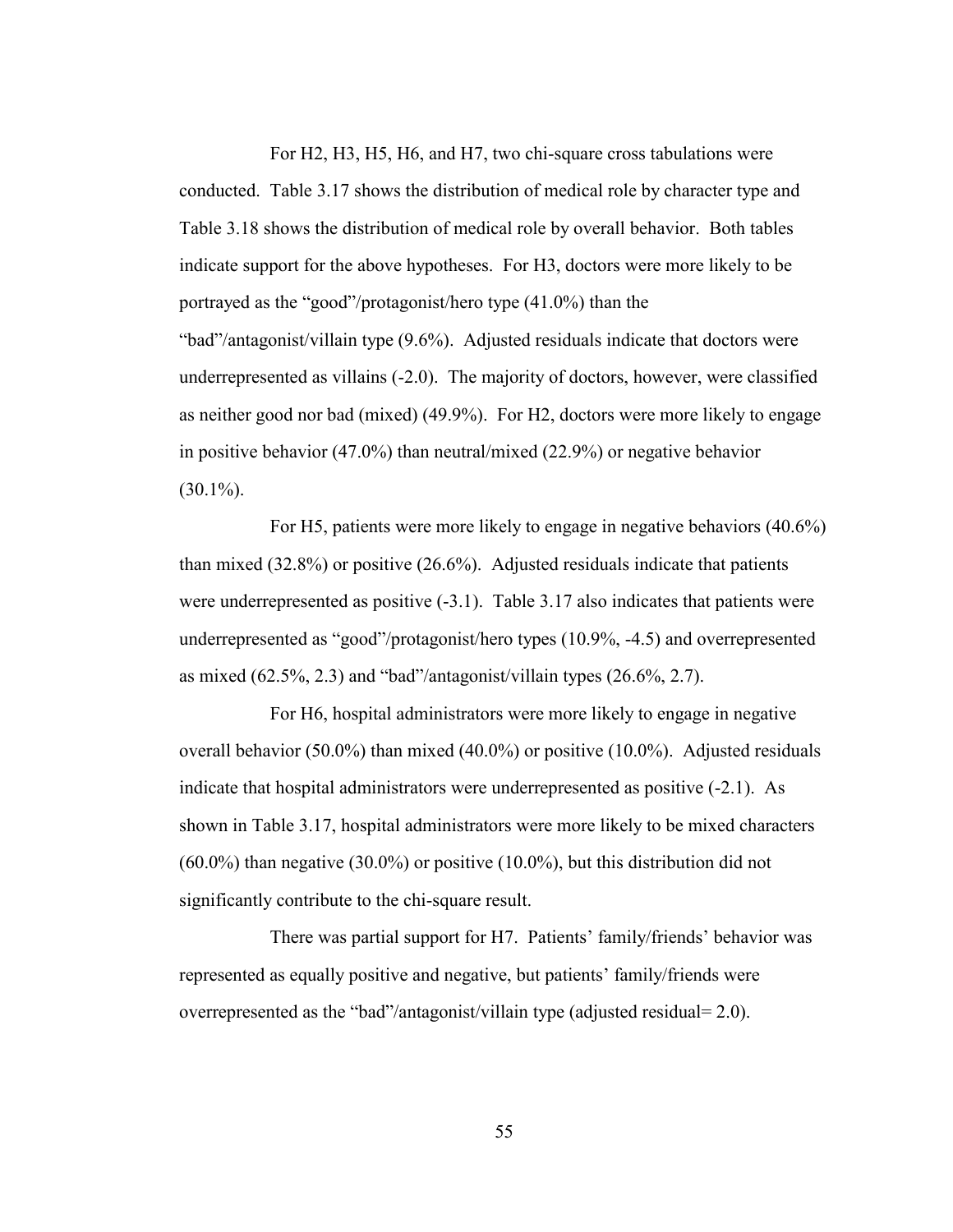| $N=$                    | Good<br>79 |         | <b>Mixed</b><br>119 |         | <b>Bad</b><br>38 |         |    |
|-------------------------|------------|---------|---------------------|---------|------------------|---------|----|
| <b>Medical Role</b>     |            |         |                     |         |                  |         |    |
|                         | $R\%$      | $C\%$   | $R\%$               | $C\%$   | $R\%$            | $C\%$   | N  |
| Doctors                 | 41.0       | 43.0    | 49.4                | 34.5    | $9.6*$           | $21.1*$ | 83 |
| <b>Nurses</b>           | $73.3*$    | $27.8*$ | $26.7*$             | $6.7*$  | $0.0*$           | $0.0*$  | 30 |
| Hospital Administrators | 10.0       | 1.3     | 60.0                | 5.0     | 30.0             | 7.9     | 10 |
| Patients                | $10.9*$    | $8.9*$  | $62.5*$             | $33.6*$ | $26.6*$          | $44.7*$ | 64 |
| Patient Family/Friends  | 24.3       | 11.4    | 48.6                | 15.1    | $27.0*$          | $26.3*$ | 37 |
| <b>EMT/Paramedics</b>   | 50.0       | 7.6     | 50.0                | 7.6     | 0.0              | 0.0     | 12 |

**Table 3.17 Medical Role by Character Type**

Note:  $\chi^2$ = 51.530, *df*= 10, p< .01.

\*= Adj. Residual  $\geq 2.0$ 

 $R\%$  = row percentages;  $C\%$  = column percentages.

|  |  | Table 3.18 Medical Role by Overall Behavior |
|--|--|---------------------------------------------|
|--|--|---------------------------------------------|

| $N=$                          | <b>Positive</b> |         | <b>Neutral/Mixed</b> |       | <b>Negative</b> |        |              |
|-------------------------------|-----------------|---------|----------------------|-------|-----------------|--------|--------------|
| <b>Medical Role</b>           | 101             |         | 60                   |       | 75              |        |              |
|                               | $R\%$           | $C\%$   | $R\%$                | $C\%$ | $R\%$           | $C\%$  | $\mathcal N$ |
| Doctors                       | 47.0            | 38.6    | 22.9                 | 31.7  | 30.1            | 33.3   | 83           |
| <b>Nurses</b>                 | $73.3*$         | $21.8*$ | 20.0                 | 10.0  | $6.7*$          | $2.7*$ | 30           |
| Hospital Administrators       | $10.0*$         | $1.0*$  | 40.0                 | 6.7   | 50.0            | 6.7    | 10           |
| Patients                      | $26.6*$         | $16.8*$ | 32.8                 | 35.0  | 40.6            | 34.7   | 64           |
| <b>Patient Family/Friends</b> | 40.5            | 14.9    | 18.9                 | 11.7  | 40.5            | 20.0   | 37           |
| <b>EMT/Paramedics</b>         | 58.3            | 6.9     | 25.0                 | 5.0   | 16.7            | 2.7    | 12           |

Note:  $\chi^2$ = 27.84, *df*= 10, p < .01.

\*= Adj. Residual  $\ge$  | 2.0|

R%= row percentages; C%= column percentages.

H8: Mentally ill characters are more likely than characters with a physical illness to be portrayed as negative.

As only two characters were identified as mentally ill, this hypothesis

could not be tested.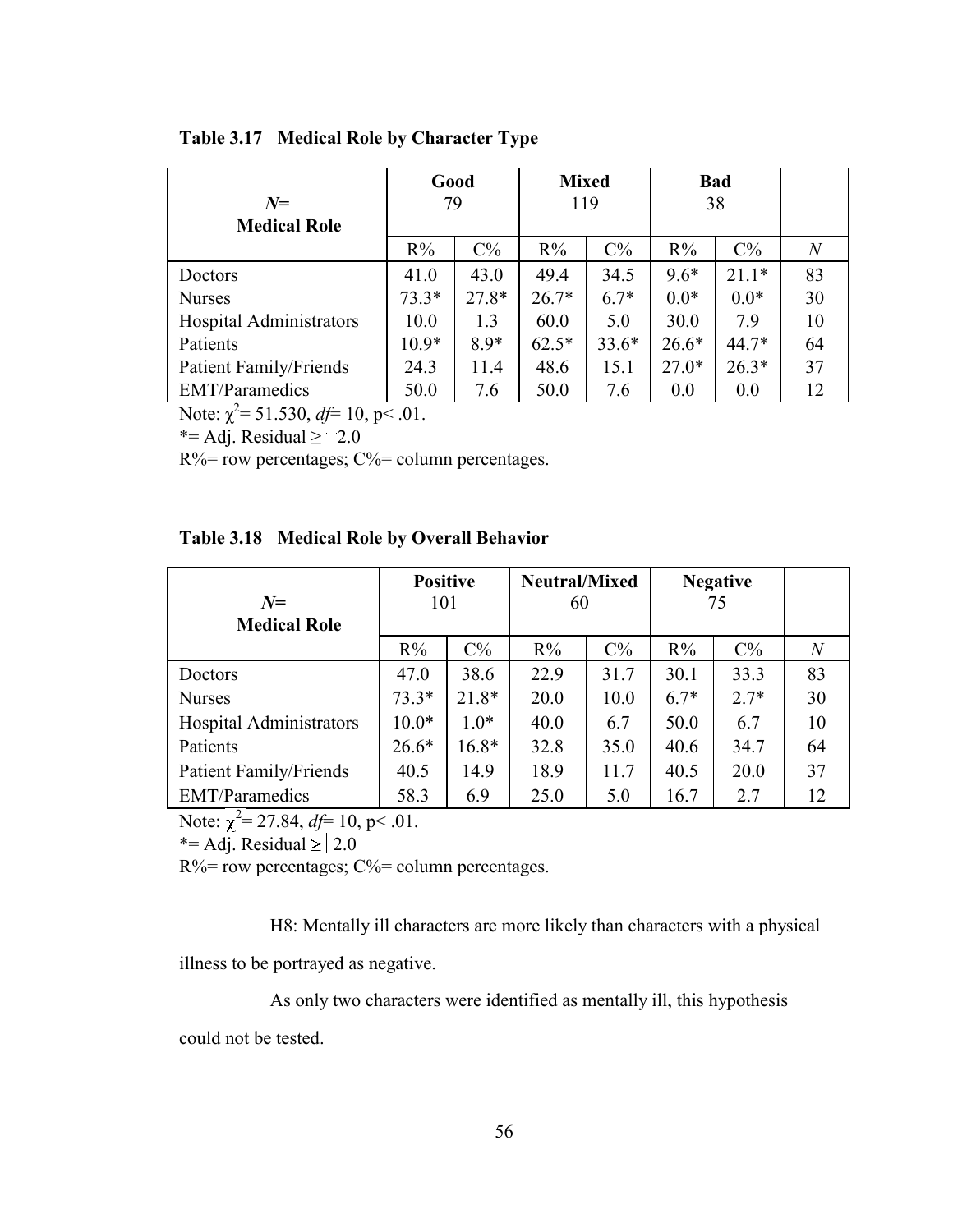#### **3.3.2 Destructive and "Bad" Behaviors**

RQ2: Which medically-related characters (doctors, nurses, patients, hospital administrators, and patients' relatives/friends) will engage in destructive and ―bad‖ behaviors, such as smoking, drug abuse, excessive drinking, violence, and criminal behavior? What behaviors are seen most frequently?

Table 3.19 shows the frequency of "bad" or destructive behaviors. The most frequent problematic behavior was drinking; almost one in five characters (19.5%) consumed alcohol. Most of the drinking was recreational; only 3.4% of the characters were alcoholics. The second most frequent problematic behavior was drug use; 11% of characters consumed drugs and 3.4% were classified as drug addicts. Violence and criminal acts were not common; only 8.8% of characters committed violence (only .8% committed fatal violence) and 9.7% committed a criminal act. None of the characters smoked.

| <b>Behavior</b> | % of Characters            |    |  |  |
|-----------------|----------------------------|----|--|--|
|                 | <b>Engaged in Behavior</b> |    |  |  |
| Drinking        | 19.5                       | 46 |  |  |
| Drug Use        | 11.0                       | 26 |  |  |
| Crime           | 9.7                        | 23 |  |  |
| Violence        |                            |    |  |  |
| Smoking         |                            |    |  |  |

**Table 3.19 Frequency of Destructive/ "Bad" Characters**

A series of cross tabulations were conducted to investigate which characters engaged in problematic behaviors. For alcohol, 85.7% of alcoholics were patients and 14.3% were hospital administrators. For drug use, half of the recreational drug users were patients and the other half were their family and friends. Drug addicts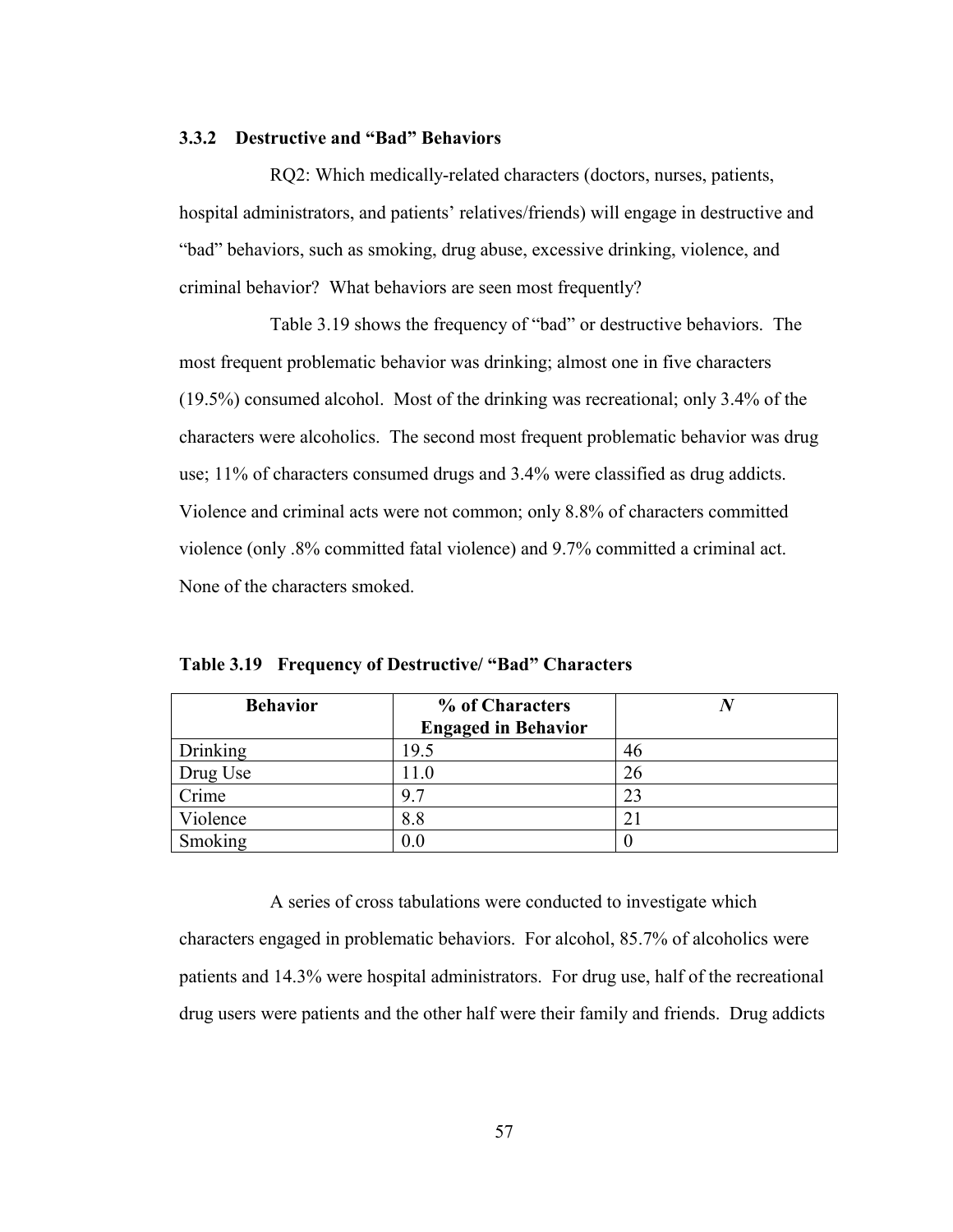also included patients (62.5%), nurses (25.0%), and doctors (12.5%). The only characters who killed were patients. Patients were almost half (47.5%) of the characters who hurt others (committed non-fatal violence). Patient family/friends made up 21.1%, and doctors, nurses, and EMT/paramedics each had 10.5%. Over half of those who committed criminal acts (52.2%) were patients and 30.4% were their family and friends.

#### **3.3.3 Medical Professionals' Modes and Attitudes**

H4: Doctors will be shown dealing with their own personal problems more than curing or caring for patients.

This hypothesis was partially supported. Medical professionals were coded for their different "modes", or the focus of their actions during an episode. A character could have more than one mode during a program. For each mode, scores could range from 0 (character not shown in that mode) to 2 (mode was a major focus of character's storyline). The five modes, adapted from Makoul and Peer (2004) study, were:

―Caring (primarily concerned for the patient's feelings, comfort, and family), curing (focused on the patient's physical condition and treatment), administrative (chief role was as a manager of resources, including other health care workers), business (focused on budget concerns, insurance problems, or other monetary issues), education (primarily involved in role as a teacher or learner), and personal (dealt with issues in personal life apart from role as a caregiver)" (pp.  $250-251$ ).

A series of paired-samples t-tests were conducted comparing the five modes, and the results can be seen in Tables 3.20-3.21. As hypothesized, doctors were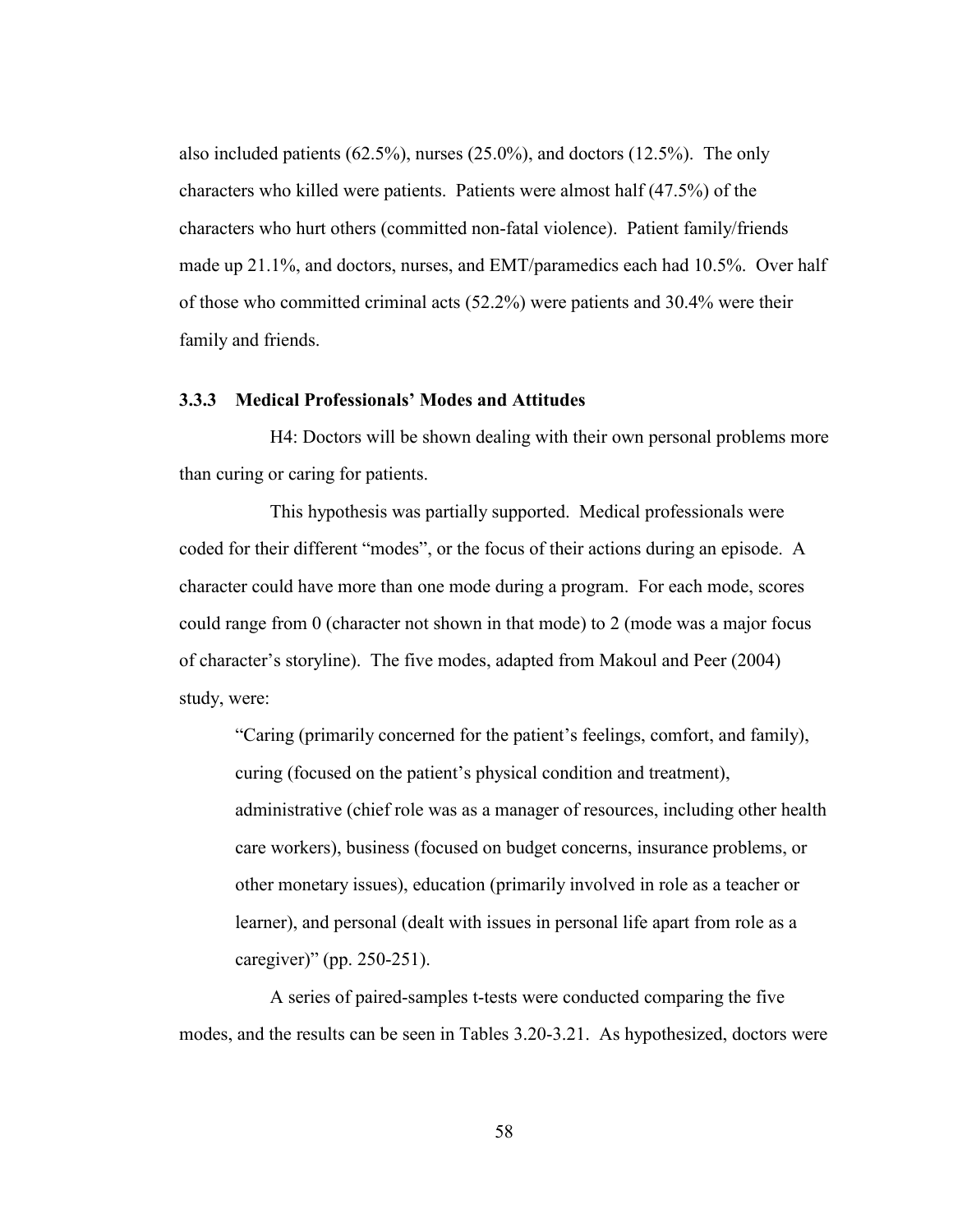shown engaging in the personal mode significantly more than a caring mode,  $t(59) =$ 7.39,  $p < 0.01$ . Contrary to what was hypothesized, doctors were in a curing mode more than a personal mode, but this difference was not statistically significant,  $t(59) = 1.08$ ,  $p = 0.26$ . The curing, personal, and caring modes were seen significantly more than any of the other modes.

**Mode Mean** Caring 27 Curing 2.48 Admin  $.05$ Business .02 Education 13 Personal 1.32

**Table 3.20 Frequency of Doctors' Modes**

Note: Scores range from 0 (character not shown in that mode) to 2 (mode was a major focus of character's storyline).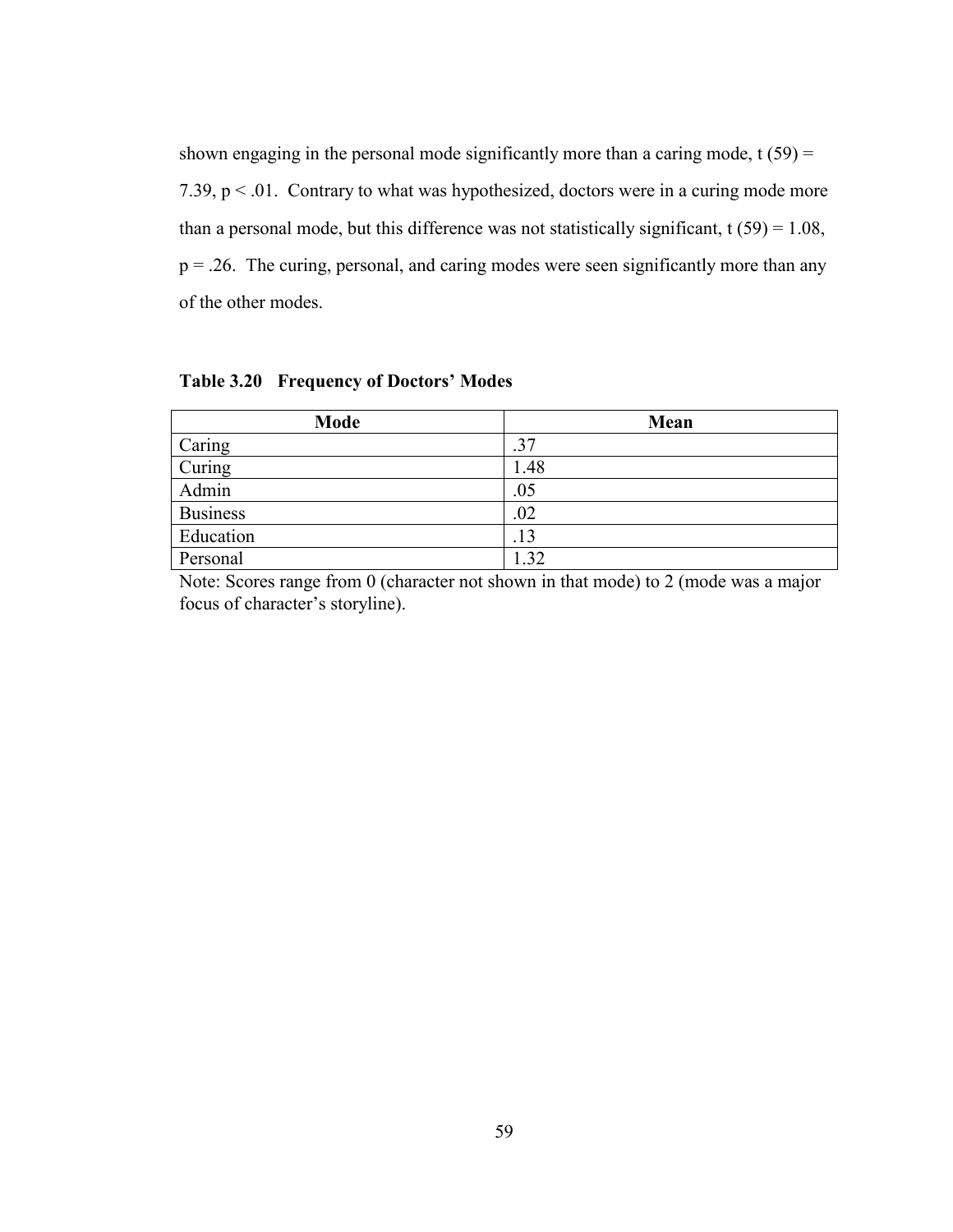|                                                                              | Caring                                                      | Curing                                 | <b>Admin</b>           | <b>Business</b>          | <b>Educatio</b><br>n   | <b>Personal</b> |
|------------------------------------------------------------------------------|-------------------------------------------------------------|----------------------------------------|------------------------|--------------------------|------------------------|-----------------|
| Caring                                                                       |                                                             |                                        |                        |                          |                        |                 |
| Curing                                                                       | $t=11.71**$<br>$df=59$                                      |                                        |                        |                          |                        |                 |
| <b>Admin</b>                                                                 | $t = -4.11**$<br>$df=59$                                    | $t = -$<br>17.89**<br>$df=59$          |                        |                          |                        |                 |
| <b>Business</b>                                                              | $t = -4.96**$<br>$df = 59$                                  | $t = -$<br>$20.06**$<br>$df = 59$      | $t = -1.49$<br>$df=59$ |                          |                        |                 |
| <b>Education</b>                                                             | $t = -2.91**$<br>$df=59$                                    | $t = -$<br>$14.75**$<br>$df=59$        | $t=1.30$<br>$df=59$    | $t=2.18*$<br>$df = 59$   |                        |                 |
| Personal<br>$\mathbf{X}$ $\mathbf{Y}$ $\mathbf{Y}$ $\mathbf{Y}$ $\mathbf{Y}$ | $t=7.63**$<br>$df=59$<br>$\sim$ $\sim$ $\sim$ $\sim$ $\sim$ | $t = -1.08$<br>$df = 59$<br>$\sim$ 0.1 | $t=12.27**$<br>$df=59$ | $t=13.55**$<br>$df = 59$ | $t=11.58**$<br>$df=59$ |                 |

**Table 3.21 Comparisons of Frequencies of Doctors' Modes**

Note:  $* = p < 0.05$ ;  $* = p < 0.01$ 

H14: The medical staff's attitude toward patients is more likely to be negative than positive.

This hypothesis was not supported. The majority of medical professionals did not express an attitude about patients. Although negative attitudes were more likely than positive attitudes to be expressed, the chi-square goodness of fit test was not significant,  $\chi^2$  (2, N= 76) = 4.61, p = .10.

### **3.3.4 Patients: Demographics, Illnesses, Treatment, and Outcomes**

RQ3: What demographic groups are typically shown as ill on television?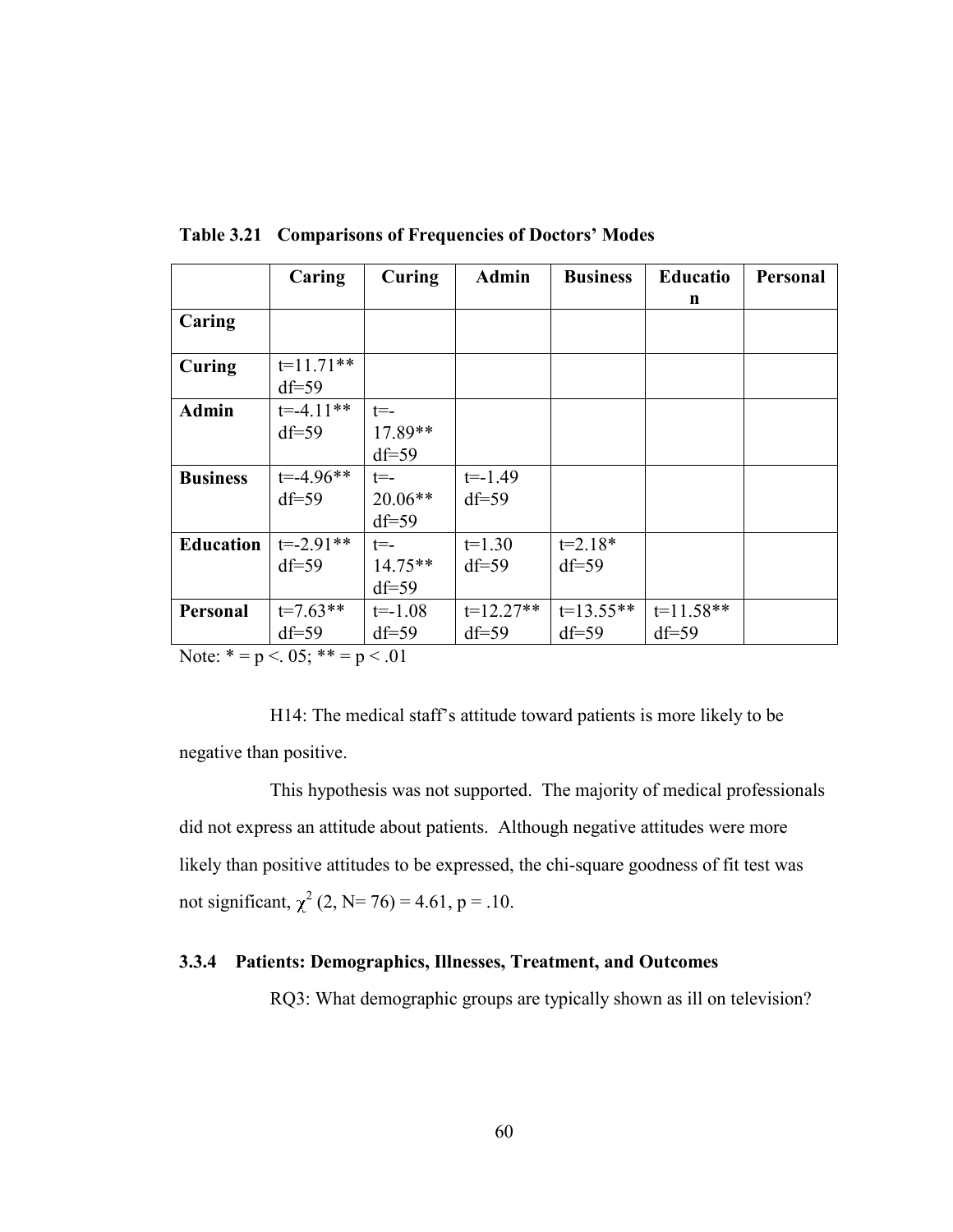To investigate the demographics of the patients, a series of cross tabulations of patients' demographic variables were conducted. Table 3.22 shows the distribution of patients' gender and race. The majority of patients were male (62.5%) and white (85.9%). About one in ten (10.9%) patients was black, 3.1% were Asian, and the distribution of males and females between the races was roughly equal. Table 3.23 shows the distribution of patients' gender and sexual orientation. Patients were overwhelmingly straight; 95.3% of patients were straight, 1.6% were gay, and 8.3% were bisexual. All of the bisexuals were female. Table 3.24 shows the distribution of patients' gender and age. The majority of patients were between the ages of 11 and 50 (81.3%), with the most in the 41-50 age range (26.6%). The distribution of males and females by age was roughly equal.

| $N=$<br>Race | Male<br>40 |       | Female<br>24 |       |       |
|--------------|------------|-------|--------------|-------|-------|
|              | $R\%$      | $C\%$ | $R\%$        | $C\%$ | $\,N$ |
| White        | 63.6       | 87.5  | 36.4         | 83.3  | 55    |
| <b>Black</b> | 57.1       | 10.0  | 42.9         | 12.5  | 7     |
| Asian        | 50.0       | 2.5   | 50.0         | 4.2   |       |

**Table 3.22 Patient's Race by Gender**

Note:  $R\%$  = row percentages;  $C\%$  = column percentages.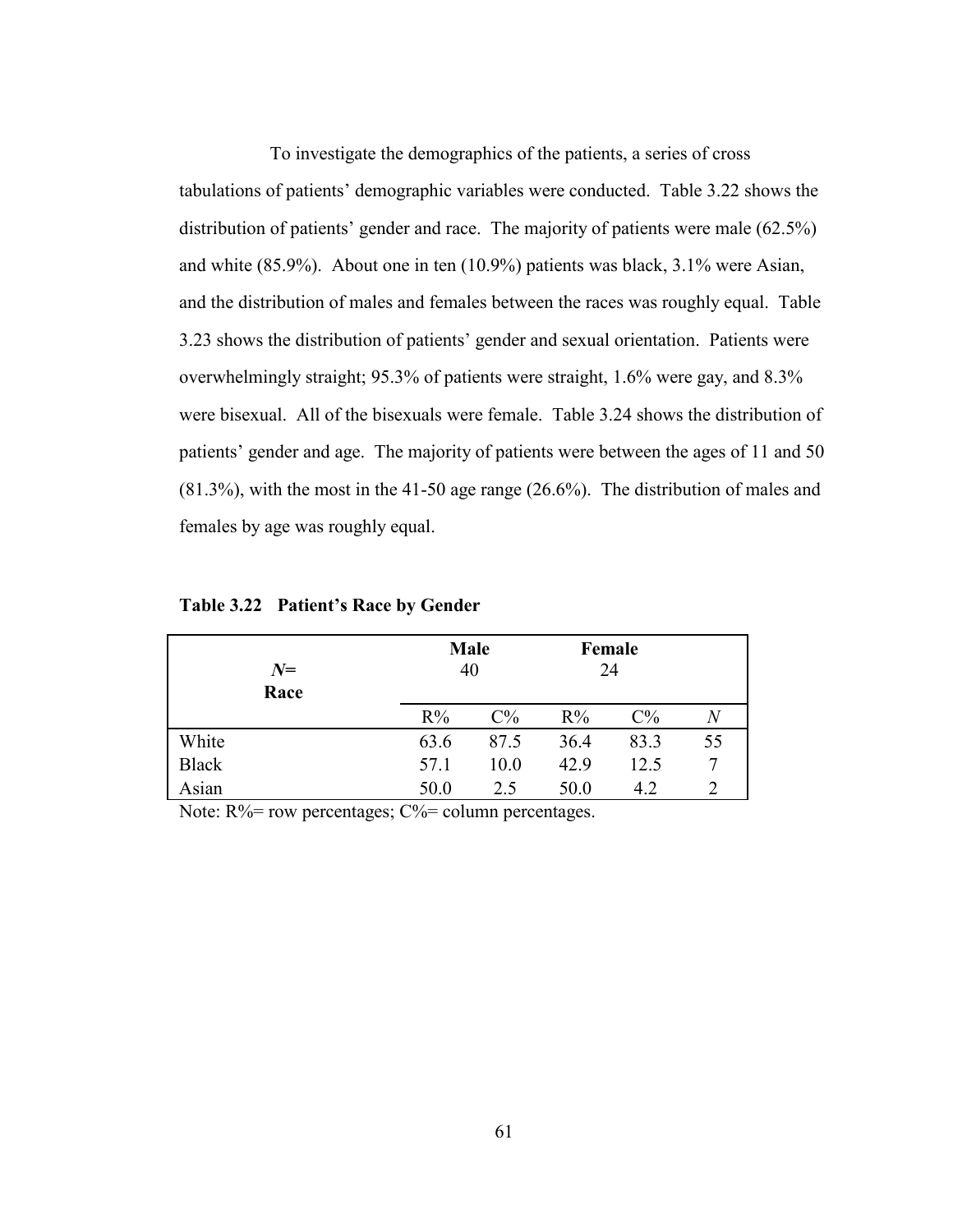| $N=$<br><b>Sexual Orientation</b> | <b>Male</b><br>40 |       | Female<br>24 |       |    |
|-----------------------------------|-------------------|-------|--------------|-------|----|
|                                   | $R\%$             | $C\%$ | $R\%$        | $C\%$ | Ν  |
| Straight                          | 63.9              | 97.5  | 36.1         | 917   | 61 |
| Gay/Lesbian                       | 100.0             | 2.5   | 0.0          | 0.0   |    |
| <b>Bisexual</b>                   | 0.0               | ()()  | 100.0        | 83    |    |

**Table 3.23 Patients' Sexual Orientation by Gender**

Note:  $R\%$  = row percentages;  $C\%$  = column percentages.

| Table 3.24 Patients' Age by Gender |  |  |  |
|------------------------------------|--|--|--|
|------------------------------------|--|--|--|

| $N=$      | <b>Male</b><br>40 |       | Female<br>24 |       |                |
|-----------|-------------------|-------|--------------|-------|----------------|
| Age       | $R\%$             | $C\%$ | $R\%$        | $C\%$ | $\overline{N}$ |
| $0 - 10$  | 100.0             | 5.0   | 0.0          | 0.0   | $\overline{2}$ |
| $11 - 20$ | 57.1              | 20.0  | 42.9         | 25.0  | 14             |
| $21 - 30$ | 64.3              | 22.5  | 35.7         | 20.8  | 14             |
| $31 - 40$ | 87.5              | 15.0  | 14.3         | 4.2   | $\overline{7}$ |
| $41 - 50$ | 58.8              | 25.0  | 41.2         | 29.2  | 17             |
| 51-60     | 66.7              | 5.0   | 33.3         | 4.2   | 3              |
| 61-70     | 0.0               | 0.0   | 100.0        |       | $\overline{2}$ |
| 71-80     | 60.0              | 7.5   | 40.0         |       | 5              |

Note:  $R\%$  = row percentages;  $C\%$  = column percentages.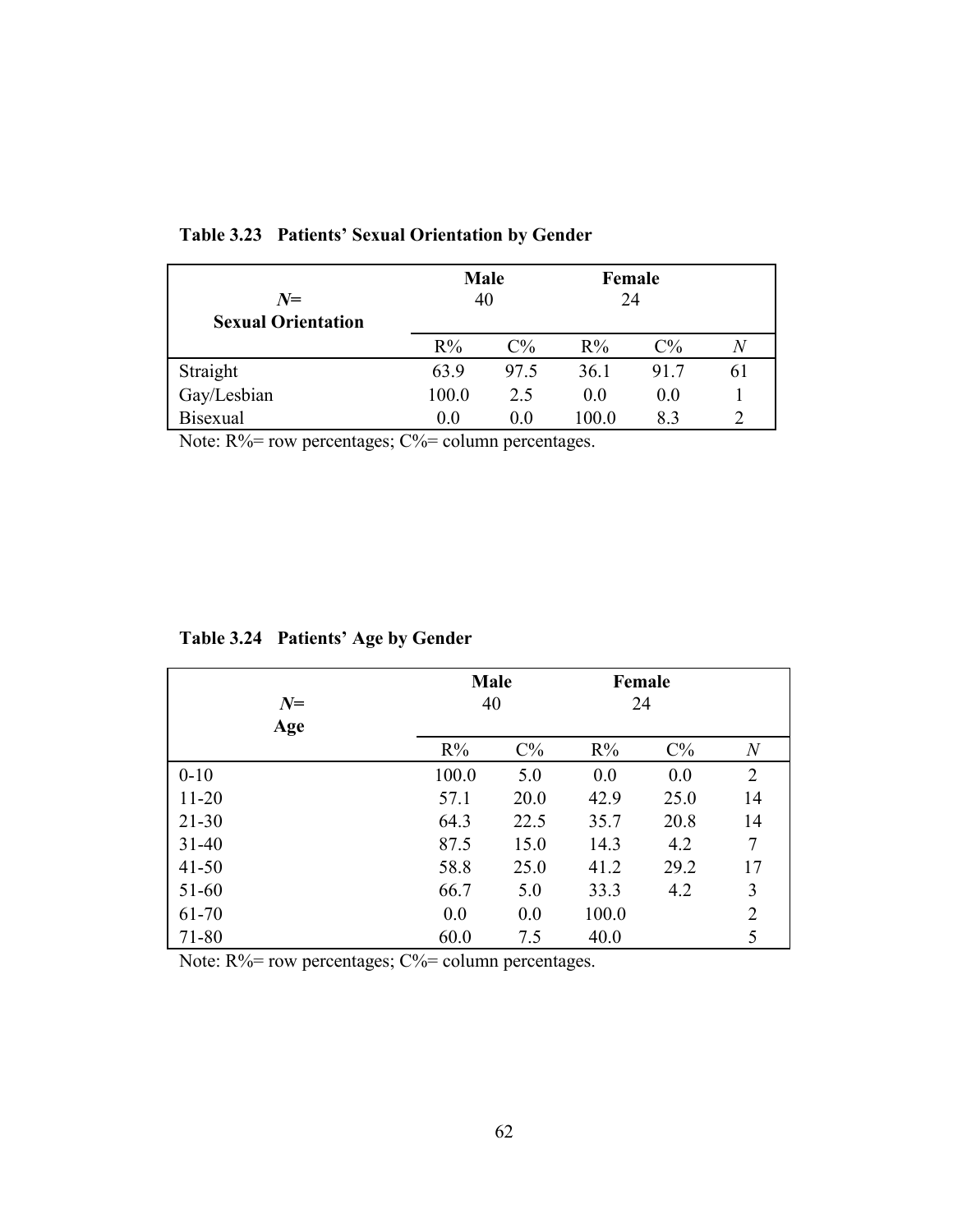H9a: There will be more trauma-related injuries than common illnesses such as heart disease, cancer, diabetes and cold/flu.

H9b: There will be more rare illnesses than common illnesses such as heart disease, cancer, diabetes and cold/flu.

These hypotheses were supported,  $\chi^2$  (5, N= 69) = 80.13, p < .01. As Table 3.25 shows, the most common ailments were trauma-related injuries (46.4%) and other rare illness (36.2%). Residuals indicate these two types of ailments were overrepresented (20.5 and 13.5). All of the other illnesses were underrepresented: cancer (10.1%, -4.5), heart disease (5.8%, -7.5), and diabetes (1.5%, -10.5). No character had a cold or the flu. Table 3.26 shows the list of other medical conditions; the most common were meningitis, pregnancy, drug-related ailments, and rejected/infected transplants.

| <b>Illness</b>                          | <b>Frequency</b> | Percent       | <b>Residual</b> |
|-----------------------------------------|------------------|---------------|-----------------|
|                                         | N                | $\frac{6}{6}$ |                 |
| Cancer                                  |                  | 10.1          | $-4.5$          |
| <b>Heart Disease</b>                    |                  | 5.8           | $-7.5$          |
| Diabetes                                |                  | 1.5           | $-10.5$         |
| Cold/Flu                                |                  | 0.0           | $-11.5$         |
| Injury                                  | 32               | 46.4          | 20.5            |
| Other Illness                           | 25               | 36.2          | 13.5            |
| <b>TOTAL</b><br>$2 \times 22 \times 12$ | 69               | 100.0         |                 |

**Table 3.25 Chi-Square Goodness of Fit- Illnesses**

 $x^2 = 80.13$ ,  $df = 5$ ,  $p < .01$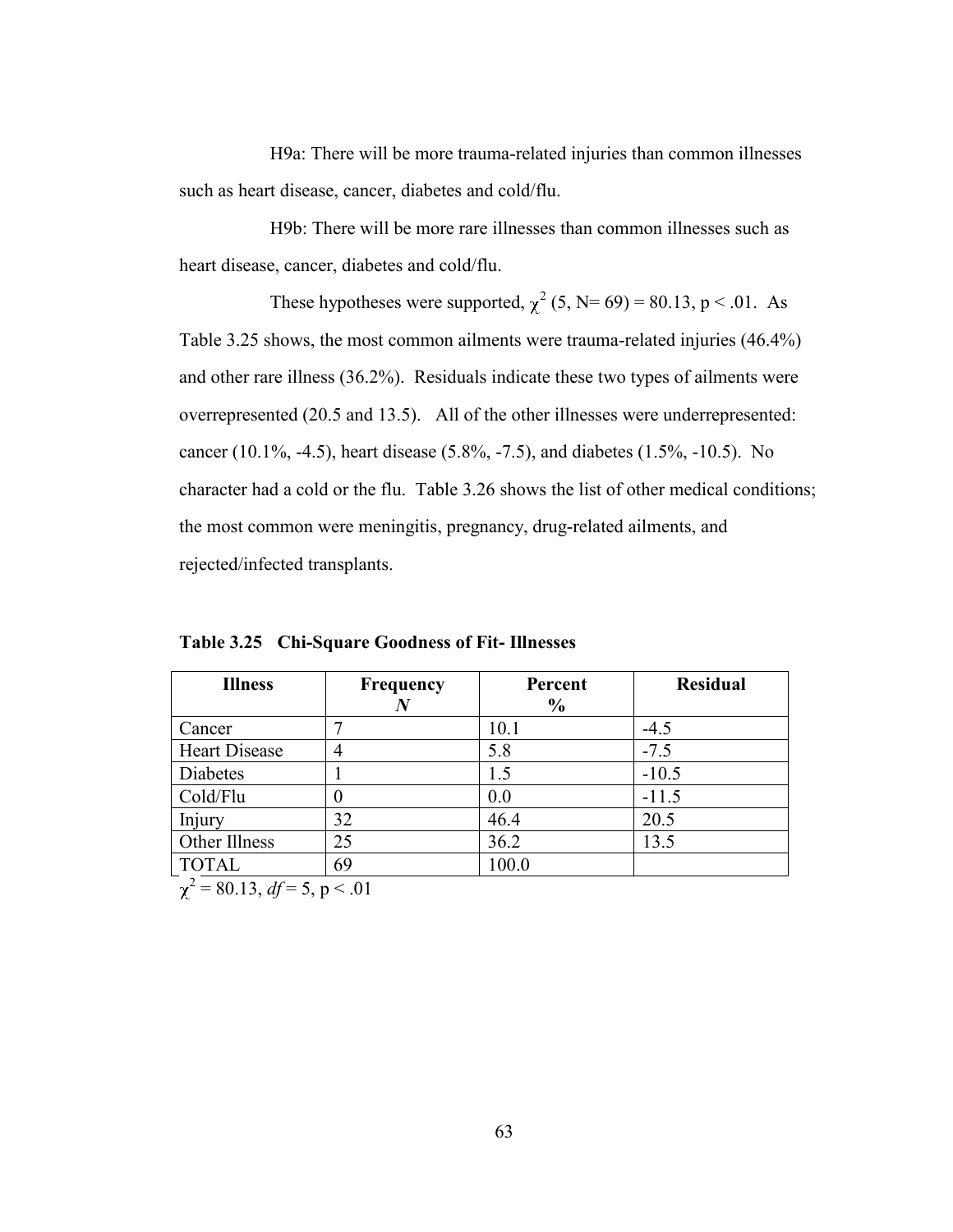| <b>Illness</b>                         | Frequency<br>N |
|----------------------------------------|----------------|
| Meningitis                             | 3              |
| Pregnancy                              | 3              |
| Drug Overdose                          |                |
| Drug Addiction                         |                |
| Drug Reaction- Causes Photosensitivity |                |
| <b>Infected Arm Transplant</b>         |                |
| Infected/Rejected Hand Transplant      |                |
| Alcoholism                             |                |
| Autism                                 |                |
| Autoimmune Disease                     |                |
| Blood Vessel Rupture/Ringing in Ear    |                |
| Carbon Monoxide Poisoning              |                |
| Chronic Obstructive Pulmonary Disease  |                |
| <b>Erectile Dysfunction</b>            |                |
| Hiccups                                |                |
| <b>HIV/Liver Failure</b>               |                |
| Sarcoidosis                            |                |
| <b>Stomach Ulcers</b>                  |                |
| Stroke                                 |                |
| Tumor                                  |                |
| Unknown                                |                |
| <b>TOTAL</b>                           | 25             |

**Table 3.26 List of Other Medical Conditions**

RQ4: Are patients typically shown as causing their condition through their actions or lifestyle?

A chi-square goodness of fit test was conducted and results are shown in Table 3.27. Results indicate that most patients (57.8%) were not personally responsible for their illness.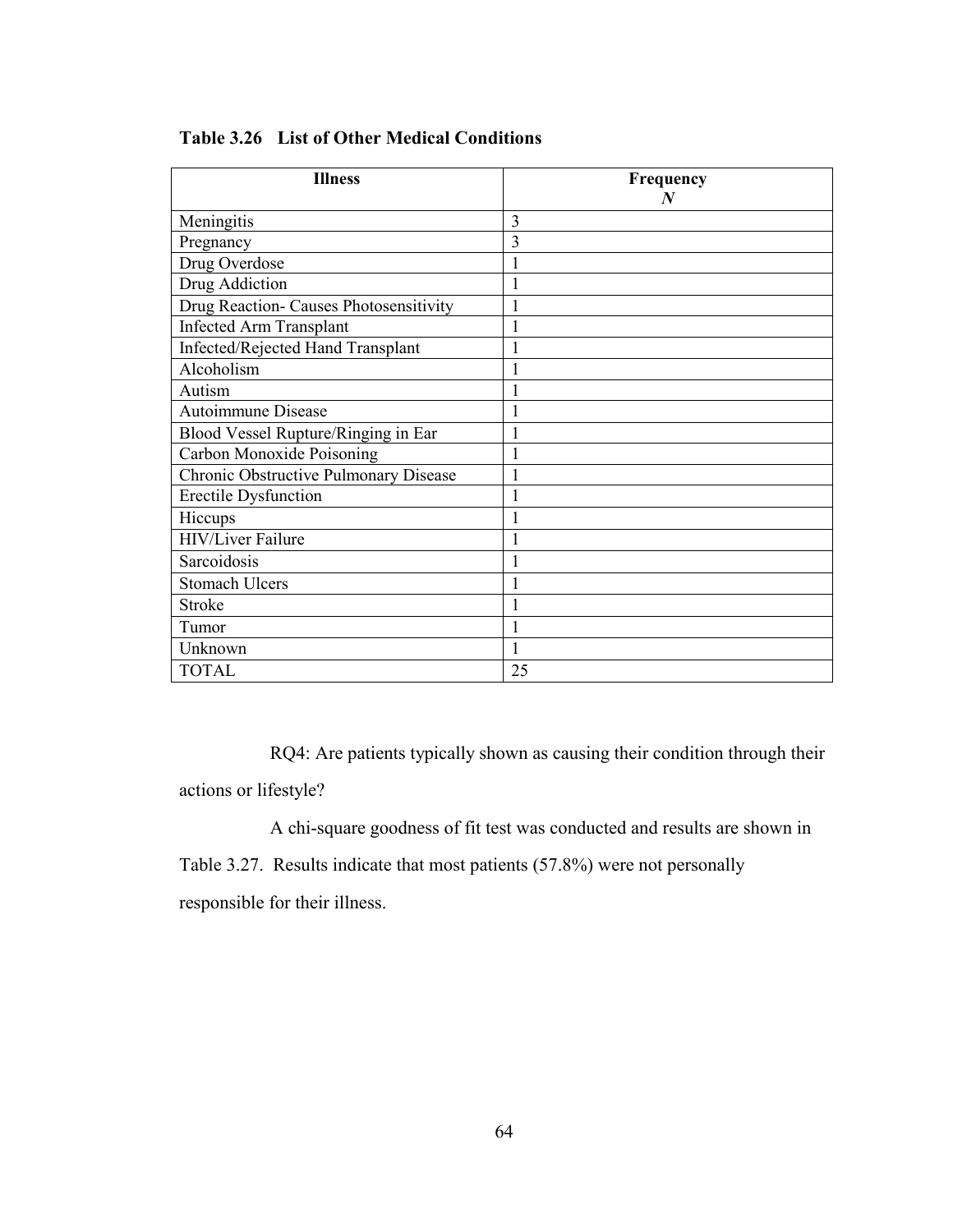| <b>Value Label</b> | <b>Frequency</b> | Percent<br>$\frac{6}{9}$ | <b>Residual</b> |
|--------------------|------------------|--------------------------|-----------------|
| Not responsible    | 37               | 57.8                     | 15.7            |
| Responsible        | 18               | 28.1                     | $-3.3$          |
| Unclear/unknown    |                  | 14.1                     | $-12.3$         |
| <b>TOTAL</b>       | 64               | 100.0                    |                 |

**Table 3.27 Chi-Square Goodness of Fit Test- Responsibility for Illness**

 $e^{2}$ = 19.16, *df*= 2, p < .01

H10: The majority of treatment will take place in a hospital, particularly the ER.

This hypothesis was partially supported. The ER treatment location variable was unreliable and excluded from the analysis. For every other location (hospital, primary care office, specialist's office, clinic, home, and other), scores ranged from 0 (no treatment) to 1 (treatment received). A series of paired-samples ttests were conducted to compare treatment locations' frequencies, and results are shown in Tables 3.28-3.29. Treatment occurred at the hospital significantly more than all other locations. The second most common treatment location was the "other" category and it was shown significantly more than the primary care, specialist, clinic, or home. No patient received treatment at a primary care office.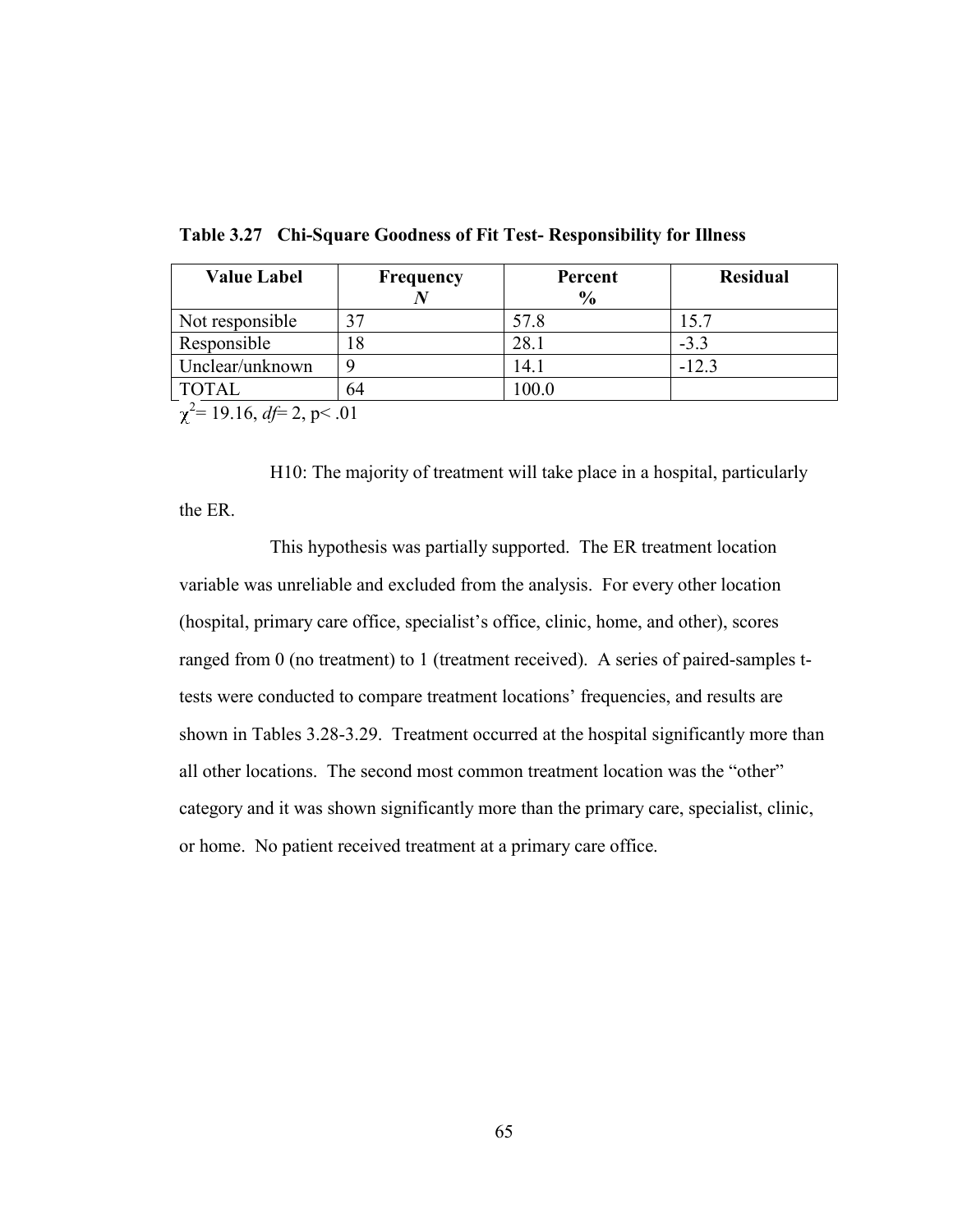| Location            | <b>Mean Score</b> |
|---------------------|-------------------|
| Hospital            | .53               |
| Primary Care        | 00                |
| Specialist's Office | .03               |
| Clinic              | .02               |
| Home                | .08               |
| Other               | 22                |

**Table 3.28 Frequency of Treatment Locations**

Note: Scores range from 0 (no treatment) to 1 (received treatment).

|               | <b>Hospital</b> | <b>Primary</b><br>Care | Specialist's<br><b>Office</b> | <b>Clinic</b> | Home      | <b>Other</b> |
|---------------|-----------------|------------------------|-------------------------------|---------------|-----------|--------------|
| Hospital      |                 |                        |                               |               |           |              |
| Primary       | $t = -8.45**$   |                        |                               |               |           |              |
| Care          | $df=63$         |                        |                               |               |           |              |
| Specialist's  | $t = -7.10**$   | $t=1.43$               |                               |               |           |              |
| <b>Office</b> | $df=63$         | $df=63$                |                               |               |           |              |
| <b>Clinic</b> | $t = -8.19**$   | $t=1.00$               | $t = -0.57$                   |               |           |              |
|               | $df=63$         | $df=63$                | $df=63$                       |               |           |              |
| Home          | $t = -5.89**$   | $t=2.31**$             | $t=1.14$                      | $t = 1.66$    |           |              |
|               | $df=63$         | $df=63$                | $df=63$                       | $df=63$       |           |              |
| Other         | $t = -3.07**$   | $t=4.20**$             | $t=3.21**$                    | $t=3.67**$    | $t=2.12*$ |              |
|               | $df=63$         | $df=63$                | $df=63$                       | $df=63$       | $df=63$   |              |

**Table 3.29 Comparisons of Frequencies of Treatment Locations**

Note:  $* = p < 0.05$ ;  $* = p < 0.01$ 

RQ5: What is the typical outcome of medical treatment?

A chi-square goodness of fit test was conducted and results are shown in Table 3.30. The majority of patients had their health improve (54.7%) and residuals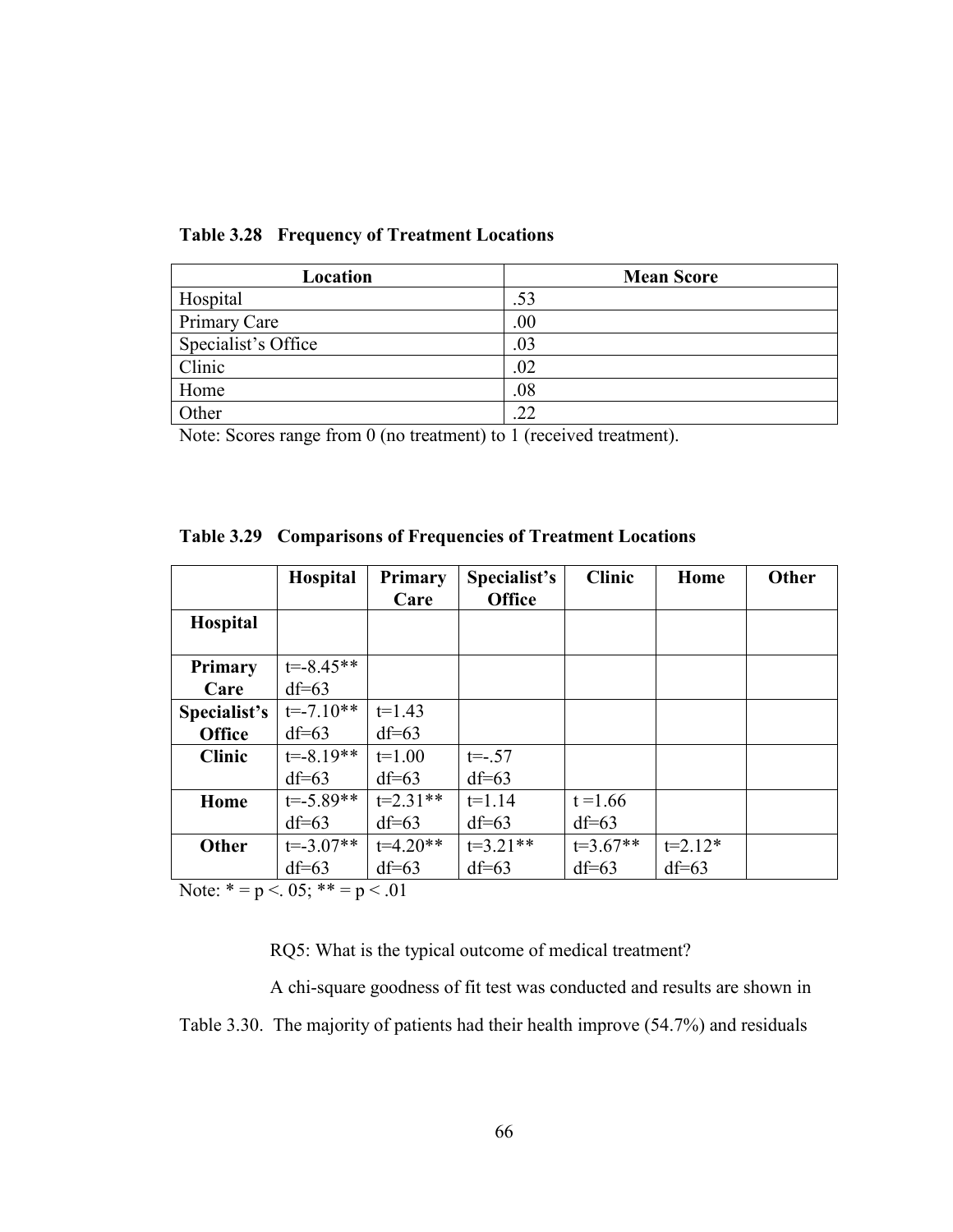indicate this result was overrepresented (22.2), 17.2% died, 6.2% had their health remain the same, 1.6% had their health decline but did not die, and the medical outcome was unresolved or unclear for 20.3%.

**Table 3.30 Chi-Square Goodness of Fit Test- Outcome of Treatment**

| <b>Value Label</b>                                 | Frequency | Percent       | <b>Residual</b> |  |  |
|----------------------------------------------------|-----------|---------------|-----------------|--|--|
|                                                    |           | $\frac{6}{6}$ |                 |  |  |
| Improves                                           | 35        | 54.7          | 22.2            |  |  |
| Remains the same                                   | 4         | 6.2           | $-8.8$          |  |  |
| Declines (non-fatal)                               |           | 1.6           | $-11.8$         |  |  |
| Dies                                               |           | 17.2          | $-1.8$          |  |  |
| Unresolved/unclear                                 | 13        | 20.3          | .2              |  |  |
| <b>TOTAL</b>                                       | 64        | 100.0         |                 |  |  |
| $\frac{2}{3}$ = 55 60 d $\leftarrow$ 1 n $\leq$ 01 |           |               |                 |  |  |

 $x^2 = 55.69$ ,  $df = 4$ , p  $\le 0.01$ 

### **3.3.5 Patient Participation**

H12: Patients will be passive participants in their health care decisions when interacting with doctors.

This hypothesis was not supported. Patient participation is the extent of involvement a patient shows in their health care decisions. There are five different levels of patient participation: unconscious, meaning no participation due to a patient being unconscious or in a state of emergency; child, meaning no participation due to the patient being a child; passive participation, meaning the patient was physically and mentally able to participate but does not; moderate participation, meaning the patient participates to a limited extent; or active participation, meaning the patient participates. For each character, each level of patient participation was scored from 0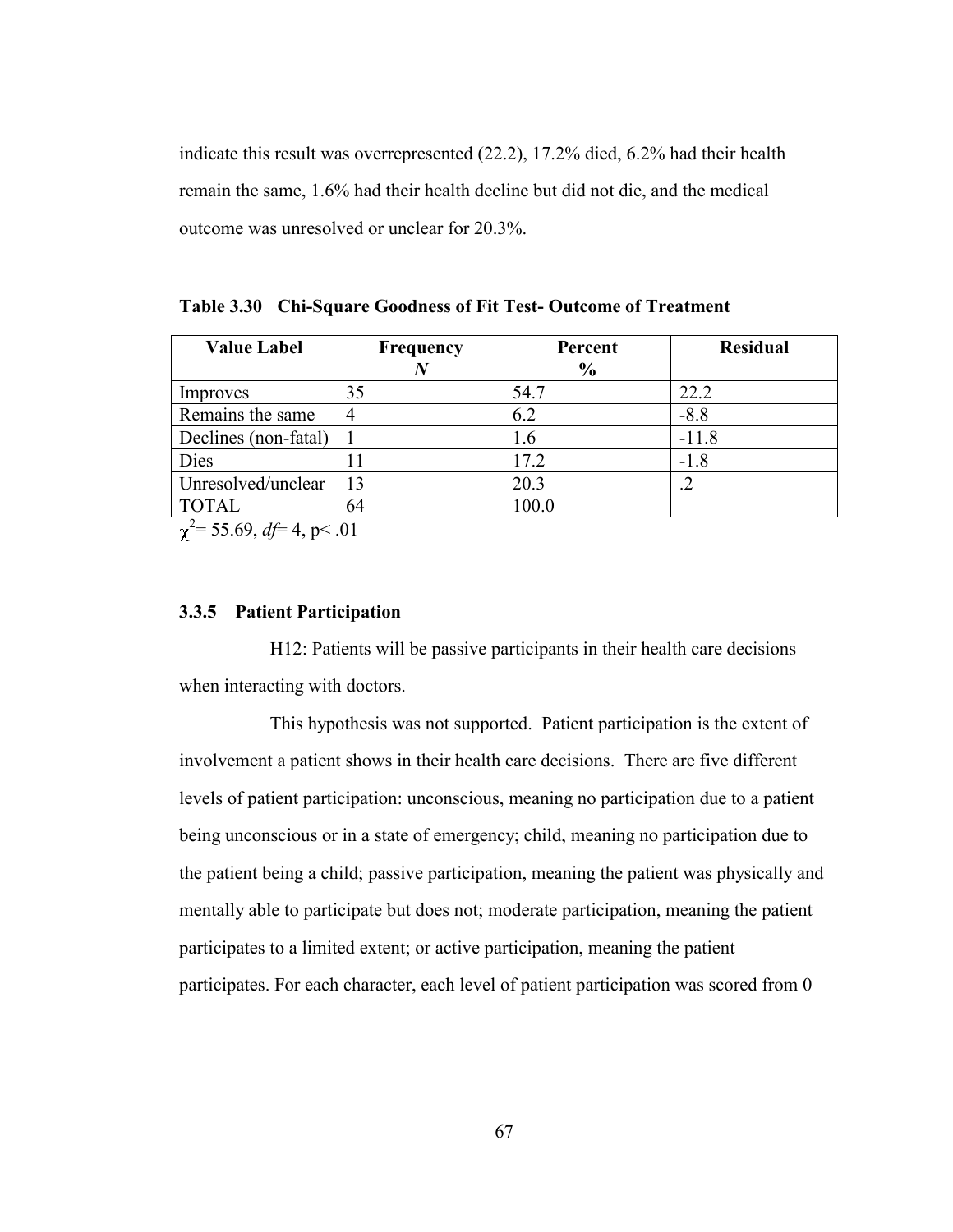(no patient participation at this level) to 3 (most patient participation occurred at this level).

Tables 3.31-3.32 show the results a series of paired-samples t-tests -square for the different levels of patient participation with doctors. Passive participation was the highest level of participation (mean score of .97), but it was only significantly different than the level of child participation at  $\alpha = .05$ , t (60) = 2.55, p < .05.

**Table 3.31 Frequency of Patient Participation with Doctors**

| <b>Level of Patient Participation</b> | <b>Mean Score</b> |
|---------------------------------------|-------------------|
| Unconscious                           | 70                |
| Child                                 | .38               |
| Passive                               | 97                |
| Moderate                              | .64               |
| Active                                | クく                |

Note: Scores range from 0 (no patient participation at this level) to 3 (most patient participation occurred at this level).

|                    | <b>Unconscious</b> | <b>Child</b> | <b>Passive</b> | Moderate  | <b>Active</b> |
|--------------------|--------------------|--------------|----------------|-----------|---------------|
| <b>Unconscious</b> |                    |              |                |           |               |
|                    |                    |              |                |           |               |
| <b>Child</b>       | $t = -1.65$        |              |                |           |               |
|                    | $df=60$            |              |                |           |               |
| <b>Passive</b>     | $t=1.05$           | $t = 2.55*$  |                |           |               |
|                    | $df=60$            | $df=60$      |                |           |               |
| Moderate           | $t = -31$          | $t=1.24$     | $t = -1.32$    |           |               |
|                    | $df=60$            | $df=60$      | $df=60$        |           |               |
| <b>Active</b>      | $t = 23$           | $t=1.73$     | $t = -.82$     | $t = .53$ |               |
|                    | $df=60$            | $df=60$      | $df=60$        | $df=60$   |               |

**Table 3.32 Comparison of Patient Participation Levels with Doctors**

Note:  $* = p < 0.05$ ;  $** = p < 0.01$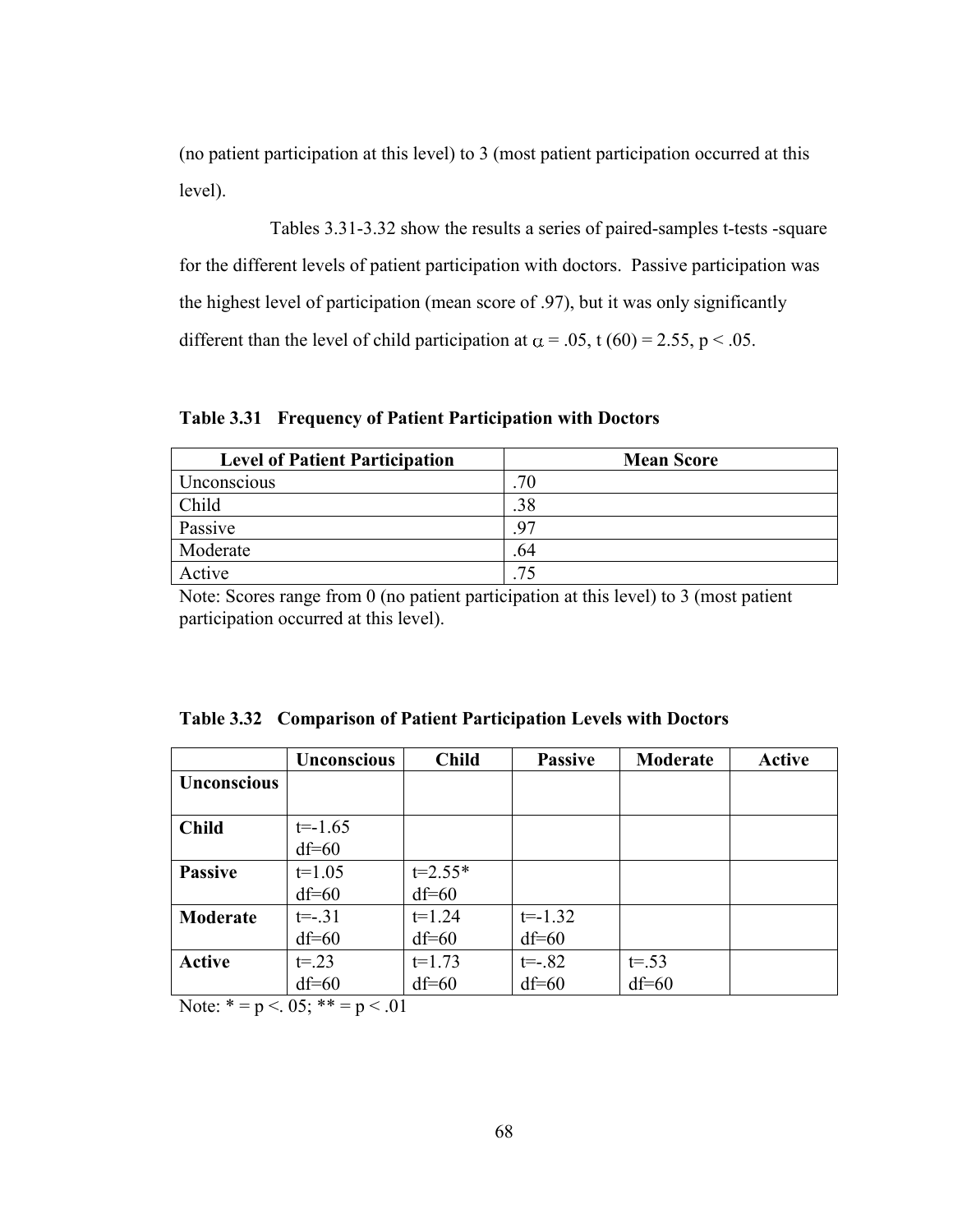# **3.3.6 Interactions: Frequency**

H11: Doctors will interact with other doctors more than with patients.

This hypothesis was supported. Coders indicated how often doctors interacted with other doctors, nurses, patients, patients' family/friends, hospital administrators, other health care workers, and other non-medical characters. Scores ranged from 0 (no interactions) to 3 (most interactions). Tables 3.33-3.34 show the results of a series of paired-samples t-tests comparing how often doctors interacted with different characters. Doctors interacted with other doctors significantly more than any other type of character, including patients.

| <b>Interact With</b>          | <b>Mean</b> |
|-------------------------------|-------------|
| Doctors                       | 2.23        |
| <b>Nurses</b>                 | .79         |
| Patients                      | 1.41        |
| <b>Patient Family/Friends</b> | .90         |
| Hospital Admin.               | .46         |
| Other Health Care Workers     | 15          |
| Others (Non-Healthcare)       | 30          |

**Table 3.33 Frequency of Doctors' Interactions with Different Characters**

Note: Scores range from 0 (no interactions) to 3 (most interactions).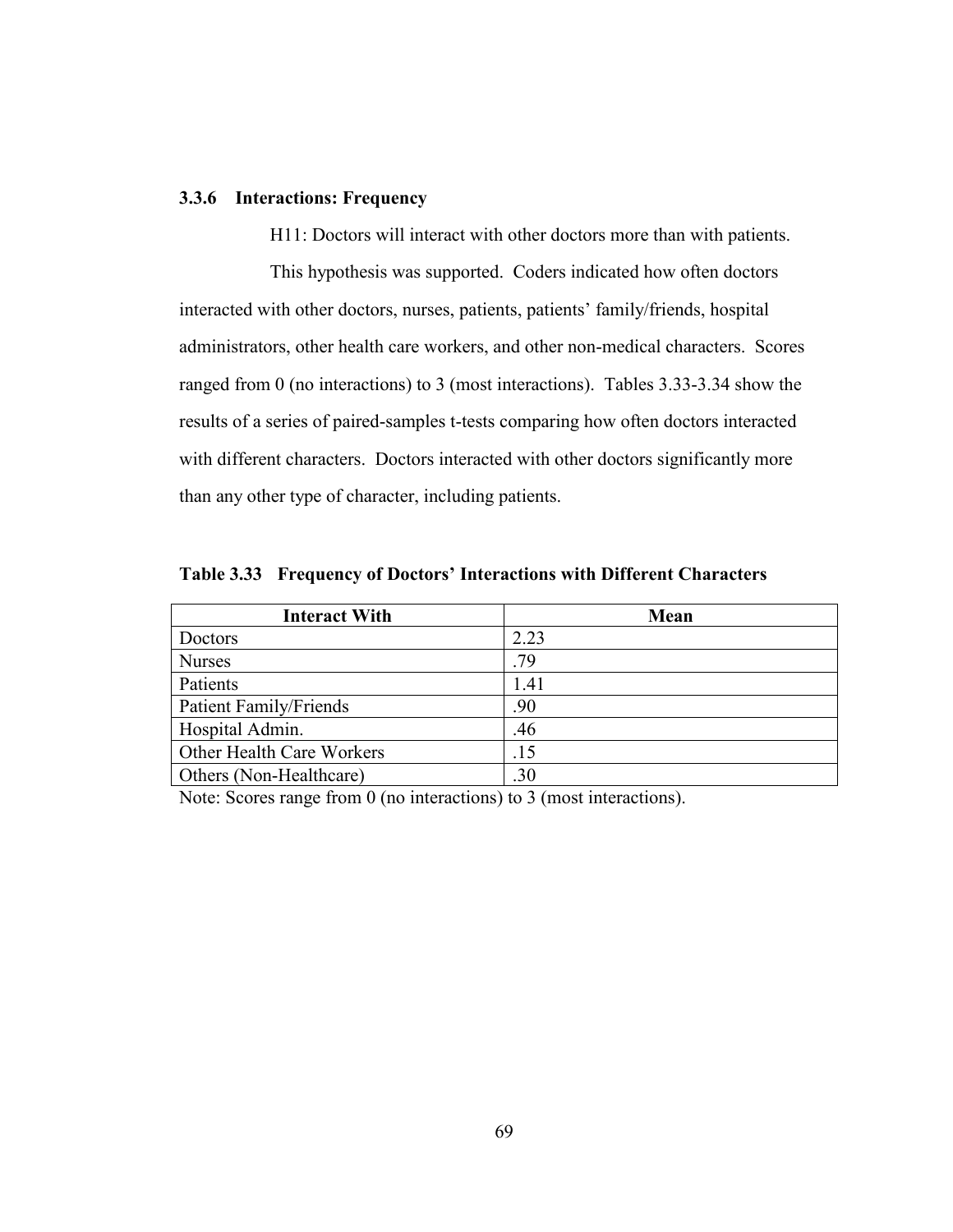|                        | <b>Doctors</b>            | <b>Nurses</b>            | <b>Patients</b>            | Patients'                | Hosp.                    | Other               | Other |
|------------------------|---------------------------|--------------------------|----------------------------|--------------------------|--------------------------|---------------------|-------|
| <b>Doctors</b>         |                           |                          |                            | Fam/Fri                  | <b>Admin</b>             | <b>Health</b>       |       |
| <b>Nurses</b>          | $t = -5.44**$<br>$df=60$  |                          |                            |                          |                          |                     |       |
| <b>Patients</b>        | $t = -4.89**$<br>$df=60$  | $t=3.18**$<br>$df=60$    |                            |                          |                          |                     |       |
| Patients'<br>Fam/Fri   | $t = -6.28**$<br>$df=60$  | $t = .60$<br>$df=60$     | $t = -2.30**$<br>$df=60$   |                          |                          |                     |       |
| Hosp.<br>Admin.        | $t = -11.92**$<br>$df=60$ | $t = -1.67$<br>$df=60$   | $t = -7.04**$<br>$df=60$   | $t = -3.22**$<br>$df=60$ |                          |                     |       |
| Other<br><b>Health</b> | $t = -12.81**$<br>$df=60$ | $t = -3.62**$<br>$df=60$ | $t = -11.81$ **<br>$df=60$ | $t = -6.13**$<br>$df=60$ | $t = -2.87**$<br>$df=60$ |                     |       |
| <b>Other</b>           | $t = -11.96**$<br>$df=60$ | $t = -2.73**$<br>$df=60$ | $t = -8.05**$<br>$df=60$   | $t = -4.31**$<br>$df=60$ | $t = -1.30$<br>$df=60$   | $t=1.38$<br>$df=60$ |       |

**Table 3.34 Comparison of Frequencies of Doctors' Interactions with Different Characters**

Note:  $* = p < 0.05$ ;  $** = p < 0.01$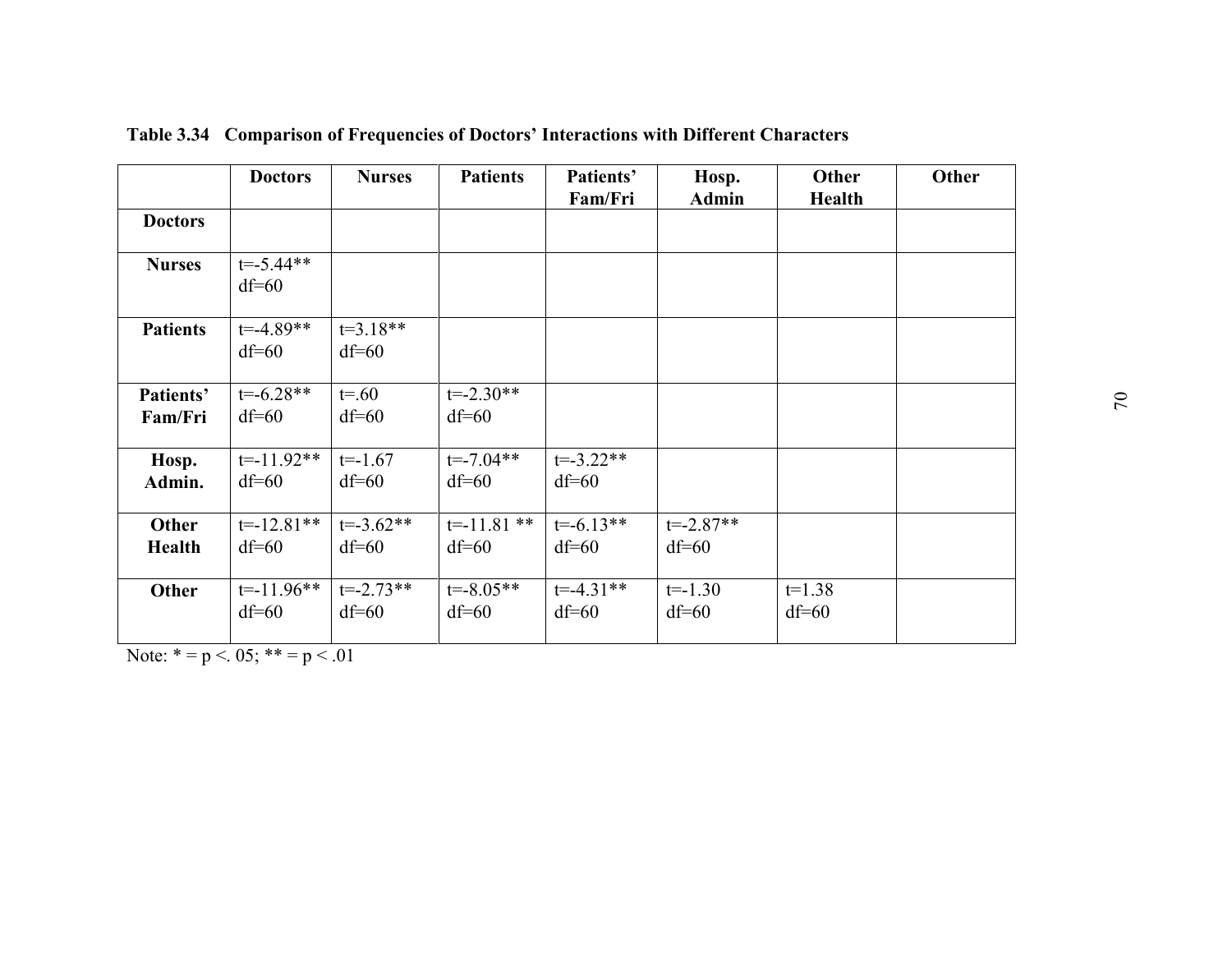# **3.3.7 Interactions: Topics**

RQ9: What do medical professionals and patients typically discuss during interactions?

Tables 3.35-3.36 show the results of a series of paired-samples t-tests of the frequencies of different interaction topics. For each topic, scores ranged from 0 (no interactions) to 3 (most interactions). The most common topic was treatment (1.84); treatment was discussed significantly more than any other topic. The next most common topic was symptoms (1.40), which was discussed significantly more than all other topics except treatment. Following treatment and symptoms, the next most common topics were other interpersonal topics (.86), causes (.73), patient problems (.69), and small talk (.31). Medical history (.10) and medical professionals' personal problems (.07) were the least common topics discussed.

| <b>Topic</b>    | <b>Mean Score</b> |
|-----------------|-------------------|
| <b>Symptoms</b> | 1.40              |
| Med History     | .10               |
| Causes          | .73               |
| Treatment       | 1.84              |
| Med Prob.       | .07               |
| Patient Prob.   | .69               |
| Small Talk      | .31               |
| Other Inter.    | .86               |

**Table 3.35 Frequency of Interaction Topics**

Note: Scores range from 0 (no interactions) to 3 (most interactions).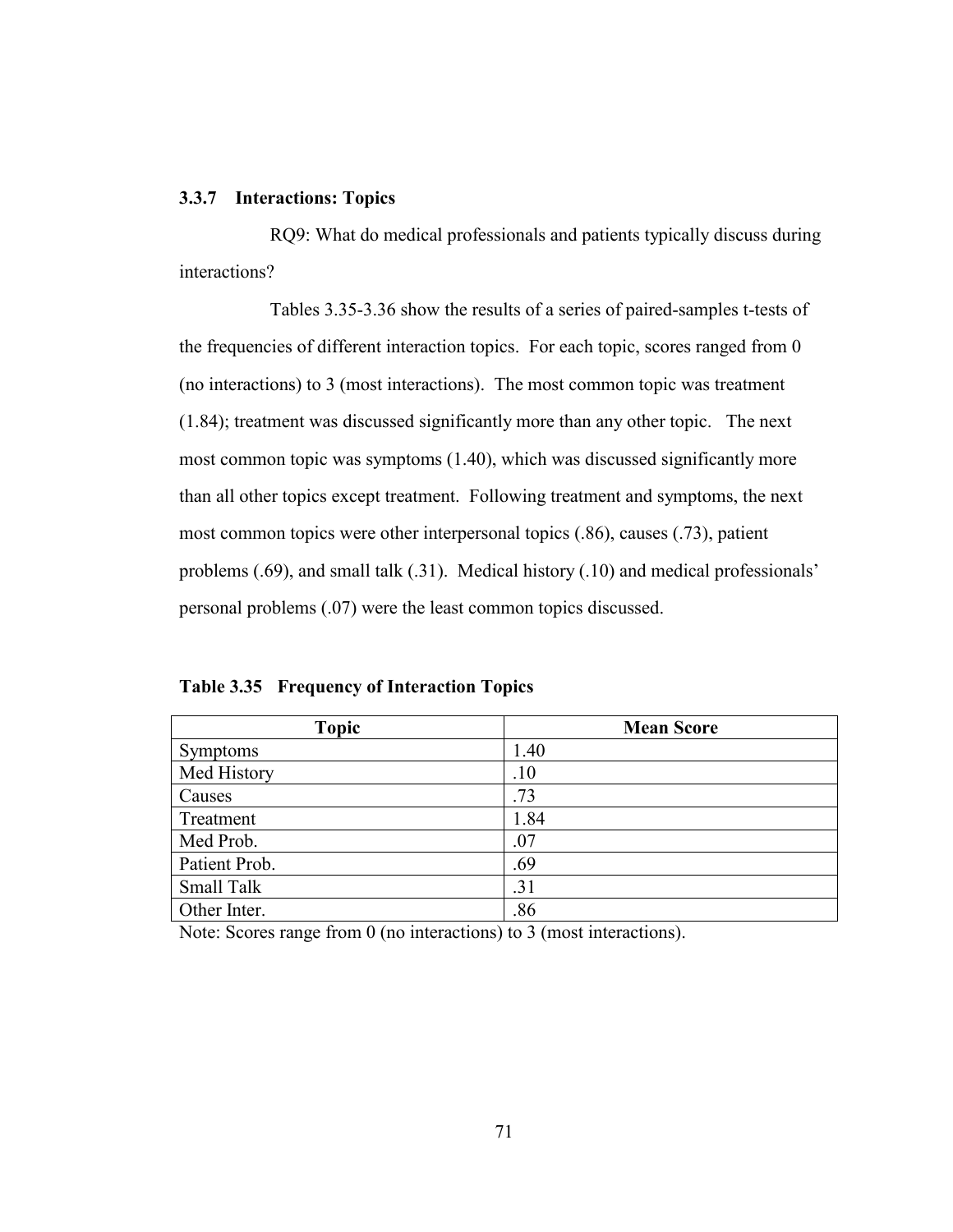|                  | <b>Symptom</b> | Med            | <b>Causes</b> | <b>Treatment</b> | Med Prob.   | <b>Patient</b> | <b>Small</b> | Other  |
|------------------|----------------|----------------|---------------|------------------|-------------|----------------|--------------|--------|
|                  |                | <b>History</b> |               |                  |             | Prob.          | Talk         | Inter. |
| <b>Symptom</b>   |                |                |               |                  |             |                |              |        |
| <b>Med</b>       | $t = -15.92**$ |                |               |                  |             |                |              |        |
| <b>History</b>   | $df=194$       |                |               |                  |             |                |              |        |
| <b>Causes</b>    | $T = -6.97**$  | $t=9.01**$     |               |                  |             |                |              |        |
|                  | $df=194$       | $df=194$       |               |                  |             |                |              |        |
| <b>Treatment</b> | $t=4.71**$     | $t=20.5**$     | $t=10.83**$   |                  |             |                |              |        |
|                  | $df=194$       | $df=194$       | $df=194$      |                  |             |                |              |        |
| <b>Med Prob.</b> | $t = -15.14**$ | $t = -0.762$   | $t = -8.98**$ | $t = -20.33**$   |             |                |              |        |
|                  | $df=194$       | $df=194$       | $df=194$      | $df=194$         |             |                |              |        |
| <b>Patient</b>   | $t = -6.85**$  | $t=8.67**$     | $t = -0.522$  | $t = -11.40**$   | $t=8.98**$  |                |              |        |
| Prob.            | $df=194$       | $df=194$       | $df=194$      | $df=194$         | $df=194$    |                |              |        |
| <b>Small</b>     | $t = -10.44**$ | $t=3.73**$     | $t = -4.71**$ | $t = -14.37**$   | $t=4.35**$  | $t = -4.60**$  |              |        |
| Talk             | $df=194$       | $df=194$       | $df=194$      | $df=194$         | $df=194$    | $df=194$       |              |        |
| <b>Other</b>     | $t = -4.69**$  | $t=10.59**$    | $t=1.37$      | $t = -8.73**$    | $t=10.85**$ | $t=2.01**$     | $t=6.78**$   |        |
| Inter.           | $df=194$       | $df=194$       | $df=194$      | $df=194$         | $df=194$    | $df=194$       | $df=194$     |        |

**Table 3.36 Comparison of Frequencies of Interaction Topics**

Note:  $* = p < 0.05$ ;  $** = p < 0.01$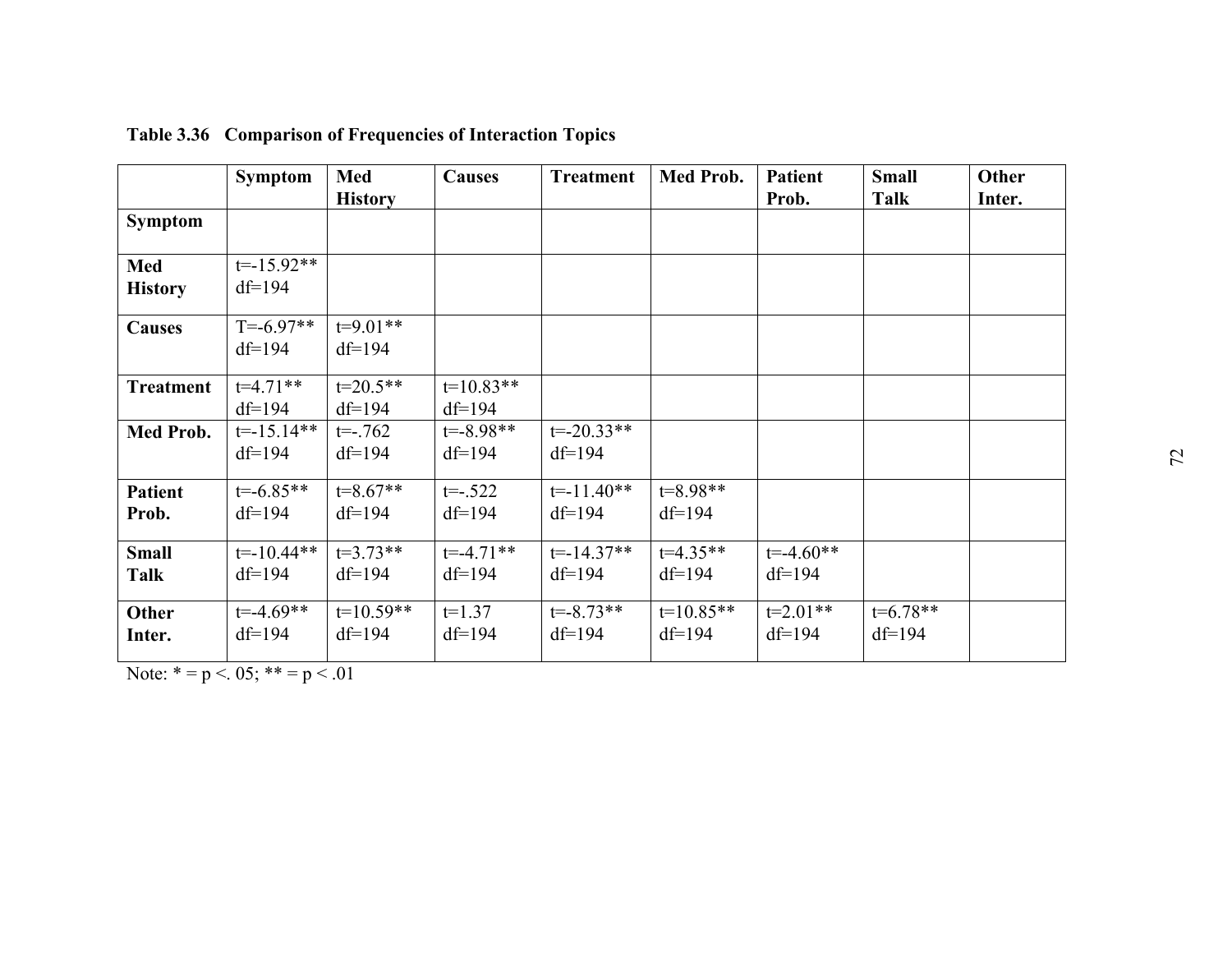# **3.3.8 Interactions: Communication Style**

H13: Doctors are more likely to have a dominant communication style than an affiliative communication style when interacting with patients.

This hypothesis was supported. Tables 3.37-3.38 show the results of a series of paired-samples t-tests comparing the frequencies of doctors' communication styles. Scores for each communication style ranged from 0 (no interactions with this communication style) to 3 (most interactions with this communication style). Dominant communication styles were the most common (1.72) and used significantly more than both affiliative and mixed/neutral communication styles.

**Table 3.37 Frequency of Doctors' Communication Style**

| <b>Communication Style</b> | <b>Mean Score</b> |
|----------------------------|-------------------|
| Dominant                   | $\mathcal{L}$     |
| Affiliative                |                   |
| Mixed/Neutral              |                   |

Note: Scores range from 0 (no interactions with communication style) to 3 (most interactions with communication style).

|                      | <b>Dominant</b> | <b>Affiliative</b> | <b>Mixed/Neutral</b> |
|----------------------|-----------------|--------------------|----------------------|
| <b>Dominant</b>      |                 |                    |                      |
|                      |                 |                    |                      |
| <b>Affiliative</b>   | $t = -2.52**$   |                    |                      |
|                      | $df=60$         |                    |                      |
| <b>Mixed/Neutral</b> | $t = -3.15**$   | $t = -07$          |                      |
|                      | $df=60$         | $df=60$            |                      |

|  |  |  |  | Table 3.38 Comparisons of Frequencies of Doctors' Communication Style |  |
|--|--|--|--|-----------------------------------------------------------------------|--|
|--|--|--|--|-----------------------------------------------------------------------|--|

Note:  $* = p < 0.05$ ;  $** = p < 0.01$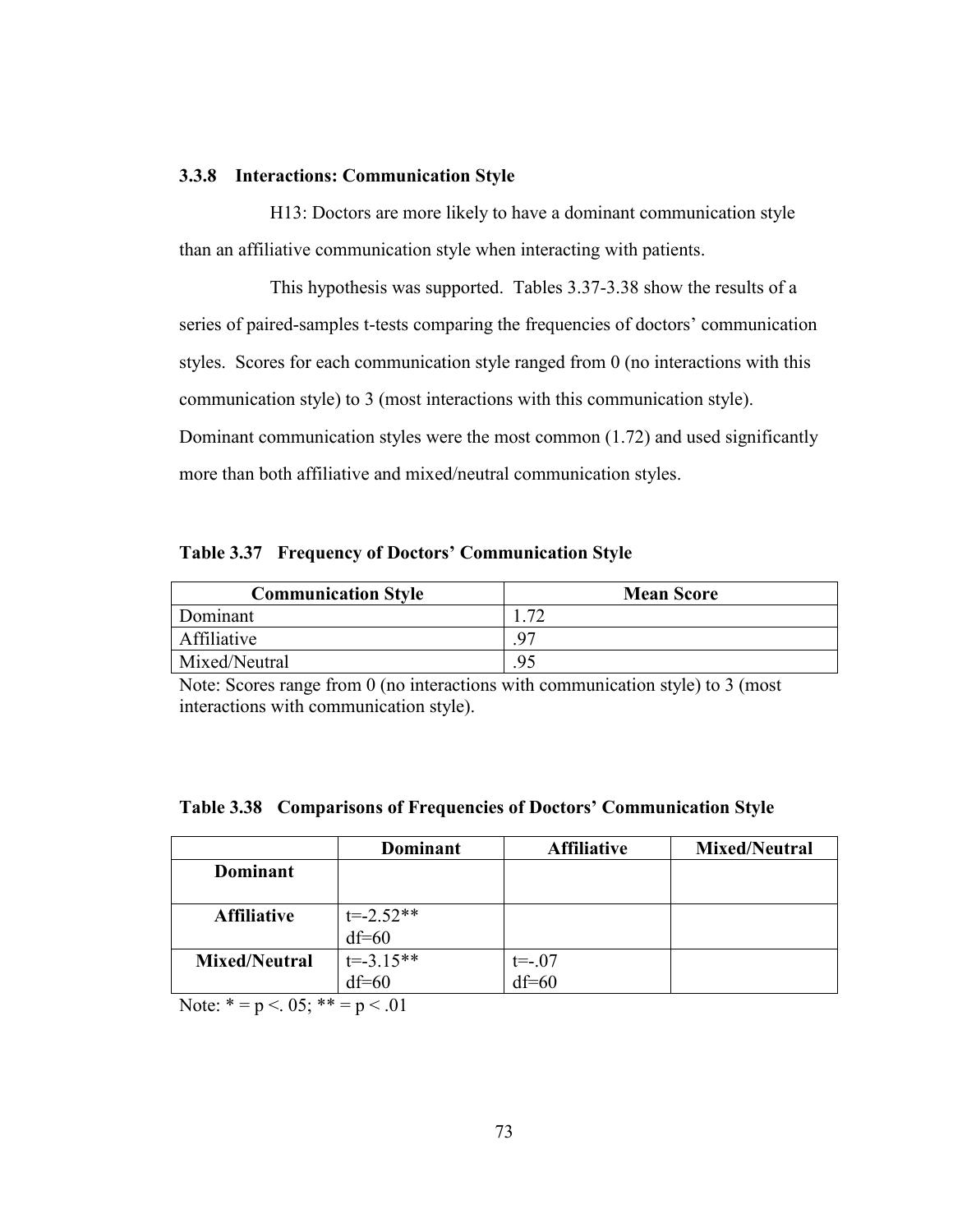RQ10: Does communication style relate to interaction topic?

For each interaction topic, characters' communication style was rated ranging from 1 (mostly dominant) to 3 (mostly affiliative). Tables 3.39-3.40 show the results of a series of paired-samples t-tests comparing the communication styles of each interaction type. Small talk was significantly more affiliative than discussions about symptoms, causes, and treatment. Additionally, small talk was also significantly more affiliative than interactions about patients' personal problems and other interpersonal comments. Other interpersonal comments were significantly more affiliative than discussions about causes and treatment. There were no other significant differences between topics.

| <b>Topic</b>  | Mean |
|---------------|------|
| Symptom       | 1.72 |
| Med History   | 2.06 |
| Causes        | 1.47 |
| Treatment     | 1.66 |
| Med Prob.     | 2.00 |
| Patient Prob. | 1.63 |
| Small Talk    | 2.60 |
| Other Inter.  | 2.04 |

**Table 3.39 Frequency of Interaction Topics' Communication Style**

Note: Scores range from 1 (mostly dominant) to 3 (mostly affiliative).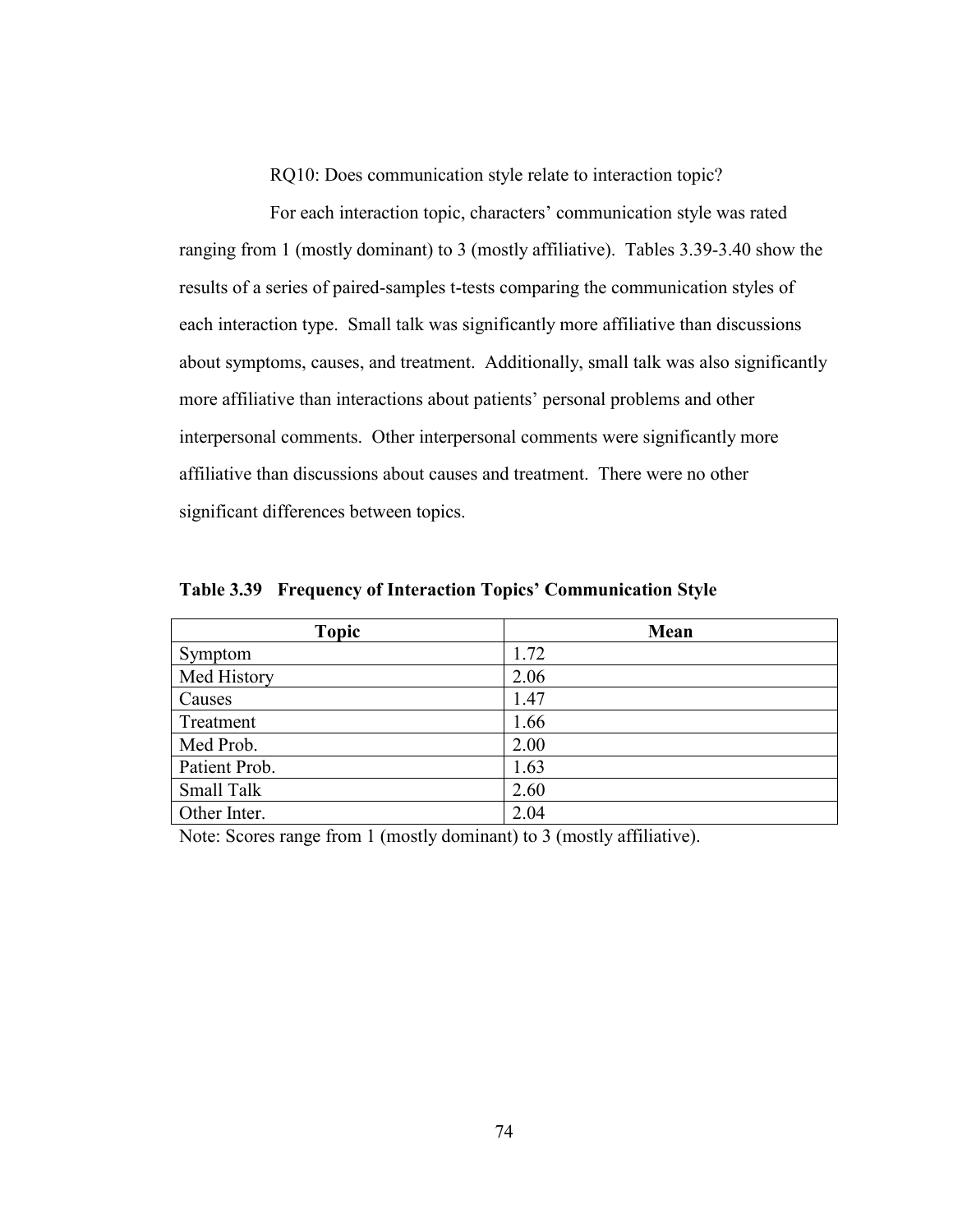|                      | Symptom                 | Med<br><b>History</b>  | <b>Causes</b>         | <b>Treatment</b>      | Med Prob.              | <b>Patient Prob.</b>  | <b>Small</b><br>Talk     | Other Inter. |
|----------------------|-------------------------|------------------------|-----------------------|-----------------------|------------------------|-----------------------|--------------------------|--------------|
| Symptom              |                         |                        |                       |                       |                        |                       |                          |              |
|                      |                         |                        |                       |                       |                        |                       |                          |              |
| <b>Med History</b>   | $t = 56$<br>$df=14$     |                        |                       |                       |                        |                       |                          |              |
| <b>Causes</b>        | $t = -2.00*$<br>$df=75$ | $t=0.00$<br>$df=9$     |                       |                       |                        |                       |                          |              |
| <b>Treatment</b>     | $t=-1.92$<br>$df=130$   | $t=-1.43$<br>$df=15$   | $t = 93$<br>$df=78$   |                       |                        |                       |                          |              |
| Med Prob.            | $t=0.00$<br>$df=2$      | X                      | $t = .54$<br>$df=4$   | $t = 0.42$<br>$df=7$  |                        |                       |                          |              |
| <b>Patient Prob.</b> | $t = -0.923$<br>$df=67$ | $t = -1.00$<br>$df=9$  | $t=0.00$<br>$df=56$   | $t = 44$<br>$df=76$   | X                      |                       |                          |              |
| <b>Small</b><br>Talk | $t=3.58**$<br>$df=27$   | $t = .79$<br>$df=5$    | $t=3.29**$<br>$df=19$ | $t=5.09**$<br>$df=27$ | X                      | $t=3.89**$<br>$df=23$ |                          |              |
| Other Inter.         | $t = 2.54*$<br>$df=81$  | $t = -1.73$<br>$df=11$ | $t=3.30**$<br>$df=56$ | $t=3.26**$<br>$df=89$ | $t = 0.42$<br>$df=694$ | $t=1.69$<br>$df=63$   | $t = -3.15**$<br>$df=31$ |              |

**Table 3.40 Comparisons of Interaction Topics' Communication Styles**

Note:  $* = p < .05$ ;  $** = p < .01$ ; x indicates test could not be conducted.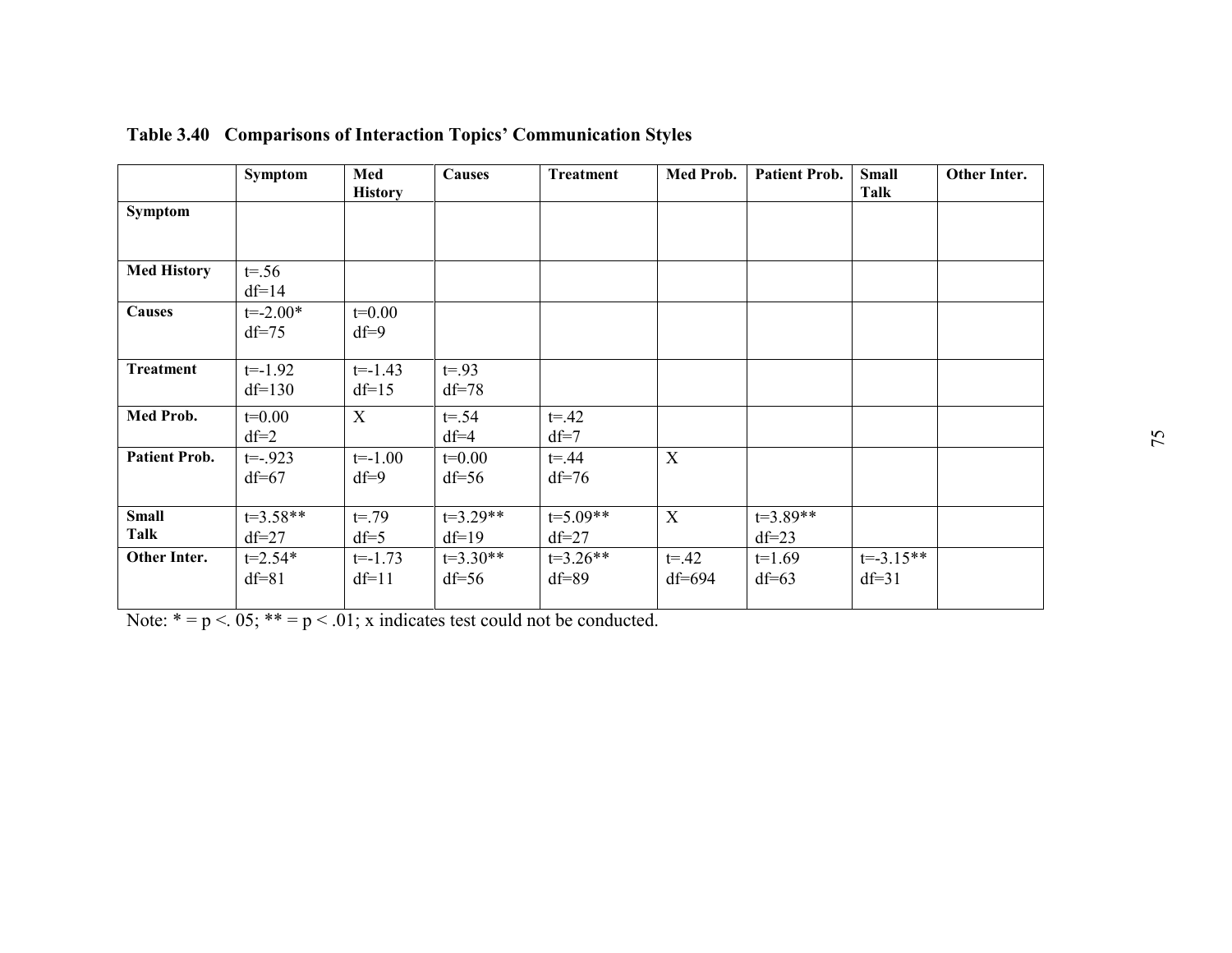### **3.3.9 Nurses**

RQ1: How nurses are portrayed in terms of character status, character type, overall behavior, and modes?

For character status, nurses were overrepresented as major characters (adjusted residual of 3.4). As shown in Table 3.16, nurses made up 23.1% of major characters and 60.0% of nurses were major characters. Less than 10% of the minor characters were nurses.

In terms of character type and overall behavior, nurses are very positive, good characters. As shown in Table 3.17, nurses were overrepresented as ―good‖/protagonist/hero types (73.3%, 5.0) and underrepresented as mixed characters  $(26.7\%,-2.8)$ . There were no nurses classified as the "bad"/antagonist/villain type, and they were the only medical professionals besides EMT/paramedics with no "bad" characters. Table 3.18 indicates that nurses were overrepresented as having overall positive behavior (73.3%, 3.6) and underrepresented as engaging in overall negative behavior (6.7%, -3.2).

Tables 3.41-3.42 show the results of a series of paired-samples t-tests comparing the frequencies of nurses' modes. As with doctors, nurses were coded for their modes, and scores ranged from 0 (character not shown in that mode) to 2 (mode was a major focus of character's storyline). In terms of modes, nurses were similar to doctors. Nurses' were significantly more likely to be shown in a curing mode (focused on the patient's physical condition and treatment) or a personal mode (dealt with issues in personal life apart from role as a caregiver) than any other mode. Caring (primarily concerned for the patient's feelings, comfort, and family) was shown significantly more often than administrative (chief role was as a manager of resources,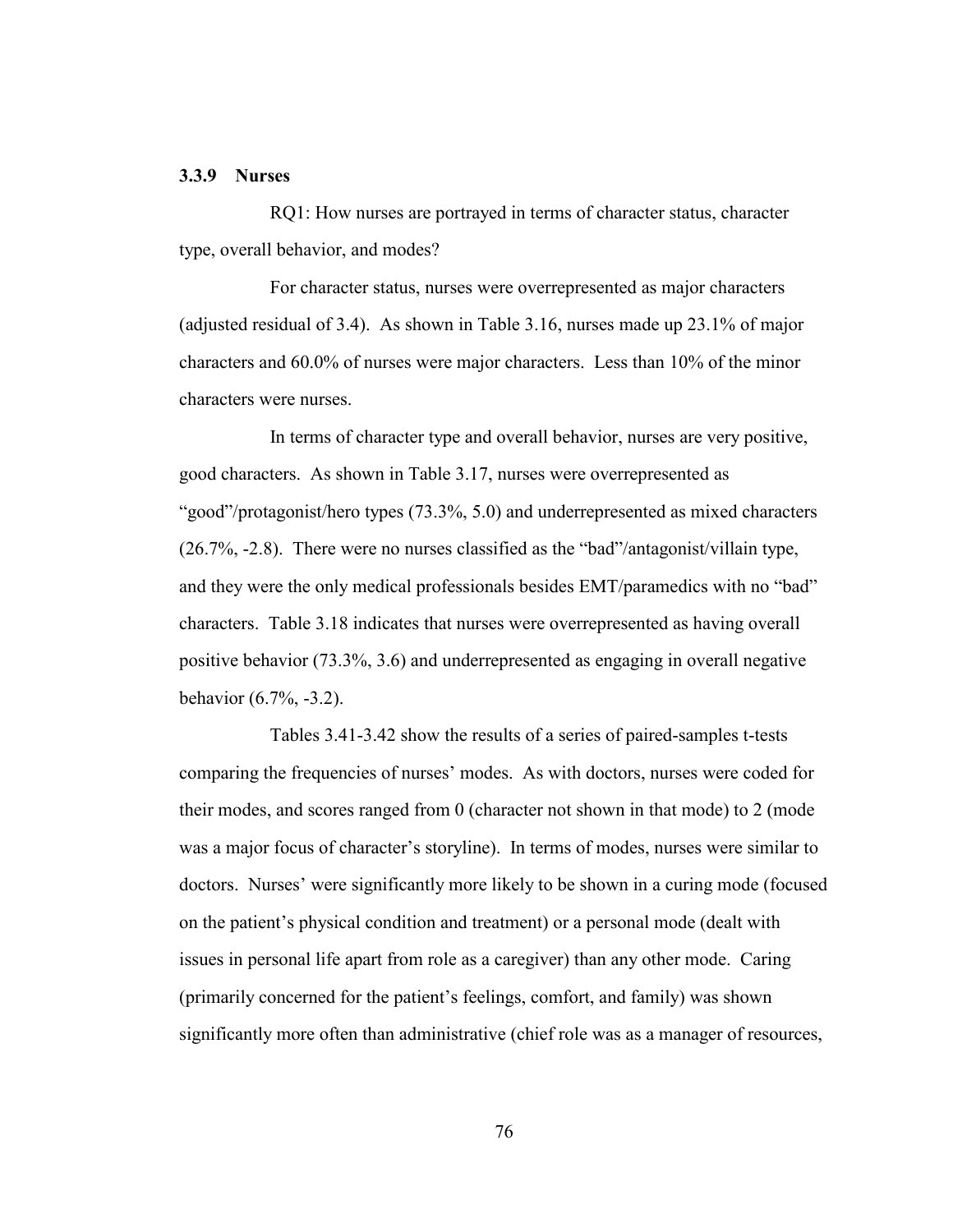including other health care workers), business (focused on budget concerns, insurance problems, or other monetary issues), or education (primarily involved in role as a teacher or learner).

**Table 3.41 Frequency of Nurses' Modes**

| Mode            | <b>Mean Score</b> |
|-----------------|-------------------|
| Caring          | .82               |
| Curing          | 1.14              |
| Administrative  | .14               |
| <b>Business</b> | .04               |
| Education       | .25               |
| Personal        | .39               |

Note: Scores range from 0 (not shown in mode) to 2 (mode major focus of storyline).

|                 | Caring        | Curing        | <b>Admin</b> | <b>Business</b> | <b>Educatio</b> | Personal |
|-----------------|---------------|---------------|--------------|-----------------|-----------------|----------|
|                 |               |               |              |                 | n               |          |
| Caring          |               |               |              |                 |                 |          |
| Curing          | $t=1.97$      |               |              |                 |                 |          |
|                 | $df=27$       |               |              |                 |                 |          |
| <b>Admin</b>    | $t = -3.52**$ | $t = -7.35**$ |              |                 |                 |          |
|                 | $df=27$       | $df=27$       |              |                 |                 |          |
| <b>Business</b> | $t = -4.99**$ | $t = -$       | $t = -1.36$  |                 |                 |          |
|                 | $df=27$       | $10.33**$     | $df=27$      |                 |                 |          |
|                 |               | $df=27$       |              |                 |                 |          |
| <b>Educatio</b> | $t = -3.62**$ | $t = -8.33**$ | $t = 83$     | $t=2.27*$       |                 |          |
| n               | $df=27$       | $df=27$       | $df=27$      | $df=27$         |                 |          |
| Personal        | $t=2.52*$     | $t=1.43$      | $t=7.46**$   | $t=9.21**$      | $t=7.53**$      |          |
|                 | $df=27$       | $df=27$       | $df=27$      | $df=27$         | $df=27$         |          |

**Table 3.42 Comparisons of the Frequencies of Nurses' Modes**

Note:  $* = p < 0.05$ ;  $* = p < 0.01$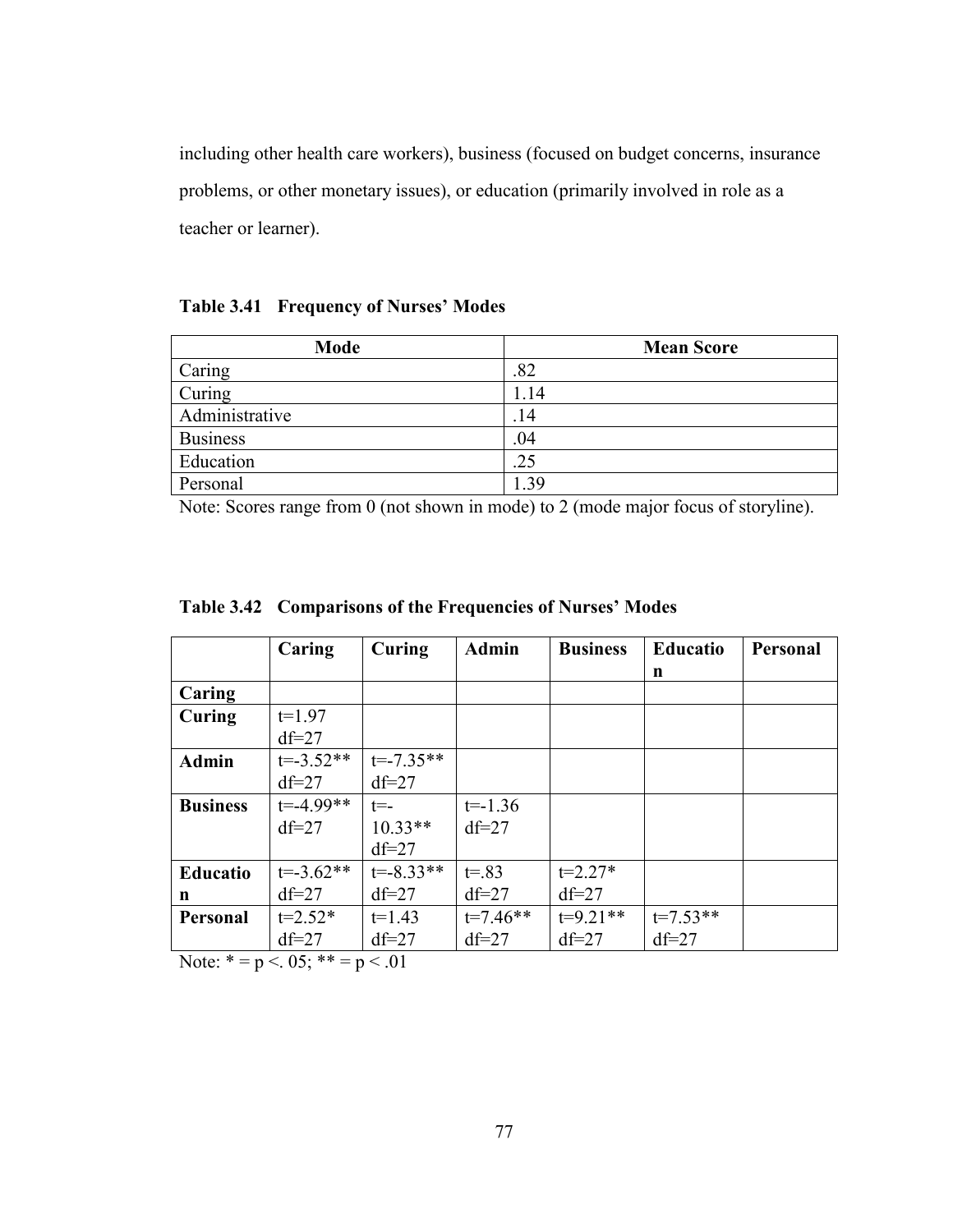RQ7: Will patients be active participants in their health care decisions when interacting with nurses?

Patient participation, the extent of involvement a patient shows in their health care treatment decisions, was coded in the same manner for nurses as for doctors. Each level of patient participation was scored on a range of 0 (no patient participation at this level) to 3 (most patient participation occurred at this level). Tables 3.43-3.44 show the results of a series of paired-samples t-tests comparing the frequency of the different levels of patient participation with nurses. Passive participation, when the patient is physically and mentally able to participate but does not, occurred the most (.86), but it was only significantly more common than child participation at  $\alpha$  = .05, t (27) = 1.85, p < .05.

| <b>Level of Patient Participation</b> | Mean |
|---------------------------------------|------|
| Unconscious                           | .81  |
| Child                                 | .38  |
| Passive                               | .86  |
| Moderate                              | .68  |
| Active                                | 75   |

**Table 3.43 Frequency of Patient Participation Levels with Nurses**

Note: Scores ranged from 0 (no patient participation at this level) to 3 (most patient participation at this level).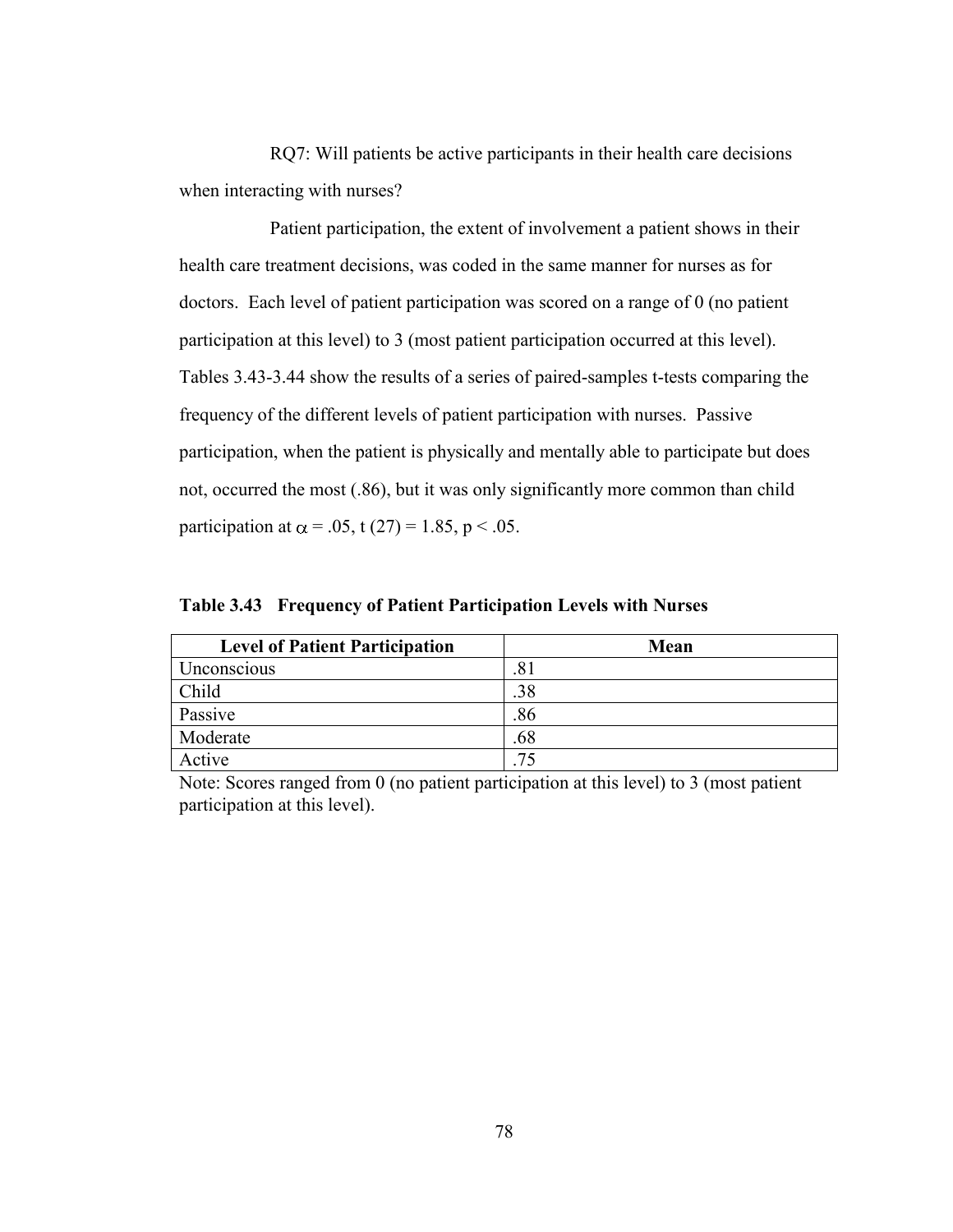|                    | <b>Unconscious</b> | <b>Child</b> | <b>Passive</b> | Moderate | <b>Active</b> |
|--------------------|--------------------|--------------|----------------|----------|---------------|
| <b>Unconscious</b> |                    |              |                |          |               |
|                    |                    |              |                |          |               |
| <b>Child</b>       | $t = -1.72$        |              |                |          |               |
|                    | $df=27$            |              |                |          |               |
| <b>Passive</b>     | $t=-.10$           | $t=1.85*$    |                |          |               |
|                    | $df=27$            | $df=27$      |                |          |               |
| Moderate           | $t = -0.62$        | $t=1.06$     | $t = -0.51$    |          |               |
|                    | $df=27$            | $df=27$      | $df=27$        |          |               |
| <b>Active</b>      | $t = -.41$         | $t=1.36$     | $t = -31$      | $t = 21$ |               |
|                    | $df=27$            | $df=27$      | $df=27$        | $df=27$  |               |

**Table 3.44 Comparisons of Frequencies of Patient Participation Levels with Nurses**

Note:  $* = p < 0.05$ ;  $** = p < 0.01$ 

RQ6: How often will nurses interact with patients?

Tables 3.45-3.46 show the results of a series of paired-samples t-tests comparing the frequencies of nurses' interactions with different types of characters. Nurses were significantly more likely to interact with other nurses than any other character. Except for other nurses, nurses interacted with patients significantly more than any other characters. Nurses interacted more with doctors than hospital administrators and other health care workers.

**Table 3.45 Frequency of Nurses' Interactions with Different Types of Characters**

| <b>Interact With</b>          | Mean |
|-------------------------------|------|
| Doctors                       | 1.18 |
| <b>Nurses</b>                 | 2.50 |
| Patients                      | 1.64 |
| <b>Patient Family/Friends</b> | 1.00 |
| Hospital Admin.               | .29  |
| Other Health Care Workers     | .18  |
| Others (Non-Healthcare)       | .82  |

Note: Scores range from 0 (no interactions) to 3 (most interactions).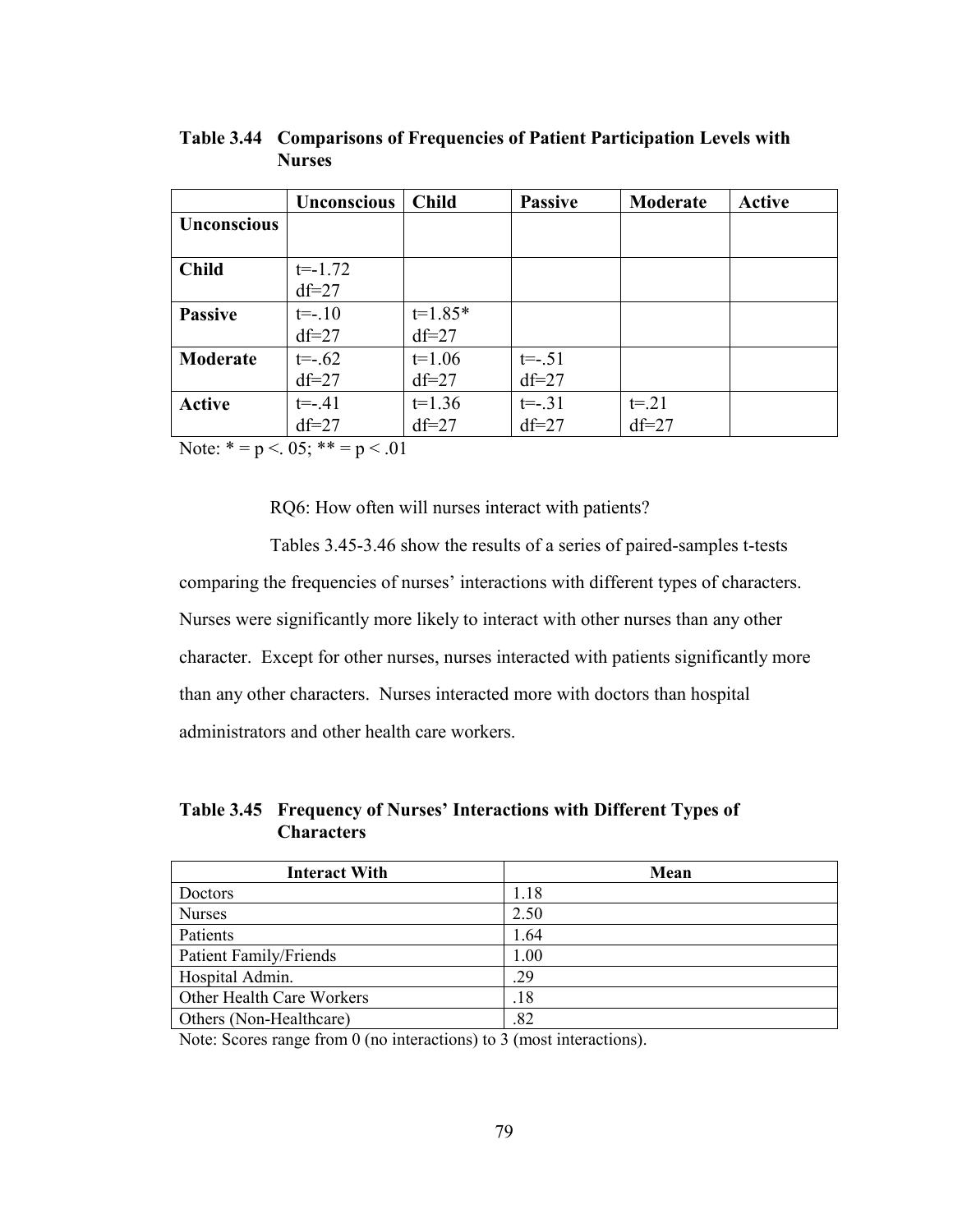|                 | <b>Doctors</b> | <b>Nurses</b>  | <b>Patients</b> | Patients'     | Hosp.        | Other         | Other |
|-----------------|----------------|----------------|-----------------|---------------|--------------|---------------|-------|
|                 |                |                |                 | Fam/Fri       | <b>Admin</b> | <b>Health</b> |       |
| <b>Doctors</b>  |                |                |                 |               |              |               |       |
|                 |                |                |                 |               |              |               |       |
| <b>Nurses</b>   | $t=6.22**$     |                |                 |               |              |               |       |
|                 | $df=27$        |                |                 |               |              |               |       |
| <b>Patients</b> | $t=2.29*$      | $t = -3.42**$  |                 |               |              |               |       |
|                 | $df=27$        | $df=27$        |                 |               |              |               |       |
|                 |                |                |                 |               |              |               |       |
| Patients'       | $t = -0.87$    | $t = -6.15**$  | $t = -2.59*$    |               |              |               |       |
| Fam/Fri         | $df=27$        | $df=27$        | $df=27$         |               |              |               |       |
|                 |                |                |                 |               |              |               |       |
| Hosp.           | $t = -4.75**$  | $t = -10.05**$ | $t = -5.60**$   | $t = -3.60**$ |              |               |       |
| Admin.          | $df=27$        | $df=27$        | $df=27$         | $df=27$       |              |               |       |
|                 |                |                |                 |               |              |               |       |
| Other           | $t = -7.35**$  | $t = -12.50**$ | $t = -8.06**$   | $t = -5.31**$ | $t = -0.72$  |               |       |
| <b>Health</b>   | $df=27$        | $df=27$        | $df=27$         | $df=27$       | $df=27$      |               |       |
|                 |                |                |                 |               |              |               |       |
| <b>Other</b>    | $t = -1.99$    | $t = -6.80**$  | $t = -3.13**$   | $t = -.80$    | $t=2.65**$   | $t=4.36$      |       |
|                 | $df=27$        | $df=27$        | $df=27$         | $df=27$       | $df=27$      | $df=27$       |       |

**Table 3.46 Comparisons of Frequencies of Nurses' Interactions with Different Types of Characters**

Note:  $* = p < 0.05$ ;  $** = p < 0.01$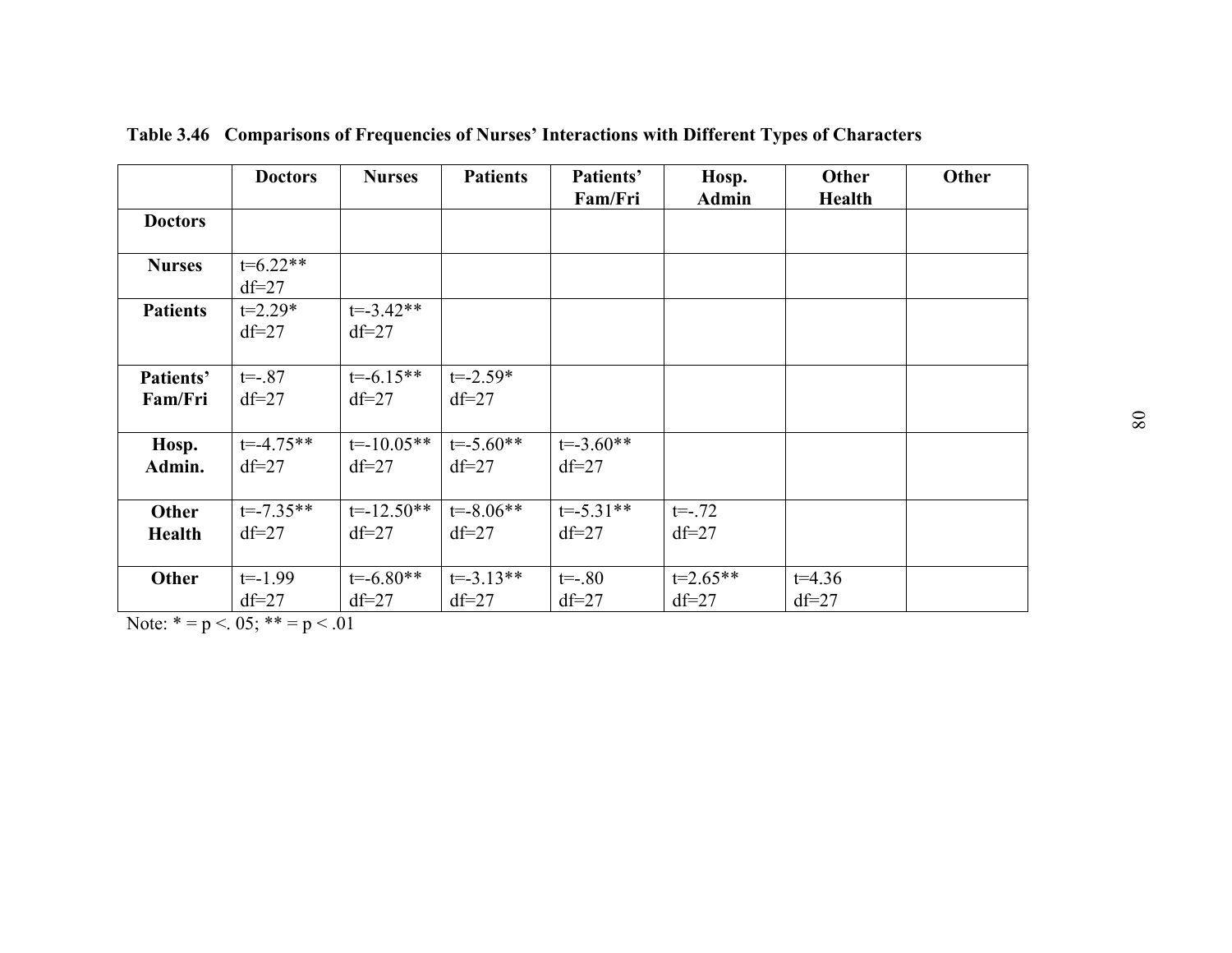RQ8: Will nurses have dominant communication styles when interacting with patients or affiliative communication styles?

Tables 3.47-3.48 show the results of a series of paired-samples t-tests comparing the frequencies of nurses' communication styles. Scores for each communication style ranged from 0 (no interactions with this communication style) to 3 (most interactions with this communication style). There was no significant difference between the frequencies of affiliative and dominant communication styles, t  $(27) = 1.78$ ,  $p = .86$ . Nurses used both communication styles significantly more than mixed/neutral communication.

**Table 3.47 Frequency of Nurses' Communication Styles**

| <b>Communication Style</b> | Mean |
|----------------------------|------|
| Dominant                   | .64  |
| Affiliative                | ൗറ   |
| Mixed/Neutral              | 79   |

Note: Scores range from 0 (no interactions) to 3 (most interactions).

|                      | Dominant      | <b>Affiliative</b> | <b>Mixed/Neutral</b> |
|----------------------|---------------|--------------------|----------------------|
| <b>Dominant</b>      |               |                    |                      |
|                      |               |                    |                      |
| <b>Affiliative</b>   | $t = 178$     |                    |                      |
|                      | $df=27$       |                    |                      |
| <b>Mixed/Neutral</b> | $t = -2.91**$ | $t = -3.36**$      |                      |
|                      | $df=27$       | $df=27$            |                      |

**Table 3.48 Comparisons of the Frequencies of Nurses' Communication Styles**

Note:  $* = p < 0.05$ ;  $** = p < 0.01$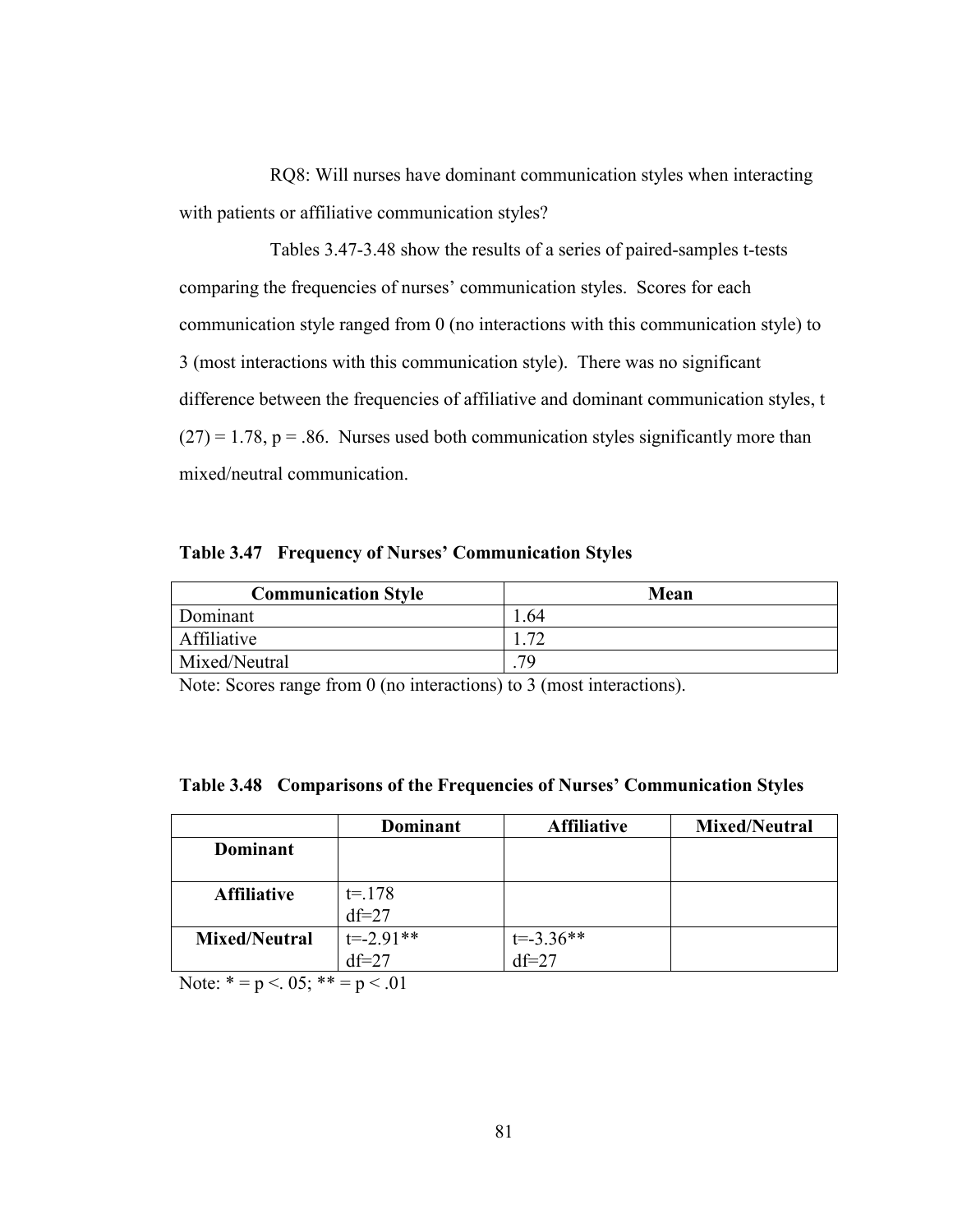### **Chapter 4**

## **SUMMARY AND DISCUSSION**

### **4.1 Summary**

This study examined entertainment television's depiction of medical professionals, patients, and the interactions between them. Coding schemes were developed to analyze the characterization of medical professionals and patients as well as health care interactions. Regarding characterization, this study examined demographics, if characters were typically portrayed as "good" or "bad" and if they engaged in positive or negative behaviors. For patients, this study was also concerned with their illnesses, where they received treatment, the outcome of their treatment, and if they were portrayed as causing their illnesses through their lifestyle choices or actions. For interactions, this study focused on four different elements: (a) with whom these characters interacted, (b) their communication styles during health care interactions, (c) the topics of health care interactions, and (d) the patients' level of participation during health care decisions. Results indicated that doctors and nurses are shown as more important and more positive than other health care workers and patients on television. Results also indicated that most patients are "bad" people suffering from traumatic injuries or rare illnesses, but they normally survive these ailments. In terms of interactions, results found that doctors typically dominate health care interactions and patients are uninvolved with their health care decisions.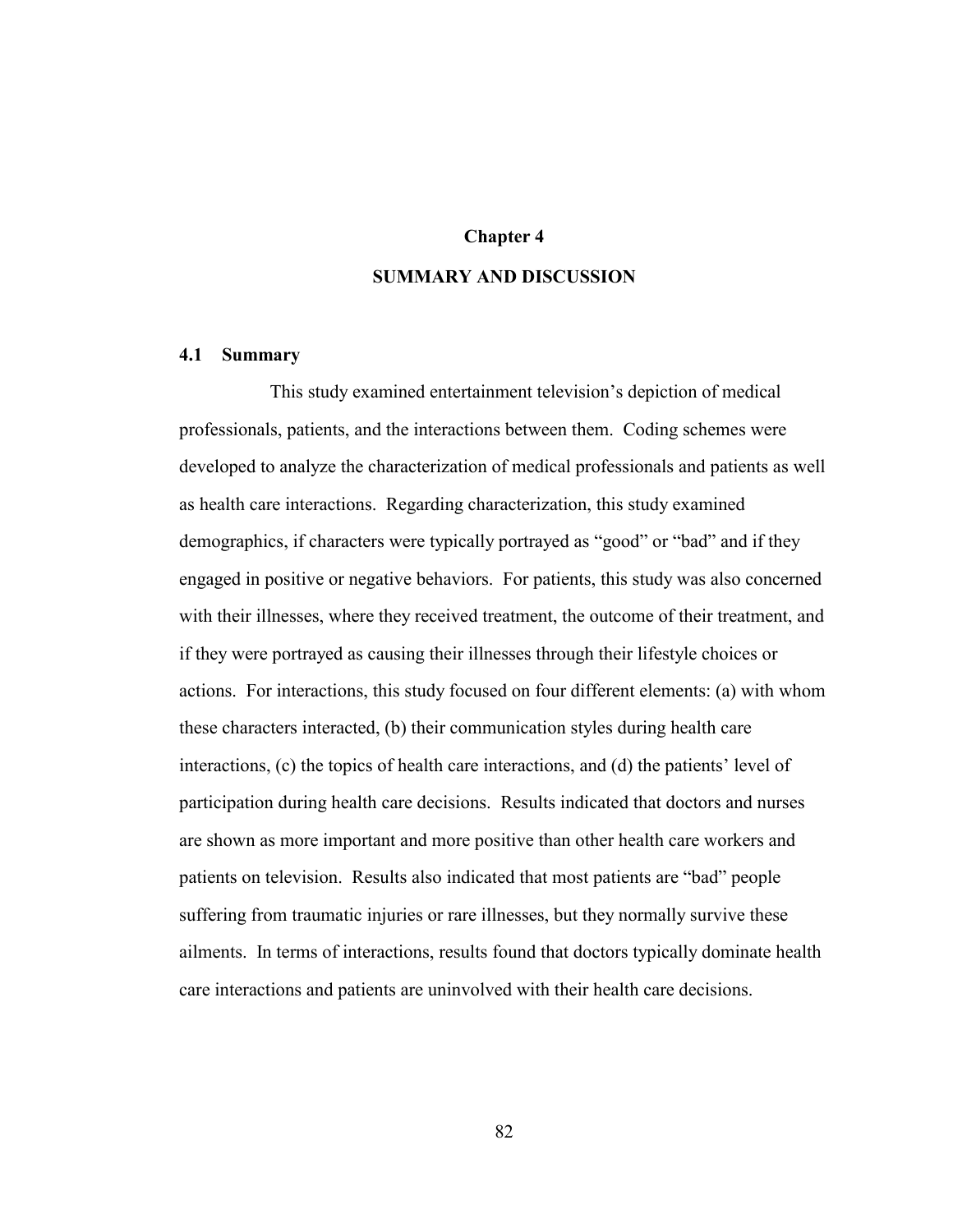These results indicate that viewers could develop some potentially damaging conceptions about the medical world from television. This chapter discusses the findings and the possible implications of these depictions in terms of cultivation and social cognitive theory. This chapter also provides an overview of the study's limitations and future research directions.

### **4.2 Findings and Implications**

The following sections provide a general description of the characters, the results of data analysis, and possible implications. These implications are purely speculative; content analysis is a study of media content, not of media effects. As such, this discussion suggests possible effects of these depictions based on previous research and cultivation and social cognitive theory.

### **4.2.1 Description of the Characters**

There were more males than females in this sample. The majority of characters were white and of European/Scandinavian descent. They were also mostly young (21-50), middle class, and straight.

For medical roles, the majority of characters were doctors. Patients were the second largest group, making up over a quarter of the sample, and were followed by their family/friends and nurses. The last 10.0% of the sample was comprised of hospital administrators, EMT/paramedics, and physician's assistants.

### **4.2.2 Character Status**

The first hypothesis conjectured that doctors were more likely than other characters to be classified as major characters and was supported. Doctors made up the majority of major characters while patients and patients' family/friends were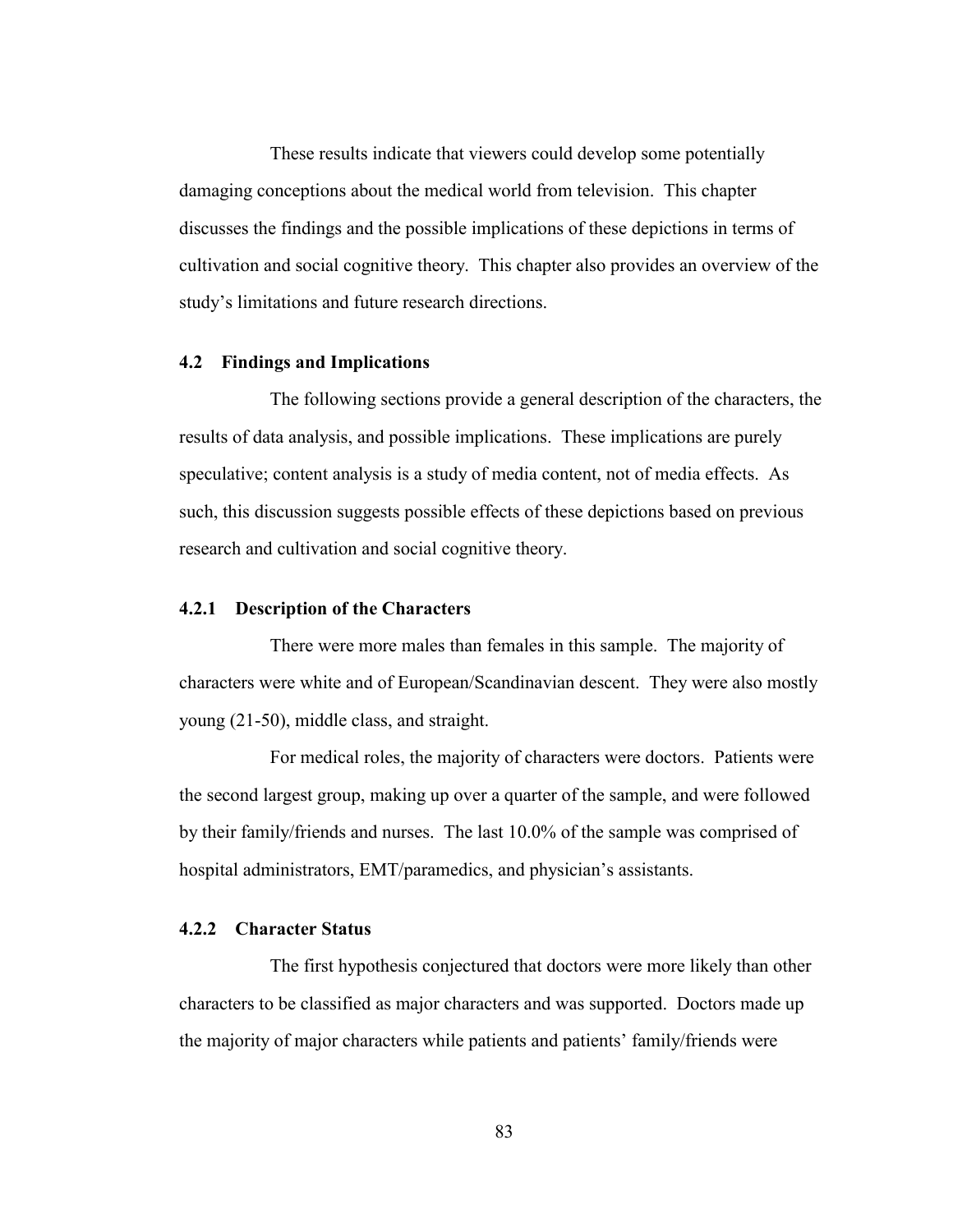underrepresented as major characters. Patients and their family/friends made up over half of the minor characters and less than a quarter of the major characters, despite composing almost half of the entire sample of characters. This result supports Turow's (1989) finding that medical shows shifted from a patient-centered to a doctorcentered focus after the 1970s. This shift is important because, as major characters are essential to the storyline of the show, television gives the impression that doctors are the most important players in medical situations. With most patients and their family/friends regulated to minor roles, viewers get the sense that patients and their family/friends do not matter much in the medical world.

In addition to the focus on doctors, television shows have begun to focus on nurses. Although patients and their family/friends made up a larger percentage of the sample than nurses (which could be due to coding criteria), nurses made up the larger percentage of major characters. Nurses were overrepresented as major characters and only made up 10.0% of all the minor characters in the sample. This is a significant change from previous decades where past research (Meier, 1998; Signorielli, 1993) found that nurses were largely ignored on television. As this invisibility has led the public to somewhat discredit nursing as a discipline (Gordon  $\&$ Buresh, 2001), this represents a positive shift for the nursing profession. So although there are still not as many nurses on television as doctors, nurses are becoming more important on television and could possibly be given more respect by viewers in the real world.

# **4.2.3 "Good" vs. "Bad"**

Many of the hypotheses and research questions were concerned with how medical professionals, patients, and their family/friends were portrayed. Depending on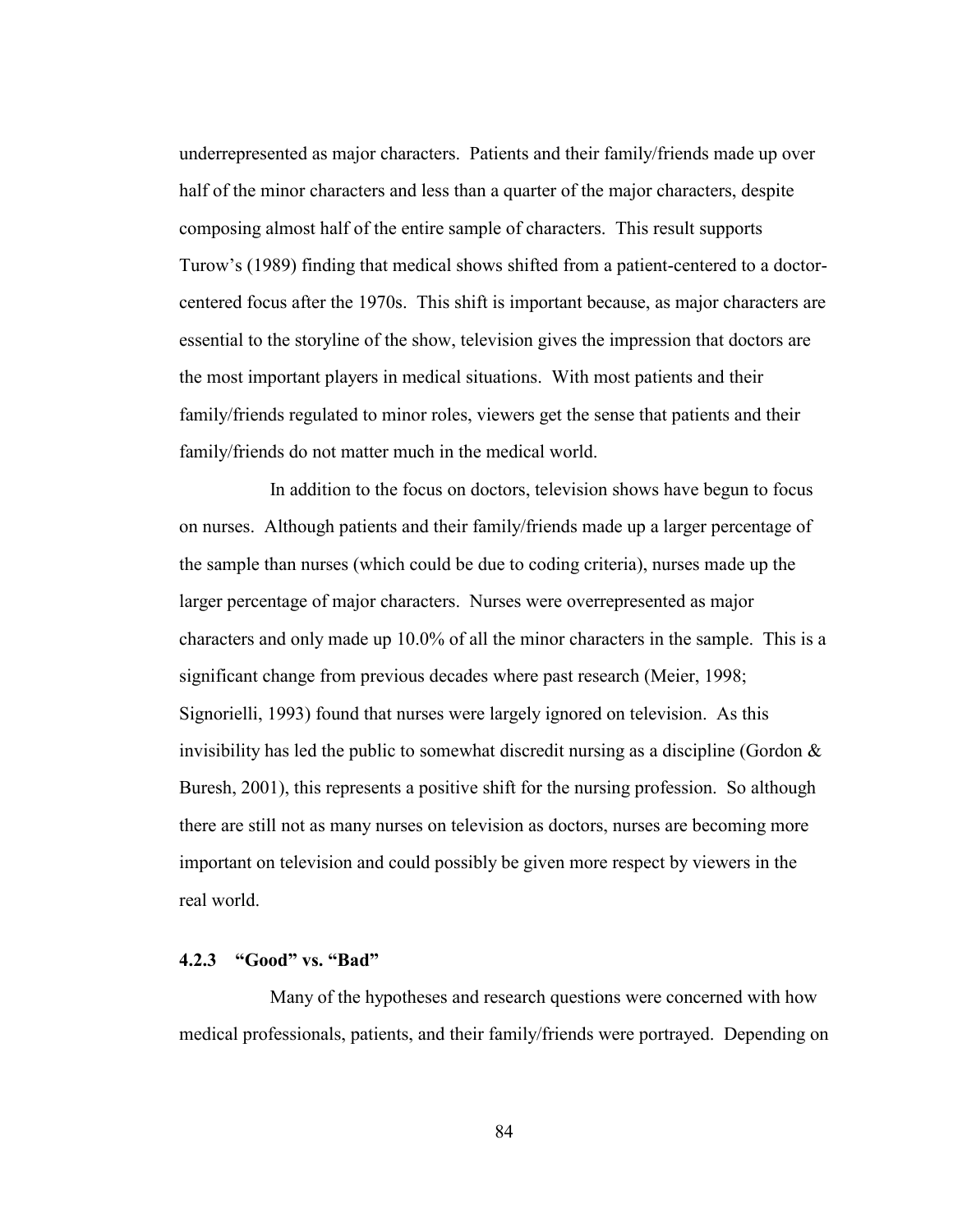the valence of these portrayals, viewers could develop harmful perceptions about the type of people who provide health care or the type of people who need it.

H2 posited that doctors were more likely to be portrayed as good than bad, and H3 predicted that doctors were more likely to engage in positive than negative behavior. Both these hypotheses were supported. More doctors were portrayed as engaging in positive behavior than negative behavior, and more doctors were classified as "good" heroes than "bad" villains. In fact, doctors were underrepresented as villains. Although more doctors were classified as heroes than villains, the majority of doctors were actually classified as mixed types. These findings echo the conclusions of other researchers (e.g., Chory-Assad & Tamborini 2001; Turow & Gans-Boriskin, 2007) that doctors are still largely positive characters but have become more negative in recent decades. Doctors are no longer overwhelmingly positive characters in prime time television, as had been found in previous decades (e.g., Gerbner et al., 1982). As television's glowing image of doctors erodes, viewers' confidence in their physicians might also fade. When doctors were shown in a largely positive light on television, Gerbner et al. (1982) found that heavy television viewing was positively associated with high confidence in doctors. But after the shift to more negative depictions, Chory-Assad and Tamborini (2003) found that increased exposure to prime time doctor programs was positively associated with perceptions of doctors being uncaring, cold, unfriendly, nervous, tense, and anxious. Thus, as cultivation theory suggests, viewers' perceptions of the world can match television's representations of it. So although these portrayals might not be completely negative, they still could be leading to negative perceptions of doctors and lower confidence.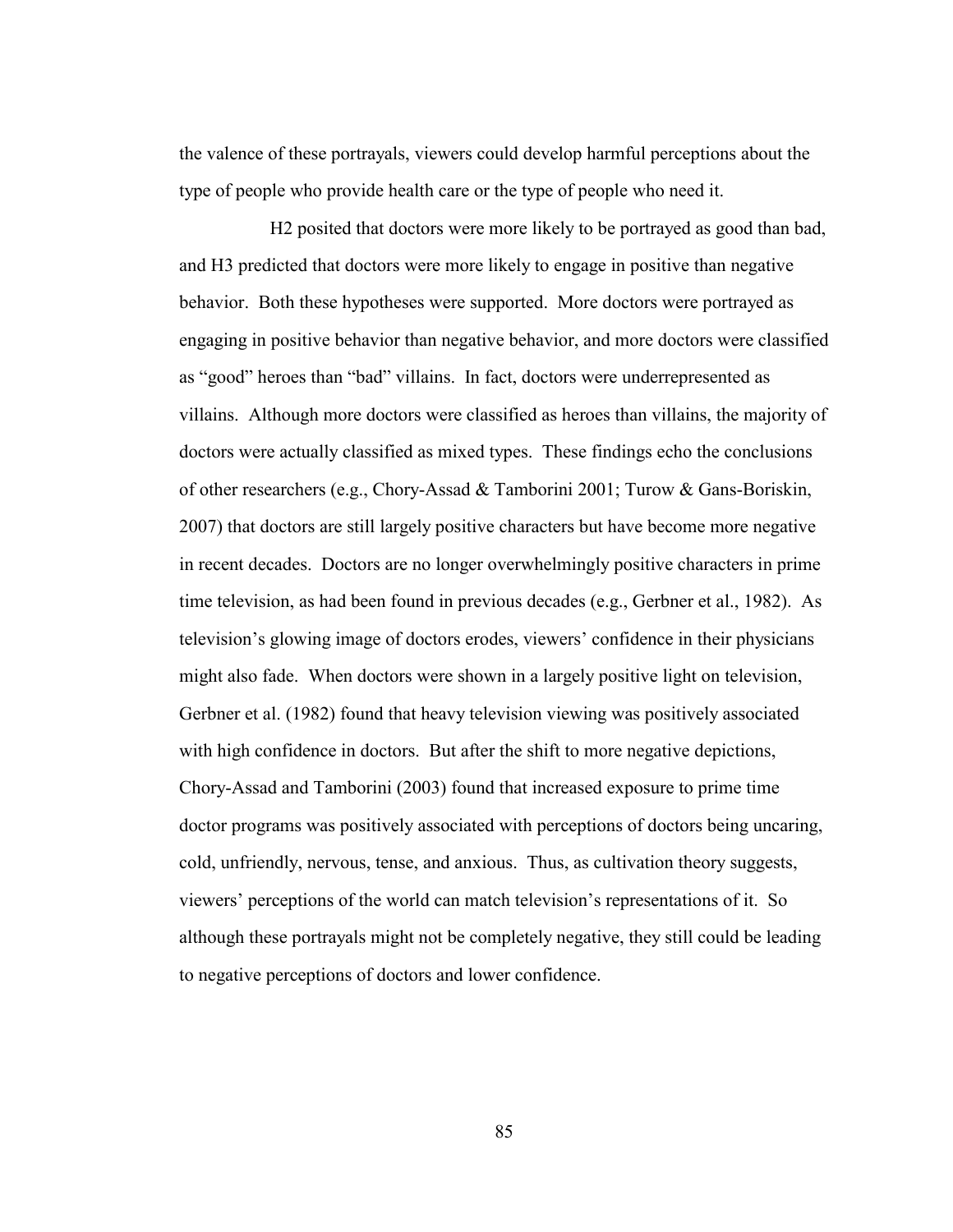While doctors on television have become less positive over time, nurses have become significantly more positive. Almost three out of four nurses were classified as heroes, and none of the nurses were classified as villains. Nurses were also overrepresented as engaging in positive behavior. This has completely reversed from previous research that found that nurses were shown as less positive than doctors (Gerbner et al., 1982). So although viewers' confidence in doctors might be fading, viewers' confidence in nurses might be growing. Again, this represents a positive shift for the nursing discipline. It could also have immediate benefits in the real world; nurse practitioners are currently replacing many primary care doctors in the United States (Brewington, 2009), so increased confidence in nursing and positive perceptions of nurses could have positive benefits for society and health care.

These depictions could have an impact in the real world, because both cultivation and social cognitive theory reason that television can create mental models or schemas that impact viewers' worldviews and behaviors (Bandura, 2002; Schrum, 2002). Schema can be thought of as related concepts and cognitive representations that are stored in the mind. For cultivation theory, television can create certain schemas and increase their accessibility in the mind, much like a priming effect (Schrum, 2002). For social cognitive theory, television creates mental models of behaviors. Bandura (2002) describes the different cognitive capabilities that humans use to guide their behavior; the symbolizing capability allows humans to create mental models of actions to guide their future behaviors. Based on these models, humans will be motivated or unmotivated to perform the behavior. These depictions of doctors and nurses on television can contribute to viewers' health care schema. For example, these medical professionals should be more accessible in the mind of viewers than others, as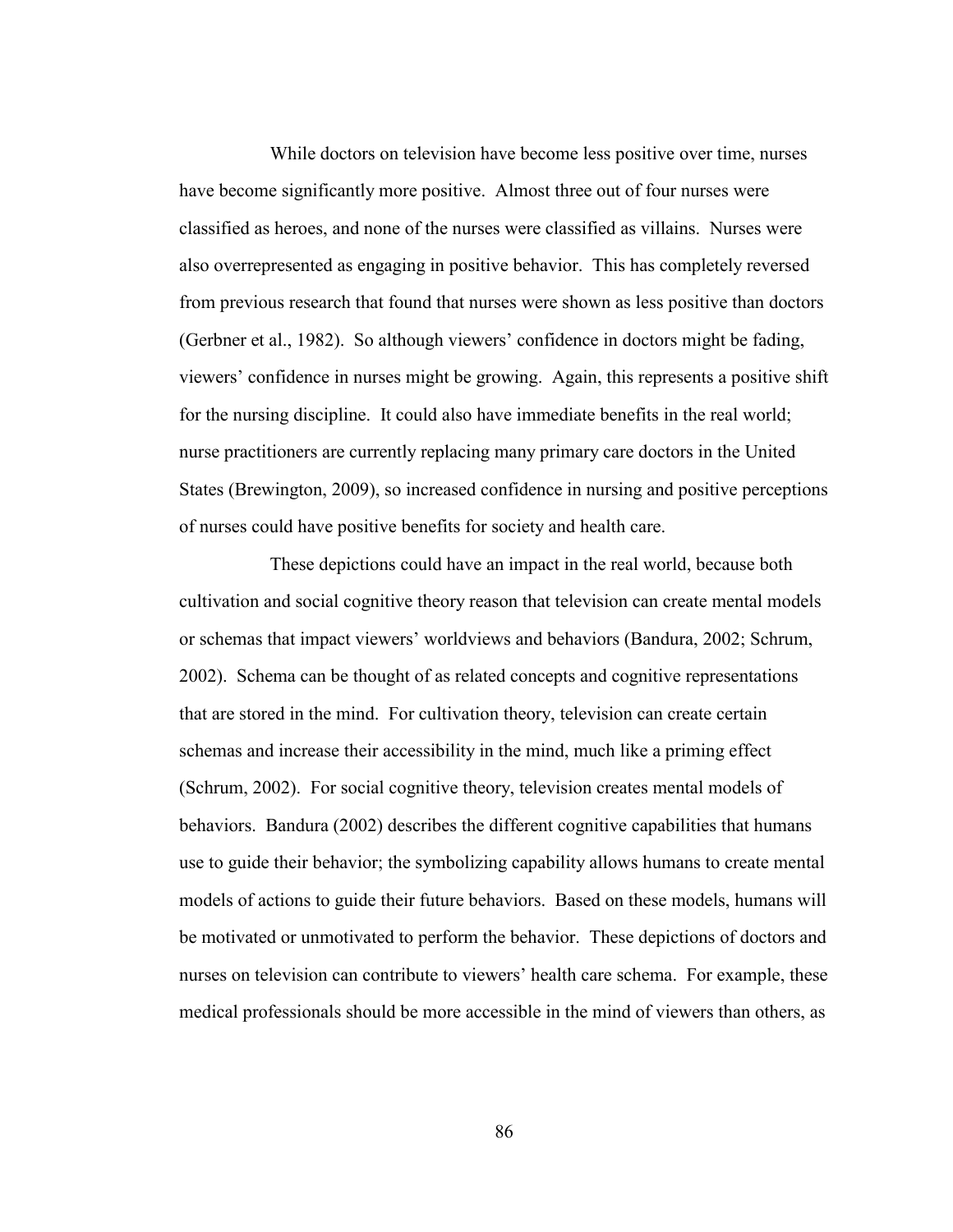doctors and nurses are the most important characters on television. The image of doctors as more negative than nurses can also add to viewers' health care schema. This view can become highly accessible in viewers' minds, and viewers might be less confident in their doctors' opinions but trust their nurses.

In contrast to nurses, hospital administrators are still cast in a negative light. H6 posited that hospital administrators were more likely to be portrayed as negative than positive, and results support this assertion. Hospital administrators were underrepresented as engaging in positive behavior (only 10% did) and most were classified as mixed  $(60\%)$  or "bad" characters  $(30\%)$ . These findings support previous research that found hospital administrators are negative characters who often act as villains for doctors to heroically defy (Jacobs, 2003, Vandekieft, 2004). Although hospital administrators are unlikely to be highly accessible in viewers' minds as they are usually minor characters, from their negative portrayals, viewers could develop biased perceptions of hospital administrators and their role in health care.

Of all the characters, patients and their family and friends are cast in the most negative light. H5 and H6 posited that patients and their family/friends would be more negative than positive, and these hypotheses were supported. Patients were underrepresented as engaging in positive behavior (only a quarter did) and overrepresented as villains and mixed characters. In fact, patients and their family/friends comprised almost three quarters of all the villains in the sample. Patients were also underrepresented as "good" characters, with only 10% shown as heroes. These findings support previous research that found that patients are often problems or annoyances (Jacobs, 2003), trouble or troubled (Makoul & Peer, 2004),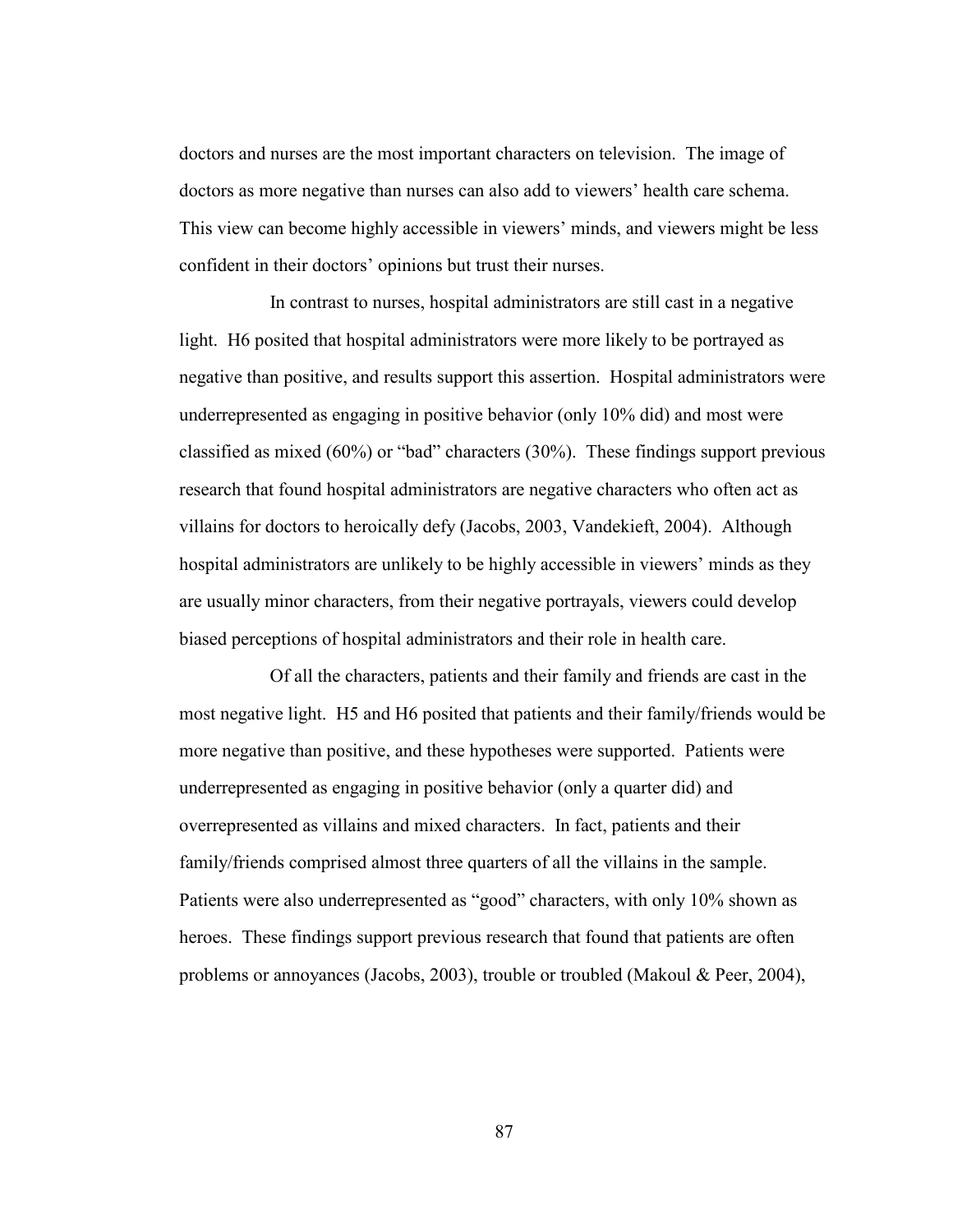and their relatives and friends are often portrayed as nuisances to medical professionals (Turow & Gans, 2002).

In addition to being cast in a negative light, patients are more likely than other characters to engage in destructive behaviors. Overall, not many characters engaged in bad behaviors. While almost one in five drank alcohol, drug use, crime, and violence were uncommon and no characters smoked. Those who did engage in these behaviors, however, were almost always patients. Over half of the alcoholics were patients and all of the recreational drug users were patients or their family/friends. Additionally, patients made up over half of the drug addicts. The only killers were patients, and they also committed almost half of the non-fatal violence. Patients and their family and friends also committed over 80% of the criminal acts. With most patients being classified as villains and engaging in negative or socially discouraged behaviors, these findings support Makoul and Peer's (2004) assertion that patients are either trouble or troubled. These depictions could have some serious consequences. Television presents the message that only bad people get sick, and this could create a problematic schema in the minds of viewers. Viewers could begin to associate "bad" with "illness". If viewers do not perceive themselves as "bad" people or do not engage in these destructive behaviors, viewers might underestimate their chances for developing diseases and illnesses. Also, research indicates there are already many health-related stigmas in society (Weiss, Ramakrishna, & Somma, 2006), and these negative depictions could contribute to their perpetuation. These depictions could increase the accessibility of these stigmas or create new ones.

It should also be noted that some medical professionals also engaged in destructive behaviors. Although television generally presents a positive image of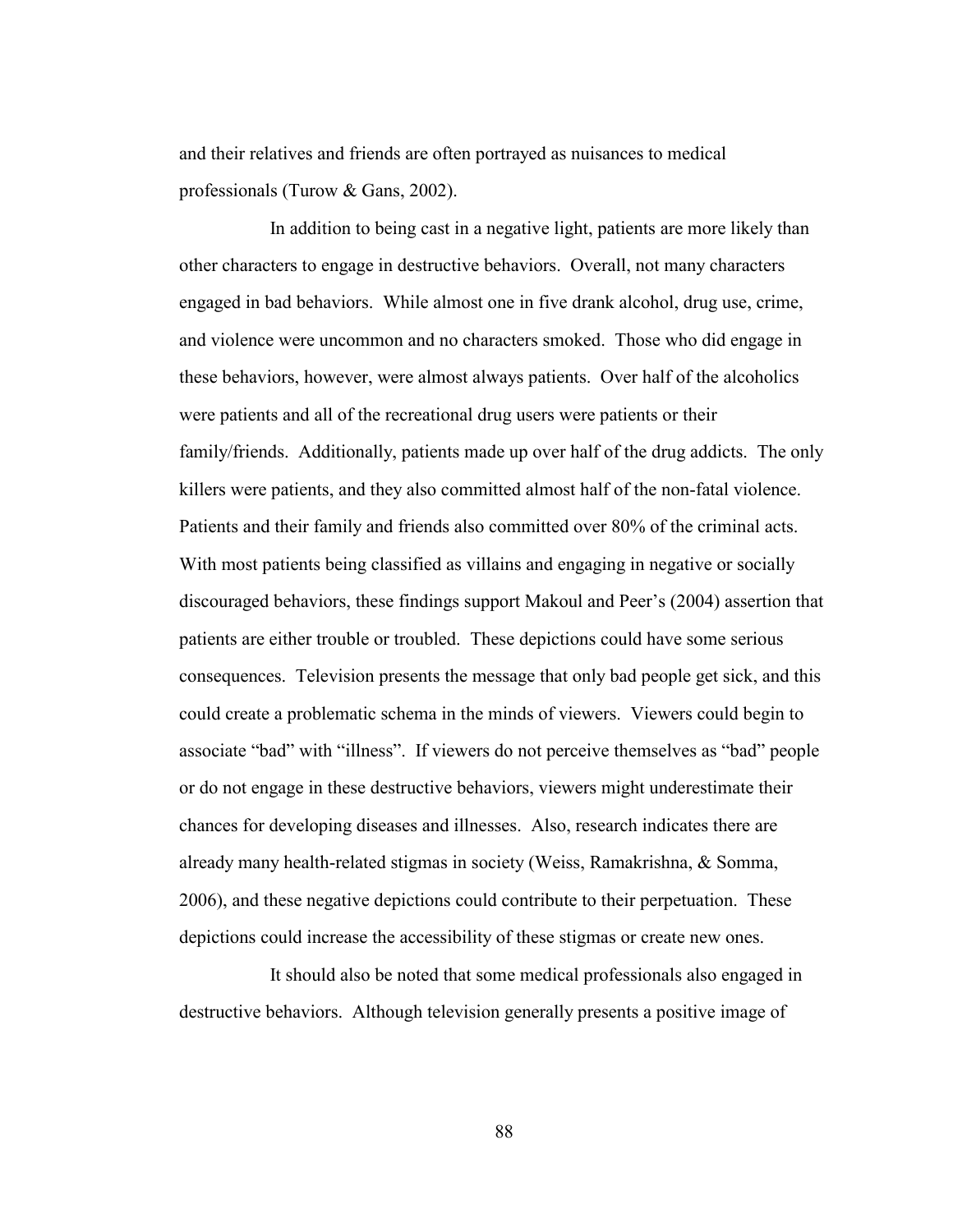doctors and nurses on television, there are those who are drug addicts and excessive drinkers. In fact, two series, *House* and *Nurse Jackie*, revolve around medical professionals with drug addictions. These images, although not the norm throughout television, could also impact viewers' confidence in their own medical professionals. This is especially true with viewers of these two series, as the image of medical professionals struggling with addictions is repeated episode after episode and could create a very strong schematic link between medical professionals and drug addiction.

## **4.2.4 Medical Professionals' Attitudes and Actions Toward Patients**

With the negative portrayal of patients, it would be plausible to assume that medical professionals on television would express negative attitudes about their patients. H14 posited that medical professionals would be more likely express negative attitudes than positive attitudes about patients, but this was not supported. Most medical professionals did not express an attitude about patients, and although negative attitudes were more common, there was no significant difference between the number of medical professionals with negative and positive attitudes. One positive implication of this finding is that viewers might assume medical professionals will not speak ill of them. If medical professionals spoke very critically and negatively about their patients on television, viewers might expect to be spoken about in this manner in the real world as well. To avoid this, viewers might limit their own health care visits. Another possible implication of this finding, however, is that viewers might get the impression that medical professionals do not care about patients. In addition to being regulated to minor roles, medical professionals barely talk about patients; it just contributes to the picture of unimportant patients.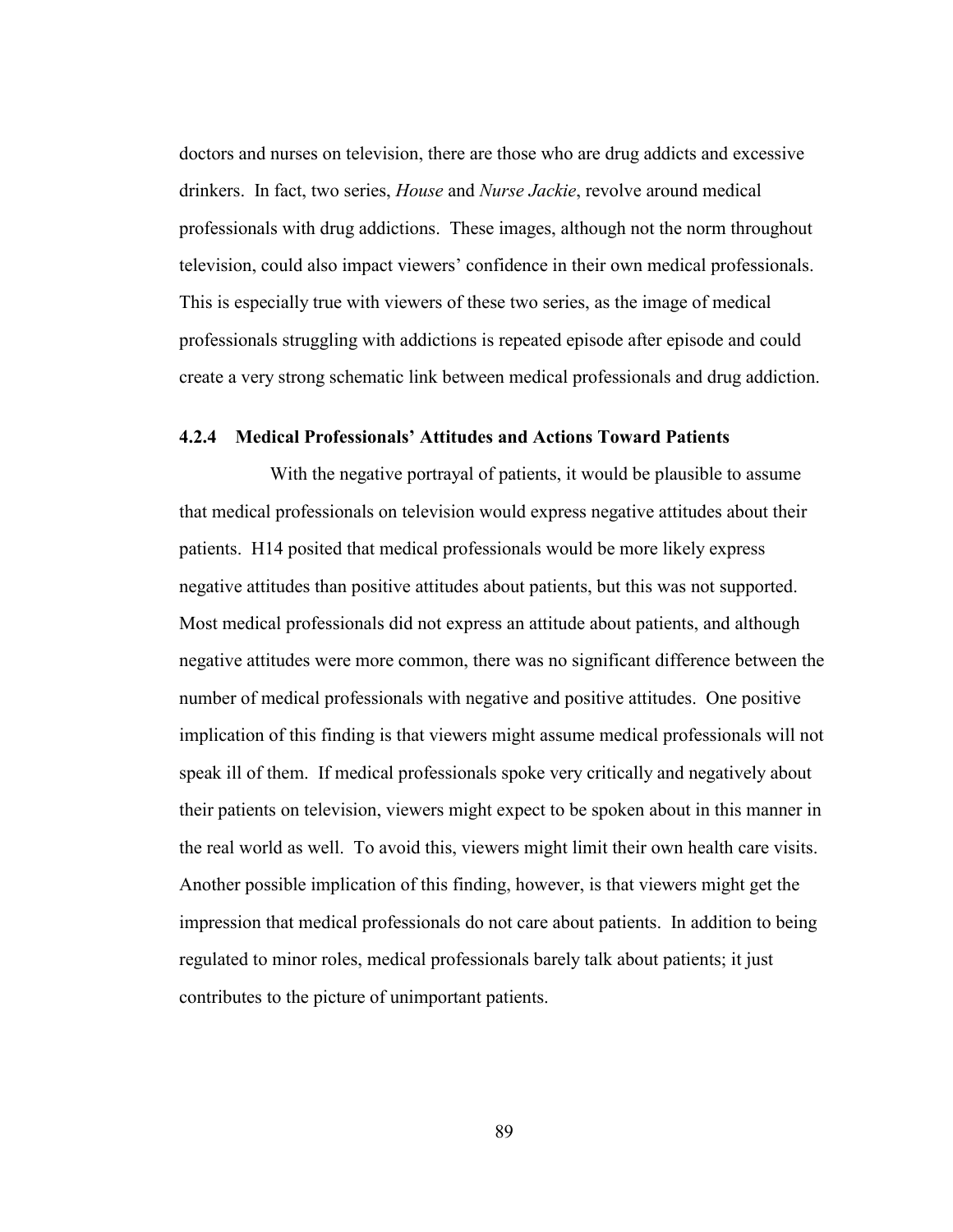This assertion is also somewhat supported by an examination of the modes of the medical professionals. H4 posited that doctors would be more focused on their personal lives than caring and curing for patients, and this was partially supported. Doctors were mostly concerned with curing their patients' illnesses and their own personal lives. Caring for their patients, in terms of their patients' emotional needs and comfort, was a significantly smaller focus for doctors than curing illnesses or their own personal concerns. For nurses, the result was almost identical. Nurses' personal lives and curing patients' illnesses dominated their storylines. Although caring for patients occurred more for nurses than doctors, it was also a significantly smaller focus than nurses' personal lives or curing illnesses. The fact that medical professionals' personal lives dominate their storylines is not surprising; past research has found that after the shift to doctor-centered shows, the personal lives of medical professionals also became the primary focus of the shows (Turow, 1989). By focusing on their personal lives, television is sending the message that most medical professionals do not care about patients; doctors and nurses will show concern about a patient's illness but not about the patient as a person. This is unfortunate, because research suggests that one of the most powerful predictors of patient satisfaction is caring for a patient as a person (Boudreaux, Ary, Mandry, & McCabe, 2000). Although medical professionals do focus on curing patients, their personal lives are much more important than their patients' feelings and emotional well-being, and this negative portrayal could be added to their health care schema. If viewers develop the perception that medical professionals will not care for them as a person, they might avoid attending regular visits or seeking necessary medical treatment.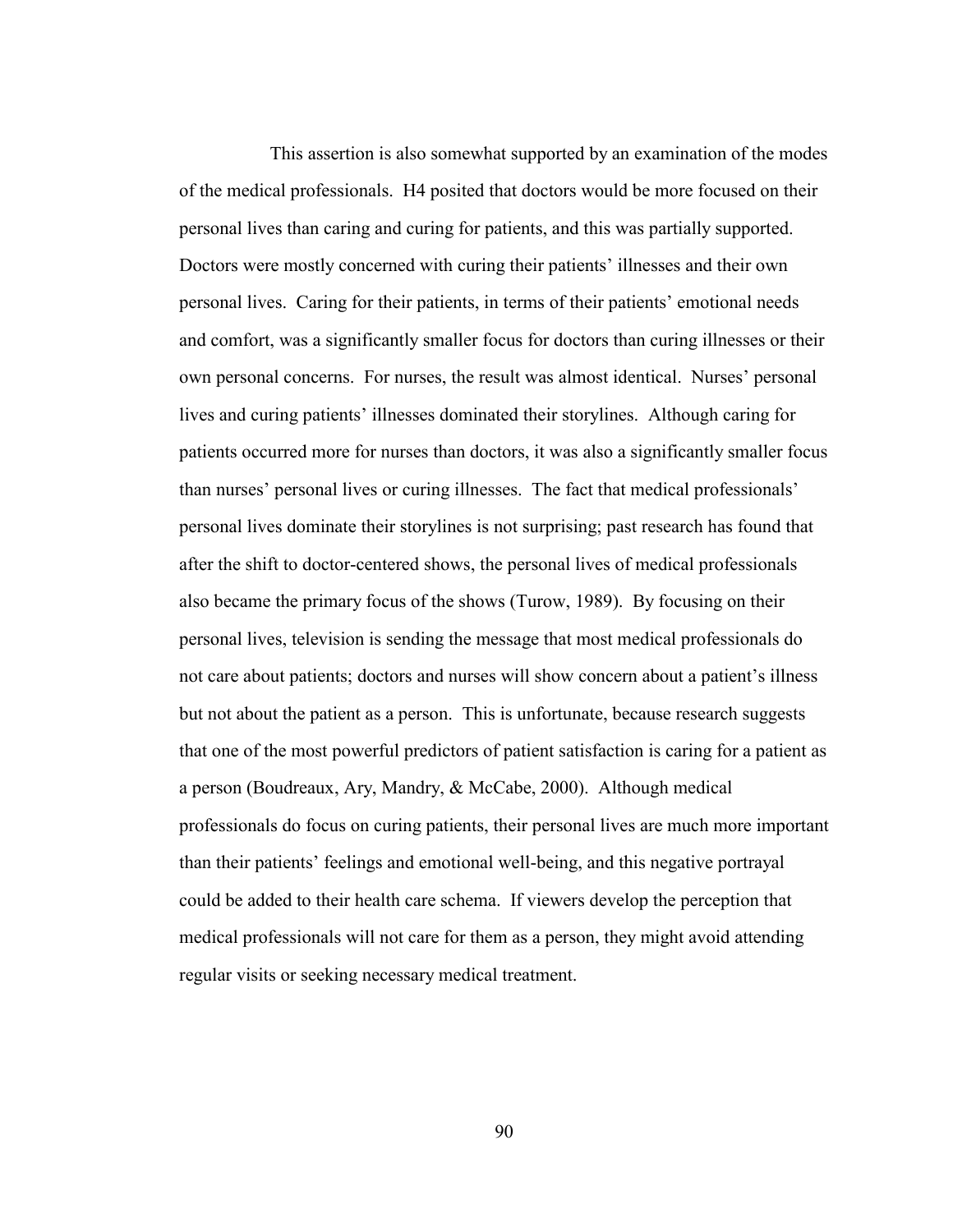#### **4.2.5 Patients**

Results have shown that patients are mostly negative characters who are largely unimportant in the medical world, but who are these characters? In terms of demographics, patients are similar to the general sample overall. Patients were slightly more male than the general character population (62.2% vs. 54.6%), but the majority of patients were white, between the ages of 11 and 50, and straight.

One area of examination with patients was where they would go for treatment. Social cognitive theory and cultivation suggest that viewers might model patients' behaviors and go to the same medical treatment locations shown on television or perceive these places as their only options. Most medical dramas in recent decades have focused on the ER and hospitals (Turow, 1989; Murphy et al., 2008), and this was hypothesized to occur in this sample as well (H10). Unfortunately the data were unreliable for the ER location, but hospitals were still the most common treatment location, so this hypothesis was partially supported. Most notably, no patients received treatment at primary care offices and only a few went to a clinic or a specialist's office. Consequently, these places might be highly inaccessible in viewers' minds. Research has shown that going to the emergency room for primary care wastes billions of dollars annually (Kalivanz, 2009), so if viewers model this behavior, it could have serious economic implications for the nation's health care system.

In addition to only showing treatment at hospitals, medical dramas have also primarily focused on traumatic injuries or rare illnesses (Jacobs, 2003; Murphy et al., 2008). As hypothesized in H9, trauma-related injuries and rare illnesses were more common than cancer, heart disease, diabetes, and cold/flu. In fact, injuries and rare illnesses made up more than 80% of all the medical conditions shown. Of the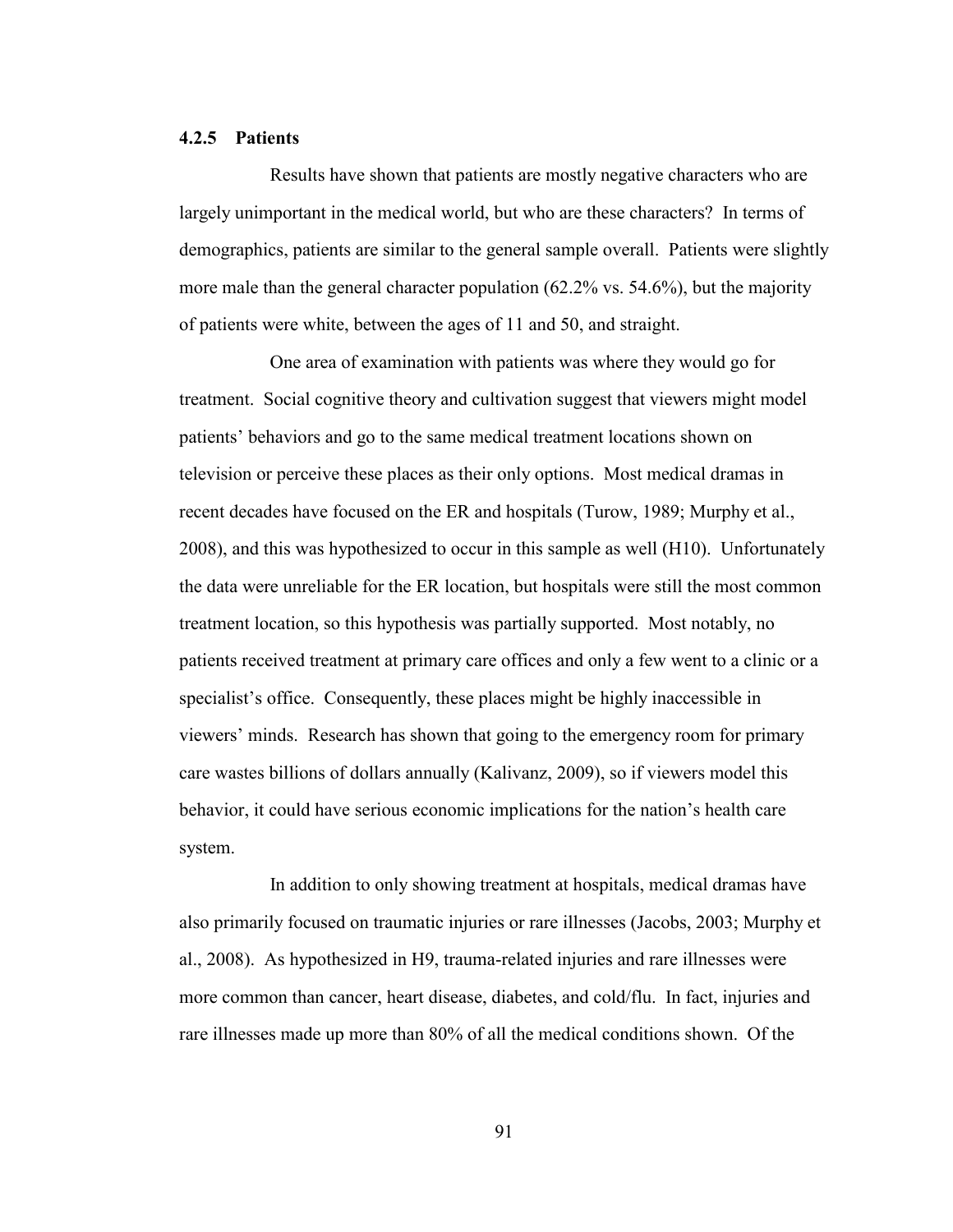more prevalent illnesses in society, cancer was the most common with one in ten patients having cancer on television. Heart disease and diabetes were less common, with one in twenty patients having heart disease and only one in one hundred having diabetes. No patient was suffering from a cold or the flu. Heart disease and cancer are the two leading causes of death in America and diabetes is the sixth (Heron et al., 2009), but on television, it seems as if almost no one suffers from these diseases. More characters actually suffered from infected hand/arm transplants than diabetes and cold/flu combined. From these depictions, viewers could develop serious misconceptions about the prevalence of these diseases in society and their own risk. Viewers could underestimate their chances for diseases like heart disease, diabetes, and cancer and overestimate their chances for gunshot wounds, meningitis, and complications from hand transplants, as these rare illnesses might be more accessible in viewers' minds. If, as cultivation theory suggests, viewers develop these perceptions, they might misconstrue their risk for developing more common diseases, misunderstand or ignore the symptoms of these diseases, and not engage in preventive behaviors.

One positive implication to note, however, is that if television is focusing on hospitals, the fact that the cold/flu are ignored on television could be a good thing. Going to the emergency room for primary care wastes money, so by not showing the cold or flu on television, viewers might not view the hospital as an appropriate location for treatment for these ailments. On the other hand, by ignoring primary care offices and clinics, viewers might not even think of these places as options for any illness, even the cold or flu.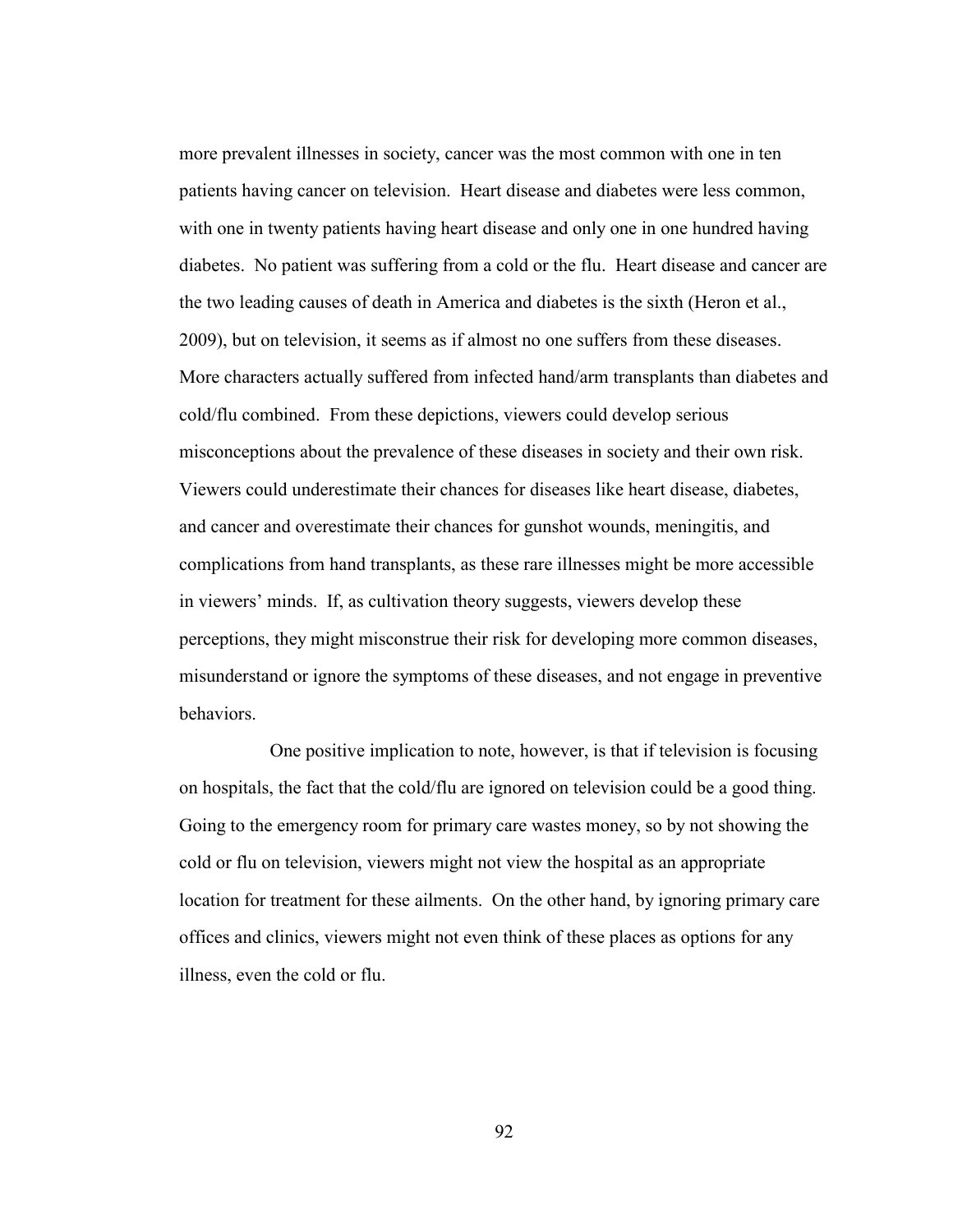Viewers might also underestimate the impact of behavioral factors in contracting illnesses; the majority of patients on television were not shown as responsible for causing their illness through their lifestyle choices or actions. This can have both positive and negative implications. A positive benefit could be that by reducing perceptions of personal responsibility for illness, these portrayals might lessen health-related stigmas; people tend to be more sympathetic to individuals who lack control over their illnesses (Weiner, 1993). But, on the other hand, these depictions might also cause viewers to underestimate the impact of their own behaviors on their health. If viewers see that illness is not something that is caused but just happens, they might not feel that preventive measures are important.

In addition to not being responsible for their illnesses, the majority of patients also had their health improve; over half of patients had their health improve. One fifth of patients had an unresolved or unclear outcome, around six percent remained the same, and only one character had a non-fatal decline in health. Medical dramas before the shift had outstanding success records, but these rates fell with changes in the shows (Turow, 1989; Vandekieft, 2004). So although it is not the sparkling success record of previous medical dramas (only 17.2% of patients died), patients still tend to get better or at least survive their medical conditions. Because of this, viewers might overestimate their chances for survival or develop high expectations for their own medical care. Also if viewers think medical treatment is always successful, they might ignore messages about preventive measures or not engage in these behaviors.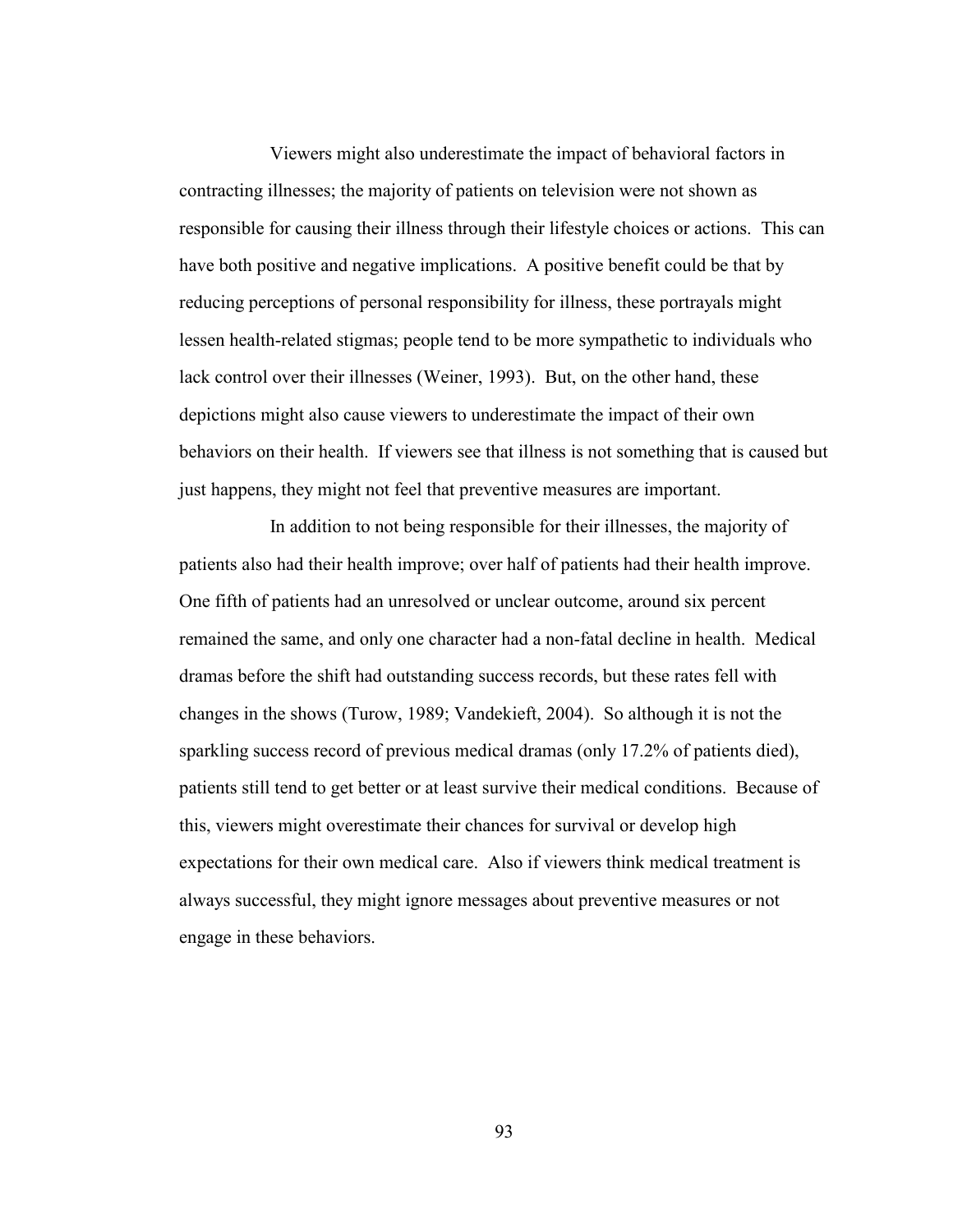### **4.2.6 Communicative Behaviors**

This second part of this study was concerned with how medical professionals and patients interact on television. Analyses yielded some interesting findings regarding health care interactions that could potentially have some serious implications.

Previous research has demonstrated that doctors do not interact with patients often and tend to primarily talk to other doctors on television (Makoul & Peer, 2004; Turow & Gans, 2002), so this was hypothesized to occur in this study  $(H11)$ . Results indicate that doctors interact with other doctors significantly more than with patients, but doctors interacted with patients significantly more than any other characters. This was also seen with nurses, except nurses interacted with other nurses the most. As patients are the second most frequent interaction partners for medical professionals, it seems that medical professional-patient interactions occur frequently on television. But this result could also be inflated due to the sampling criteria; doctors and nurses were only included in the sample if they were a major character or if they were involved in a health care interaction. Thus, there could be many of medical professionals excluded from this sample that never talked to patients. Unfortunately, this cannot be determined through the data collected. But as doctors and nurses talked to patients significantly less than talking to each other, this is another result that indicates that patients are somewhat unimportant in the medical world on television. These repeated depictions of unimportant patients increase the chances of this viewpoint being adopted into viewers' health care schema, and this could translate into viewers feeling as if they would be ignored or treated as unimportant in real medical situations.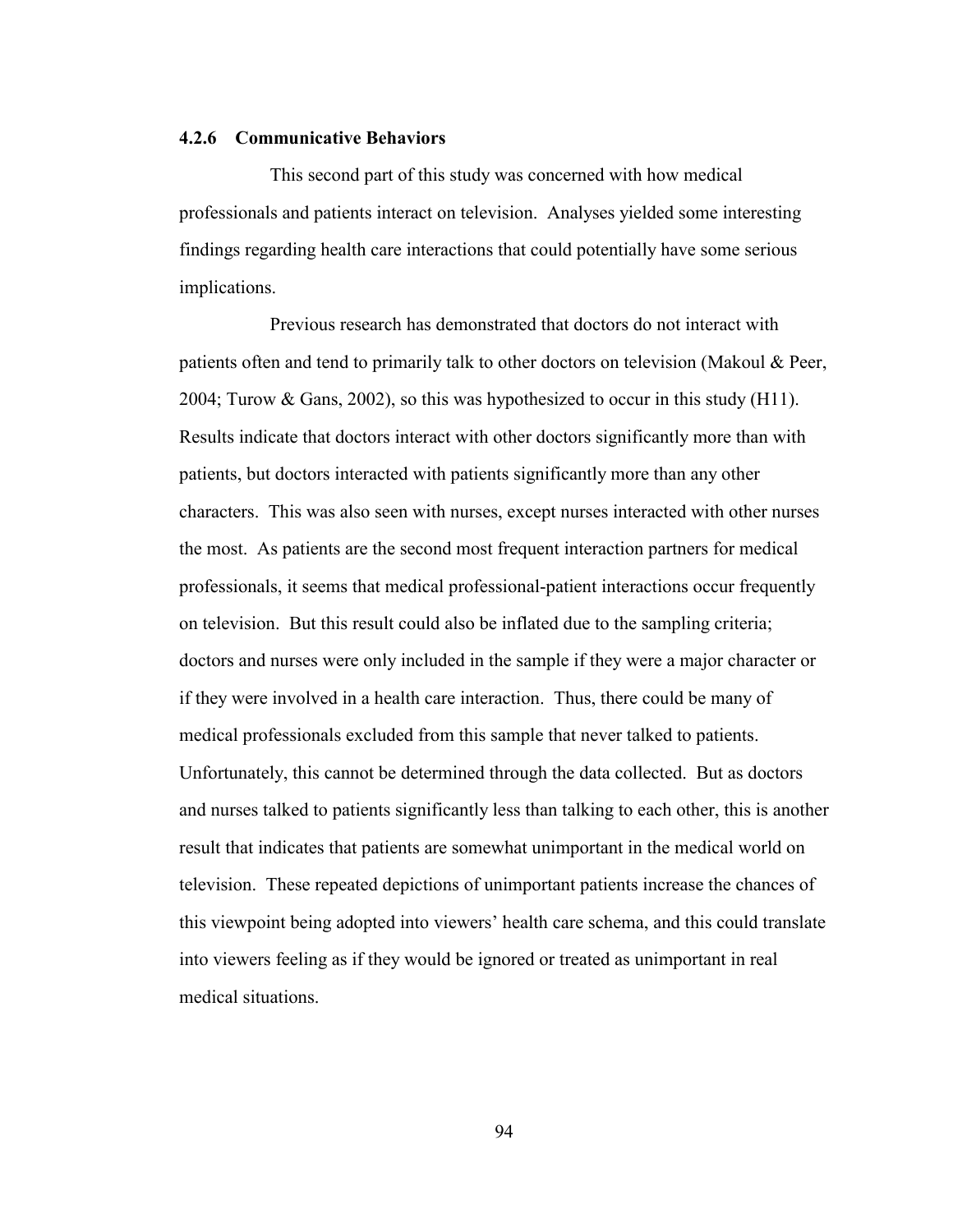In addition to indicating that doctors do not often interact with patients on television, previous research has shown that when they do, doctors have the interpersonal power (Makoul & Peer, 2004). In real medical situations, medical professionals' communication styles directly impact the level of satisfaction patients have with their health care (Buller & Buller, 1987; Haskard, DiMatteo, & Heritage, 2009; Wanzer, Booth-Butterfield, & Gruber, 2004). Dominant communication styles, characterized by controlling the conversation, not listening, and being dramatic and argumentative, are associated with low patient satisfaction. Affiliative communication styles, on the other hand, are characterized as being friendly, open, and listening carefully, and are associated with high patient satisfaction. Because researchers have found that television typically shows doctors in positions of power and authority during interactions, H13 posited that doctors were more likely to use a dominant than affiliative communication style, and this hypothesis was supported. As dominant communication styles are associated with low patient satisfaction, this depiction could cause viewers to avoid visiting their physicians. Viewers might adopt this picture of dominant doctors into their health care schemas and feel as if their doctors will yell at them or be unfriendly, cold, or inattentive. If so, viewers might perceive the experience of attending regular checkups or going to the doctor for treatment as very undesirable.

This could also have a negative impact on doctors, as doctors might model this behavior. Social cognitive theory posits that there are four subfunctions to symbolic modeling (Bandura, 2002). Humans must be aware of a behavior (attention) and remember it (retention) to model the behavior. Then, they can perform the behavior (production), but they must want to perform it (motivation). Humans are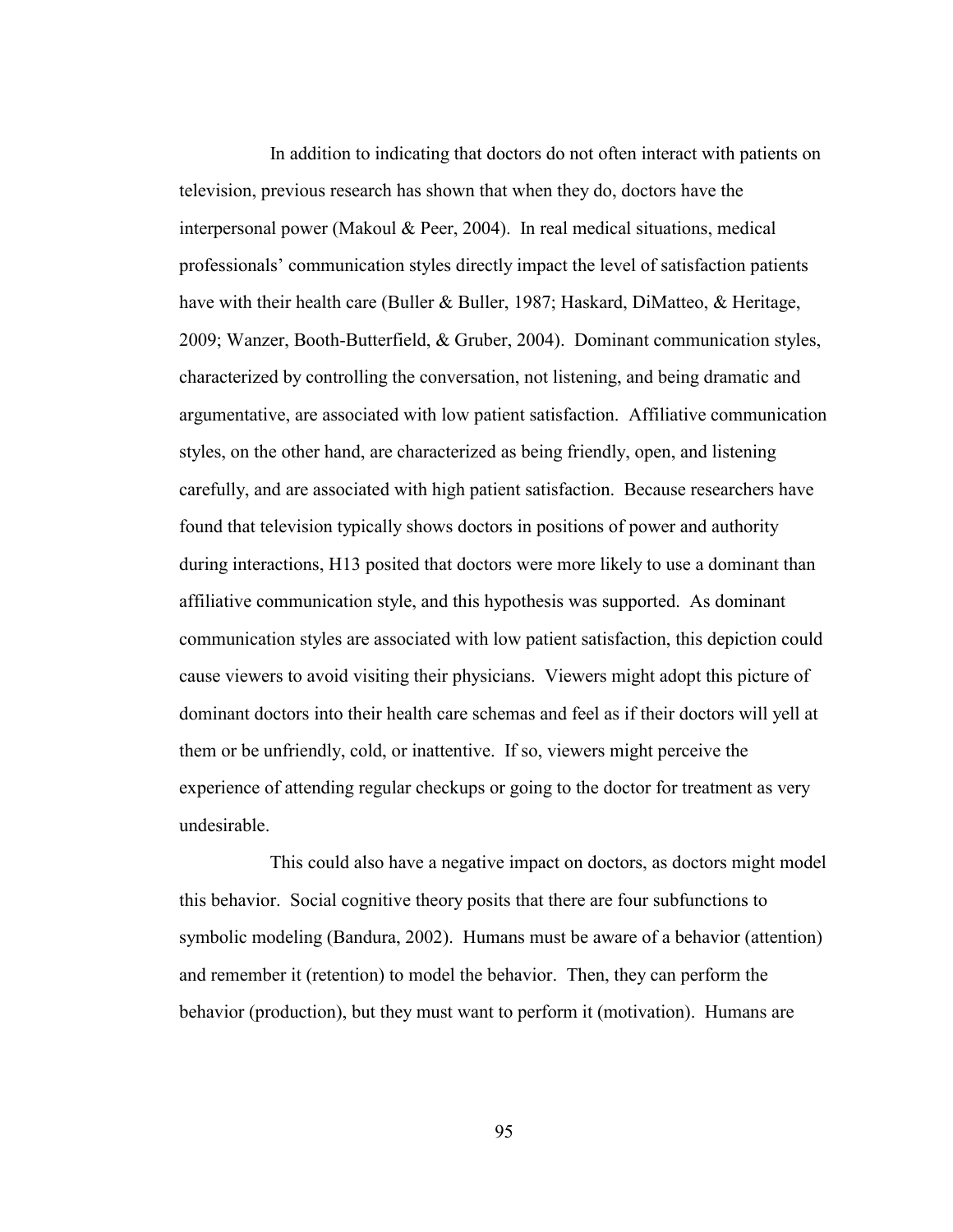motivated by rewards they associate with a behavior. On television, doctors use dominant communication and are rewarded with high survival rates for their patients. So doctors viewing these television shows might be motivated to model the dominant communication styles seen on television, because they associate that behavior with success. And as Brownstein (2009) reports, doctors admit to picking up behaviors from television. If they model these communicative behaviors, doctors will communicate in a manner that leads to low patient satisfaction.

Contrary to doctors, nurses were found to equally use dominant and affiliative communication styles. This depiction is more positive than the depiction for doctors, but television still is not providing a cohesive picture of satisfying health care interactions. As such, there should not be an image of satisfying health care interactions in viewers' health care schemas.

In addition to looking at communication styles for different medical professionals, this study also examined the topics of health care interactions and the communication styles for these topics. Results indicate that treatment and symptoms are the most common topics discussed and the only topic not typically discussed was medical history. Research indicates that medical history is an important tool for diagnosis (Cohen & Java, 1995); if viewers are not aware of the need to discuss their medical history, they might be not prepared to discuss it, and medical professionals could have a difficult time diagnosing illness or misdiagnosis medical conditions.

For communication styles, medical topics (treatment, symptoms, and causes) were significantly more dominant than interpersonal topics (small talk and other interpersonal comments). As interpersonal topics were discussed less frequently than medical topics, viewers might develop the perception that they will only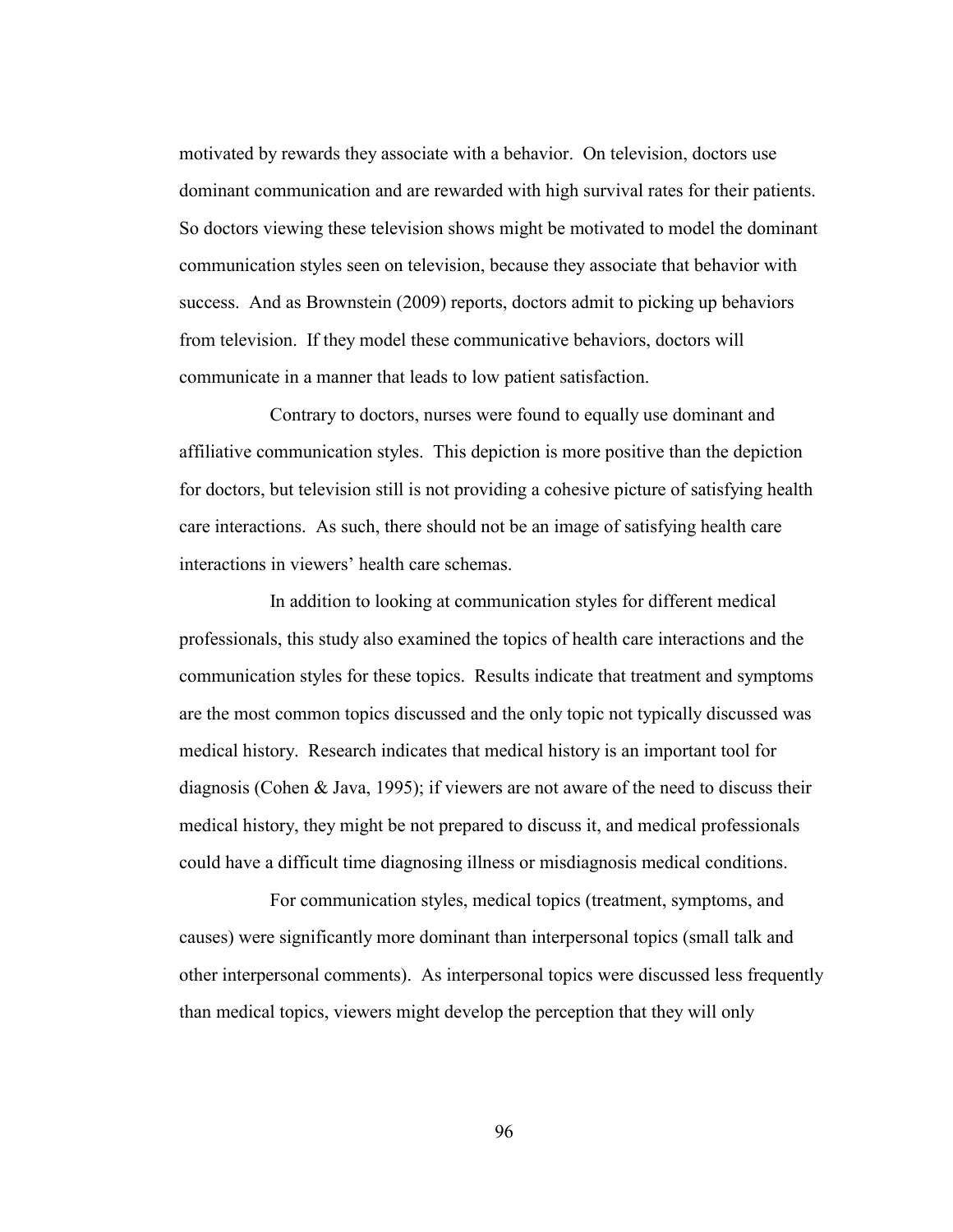encounter affiliative communication, the type of communication style they prefer, very briefly.

One area of concern for interactions was how patients communicated during health care decisions on television because social cognitive theory posits that viewers can model the behaviors shown in the media. If viewers model the participation levels shown on television, there could be serious implications for their health; patient participation has been shown to have a direct impact on patient satisfaction, commitment to treatment, and even health (Street, Jr. & Millay, 2001). Due to the fact that previous research has found that doctors normally dominate and control interactions (Makoul & Peer, 2004), which was also found to be the case in this study, H13 posited that patients would be passive participants when making health care decisions with doctors. Results indicated that most patient participation occurred at the level of passive participation (when a patient is physically and mentally able to participate but does not), but it only occurred significantly more than child participation (when a patient is a minor so he/she does not participate) at a less strict alpha level of .05. This same result was found for patient participation with nurses. Despite no significant differences, there are still some interesting implications to consider. Every level of patient participation had low scores on the scale, with the lower end of the scale indicating no interactions occurring at that level. This suggests that there were not many opportunities to make health care decisions in the first place. From these depictions, viewers might develop the perception that medical professionals are supposed to make all decisions regarding their health care; personally making health care decisions could be nonexistent in viewers' health care schemas. When viewers encounter opportunities to make decisions, they might remain passive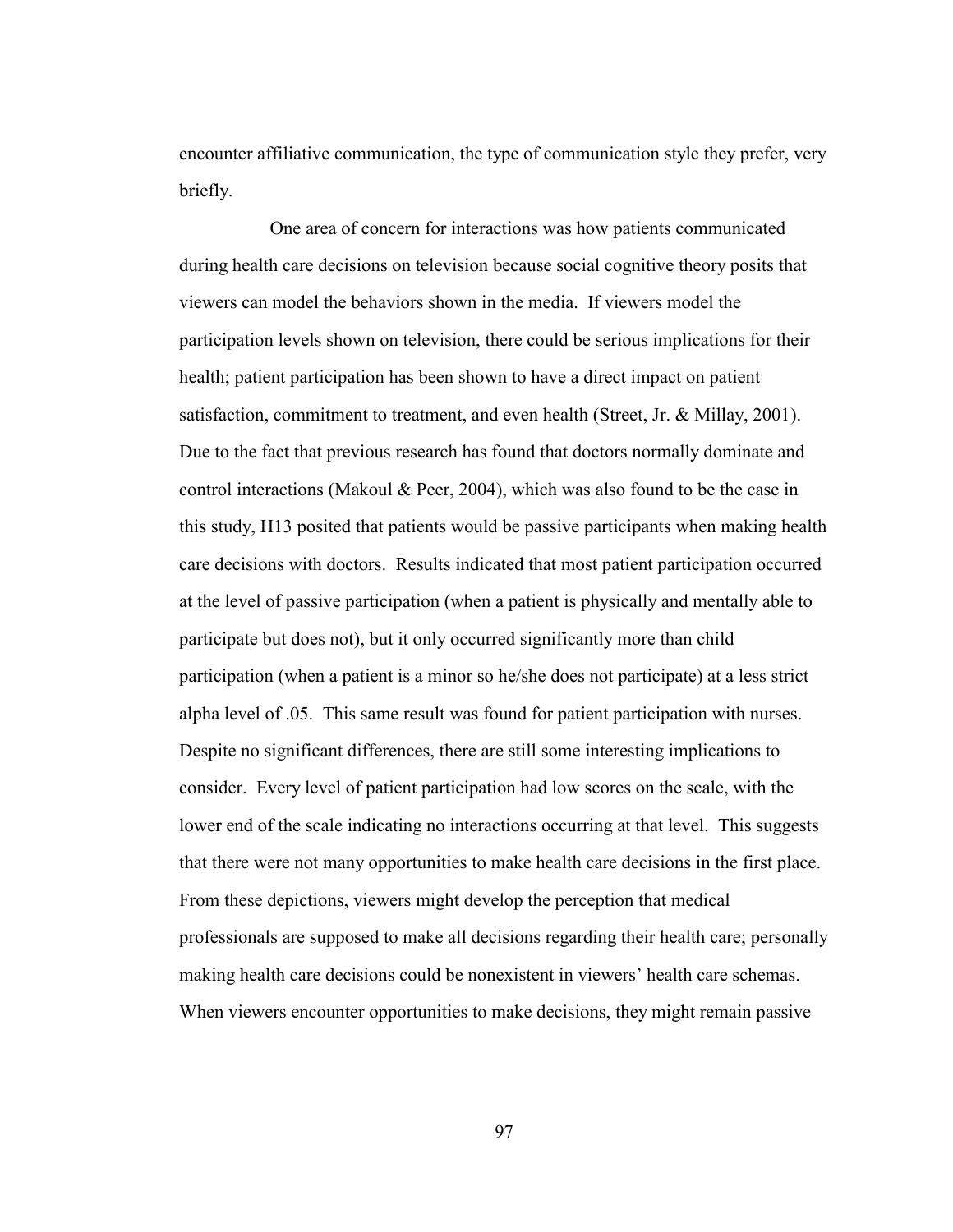and potentially model a behavior that is significantly detrimental to their care and their health. But why would viewers want to emulate characters who are portrayed so negatively? Even if these characters are negative, they are successful in medical situations. Social cognitive theory suggests that viewers are more likely to model behaviors that are associated with rewards, and as just as described with doctors modeling dominant communication styles, the success rates for medical treatment on television is high. Patients on television are being rewarded for being uninvolved in their health care decisions, so viewers might very likely be modeling this problematic behavior.

# **4.3 Limitations**

There are some limitations of this study that need to be addressed. First, the emergency room location variable did not meet reliability standards and had to be excluded from analyses. This is unfortunate, as it limits the amount of information available about medical locations on television. Problems with this variable could have arisen from faulty definitions, ineffective coder training, or it could be too difficult to clearly distinguish these two locations on television. Future studies should attempt to make clearer distinctions in the coding definitions between an emergency room setting and a non-emergency hospital room setting, and if it is still shown to be unreliable, researchers should collapse these categories into one.

Another limitation of this study is that some of the coding schemes limited the data analysis techniques available for use. With all of the interaction data and a few other categories, data analysis techniques to conduct simultaneous multiple comparisons of the variables could not be implemented. Thus, the only practical solution was to utilize a series of paired-samples t-tests. But as stated in the results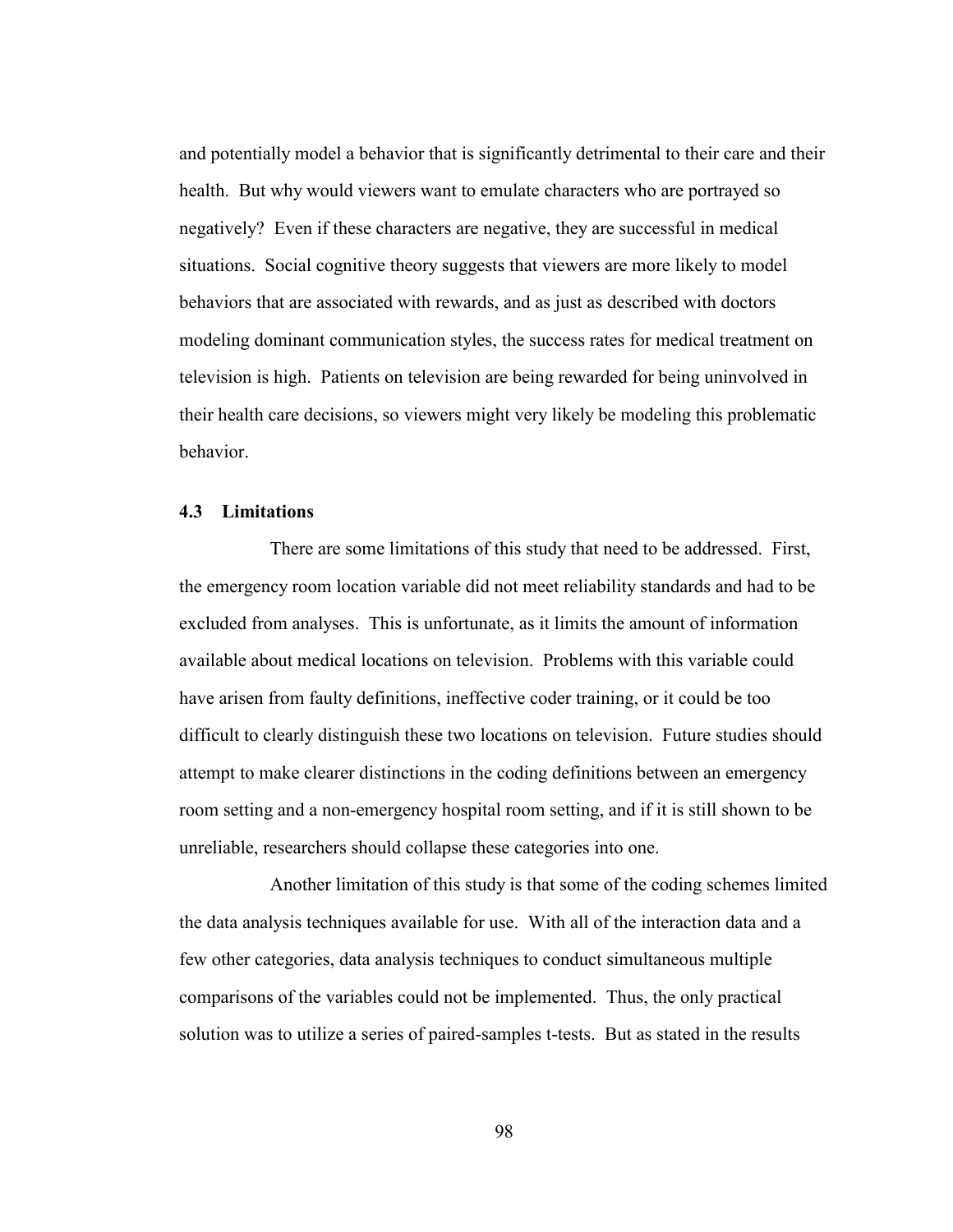section, the probability of making Type I errors, or rejecting the null when one should not, increases with multiple tests (Hayes, 2005). To counteract this, the acceptable alpha level for these hypotheses was increased to .01. However, with every increase in alpha level, the chance of making a Type II error, or not rejecting the null when one should, also increases. Therefore, the coding schemes and the data analysis techniques used increased the probability of Type II error for some tests. Fortunately, this does not appear to be the case as most analyses were statistically significant at  $\alpha = .01$ .

In addition to limiting the analyses to use, the coding schemes also solely focused on very broad characteristics. Although the study was able to gather information on general characterizations, such as "good" heroes and "bad" villains, it did not go deeper into these characterizations. What makes patients villains? What are doctors' good and bad characteristics that make up their mixed type? Unfortunately, from this study, the answers are unknown as time limited the amount of variables this study could include.

Time and a lack of manpower also limited the way interactions were analyzed. For this study, interactions were examined at the character level. This means that characters could have had a wide range of interactions, but they were grouped together on a global scale. This was an efficient way to analyze this content and get an exploratory and global picture of what interactions are like on television. But, by not examining each interaction individually, this study only scratches the surface of what communicative behaviors are being depicted on television.

Finally, the nature of the study does not produce any evidence of effects of television content. As stated previously, content analysis is a study of media content; it is not a study of media effects. So although this study provided a discussion of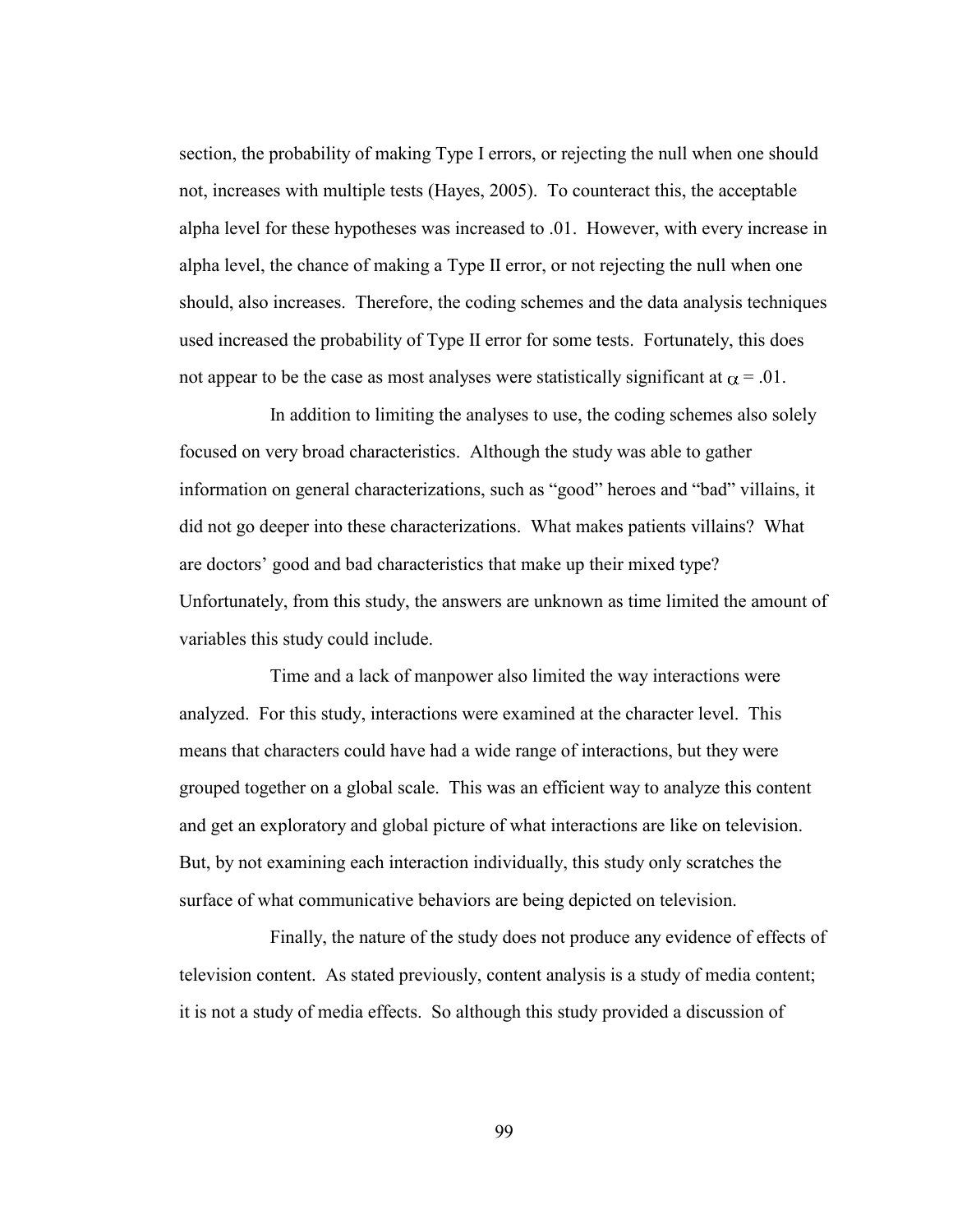possible implications of the content, it lacks the ability to draw any definitive conclusions about its effects.

# **4.4 Future Directions**

Despite its limitations, this study provides multiple avenues for future research. As this study is limited to only discussing television content and not its effects, one viable avenue for future research is a cultivation analysis. As Morgan and Signorielli (1990) explain, to test cultivation theory, the first step is to examine what television depicts. Following a content analysis, researchers can test whether television is contributing to viewers' conceptions of reality by creating survey questions based on the results of the content analysis. This study provides the material necessary to develop a survey instrument to conduct a cultivation analysis. Also, this discussion provided many possible behavioral effects of television's depiction of the medical world; researchers should test the premises of social cognitive theory and examine whether viewers are modeling any of the depicted behaviors.

Researchers should also conduct more in-depth analyses of the characters and their interactions. As previously stated, one of the limitations of this study is it looked at broad characteristics like "good" versus "bad" and measured interaction behaviors on a global scale. Thus, it only scratches the surface of television's depictions of the medical world. Future researchers could expand the examination to include multiple elements about characters' personalities and their behaviors, as this would provide a clearer picture of how television is characterizing medical professionals and patients. Also, it might be a fruitful to investigate health care interactions at the interaction level as previous research has done (Makoul & Peer, 2004). By examining each interaction individually and not grouping all of a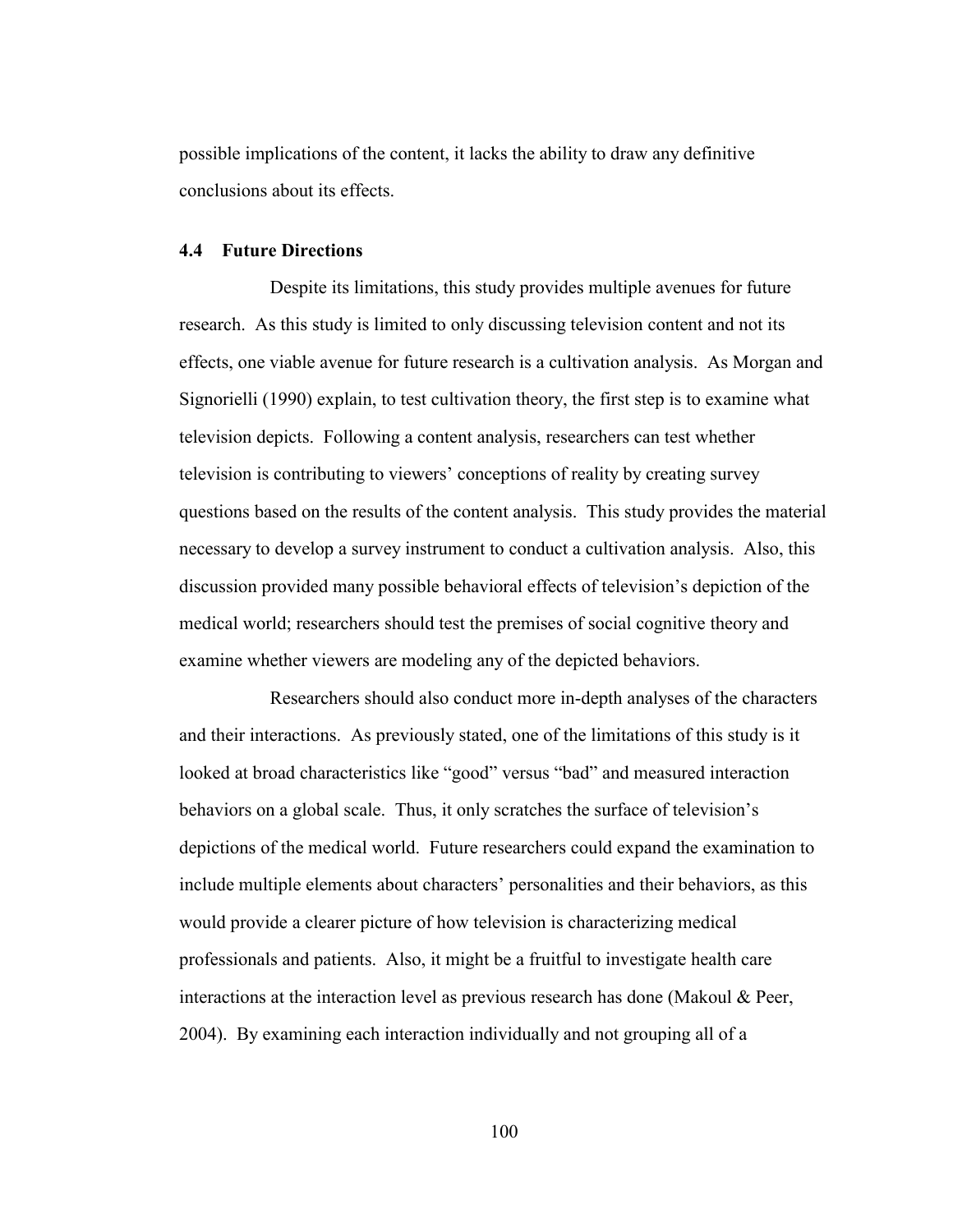character's interactions together, the analyses could provide a deeper understanding of the type of communicative behaviors being depicted on television. Along the same vein, researchers should take a closer look at what specific participative behaviors patients on television are displaying. Patient participation can include many different behaviors, such as asking questions, disagreeing, sharing opinions and medical experiences, and many more; researchers should examine what specific participative behaviors are being depicted (or not depicted) on television.

Additionally, researchers should examine if there are any differences between the types of characters that exhibit certain communicative behaviors. For example, male doctors might use a different communication style than female doctors, or white nurses might use a different communication style than black nurses. Also, there could be differences in the types of patients who participate in their health care and those who do not. Researchers should examine if there are any differences in medical professionals and patients' communicative behaviors in terms of their demographic characteristics, character types, and other distinguishing variables. This examination could provide information about the types of people who are more susceptible to modeling certain behaviors.

Finally, it would be interesting to examine the differences between the cable and broadcast programs. This study included both types of programming in the sample, because it increases the generalizability of this study. Both types of programming are popular and reach vast audiences, so both contribute to the picture of reality television presents. However, as it was outside of the scope of this study, differences between these types of programming were not analyzed. It would be interesting to examine this content to see if there are any differences in how these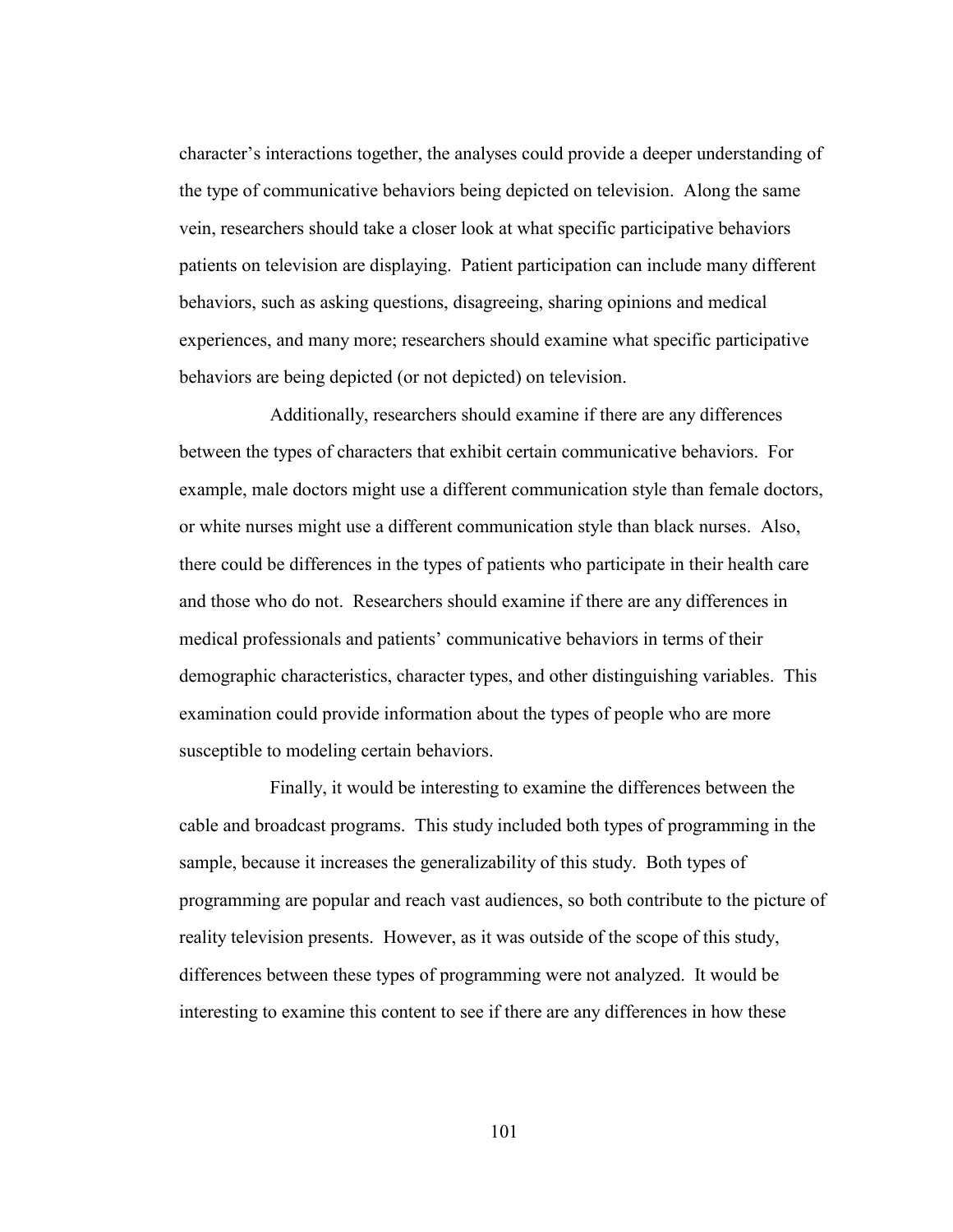channels portray the medical world. Results could highlight the need for researchers to include both in their subsequent analyses or the need to examine them separately. With these possible avenues and others, this study will hopefully act as a springboard for future research in the area.

# **4.5 Conclusion**

Television acts as a socializing agent. Television displays images of what types of people and places exist in the world, what behaviors are acceptable and frowned upon, and who and what we should trust and fear. Television presents a picture of the world that is often incorporated into viewers' perceptions of reality. In order to entertain, this picture is often exaggerated, sensationalized, and ultimately inaccurate. This study provided a snapshot of the medical world on television. Unfortunately for viewers and the health care industry, television presents a rather discouraging picture.

One of the main objectives of this study was to examine how patients are portrayed. As the majority of viewers will assume the role of patient in their real lives, this portrayal can have a large impact. Unfortunately, it appears this impact could be largely negative. Television depicts patients as "bad" people who are unimportant in medical situations. They suffer from uncommon diseases and traumatic injuries but normally survive. Patients on television are also completely uninvolved in their health care decisions. These portrayals can cause viewers to look down on the ill and perpetuate health-related stigmas, and if viewers do not perceive themselves as bad, they can underestimate their chances of getting sick. Viewers can also severely underestimate their chances of developing more common illnesses, such as heart disease and cancer, and overestimate their chances of survival, which can lead to being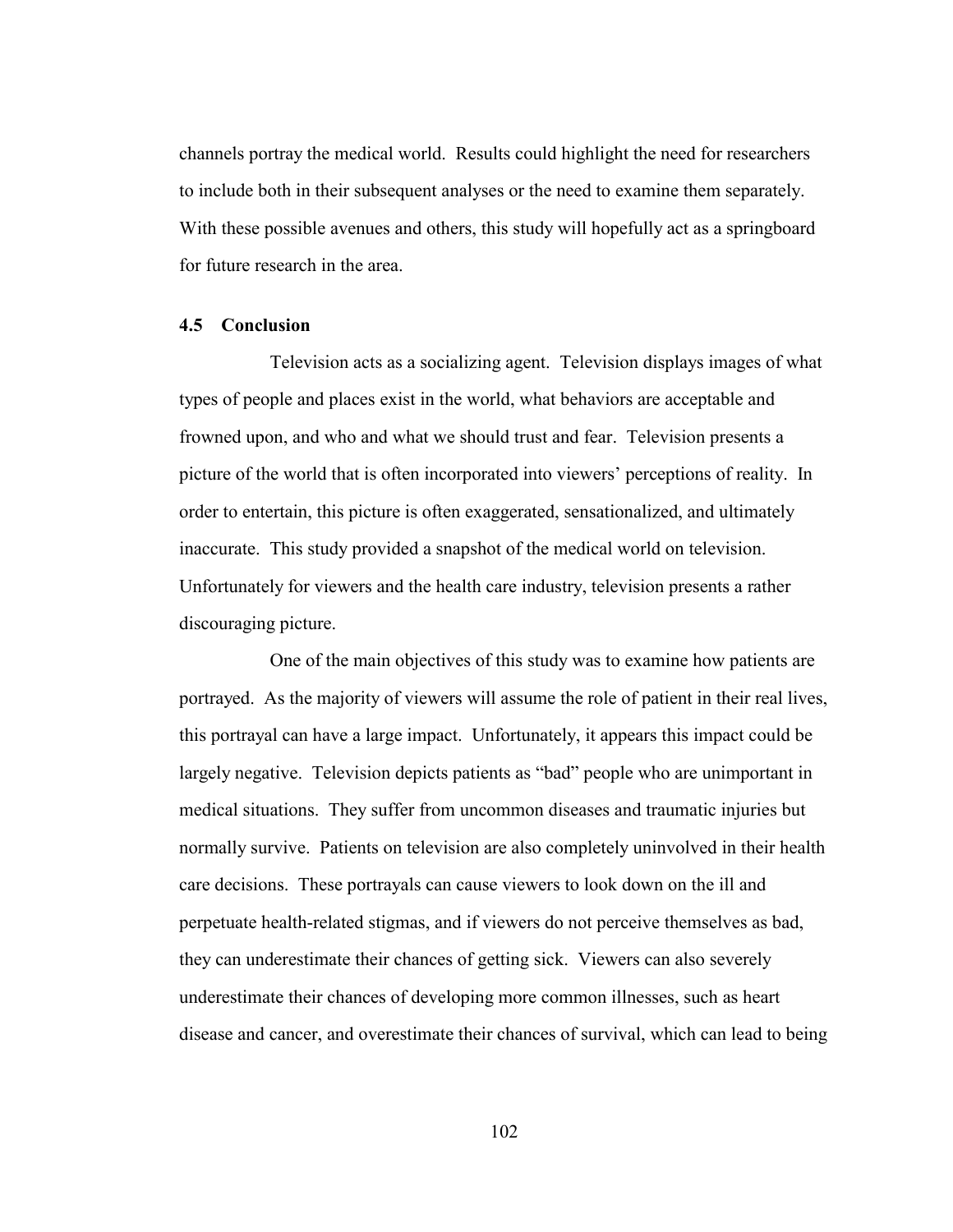misinformed about these diseases and neglecting to engage in preventive measures. Also, if viewers perceive themselves as unimportant in their health care decisions or to medical situations in general, they might limit their involvement in their health care. As researchers have found (Katz, 2006; Valente, et al., 2007; Wilkin, et al., 2007), television can contribute to viewers' health beliefs and behaviors, so these consequences could be very real.

Health professionals, especially doctors, should also be concerned with their depictions. For paramedics, hospital administrators and other health care workers, the concern is not really with the depiction (although hospital administrators are quite negative), but rather the lack of a depiction. These characters are largely ignored on television, and viewers might in turn largely ignore them in the real world as well. For doctors, though, the story is much different. Doctors are depicted as the most important people in the medical world. Even though they are the most important, doctors are starting to be portrayed more negatively than in previous decades. Doctors do not seem to care about their patients and are more concerned with their own personal lives. They are also mostly shown communicating with patients in a largely unsatisfying manner. In the past, there were concerns that television's positive depiction of doctors was unrealistic. Although television now presents the public with a more realistic picture of doctors, there are still concerns with these depictions. Mainly, the concern changes from real doctors being unable to live up to the standards created by television doctors to wondering if viewers of this content still trust their real doctors.

The only characters who remained largely unscathed on television are nurses. Nurses are mostly good people (even those who suffer from drug and alcohol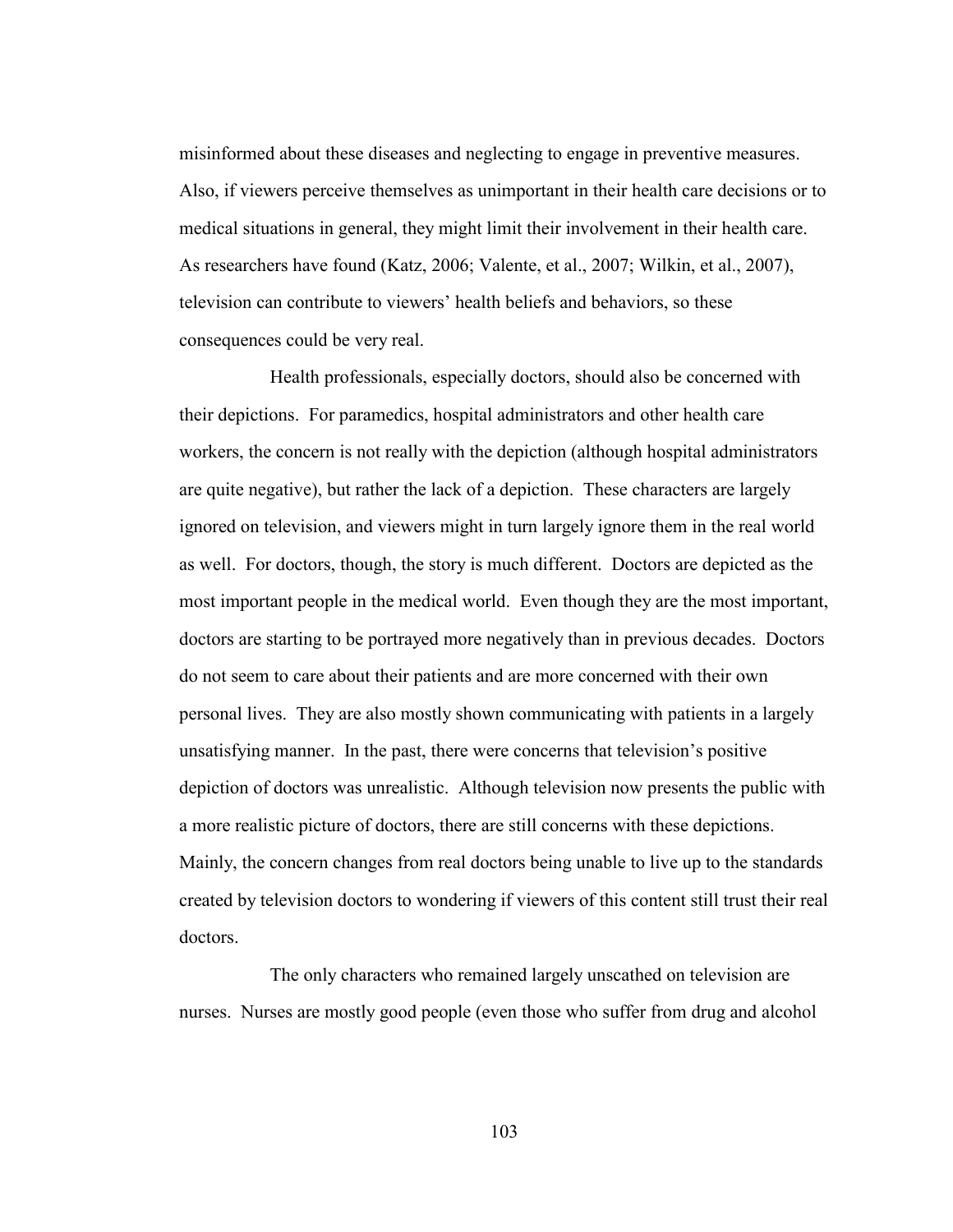problems), and they demonstrate many of the behaviors that patients desire in their health professionals (although not all of them). This image boost could have a very positive effect on the public's opinion of the nursing discipline.

So although Michelle Goodman, the columnist from ABCNews.com, and others might argue that television producers are serving the public well by entertaining them with these dramatic portrayals of health care, the results of this study do not agree with that sentiment. These portrayals can add to pre-existing health-related stigmas, anxiety over health visits, and misinformed beliefs about diseases and preventive measures. As our health is quite important, it is hard to escape the impression that producers of this content are actually doing the health care industry and the public a disservice.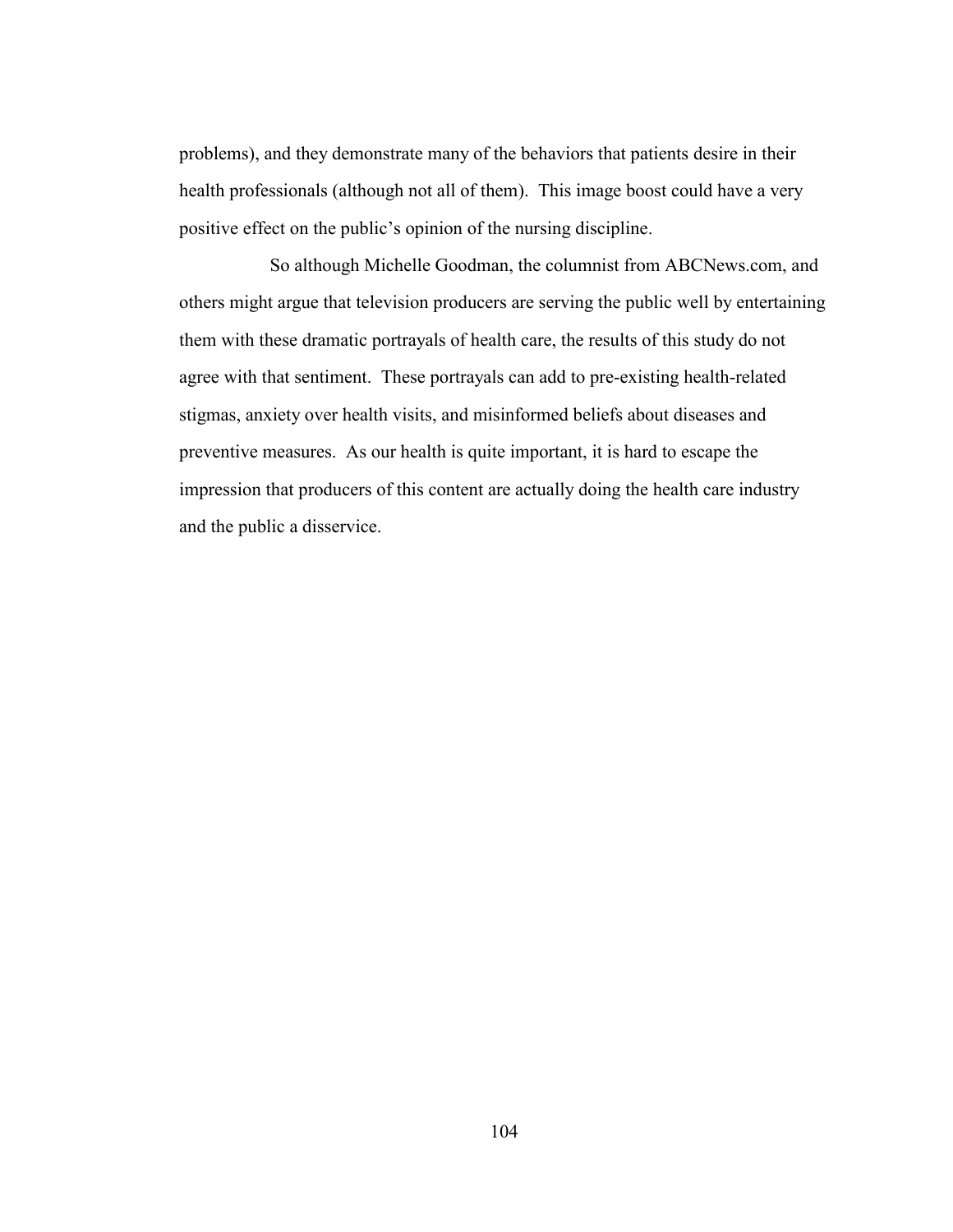# **Appendix A**

# **RECORDING INSTRUMENT- PROGRAMS**

- **1 PROGRAM ID NUMBER**
- **2 CODER ID NUMBER**
- **3 MONTH OF BROADCAST**
- **4 DAY OF BROADCAST**
- **5 YEAR**
- **6 TIME OF BROADCAST**

## **7 NETWORK**

- $1=$  ABC
- $2=$  CBS
- 3= NBC
- $4 = FOX$
- $5=$  WB
- 6= UPN
- 7= PAX
- 8= CW
- 9= TNT
- 10= USA
- 11= SHOWTIME

# **8 DURATION OF PROGRAM IN MINUTES**

(030, 060, 090, 120, etc.)

## **9 FORMAT**

- 0= cannot code
- 1= cartoon
- 2= TV play
- 3= feature film/TV movie/mini-series
- 4= reality drama/re-enactment
- 5= documentary
- 6= news magazine/talk show
- 7= variety/award
- 8= sports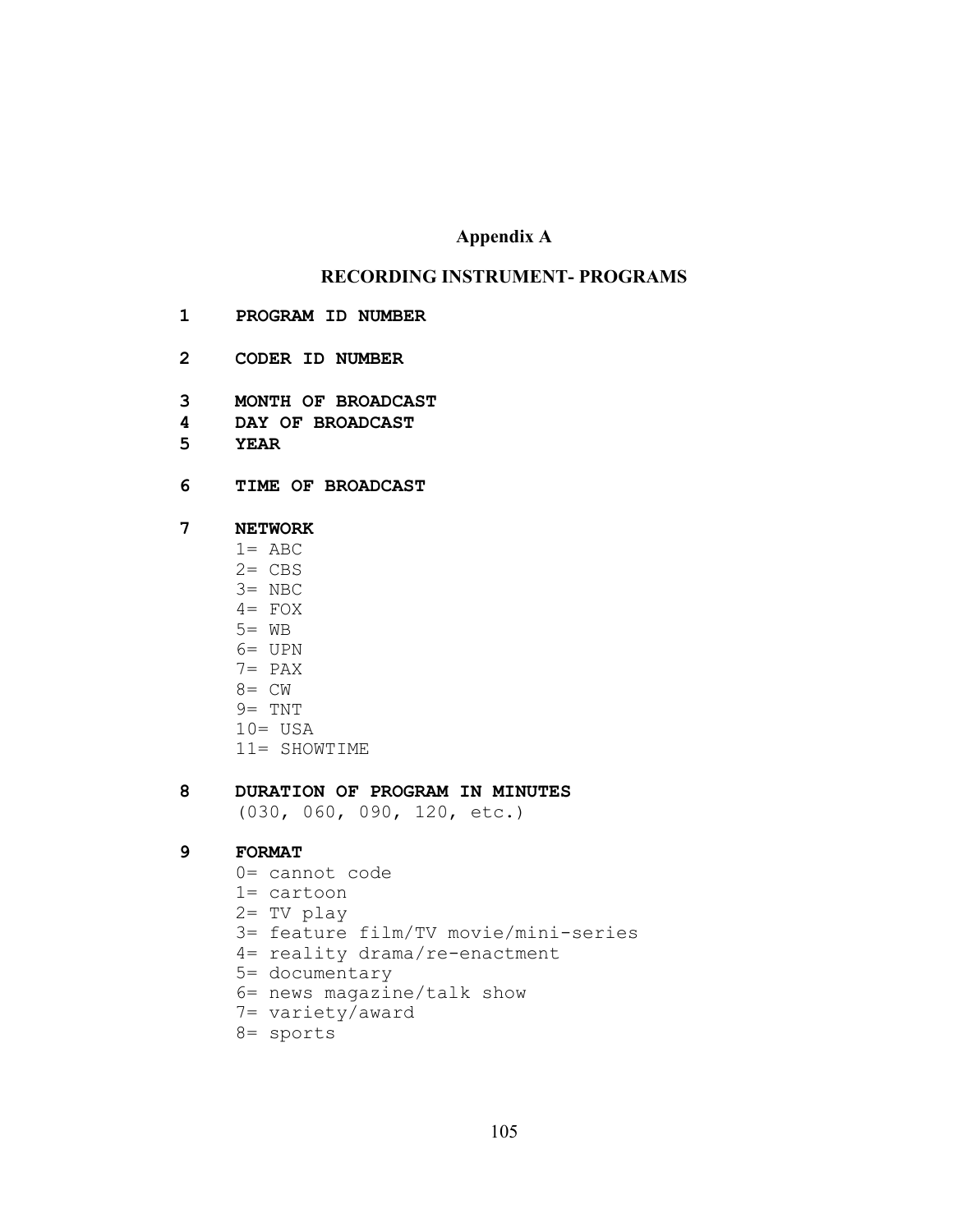9= game show

#### **10 PROGRAM TYPE**

- 0= cannot code
- 1= crime
- 2= western/action adventure
- 3= drama
- 4= science fiction/horror
- 5= situation comedy
- 6= comedy, not sitcom or variety skits
- 7= other children's program
- 8= variety/award
- 9= other

# **11 PROGRAM TONE**

0= cannot code 1= mostly comic, humorous 2= mixed, both 3= mostly serious, even if in comedy

# **12 CAST: RACE**

- 0= cannot code
- 1= all white
- 2= mostly white (some minorities appear)
- 3= mixed
- 4= mostly minority (some whites appear)
- 5= all minority

# **13 SETTING**

- 0= cannot code
- 1= urban
- 2= suburban
- 3= rural
- 4= mobile (plane, boat, train)
- 5= outer space
- 6= other
- 7= mixed

# **14-17 THEMES AND ASPECTS OF LIFE- EMPHASIS**

- 0= no attention paid to the theme
- 1= theme is minor part of the plot
- 2= theme is significant to plot
- 3= theme is outstanding focus of plot

**14 MENTAL HEALTH**, serious emotional disorder requiring therapy; cure for mental illness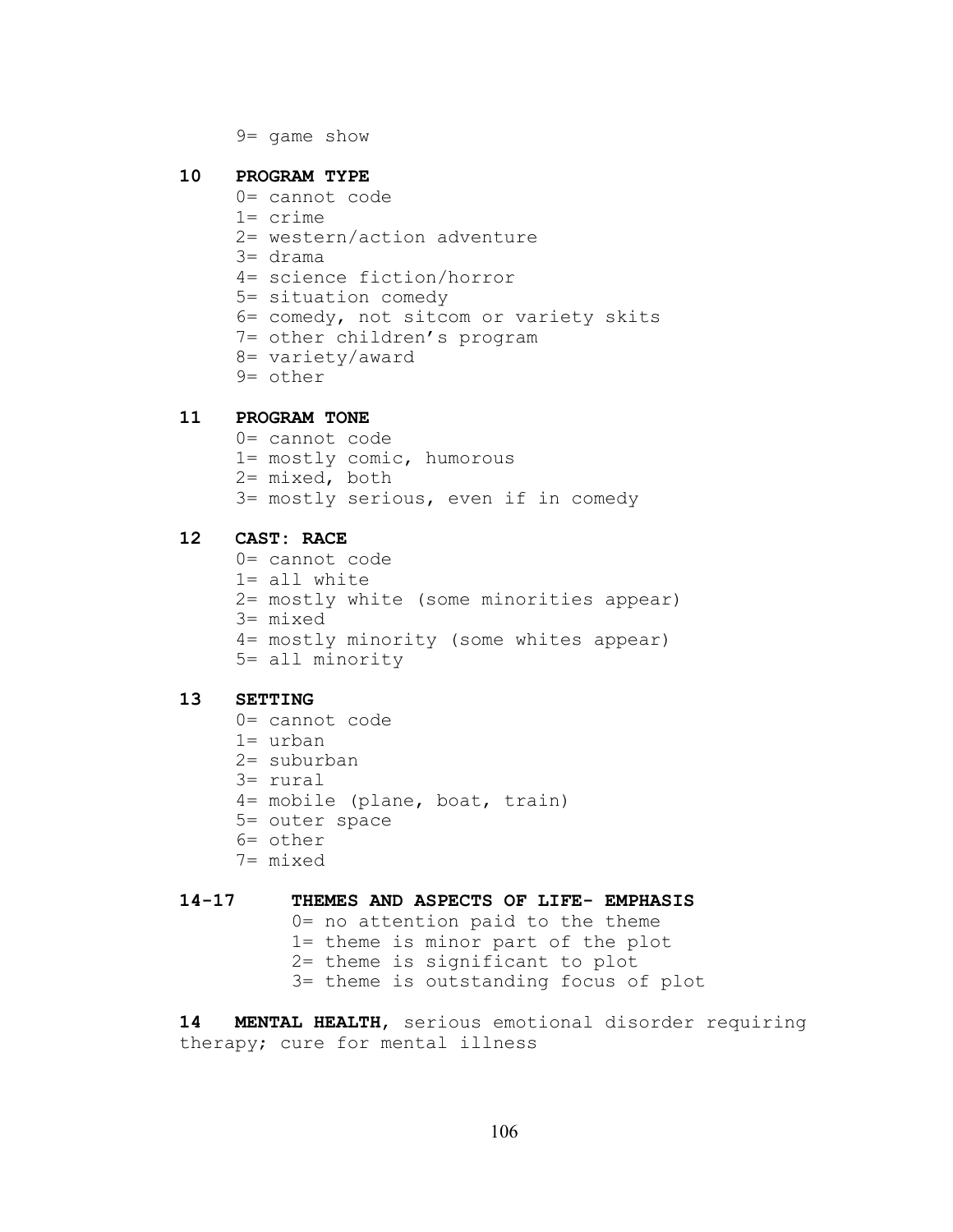**15 PHYSICAL ILLNESS**, injury (bodily wound, gunshot, broken leg, etc.) requiring therapy, treatment, medicine, or cure

**16 PHYSICAL HANDICAP**, or disability

**17 HEALTH PORTRAYALS** include the discussion or depiction of illness, disease, or injury. This includes the discussion by those suffering from the illness/disease/injury or the medical professionals treating it.

## **18-23 SEVERITY OF ILLNESS**

0= does not appear 1= severity minor (does not interfere with everyday life, more of an annoyance) 2= severity moderate (interferes with everyday life, requires minor medical treatment, but is not life-threatening) 3= severity major (life-threatening and requires medical treatment)

- **18 CANCER**
- **19 HEART DISEASE**
- **20 DIABETES**
- **21 COLD/FLU**
- **22 INJURY**
- **23 OTHER, WRITE IN**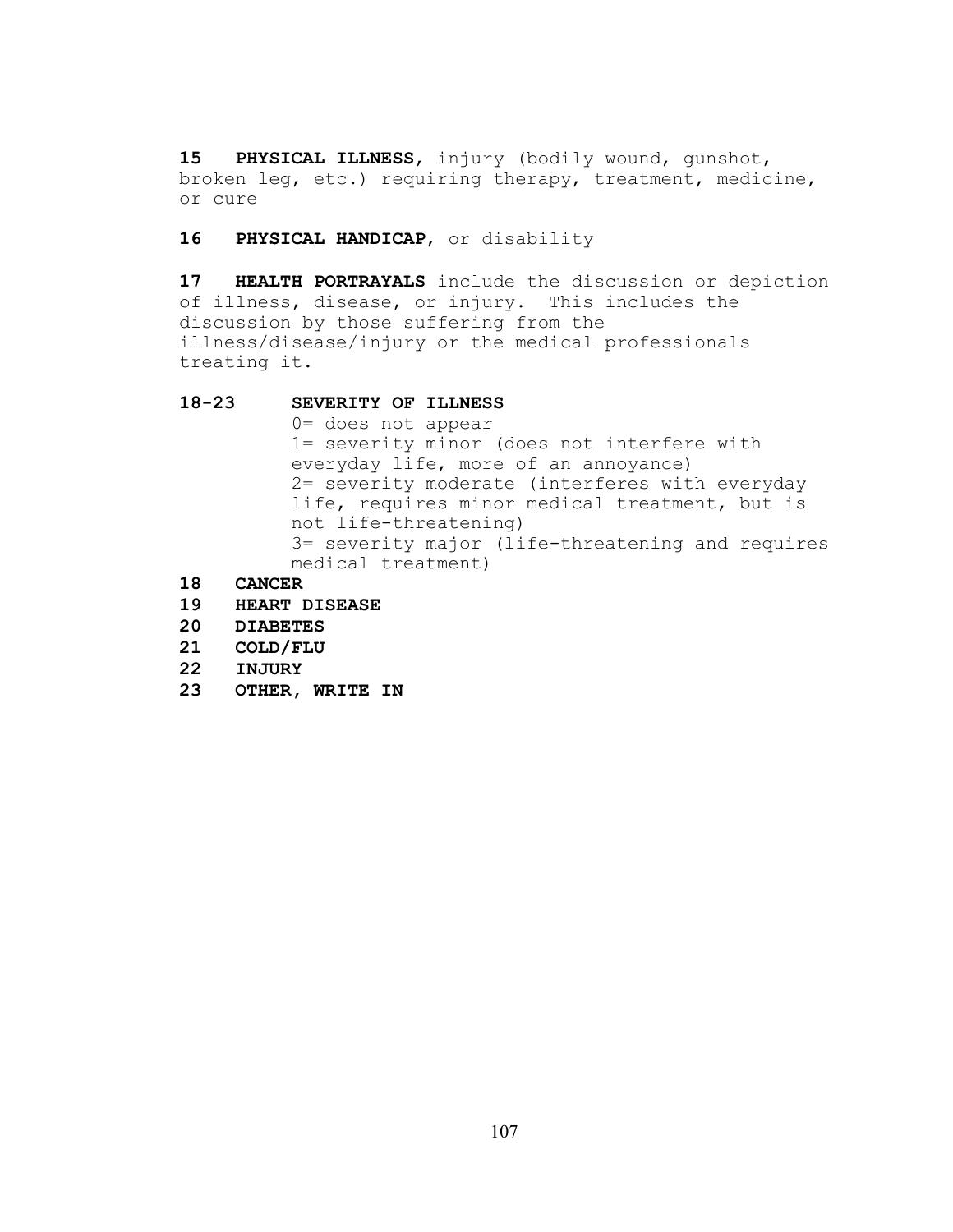# **Appendix B**

# **RECORDING INSTRUMENT- CHARACTERS**

- **1 PROGRAM ID NUMBER**
- **2 CODER ID NUMBER**
- **3 MONTH OF BROADCAST**
- **4 DAY OF BROADCAST**
- **5 YEAR**
- **6 TIME OF BROADCAST**

## **7 NETWORK**

- $1=$  ABC
- $2=$  CBS
- 3= NBC
- $4 = FOX$
- $5=$  WB
- 6= UPN
- 7= PAX
- 8= CW
- 9= TNT
- 10= USA
- 11= SHOWTIME

# **8 DURATION OF PROGRAM IN MINUTES**

(030, 060, 090, 120, etc.)

# **9 FORMAT**

- 0= cannot code
- 1= cartoon
- 2= TV play
- 3= feature film/TV movie/mini-series
- 4= reality drama/re-enactment
- 5= documentary
- 6= news magazine/talk show
- 7= variety/award
- 8= sports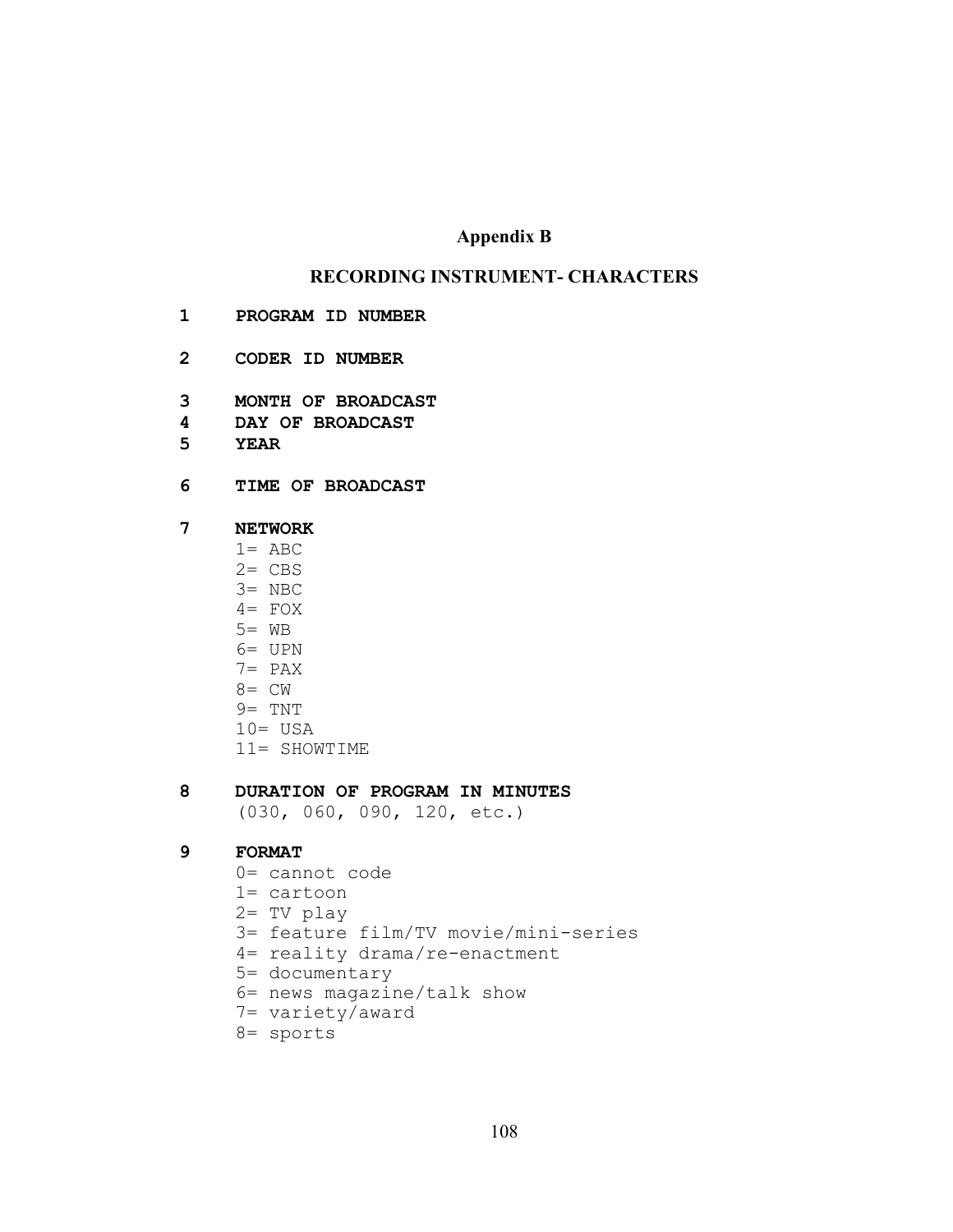9= game show

#### **10 PROGRAM TYPE**

- 0= cannot code
- 1= crime
- 2= western/action adventure
- 3= drama
- 4= science fiction/horror
- 5= situation comedy
- 6= comedy, not sitcom or variety skits
- 7= other children's program
- 8= variety/award
- 9= other

# **11 PROGRAM TONE**

0= cannot code 1= mostly comic, humorous 2= mixed, both 3= mostly serious, even if in comedy

# **12 CAST: RACE**

- 0= cannot code 1= all white 2= mostly white (some minorities appear)
- 3= mixed
- 4= mostly minority (some whites appear)
- 5= all minority

# **13 SETTING**

- 0= cannot code
- 1= urban
- 2= suburban
- 3= rural
- 4= mobile (plane, boat, train)
- 5= outer space
- 6= other
- 7= mixed

# **12 CHARACTER STATUS**

- 1= major character 2= minor character
- 

# **13 MEDICAL ROLE**

- 0= cannot code
- 1= doctor
- 2= nurse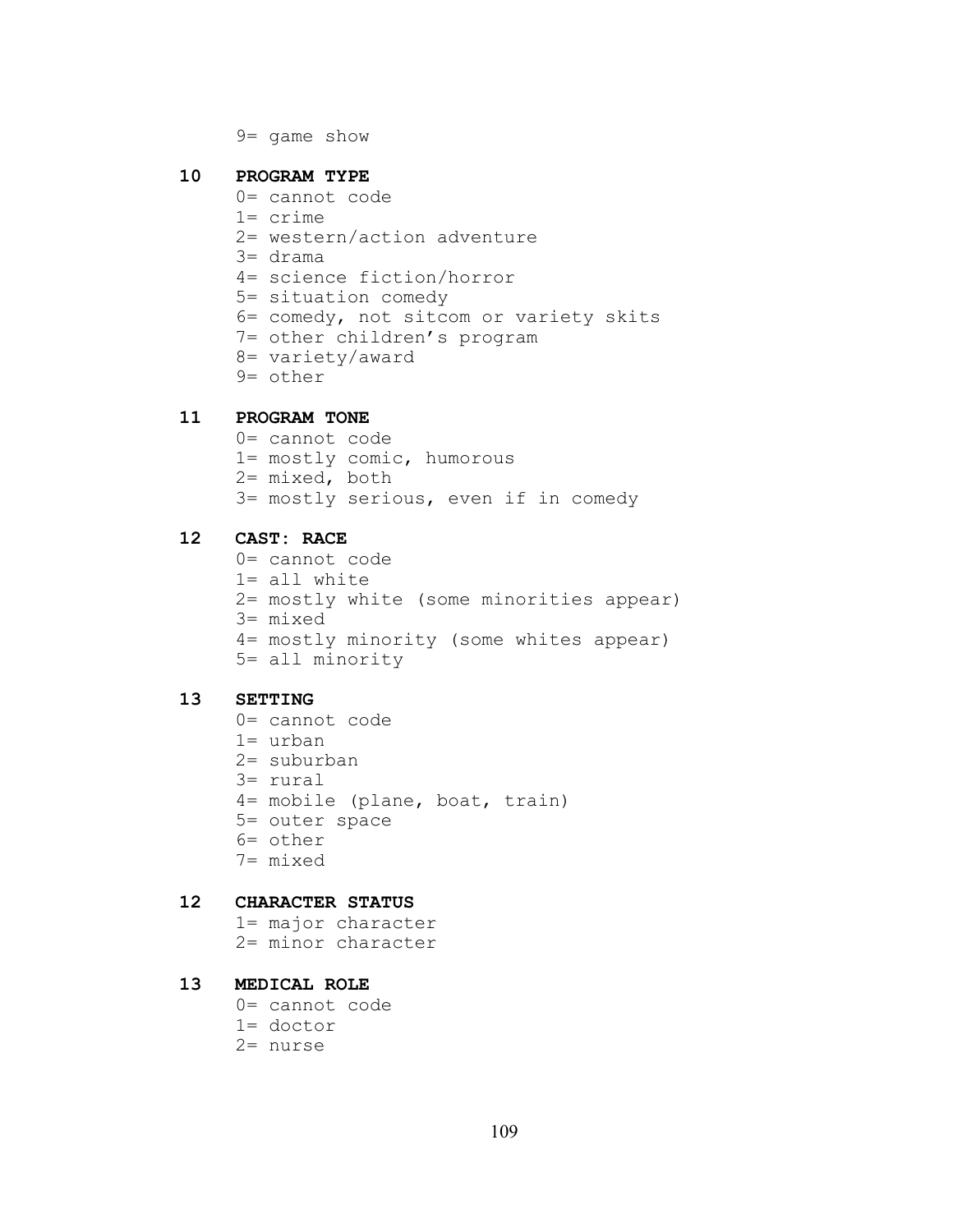- 3= hospital administrator 4= patient 5= patient's relative/friend 6= medical technician 7= EMT 8= other medical professional, write in
- **14 OCCUPATION** Please write in

# **15 GENDER/SEX**

- 0= cannot code
- 1= male
- 2= female

# **16 RACE of character**

- 0= cannot code
- 1= white
- 2= black
- 3= Asian
- 4= Native American
- 5= other

# **17 ETHNICITY**

- 0= cannot code
- 1= Hispanic, Latino
- 2= Middle Eastern/Indian
- 3= European/Scandinavian
- 4= other

#### **18 MARITAL STATUS**

- 0= cannot code
- 1= apparently not married/no reference
- 2= impending marriage
- 3= presently married
- 4= separated
- 5= formerly but no longer married (divorced, widowed)
- 6= remarried
- 7= mixed

```
8= cohabiting, "living with" someone; must be of
opposite sex
```

```
9= involved in a homosexual or lesbian relationship
```
# **19 SEXUAL ORIENTATION**

- 0= cannot code
- 1= straight
- 2= gay/lesbian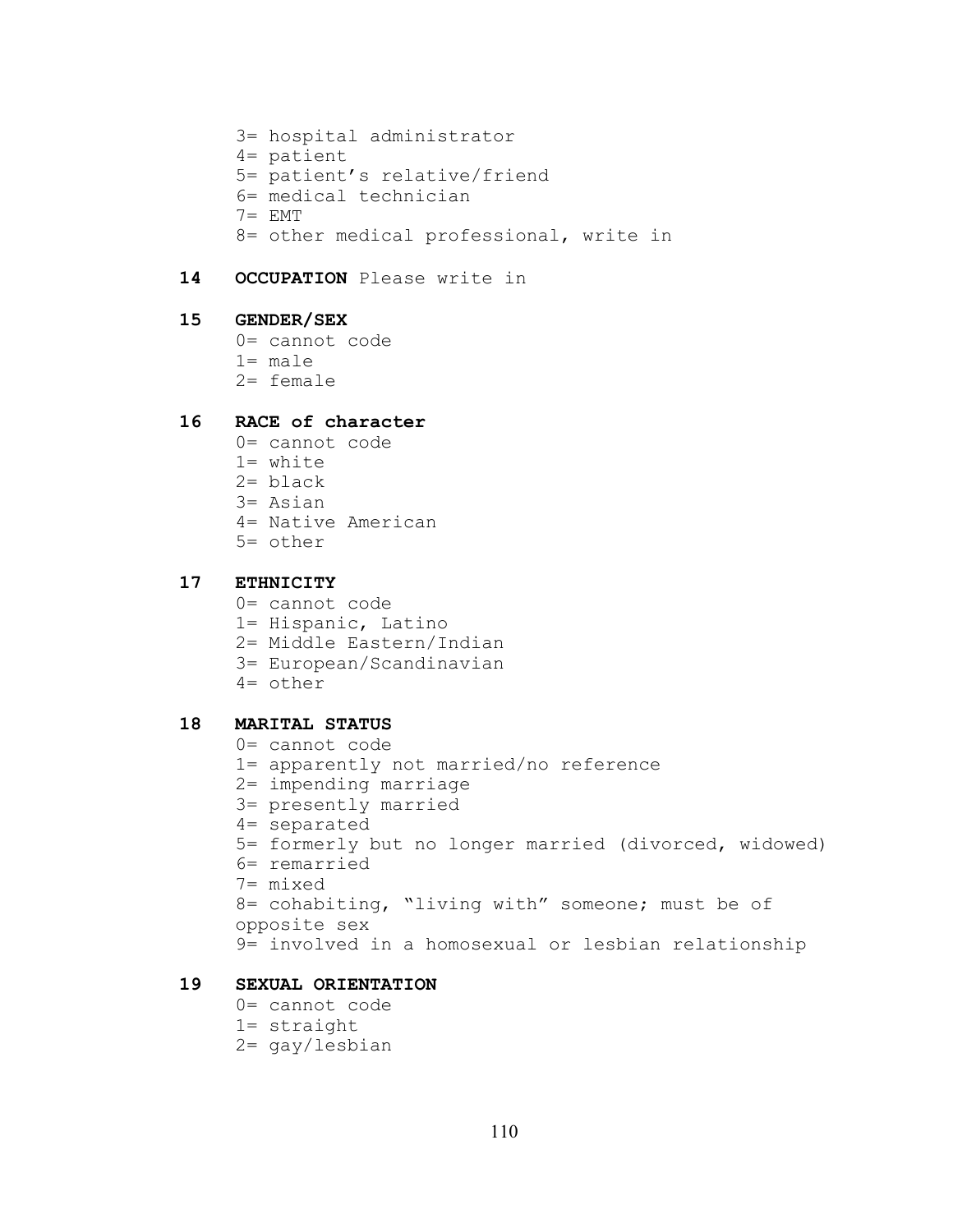3= bisexual

**20 CHRONOLOGICAL AGE** (Record chronological age as known or estimated—01 to 99)

- **21 SOCIAL AGE**
	- 0= cannot code 1= child/adolescent 2= young adult (few or no family responsibilities;
	- can be from late teens to mid-thirties) 3= settled adult (family, established career) 4= elderly, old

#### **22 HAIR COLOR**

- 0= cannot code
- 1= blond
- 2= red/auburn
- 3= light brown
- 4= brown
- 5= black
- 6= bald- balding
- 7= grey
- 8= other

# **23 SOCIAL CLASS**

- 0= cannot code
- 1= clearly upper, obvious wealth
- 2= upper middle
- 3= lower middle
- 4= clearly lower, obvious poverty

# **24 ROLE OF THE CHARACTER**

0= cannot code 1= mostly light, comic 2= neither light nor serious, mixed, unclear 3= mostly serious

#### **25 CHARACTER TYPE**

0= cannot code 1= "good"- protagonist, hero type 2= mixed 3= "bad"- antagonist, villain type

# **26 OVERALL BEHAVIOR**

0= cannot code 1= positive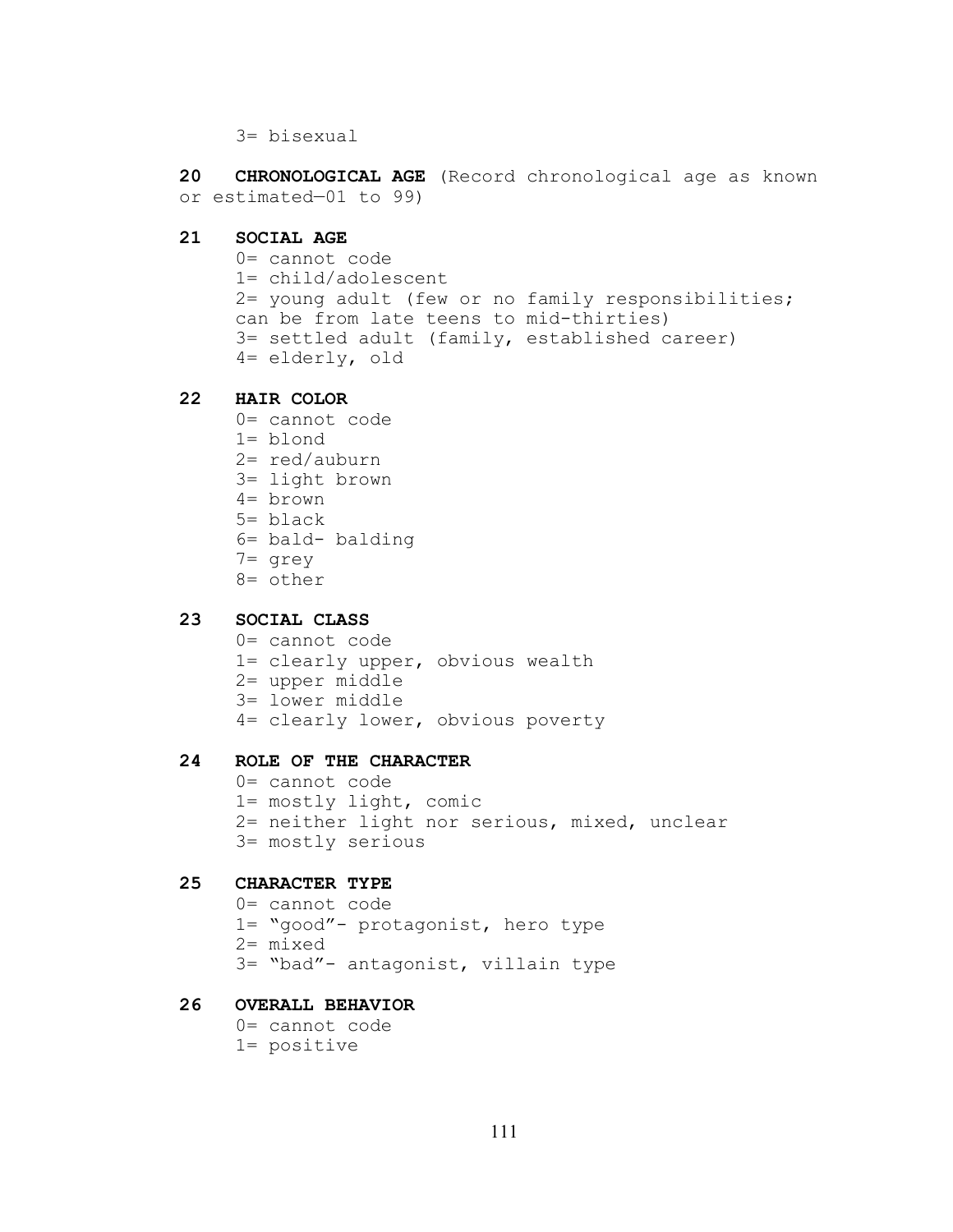```
2= neutral/ambivalent
3= negative
```

```
27 DRUG USE- does character take drugs (prescription or 
otherwise) of any kind? Code the highest degree.
     0= cannot code
     1= no reference to character's taking drugs
     2= takes drugs under proper doctor's care
     3= takes drugs (not know if under doctor's care)
     4= takes drugs excessively
     5= uses drug recreationally
     6= a drug addict (specific information exists)
28 SMOKING- does the character smoke?
     0= cannot code
     1= no reference to character's smoking/character does
     not smoke
     2= specific information that character smokes
     3= character smokes excessively (chain smoker)
29 DRINKING- does the character drink alcoholic 
beverages?
     0= cannot code
     1= no reference to character's drinking/character 
     does not drink
     2= specific information that character drinks
     3= appears to be an alcoholic
     4= specific information character is an alcoholic
30 DRINKING- ACCEPTABILITY
     0= cannot code
     1= character does not drink
     2= drinks, behavior acceptable
     3= drinks, behavior acceptable and not acceptable
     4= drinks, behavior no acceptable
31 VIOLENCE COMMITTED BY CHARACTER – Does the character 
commit any violence? Code the highest degree.
     0= does not commit violence
     1= commits non-fatal violence; hurts but does not 
     appear to kill anyone
     2= commits fatal violence; kills or appears to kill;
```
**32 JUSTIFIED VIOLENCE** (Character commits violence that is portrayed as being just or as a means to an end).

fatal consequences indicated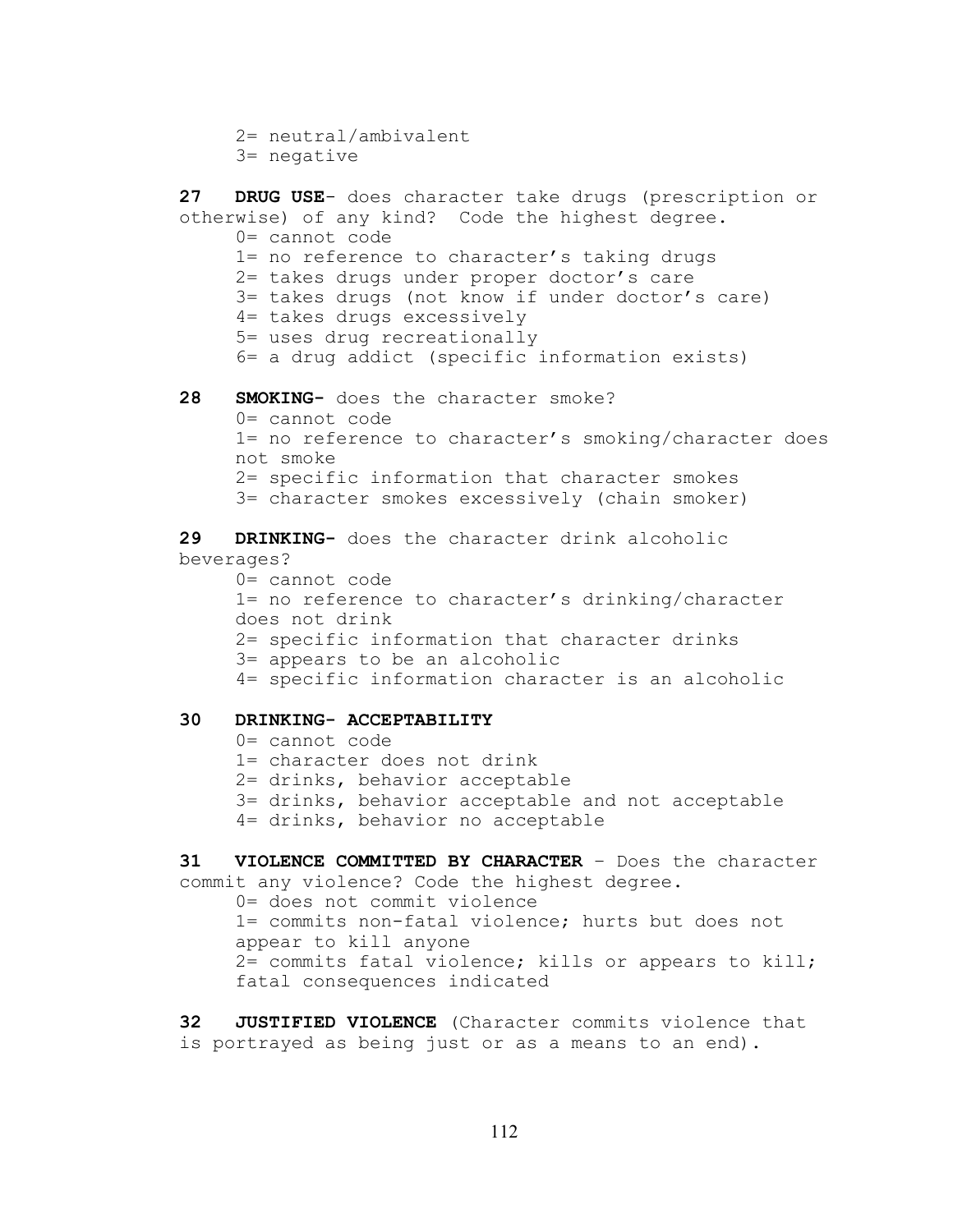0= character did not engage in violent behavior 1= character's violent behavior was not portrayed as justified 2= character was portrayed as committing justified violence

# **33 IMMORAL VIOLENCE**

0= character did not engage in violent behavior 1= character's violent behavior was no portrayed as being immoral 2= character was portrayed as committing immoral violence

**34 CRIME COMMITTED BY CHARACTER**- Does character commit a criminal act?

0= does not commit a criminal act

1= commits a criminal act

# **35 OFFENSIVE/EXPLICIT LANGUAGE**

0= no offensive language

1= infrequent offensive language

2= moderate use of offensive language

3= frequent use of offensive language

#### **36 MENTAL ILLNESS**

0= none indicated 1= minor illness (outpatient therapy; in control) 2= major illness (hospitalized, not in control)

# **37 PHYSICAL DISABILITY**

0= none indicated 1= minor disability (limp, hearing aid) 2= major illness (wheelchair, blind, deaf)

# **38 PHYSICAL ILLNESS**

0= none indicated

1= minor ailment (cold, cough)

2= major ailment (sick in bed, sees doctor)

3= significant ailment (in hospital)

#### **39-44 SEVERITY OF ILLNESS**

0= does not appear 1= severity minor (does not interfere with everyday life, more of an annoyance)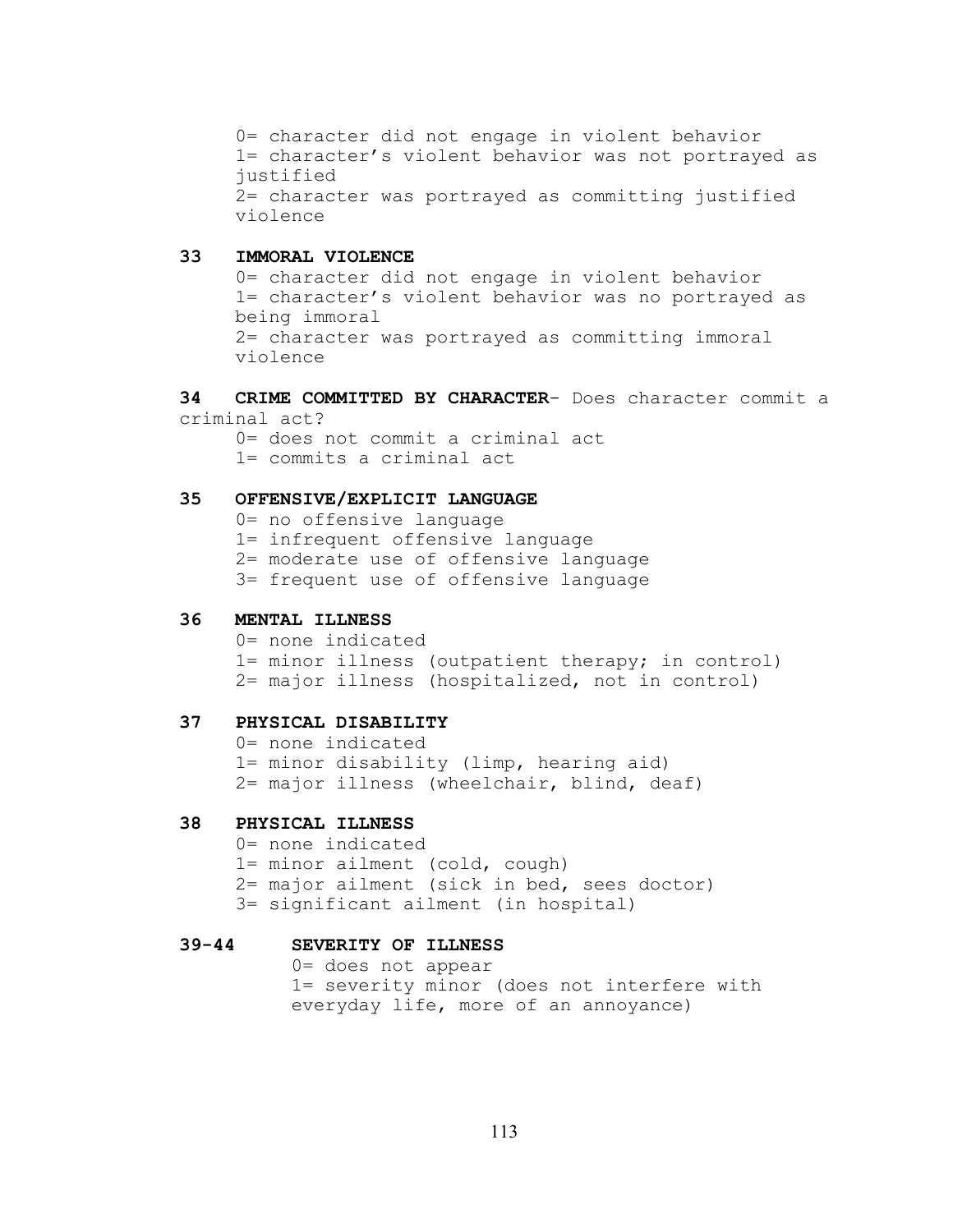2= severity moderate (interferes with everyday life, requires minor medical treatment, but is not life-threatening) 3= severity major (life-threatening and requires medical treatment)

- **39 CANCER**
- **40 HEART DISEASE**

#### **41 DIABETES**

- **42 COLD/FLU**
- **43 INJURY**
- **44 OTHER, WRITE IN**

**45 RESPONSIBILITY FOR ILLNESS**- Is the character shown as causing their condition, either through lifestyle choices or behaviors?

0= not ill

1= not responsible for illness

- 2= shown as responsible for illness
- 3= unclear/unknown

# **46 TREATMENT OF ILLNESS**

- 0= no illness
- 1= character ill but receives no treatment

2= character receives treatment, but not from medical staff

3= character receives treatment from medical professionals

### **47-53 TREATMENT LOCATIONS**

0= no treatment received 1= treatment received

- **47 EMERGENCY ROOM**
- **48 HOSPITAL, BUT NOT ER**
- **49 PRIMARY CARE OFFICE**
- **50 SPECIALIST'S OFFICE**
- **51 CLINIC**
- **52 HOME**
- **53 OTHER, WRITE IN**

### **54 OUTCOME OF TREATMENT OF ILLNESS**

0= no illness or treatment

- 1= character's health improves
- 2= character's health remains the same
- 3= character's health declines but does not die
- 4= character dies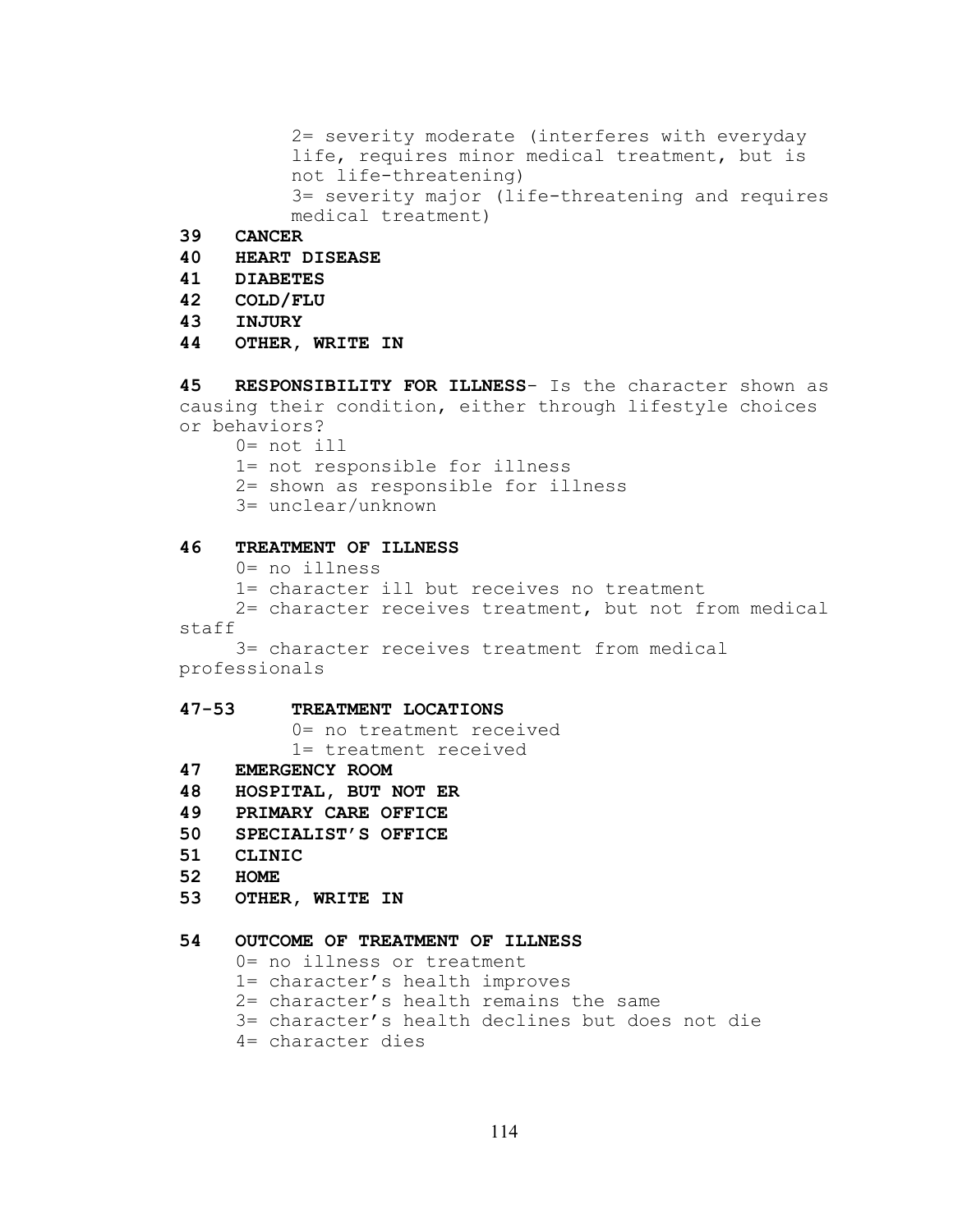```
5= unresolved/unclear
6= other
```
**55 MEDICAL PROFESSIONALS' ATTITUDES TOWARD PATIENTS** any comments or expressions of feeling or belief about patients

0= not a medical professional

1= medical professional, but no attitude expressed

2= positive attitude toward patients

3= negative attitude toward patients

4= mixed attitude toward patients

**56-61 MODES** Describe the modes of the medical professional throughout the program; what were the focuses of this character's role in the plot?

0= not a medical professional

1= does not appear in this mode

- 2= minor focus
- 3= major focus

**56 CARING**- primarily concerned for the patient's feelings, comfort, and family

**57 CURING**- focused on the patient's physical condition and treatment

**58 ADMINISTRATIVE**- Chief role was a manager of resources, including other health care workers

**59 BUSINESS**- focused on budget concerns, insurance problems, or other monetary issues

**60 EDUCATION**- Primarily involved in role as a teacher or learner

**61 PERSONAL**- Dealt with issues in personal life apart from role as a caregiver

# **62 NUMBER OF HEALTH CARE INTERACTIONS**

Health care interactions include any interpersonal interaction between a medical professional and a patient/patient's representative, especially interactions regarding treatment decisions

# **63-65 COMMUNICATION STYLE DURING HEALTH CARE INTERACTIONS**

```
0= does not participate in health care 
interactions
     1= no interactions in this communication style
     2= few interactions
```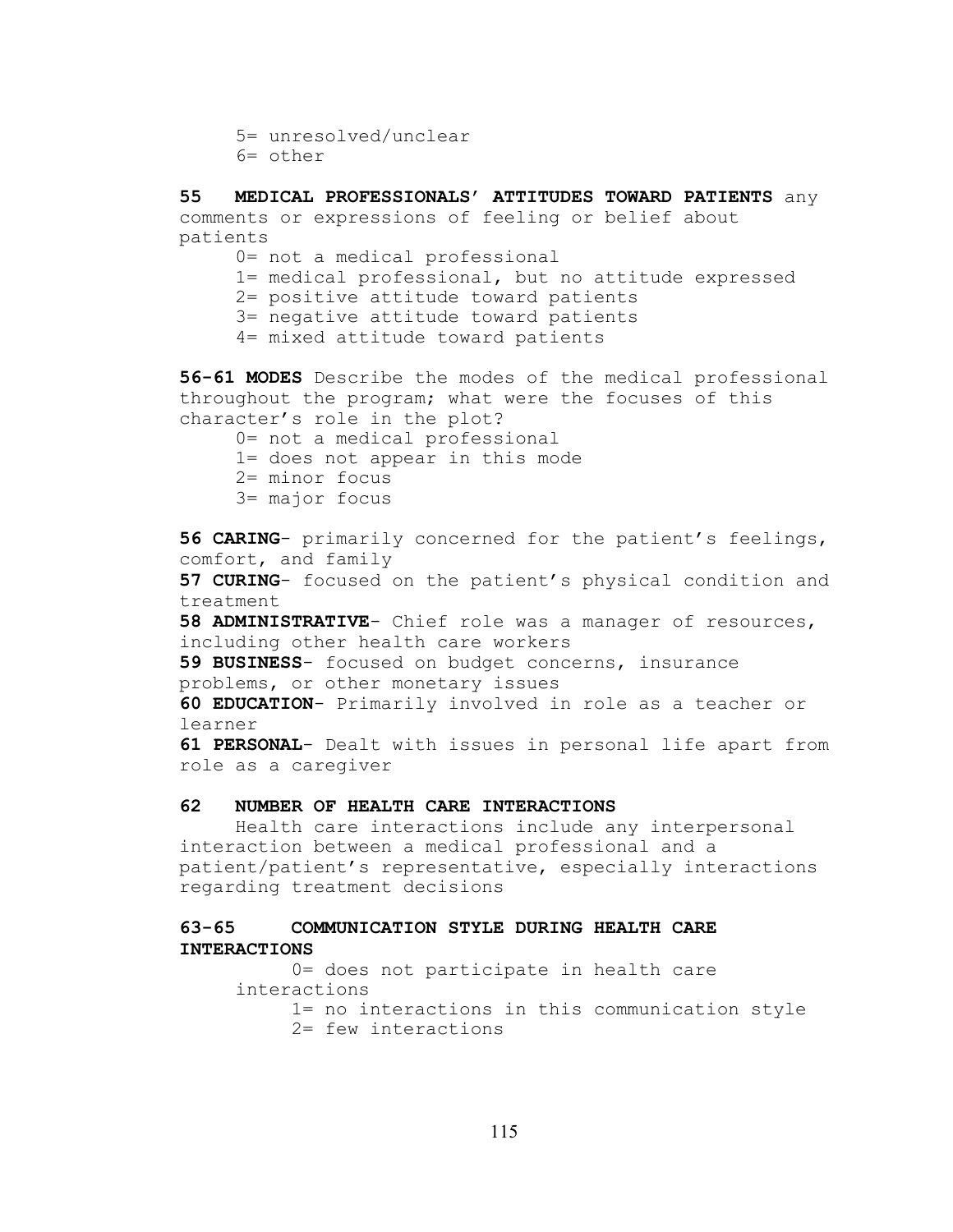3= moderate interactions

- 4= most interactions
- **63 DOMINANT COMMUNICATION STYLE**
- **64 AFFILIATIVE COMMUNICATION STYLE**
- **65 MIXED/NEUTRAL COMMUNICATION STYLE**

## **66-74 TOPICS OF INTERACTIONS- FREQUENCY**

- 0= does not participate in health care
- interactions
	- 1= no interactions
	- 2= few interactions
	- 3= moderate interactions
	- 4= most interactions
- **66 SYMPTOMS**
- **67 MEDICAL HISTORY**
- **68 CAUSES OF ILLNESS**
- **69 TREATMENT OPTIONS/DECISIONS**
- **70 PERSONAL PROBLEMS (MEDICAL PROFESSIONAL'S)**
- **71 PERSONAL PROBLEMS (PATIENT'S)**
- **72 SMALL TALK**
- **73 OTHER INTERPERSONAL TOPICS (NOT ABOUT PROBLEMS)**
- **74 OTHER**

### **75-83 TOPICS OF INTERACTIONS- COMMUNICATION STYLE**

0= does not participate in health care

- interactions
	- 1= no interactions on this topic
	- 2= mostly dominant
	- 3= mostly affiliative
	- 4= both dominant and affiliative
	- 5= mostly neutral
- **75 SYMPTOMS**
- **76 MEDICAL HISTORY**
- **77 CAUSES OF ILLNESS**
- **78 TREATMENT OPTIONS/DECISIONS**
- **79 PERSONAL PROBLEMS (MEDICAL PROFESSIONAL'S)**
- **80 PERSONAL PROBLEMS (PATIENT'S)**
- **81 SMALL TALK**
- **82 OTHER INTERPERSONAL TOPICS (NOT ABOUT PROBLEMS)**
- **83 OTHER**

# **84-90 PATIENT PARTICIPATION DURING MEDICAL**

**INTERACTIONS**- the extent to which patients produce verbal responses that have the potential to significantly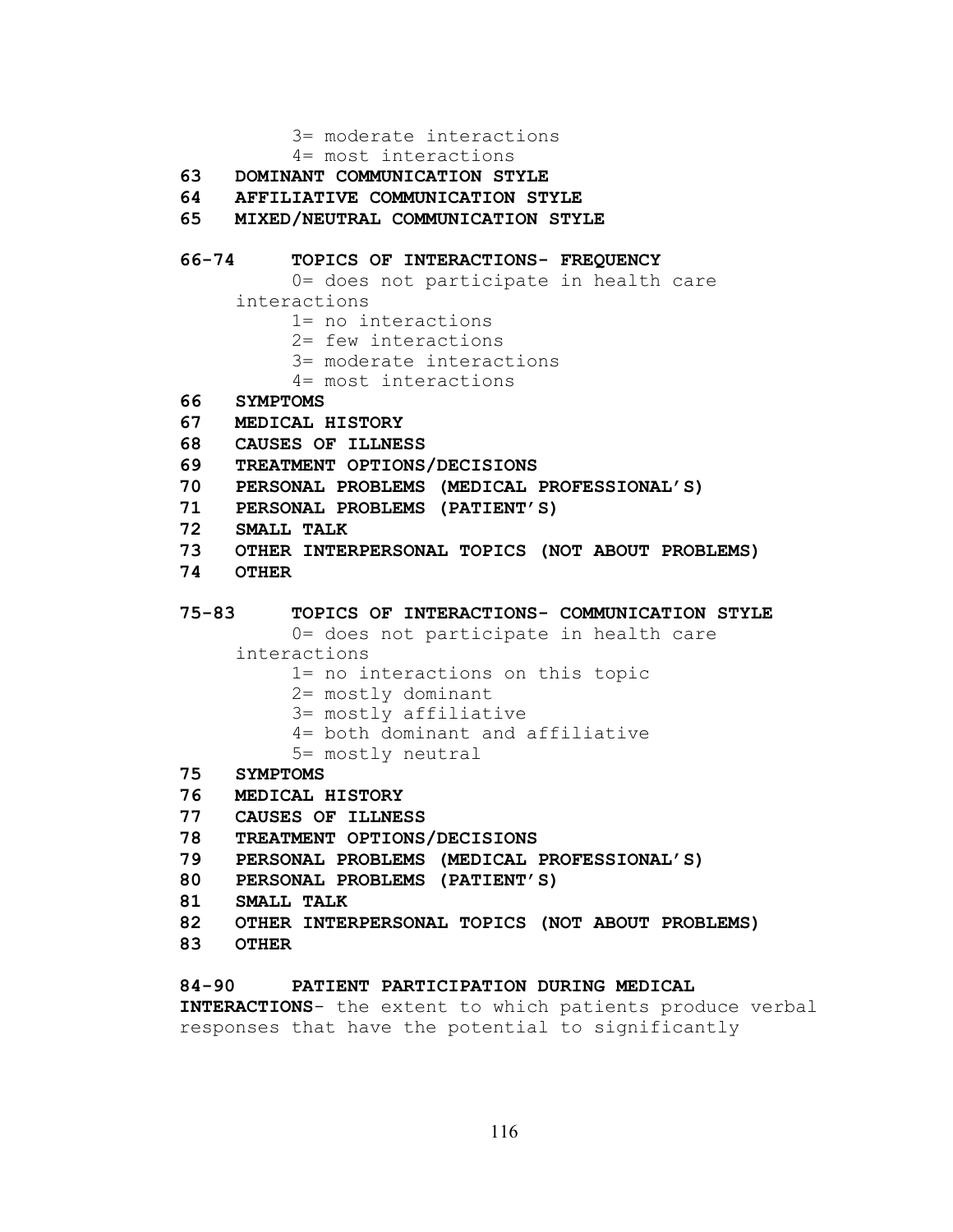influence the content and structure of the interaction as well as the health care provider's beliefs and behaviors, such as asking questions, describing health experiences, expressing concern, giving opinions, making suggestions, disagreeing or interrupting, and stating preferences

0= does not participate in health care interactions

- 1= no interactions
- 1= few interactions
- 2= some interactions
- 3= most interactions

**84 UNCONSCIOUS** patient cannot participate in health care interactions due to state of unconsciousness or emergency **85 CHILD** patient is a child, so parent or guardian is involved (or supposed to be involved)

**86 PASSIVE PARTICIPANT** patient is physically and mentally able to participate in health care interaction but does not

87 **MODERATELY ACTIVE PARTICIPANT** patient participates to a limited extent in health care interactions

**88 ACTIVE PARTICIPANT** patient participates in health care interactions

**89-94 INTERACT WITH WHOM**- whom does the character interact with during the program? This includes ALL interactions, not just those designated as health care interactions.

- 0= no interactions
- 1= few interactions
- 2= moderate interactions
- 3= most interactions
- **89 DOCTORS**
- **90 NURSES**
- **91 PATIENTS**
- **92 PATIENTS' FAMILY/FRIENDS**
- **93 HOSPTIAL ADMINISTRATORS**
- **94 OTHER**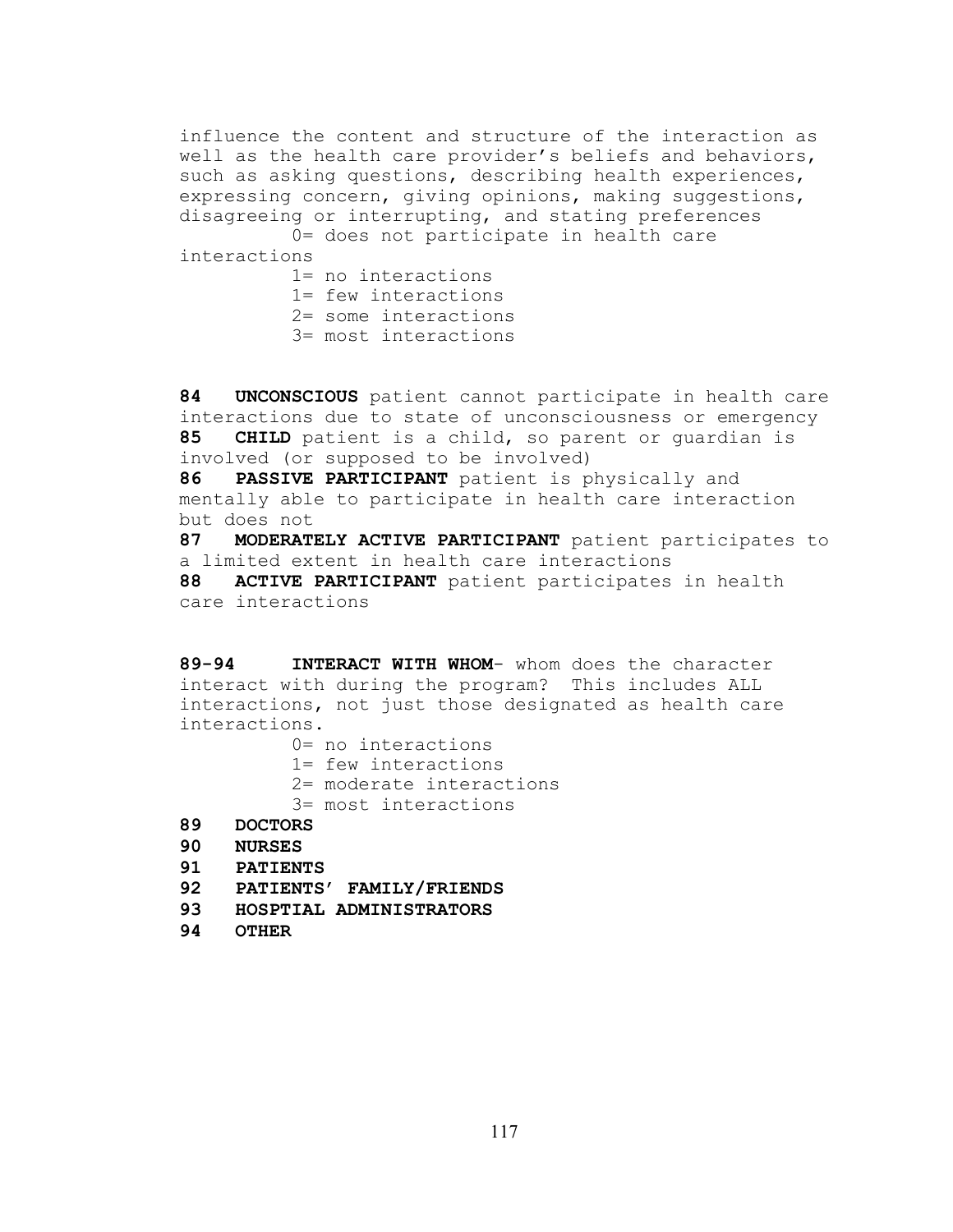# **REFERENCES**

- Bandura, A. (2002). Social cognitive theory of mass communication. In J. Bryant, and D. Zillman (eds), *Media Effects: Advances in Theory and Research* (2nd ed), pp. 121-153. Hillsdale, NJ: Erlbaum.
- Boudreaux, E. D., Ary, R. D., Mandry, C. V., & McCabe, B. (2000). Determinants of patient satisfaction in a large, municipal ED: The role of demographic variables, visit characteristics, and patient perceptions. *American Journal of Emergency Medicine, 18*, 394-400.
- Brewington, K. (2009, August 9). Nurse practitioners pick up slack in providing primary care. Retrieved August 12, 2009 from http://www.baltimoresun.com/health/bal-md.nurse09aug09,0,1842988.story
- Brownstein, J. (2009, March 26). Do doctor dramas make for bad docs? When real doctors learn from actors who play doctors on TV. Retrieved June 6, 2009 from http://abcnews.go.com/Health/WellnessNews/story?id=7178967&page=1
- Buller, M. K. & Buller, D. B. (1987). Physicians' communication style and patient satisfaction. *Journal of Health and Social Behavior, 28,* 375-388.
- Byrd-Bredbenner, C., Finckenor, M. & Grasso, D. (2003). Health-related content in prime-time television programming. *Journal of Health Communication, 8*, 329-341.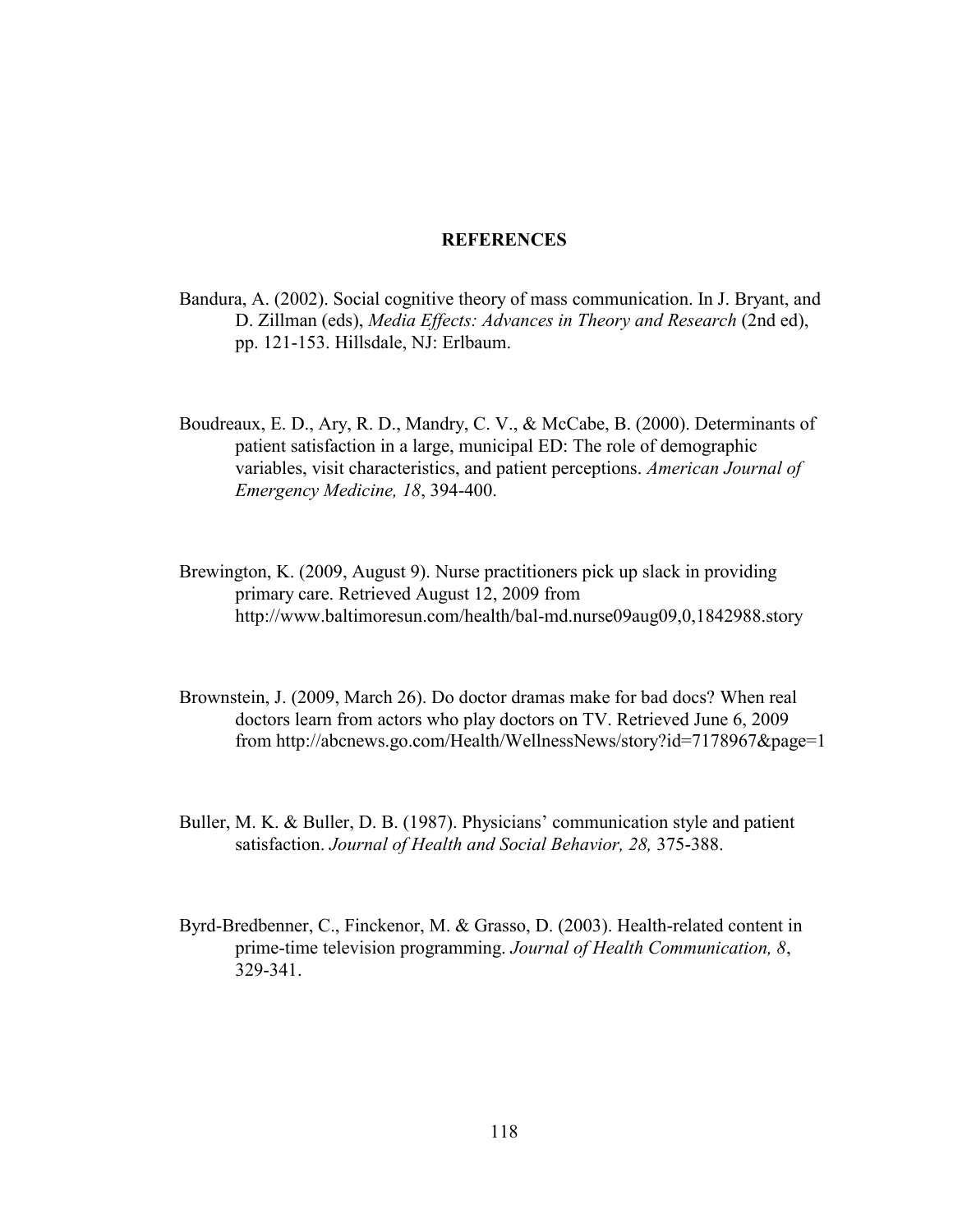- Clark, J. N. (1992). Cancer, heart disease, and AIDS: What do the media tell us about these diseases? *Health Communication, 4*, 105-120.
- Chory-Assad R. M. & Tamborini, R. (2001). Television doctors: An analysis of physicians in fictional and non-fictional television programs. *Journal of Broadcasting & Electronic Media, 45*, 445-521.
- Chory-Assad R. M. & Tamborini, R. (2003). Television exposure and the public's perceptions of physicians. *Journal of Broadcasting & Electronic Media, 47*, 197-215.
- Cohen, G., & Java, R. (1995). Memory for medical history: Accuracy of recall. *Applied Cognitive Psychology, 9*, 273-288.
- Diefenbach, D. L. (1997). The portrayal of mental illness on prime-time television. *Journal of Community Psychology, 25,* 289-302.
- Fall TV schedule for start of 2009-2010 season. (n.d.). Retrieved August 11, 2009 from http://www.tvguide.com/special/fall-preview/fall-schedule.aspx
- Gerbner, G. (1990). Epilogue: Advancing on the path of righteousness (maybe). In N. Signorielli & M. Morgan (Eds.), *Cultivation analysis: New directions in media effects research*. Newbury Park, CA: Sage Publications, Inc.
- Gerbner, G., Morgan, M. & Signorielli, N. (1982). Programming health portrayals. In D. Pearl, L. Bouthilet, & J. B. Lazar (Eds.) *Television and Behavior: Ten years of scientific progress and implications for the eighties, 1*, 291-307.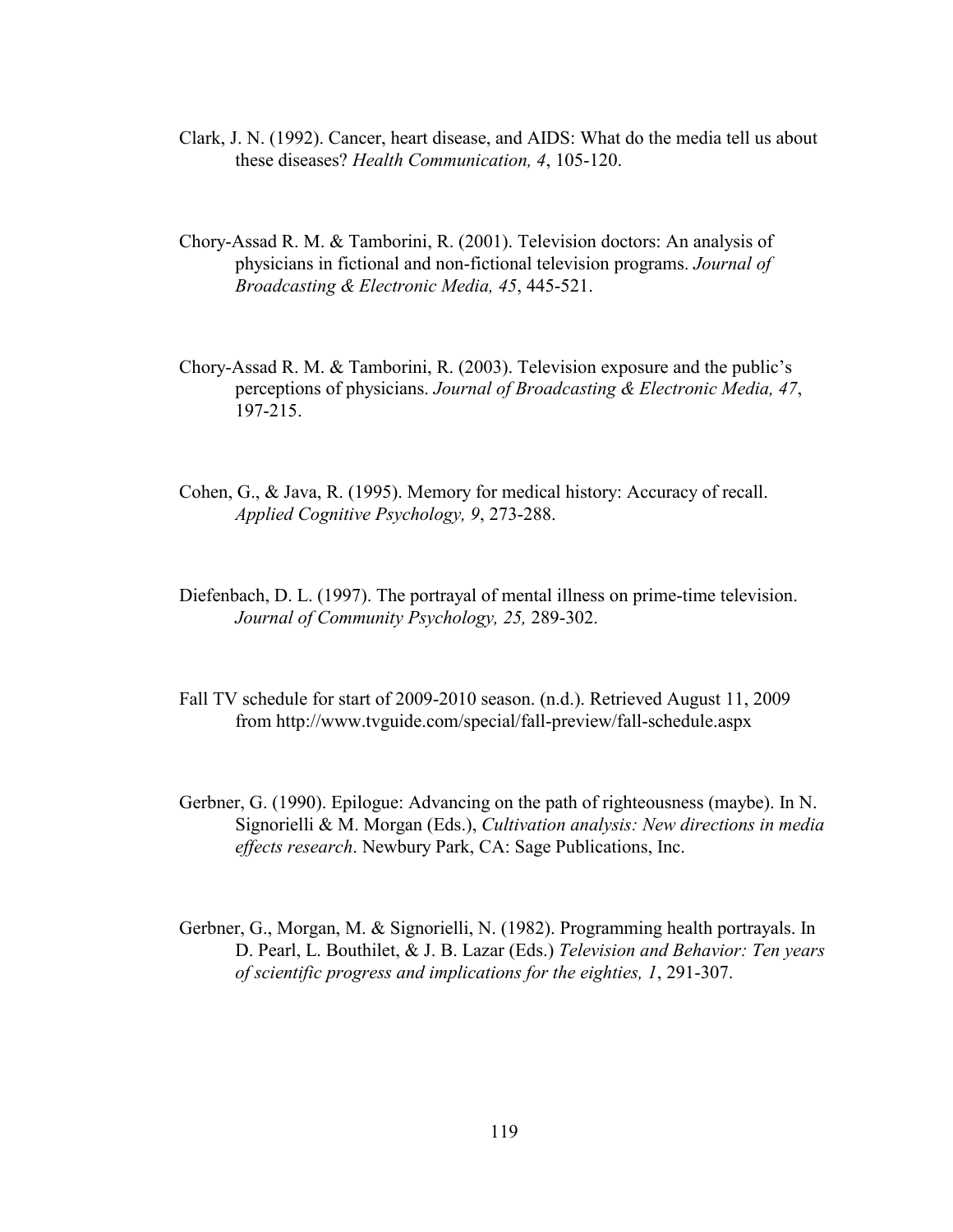- Gerbner, G., Morgan, M., Signorielli, N., & Shanahan, J. (2002). Growing up with television: Cultivation processes. In J. Bryant, & D. Zillmann (Eds.), *Media effects: Advances in theory and research* (2 ed). Hillsdale, NJ: Erlbaum.
- Goodman, M. (2008, July 24). Supply-closet sex and instant DNA: The reality behind those as-seen-on-TV jobs. Retrieved June 6, 2009 from http://abcnews.go.com/Business/CareerManagement/Story?id=5434444&page  $=1$
- Gordon, S. & Buresh, B. (2001). Doc Hollywood. *The American Prospect*, 34-35.
- Granello, D. H. (2000). Television viewing habits and their relationship to tolerance toward people with mental illness. *Journal of Mental Health Counseling, 22*, 162-175.
- Harter, L. M. & Japp, P. M. (2001). Technology as the representative anecdote in popular discourses of health and medicine. *Health Communication, 13*, 409- 425.
- Hawkins, R. P. & Pingree, S. (1990). Divergent psychological processes in constructing social reality from mass media content. In N. Signorielli & M. Morgan (Eds.), *Cultivation analysis: New directions in media effects research*. Newbury Park, CA: Sage Publications, Inc.
- Haskard K.B., DiMatteo, M. R., & Heritage, J. (2009). Affective and instrumental communication in primary care interactions: Predicting the satisfaction of nursing staff and patients. *Health Communication, 24*, 21-32.
- Hayes, A. F. (2005). *Statistical methods for communication science.* Mahwah, NJ: Lawrence Erlbaum Associates, Inc.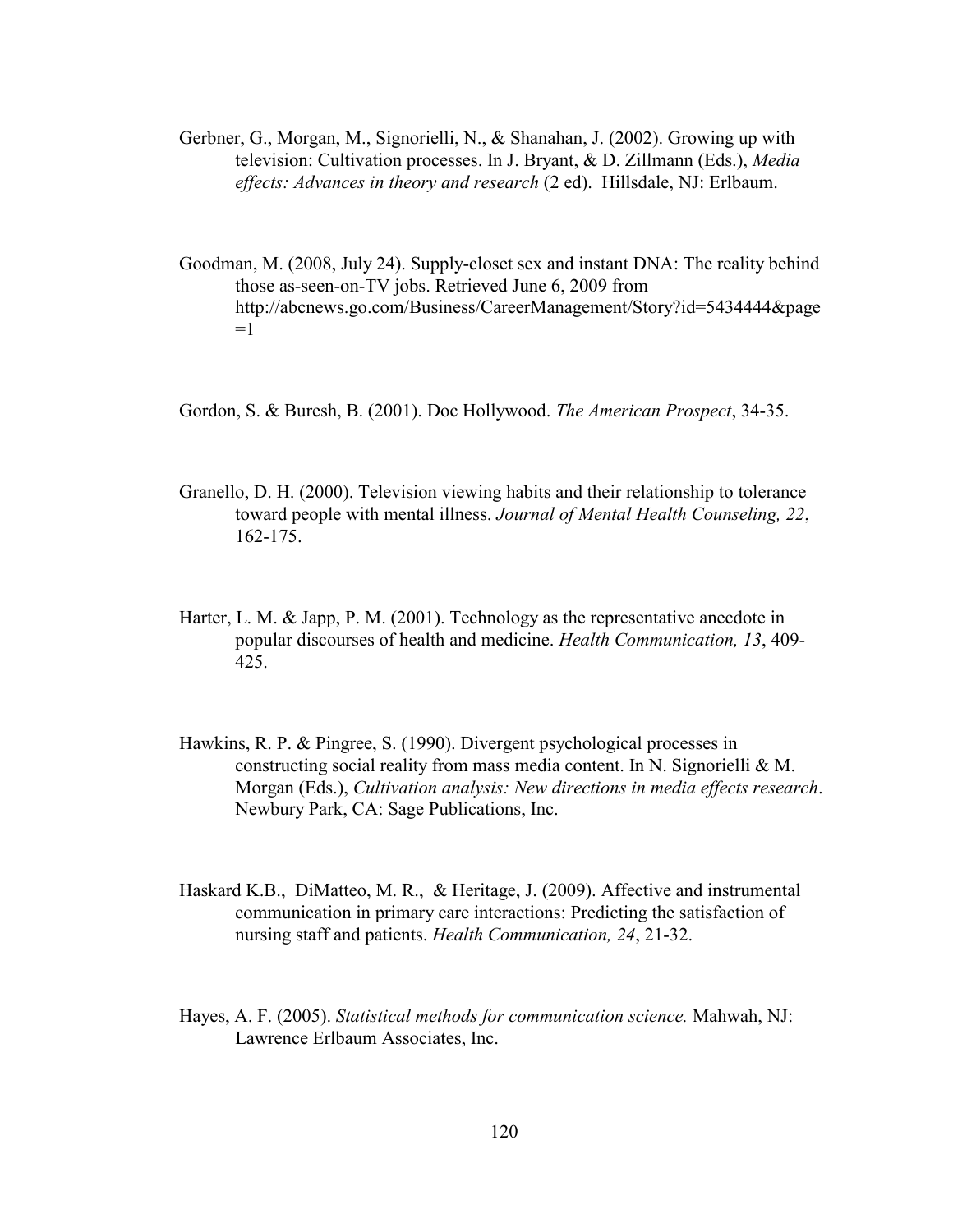Heart disease facts and statistics. (n.d.). Retrieved August 13, 2009 from http://www.cdc.gov/heartdisease/statistics.htm

- Heron, M., Hoyert, D. L., Murphy, S. L., Xu, J., Kochanek, K. D., & Tejada-Vera, B. (2009). Deaths: Final data for 2006. *National Vital Statistics Reports, 57*, 1- 136.
- Jacobs, J. (2003). *Body trauma TV: The new hospital dramas*. London, UK: British Film Institute Publishing.
- Katz, D. L. (2008). Medicine and media: State of the union?. *American Journal of Preventive Medicine, 34*, 83-84.
- Katz, I. (2006). Explaining the increase in condom use among South African young females. *Journal of Health Communication, 11,* 737-753.
- Kavilanz, P. B. (2009, August 10). Health care's big money wasters. Retrieved August 12, 2009 from http://money.cnn.com/2009/08/10/news/economy/healthcare\_money\_wasters/i ndex.htm?section=money\_news\_economy
- Kline, K. (2003). Popular media and health: Images, effects, and institutions. In T. L. Thompson, A. M. Dorsey, K. I. Miller, & R. Parrot (Eds.), *Handbook of health communication*. Mahwah, NJ: Lawrence Erlbaurh Associates, Inc.
- Koch, T. (2008). The doctor in this House: lessons from TV's Gregory House, M.D. *The Canadian Medical Association Journal, 178*, 67-68.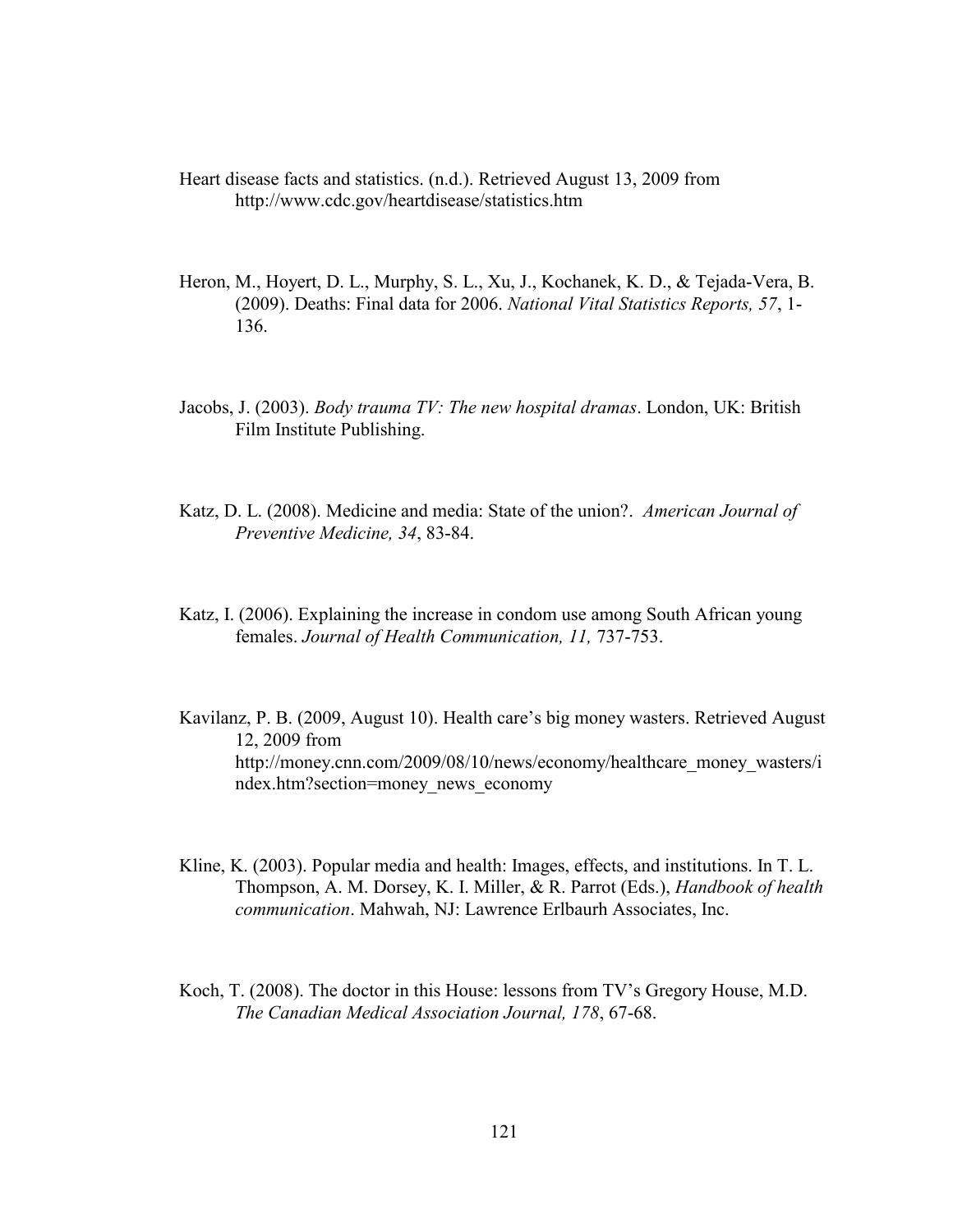- Krippendorff, K. (2004). *Content analysis: An introduction to its methodology* (2nd ed.). Thousand Oaks, CA: Sage Publications.
- Malmsheimer, R. (1988). *"Doctors only": The evolving image of the American physician.* Westport, CT: Greenwood Press.
- Makoul, G. & Peer, L. (2004). Dissecting the doctor shows: A content analysis of ER and Chicago Hope. In L. D. Friedman (Ed.), *Cultural sutures: Medicine and media.* Durham, NC: Duke University Press.
- Mares, M. (1996). The role of source confusions in television's cultivation of social reality judgments. *Human Communication Research, 23*, 278-293.
- McCabe, C. (2003). Nurse-patient communication: An exploration of patients' experiences. *Journal of Clinical Nursing, 13*, 41-49.
- McQuail, D. (2005). *Mass communication theory: An introduction* (5th ed.). London: Sage.
- Meier, E. (1999). The image of a nurse- myth vs. reality. *Nursing Economics, 17*, 273.
- Molloy, T. (2009, August 12). Recession-ready Mercy joins other nursing shows. Retrieved August 12, 2009 from http://www.tvguide.com/News/NBCs-Mercy-Joins-1008920.aspx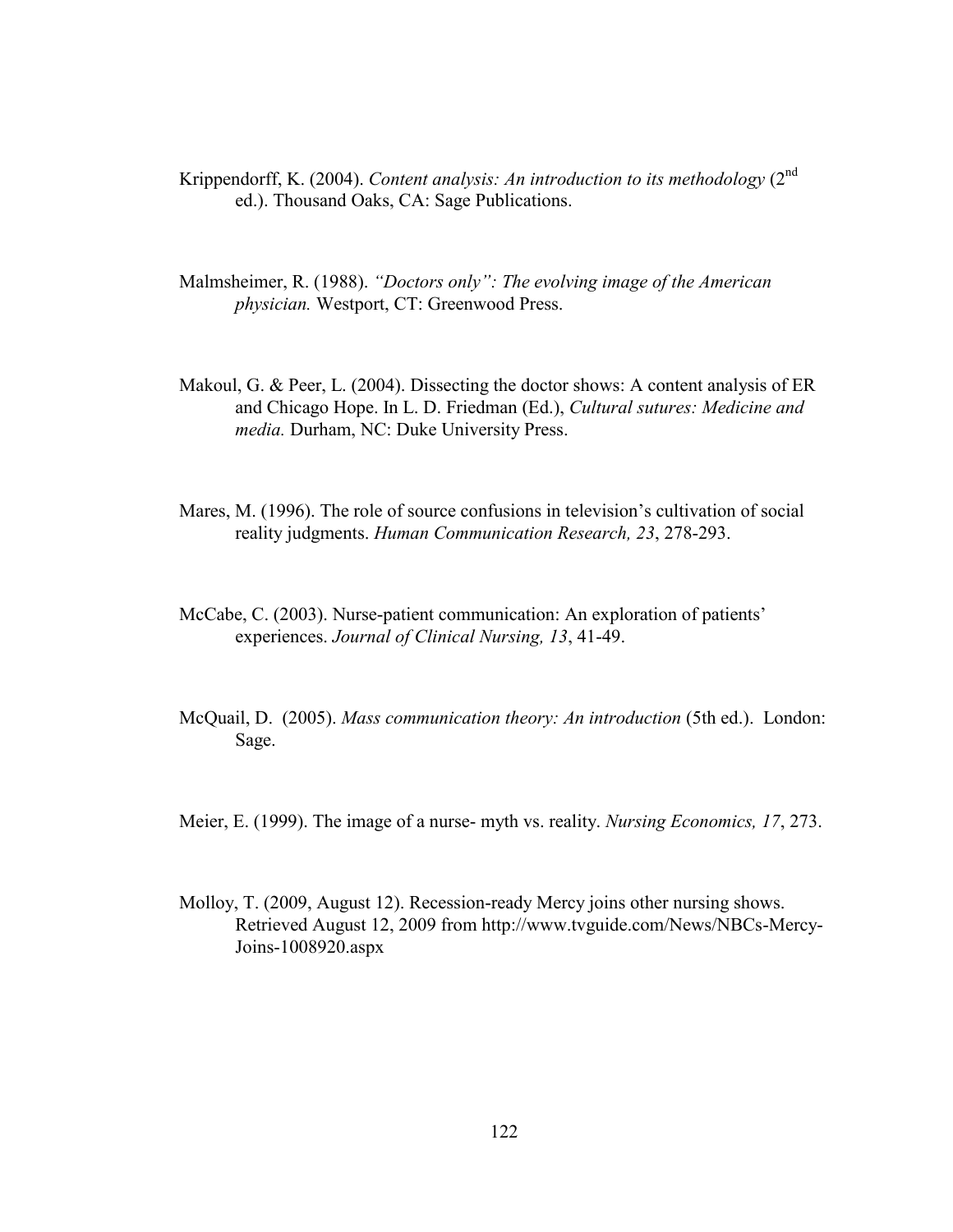- Morgan, M. & Signorielli, N. (1990). Cultivation analysis: Conceptualization and methodology. In N. Signorielli & M. Morgan (Eds.), *Cultivation analysis: New directions in media effects research.* Newbury Park, CA: Sage Publications, Inc.
- Morgan, S. E., Harrison, T. R., Chewning, L., Davis, L., & DiCorcia, M. (2007). Entertainment (mis)education: The framing of organ donation in entertainment television. *Health Communication, 22*, 143-151.
- Murphy, S. T., Hether, H. J., & Rideout, V. (2008). How healthy is prime time? An analysis of health content in popular prime time television programs. A report to the Kaiser Family Foundation and the USC Annenberg Norman Lear Center's Hollywood, Health, and Society. Available online at: www.kaisernetwork.org/
- Nelkin, D. An uneasy relationship: the tensions between medicine and the media. *The Lancet, 347,* 1600-1603.
- Perse, E. (1990). Cultivation and involvement with local television news. In N. Signorielli & M. Morgan (Eds.), *Cultivation analysis: New directions in media effects research.* Newbury Park, CA: Sage Publications, Inc.

Perse, E. (2001). *Media effects and society*. Mahwah, NJ: Erlbaum.

Pfau, M., Mullen, L. J., & Carrow, K. (1995). The influence of television viewing on public perceptions of physicians*. Journal of Broadcasting & Electronic Media, 39,* 441-458.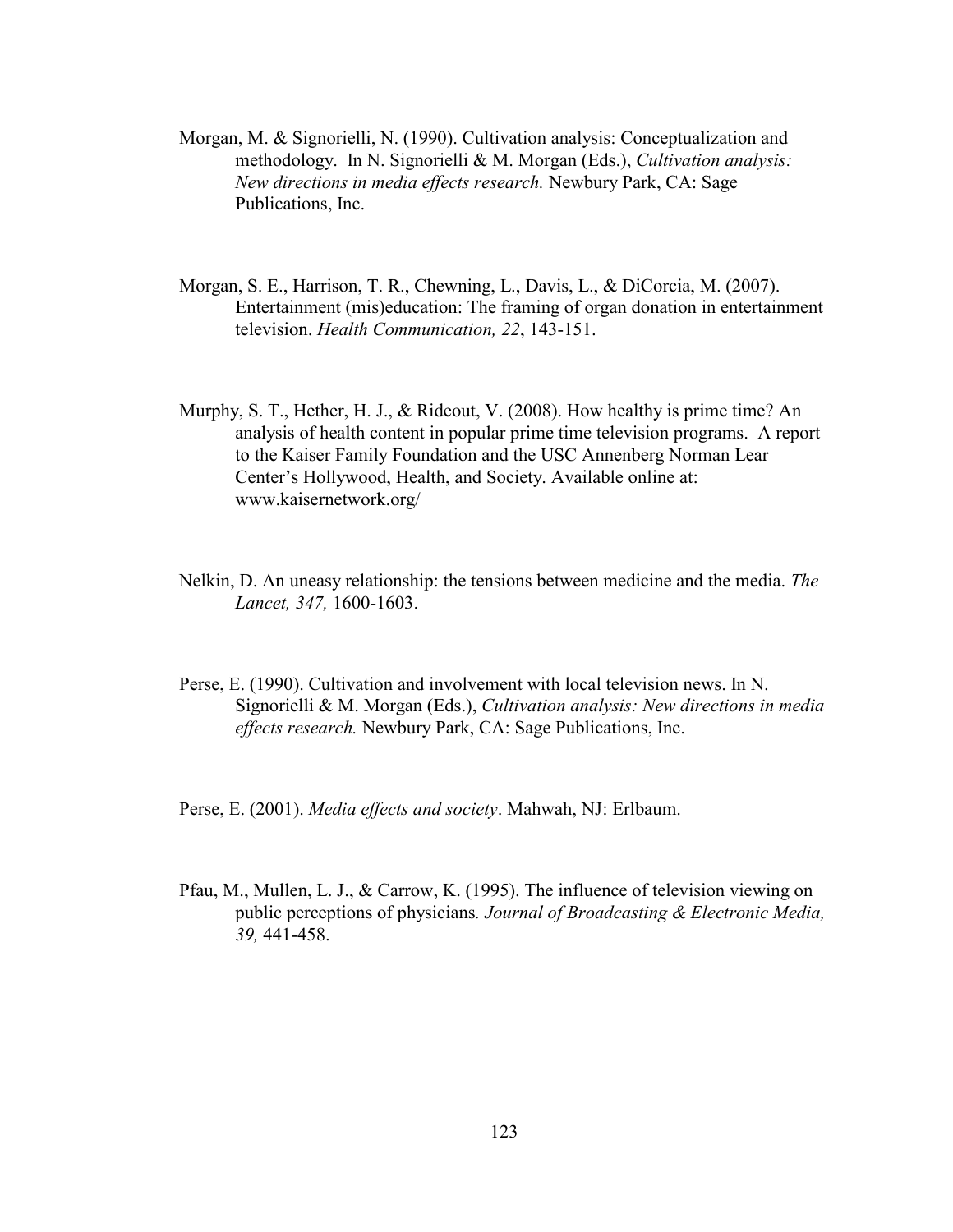- Quick, B. L. (2009). The effects of viewing Grey's Anatomy on perceptions of doctors and patient satisfaction. *Journal of Broadcasting & Electronic Media, 53,* 38- 55.
- Riffe, D. (2006). Media use affects perception of environmental hazards. *Newspaper Research Journal, 27*, 101-110.
- Schrum, L. J. (2002). Media consumption and perceptions of social reality: Effects and underlying processes. In J. Bryant, & D. Zillmann (Eds.), *Media effects: Advances in theory and research* (2 ed). Hillsdale, NJ: Erlbaum.
- Schrum, L. J. (1997). The role of source confusion in cultivation effects may depend on processing strategy: A comment on Mares (1996). *Human Communication Research, 24,* 348-358.
- Season program rankings (through 5/17). (2009, May 19). Retrieved August 11, 2009 from http://abcmedianet.com/web/dnr/dispDNR.aspx?id=051909\_05
- Seidman, R. (2009, June 9). Showtime's Nurse Jackie pulls in 1.35 million viewers and is picked up for season two. Retrieved August 11, 2009 from http://tvbythenumbers.com/2009/06/09/showtimes-nurse-jackie-pulls-in-135 million-viewers-and-is-picked-up-for-season-two
- Seidman, R. (2009, August 10). TNT renews Hawthorne for a second season. Retrieved August 11, 2009 from http://tvbythenumbers.com/2009/08/10/tntrenews-hawthorne-for-a-second-season/24524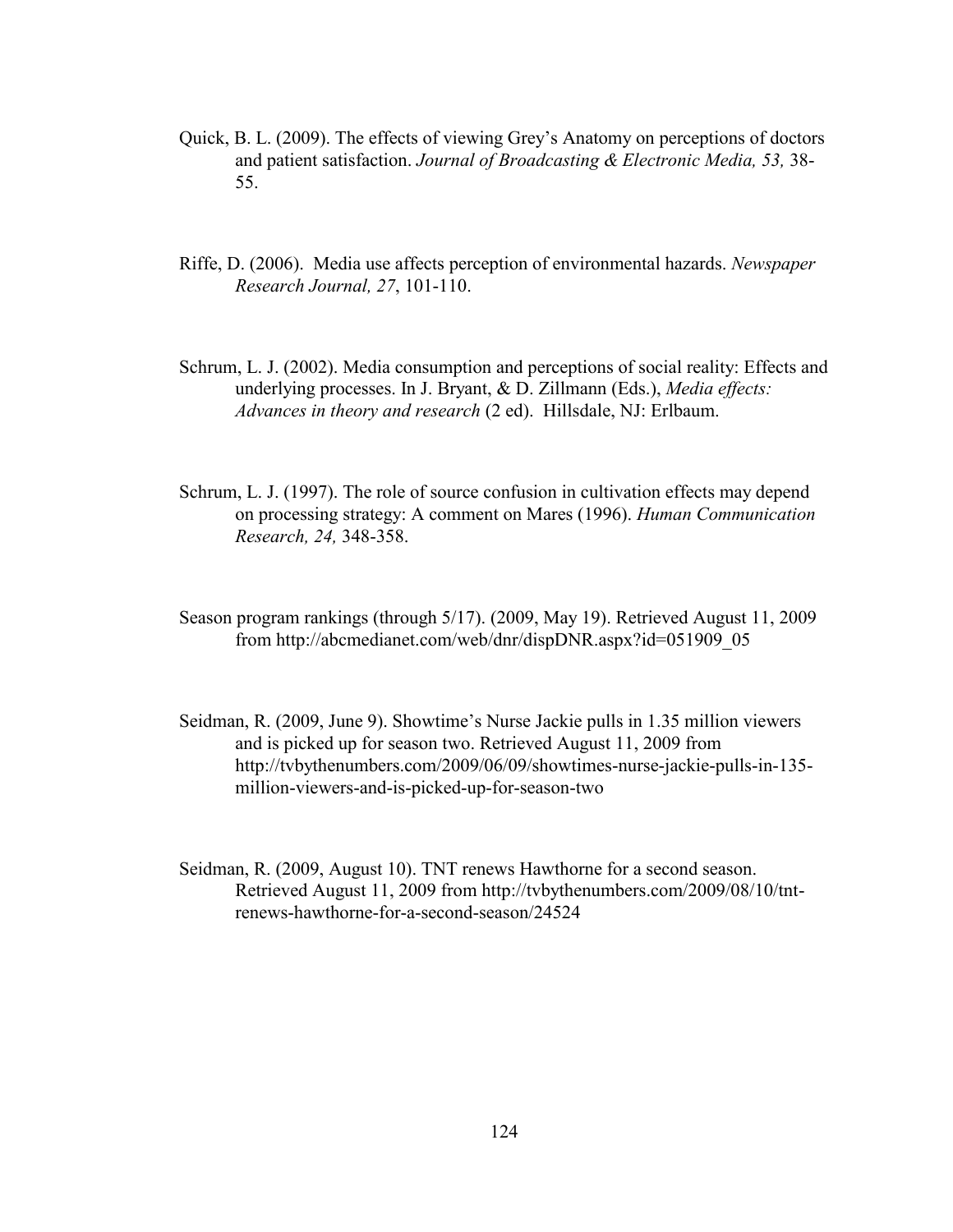- Seidman, R. (2009, August 11). iCarly, Burn Notice, The Closer, Royal Pains, WWE RAW and Monk top week's cable shows. Retrieved August 11, 2009 from http://tvbythenumbers.com/2009/08/11/icarly-burn-notice-the-closer-royalpains-wwe-raw-and-monk-top-weeks-cable-shows/24562
- Shanahan, J. & Morgan, M. (1999). *Television and its viewer: Cultivation theory and research.* Cambridge, UK: Cambridge University Press.
- Shattell, M. (2004). Nurse-patient interaction: A review of the literature. *Journal of Clinical Nursing, 13,* 714-722.
- Shockey, J. (2009, May 8). Doctor drama: Medical humanities professor advises two TV shows. Retrieved May 22, 2009 from http://live.psu.edu/story/39702/nw44
- Signorielli, N., (1981). Content analysis: More than just counting minorities. In In Search of Diversity: Minority Audiences and Programming Research. Corporation for Public Broadcasting, Office of Communication Research.
- Signorielli, N. (1993). *Mass media images and impact on health: A sourcebook.* Westport, CT: Greenwood Press.
- Signorielli, N. (1989). The stigma of mental illness. *Journal of Broadcasting & Electronic Media, 33,* 325-331.
- Street, Jr., R. L. & Millay, B. (2001). Analyzing patient participation in medical encounters. *Health Communication, 13,* 61-73.

TV's misleading miracles. (1996). *American Journal of Nursing, 96*, 9.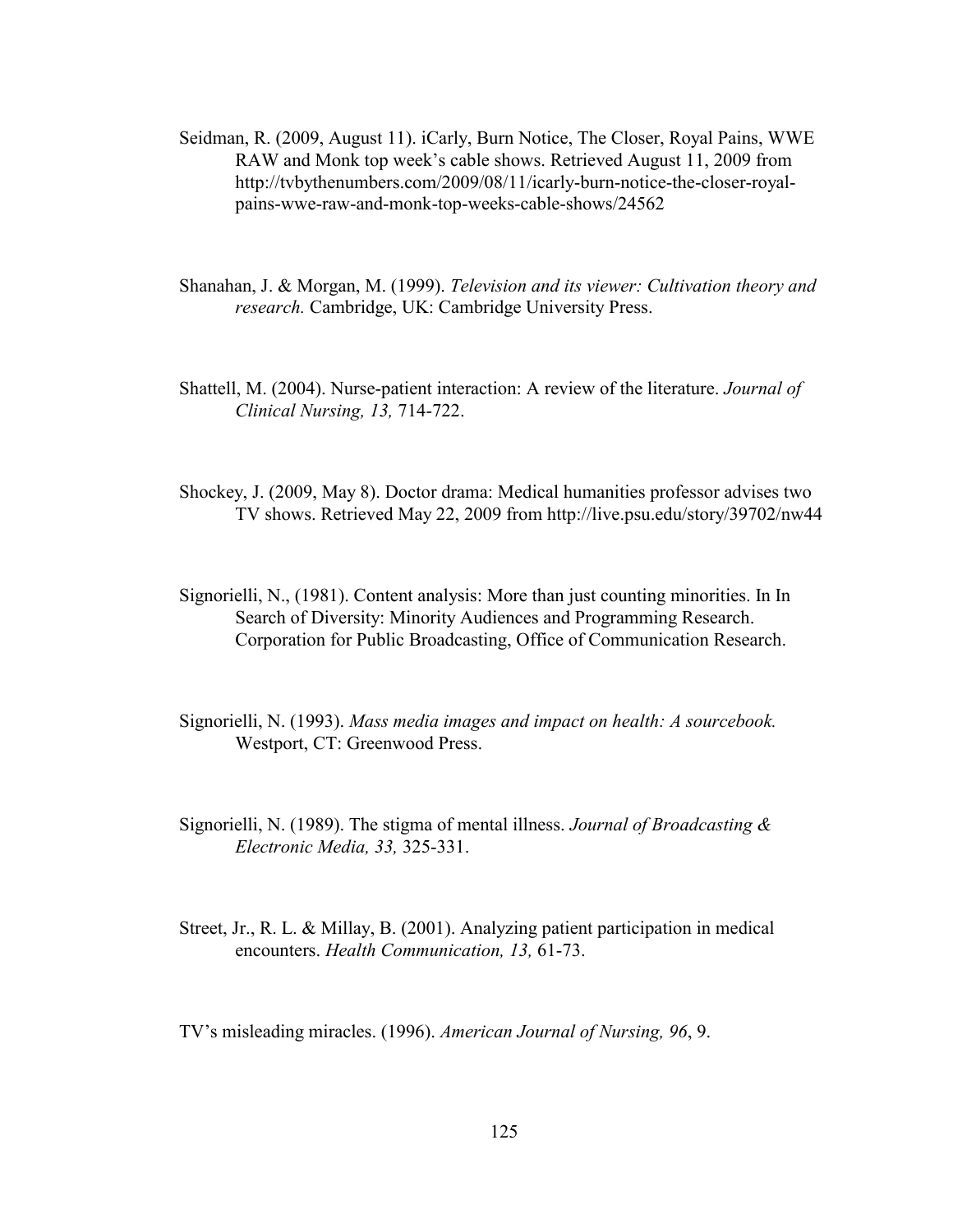- Turow, J. (1989). *Playing doctor: Television, storytelling, and medical power*. New York: Oxford University Press.
- Turow, J. (1996). Television entertainment and the US health-care debate. *The Lancet, 347*, 1240-1243.
- Turow, J. & Gans R. (2002). As seen on TV: Health policy in TV's medical dramas. A report to the Kaiser Family Foundation. Available online at: www.kaisernetwork.org/
- Turow, J. & Gans-Boriskin, R. (2007). From expert in action to existential angst: A half century of television doctors. In L. J. Reagan, N. Tomes, & P. A. Treichler (Eds.), *Medicine's moving pictures: Medicine, health, and bodies in American film and television* (pp.263-281). Rochester, NY: University of Rochester Press.
- Valente, T. W., Murphy, S., Huang, G., Gusek, J., Greene, J. & Beck, V. (2007). Evaluating a minor storyline on ER about teen obesity, hypertension, and 5 a day. *Journal of Health Communication, 12,* 551-566.
- Vandekieft, G. (2004). From City Hospital to ER: The evolution of the television physician. In L. D. Friedman (Ed.), *Cultural sutures: Medicine and media*. Durham, NC: Duke University Press.
- Video Consumer Mapping Study: Key Findings Report. (2009). A report to The Council for Research Excellce. Available online at: http://wwenw.researchexcellence.com/VCMFINALREPORT\_4\_28\_09.pdf